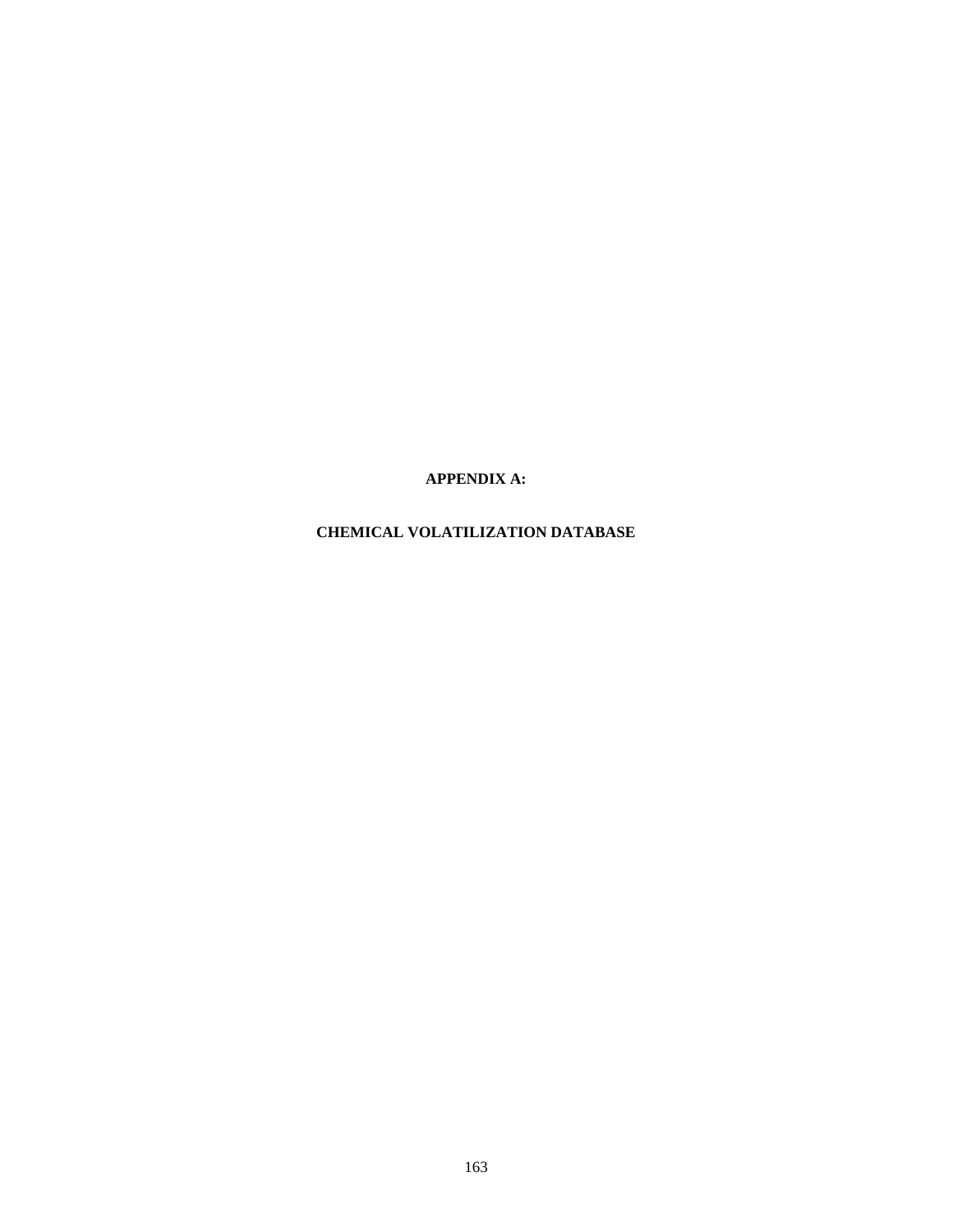### **Equations to Solve Mass Transfer Parameters in Database**

**General Equations Applied to All Applicable Sources:**

| Chemical Stripping Efficiency =                                                                                                                                                                                                                                                                                                                                                                                                                                                                                                                                                                                                                                                                                                                                                                                                                                                                                                                                                                                                                                                                                                                                                                               |                                                                   |   | $\eta = \left(1 - \frac{C_1}{C}\right) \times 100\%$ |                                                                                                                              |              |  | Variables<br>$C_1 =$<br>$C_{\text{Lin}} =$                                                                                            | chemical concentration in liquid phase out of system<br>chemical concentration in liquid phase entering system                                                                                                                                                                                | <b>Units</b><br>mg/L<br>mg/L                                                     |
|---------------------------------------------------------------------------------------------------------------------------------------------------------------------------------------------------------------------------------------------------------------------------------------------------------------------------------------------------------------------------------------------------------------------------------------------------------------------------------------------------------------------------------------------------------------------------------------------------------------------------------------------------------------------------------------------------------------------------------------------------------------------------------------------------------------------------------------------------------------------------------------------------------------------------------------------------------------------------------------------------------------------------------------------------------------------------------------------------------------------------------------------------------------------------------------------------------------|-------------------------------------------------------------------|---|------------------------------------------------------|------------------------------------------------------------------------------------------------------------------------------|--------------|--|---------------------------------------------------------------------------------------------------------------------------------------|-----------------------------------------------------------------------------------------------------------------------------------------------------------------------------------------------------------------------------------------------------------------------------------------------|----------------------------------------------------------------------------------|
| Mass Closure Estimate =                                                                                                                                                                                                                                                                                                                                                                                                                                                                                                                                                                                                                                                                                                                                                                                                                                                                                                                                                                                                                                                                                                                                                                                       |                                                                   |   |                                                      | $\% \text{ mass recovered} = \frac{V_1 C_{12} + V_g C_{g2} + Q_g \int\limits_{t_1}^{t_2} C_g dt}{V_1 C_{1,1} + V_g C_{g,1}}$ |              |  | Variables<br>$V_1 =$<br>$C_{1.1} =$<br>$C_{1,2} =$<br>$V_{\alpha} =$<br>$C_{0.1} =$<br>$C_{0,2} =$<br>$Q_{q} =$<br>$t_1 =$<br>$t_2 =$ | liquid volume<br>chemical concentration in liquid phase at time 1<br>chemical concentration in liquid phase at time 2<br>headspace volume<br>chemical concentration in gas phase at time 1<br>chemical concentration in gas phase at time 2<br>ventilation rate of system<br>time 1<br>time 2 | <b>Units</b><br>L<br>mg/L<br>mg/L<br>L<br>mg/L<br>mg/L<br>$L/m$ in<br>min<br>min |
| k <sub>o</sub> /k <sub>i</sub> Matrix Method                                                                                                                                                                                                                                                                                                                                                                                                                                                                                                                                                                                                                                                                                                                                                                                                                                                                                                                                                                                                                                                                                                                                                                  |                                                                   |   |                                                      |                                                                                                                              |              |  |                                                                                                                                       |                                                                                                                                                                                                                                                                                               |                                                                                  |
| $K_L A_i$                                                                                                                                                                                                                                                                                                                                                                                                                                                                                                                                                                                                                                                                                                                                                                                                                                                                                                                                                                                                                                                                                                                                                                                                     |                                                                   |   |                                                      | KLA; Chemical 1 Chemical 2 Chemical 3 Chemical 4 Chemical n                                                                  |              |  |                                                                                                                                       |                                                                                                                                                                                                                                                                                               |                                                                                  |
| Chemical 1                                                                                                                                                                                                                                                                                                                                                                                                                                                                                                                                                                                                                                                                                                                                                                                                                                                                                                                                                                                                                                                                                                                                                                                                    | $\mathbf{1}$                                                      |   |                                                      |                                                                                                                              |              |  | Variables<br>$K_i A_i =$                                                                                                              | overall mass transfer value for chemical "i"                                                                                                                                                                                                                                                  | <b>Units</b><br>L/min                                                            |
| Chemical 2                                                                                                                                                                                                                                                                                                                                                                                                                                                                                                                                                                                                                                                                                                                                                                                                                                                                                                                                                                                                                                                                                                                                                                                                    |                                                                   | 1 |                                                      |                                                                                                                              |              |  | $K_L A_i =$                                                                                                                           | overall mass transfer value for chemical "j"<br>$(D_{ii}/D_{ii})^{n1}$                                                                                                                                                                                                                        | L/min                                                                            |
| Chemical 3                                                                                                                                                                                                                                                                                                                                                                                                                                                                                                                                                                                                                                                                                                                                                                                                                                                                                                                                                                                                                                                                                                                                                                                                    |                                                                   |   | 1                                                    |                                                                                                                              |              |  | $\Psi_1 =$<br>$D_{ii} =$                                                                                                              | liquid-phase diffusion coefficient for chemical "i"                                                                                                                                                                                                                                           | $cm^2/sec$                                                                       |
|                                                                                                                                                                                                                                                                                                                                                                                                                                                                                                                                                                                                                                                                                                                                                                                                                                                                                                                                                                                                                                                                                                                                                                                                               |                                                                   |   |                                                      |                                                                                                                              |              |  | $D_{ii} =$                                                                                                                            | liquid-phase diffusion coefficient for chemical "j"                                                                                                                                                                                                                                           | $cm^2/sec$                                                                       |
| Chemical 4                                                                                                                                                                                                                                                                                                                                                                                                                                                                                                                                                                                                                                                                                                                                                                                                                                                                                                                                                                                                                                                                                                                                                                                                    |                                                                   |   |                                                      | $\mathbf{1}$                                                                                                                 |              |  | $n_1 =$<br>$\Psi_{q} =$                                                                                                               | liquid-phase power constant<br>$(D_{qi}/D_{qi})^{n2}$                                                                                                                                                                                                                                         |                                                                                  |
| Chemical n                                                                                                                                                                                                                                                                                                                                                                                                                                                                                                                                                                                                                                                                                                                                                                                                                                                                                                                                                                                                                                                                                                                                                                                                    |                                                                   |   |                                                      |                                                                                                                              | $\mathbf{1}$ |  | $D_{\alpha i} =$                                                                                                                      | gas-phase diffusion coefficient for chemical "i"                                                                                                                                                                                                                                              | $cm^2/sec$                                                                       |
| $cm^2/sec$<br>$D_{\alpha i} =$<br>gas-phase diffusion coefficient for chemical "i"<br>$n_1 =$<br>liquid-phase power constant<br>$m^3_{liq}/m^3_{gas}$<br>$H_{ci} =$<br>Henry's law constant for chemical "i"<br>$m_{\text{liq}}^3/m_{\text{gas}}^3$<br>$H_{ci} =$<br>Henry's law constant for chemical "i"<br>Three n x n matrices were filled with the following values:<br>$k_{qi}/k_{li} =$<br>ratio of liquid- and gas-phase mass transfer<br><b>Matrix 1:</b> Ratio of measured $K_L A_i/K_L A_i$ values for all chemicals and single experimental condition<br>coefficients for chemical "j"<br><b>Matrix 2:</b> Ratio of predicted $K_1 A_i/K_1 A_i$ values for all chemicals using an assumed $k_n/k_1$ value<br>in the following equation:<br>$\label{eq:K} \frac{\mathbf{K}_\mathrm{L}\mathbf{A}_\mathrm{i}}{\mathbf{K}_\mathrm{L}\mathbf{A}_\mathrm{j}} = \Psi_\mathrm{i}\Psi_\mathrm{s}\left\{\frac{\mathbf{H}_\mathrm{ci}}{\mathbf{H}_\mathrm{cj}}\right\} \left  \frac{1 + \left[\frac{\mathbf{k}_\mathrm{gi}}{\mathbf{k}_\mathrm{j}}\right]\!\mathbf{H}_\mathrm{cj}}{\Psi_\mathrm{i} + \Psi_\mathrm{g}\mathbf{H}_\mathrm{cj}\!\left[\frac{\mathbf{k}_\mathrm{gi}}{\mathbf{k}}\right]}\right ,$ |                                                                   |   |                                                      |                                                                                                                              |              |  |                                                                                                                                       |                                                                                                                                                                                                                                                                                               |                                                                                  |
| Matrix 3: Normalized residual between values in corresponding cells of Matrix 1 and Matrix 2.                                                                                                                                                                                                                                                                                                                                                                                                                                                                                                                                                                                                                                                                                                                                                                                                                                                                                                                                                                                                                                                                                                                 |                                                                   |   |                                                      | Each column and row of this matrix was added to find the total residual to be minimized.                                     |              |  |                                                                                                                                       | The value of $k_q k_l$ used to predict $K_l$ A values in Matrix 2 was used to minimize total residual. Minimum residual value corresponded to "best" $k_q/k_l$ value.                                                                                                                         |                                                                                  |
| Use k <sub>o</sub> /k <sub>i</sub> value and                                                                                                                                                                                                                                                                                                                                                                                                                                                                                                                                                                                                                                                                                                                                                                                                                                                                                                                                                                                                                                                                                                                                                                  | $\frac{1}{K_L A} = \frac{1}{k_L A} + \frac{1}{k_e A \bullet H_c}$ |   |                                                      |                                                                                                                              |              |  |                                                                                                                                       | to solve for liquid-phase mass transfer coefficient ( $kiA$ ) and gas-phase mass transfer coefficient ( $kiA$ )                                                                                                                                                                               |                                                                                  |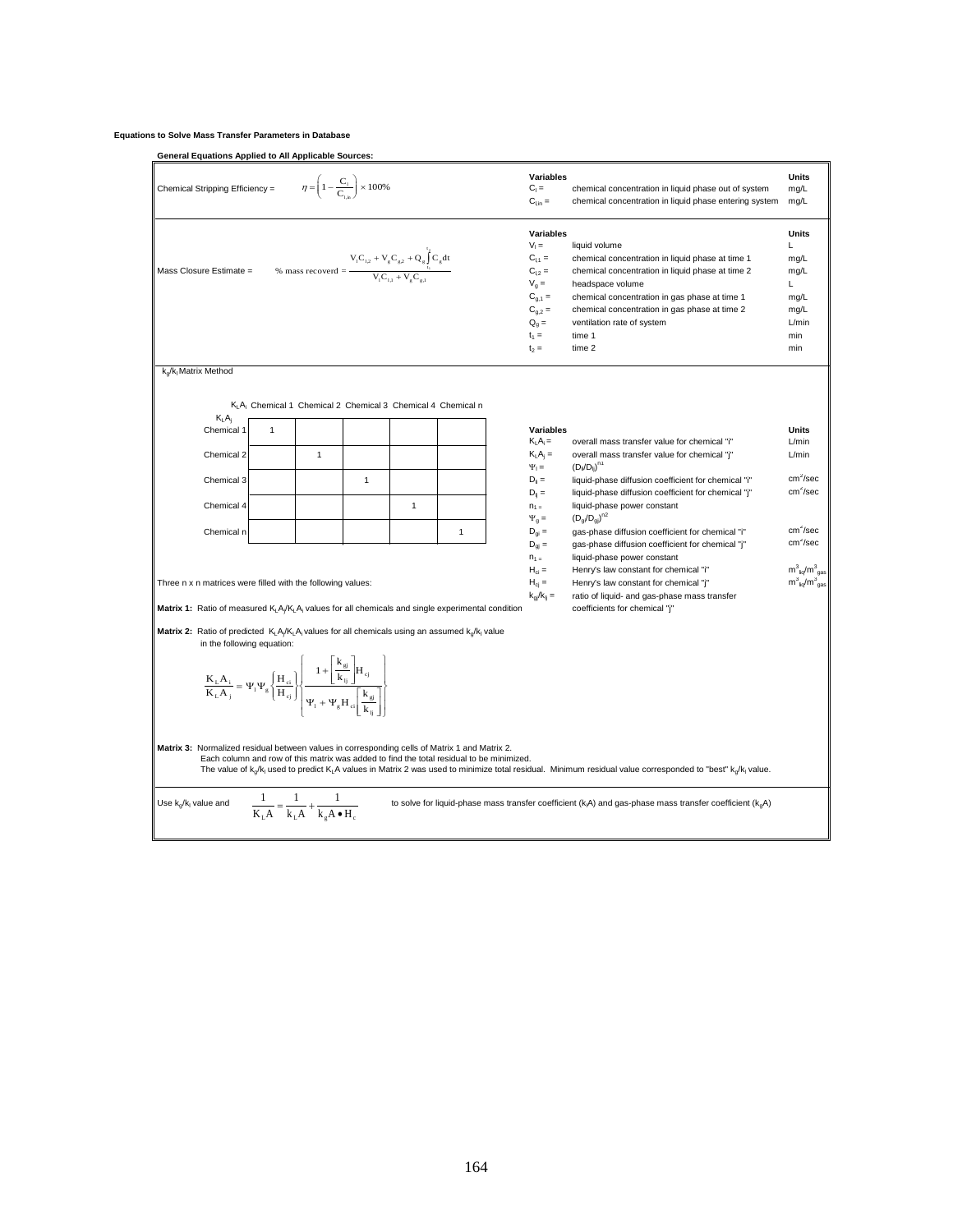## **Solution Methods for Values of KLA Referenced in Database**

#### **Method #**

| Applicable Sources:                                       | Shower, Flow-through Bathtub                                                                                                                          |                                                                                                     |                                                                                                                                                                                                                                                                                                                |                                                                               |
|-----------------------------------------------------------|-------------------------------------------------------------------------------------------------------------------------------------------------------|-----------------------------------------------------------------------------------------------------|----------------------------------------------------------------------------------------------------------------------------------------------------------------------------------------------------------------------------------------------------------------------------------------------------------------|-------------------------------------------------------------------------------|
| Model Equation:<br>$\parallel$ Predicts $C_{\text{Lout}}$ | $C_{1,\text{out}} = C_{1,\text{in}} \exp\left(-\frac{K_L A}{Q}\right) + \left(\frac{C_g}{H}\right)\left(1 - \exp\left(-\frac{K_L A}{Q}\right)\right)$ | <b>Variables</b><br>$C_{1,out} =$<br>$C_{\text{Lin}} =$<br>$KLA =$<br>$Q_i =$<br>$C_q =$<br>$H_c =$ | chemical concentration in liquid-phase exiting system<br>chemical concentration in liquid-phase entering system<br>overall mass transfer coefficient multiplied by interfacial area<br>system liquid flowrate<br>chemical concentration in gas-phase of system at time t<br>Henry' law coefficient of chemical | <b>Units</b><br>mg/L<br>mg/L<br>L/min<br>L/min<br>mg/L<br>$(L_{liq}/L_{gas})$ |
| <b>llSolution Techniaue:</b>                              | Solve for K <sub>1</sub> A by minimizing normalized residual between measured C <sub>1,0ut</sub> and predicted C <sub>1,0ut</sub> :                   |                                                                                                     | $\left  \left( \mathrm{C_{1,out,measured}} - \mathrm{C_{1,out,predicted}} \right) \right $<br>$\mathbf{C}_{\text{l,out,measured}}$                                                                                                                                                                             |                                                                               |

| Applicable Sources:      | Shower, Flow-through Bathtub                                                                                                                                                                                                                                           |                                                                         |                                                                                                                                                                                                               |                                                             |
|--------------------------|------------------------------------------------------------------------------------------------------------------------------------------------------------------------------------------------------------------------------------------------------------------------|-------------------------------------------------------------------------|---------------------------------------------------------------------------------------------------------------------------------------------------------------------------------------------------------------|-------------------------------------------------------------|
| $P$ redicts $C_{\alpha}$ | <b>Model Equation:</b> $C_g = \frac{a}{b} + \left(C_{g,in} - \frac{a}{b}\right) exp(-bt)$                                                                                                                                                                              | <b>Variables</b><br>$C_q =$<br>$C_{q,in} =$<br>$Q_i =$                  | chemical concentration in gas-phase<br>chemical concentration in gas-phase at start of experiment<br>system liquid flowrate                                                                                   | Units<br>mg/L<br>mg/L<br>L/min                              |
| where:                   | $a = \frac{\left(Q_{1}C_{1,in}\left(1 - e X P\left(-\frac{K_{1}A}{Q_{1}}\right)\right) + Q_{g}C_{g,in}\right)}{V}$                                                                                                                                                     | $C_{\text{Lin}} =$<br>$K_i A =$<br>$Q_0 =$<br>$V_{\alpha} =$<br>$H_c =$ | chemical concentration in liquid-phase entering system<br>overall mass transfer coefficient multiplied by interfacial area<br>system ventilation rate<br>headspace volume<br>Henry's law constant of chemical | mg/L<br>L/min<br>L/min<br>$(L_{\text{liq}}/L_{\text{gas}})$ |
| Solution Technique:      | $= \frac{\left(\frac{Q_1}{H_c}\right) \left[\left(1 - \exp\left(-\frac{K_L A}{Q_1}\right)\right) + Q_g\right]}{1 - \left(\frac{K_L A}{Q_1}\right) + Q_g}$<br>Solve for K <sub>i</sub> A by minimizing normalized residual between measured $C_0$ and predicted $C_0$ : |                                                                         | $\left\{ \mathbf{C}_{g, \, \text{measured}} - \mathbf{C}_{g, \, \text{predicted}} \right\}$                                                                                                                   |                                                             |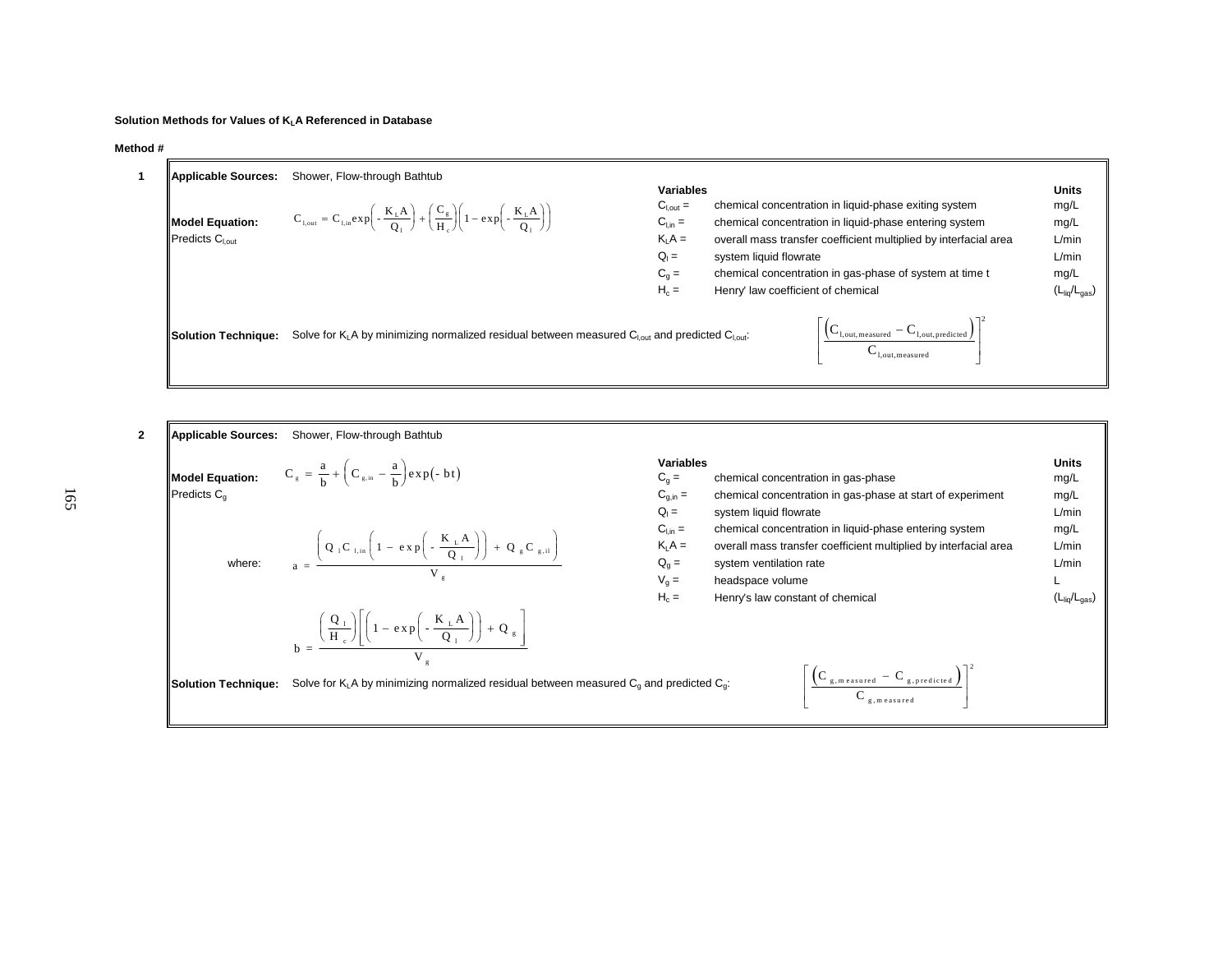**3 Applicable Sources:** W ashing Machine Fill Cycle, Filling Bathtub

#### **Model Equations:** C<sub>l</sub>

**Predicts C<sub>l</sub>** and C<sub>g</sub>  $V_1$  $\Box$ Discretized Equations:  $\lor$ 

$$
C_1^{n+1} = \left[ \frac{Q_1 C_{1,in}}{V_1^{n}} - \frac{Q_1 C_1^{n}}{V_1^{n}} - \frac{K_L A C_1^{n}}{V_1^{n}} + \frac{K_L A C_g^{n}}{V_1^{n} H_c} \right] \Delta t + C_1^{n}
$$
  

$$
C_g^{n+1} = \left[ \frac{-Q_g C_g^{n}}{(V_t - V_1^{n})} + \frac{Q_1 C_g^{n}}{(V_t - V_1^{n})} + \frac{K_L A C_1^{n}}{(V_t - V_1^{n})} - \frac{K_L A C_g^{n}}{(V_t - V_1^{n}) H_c} \right] \Delta t + C_g
$$

2nd Order Runge-Kutta Technique:

$$
C^{n+1} = C^n + \frac{\Delta t}{2} \left\{ f\left(t^n, C^n\right) + f\left[t^n + \Delta t, C^n + \Delta t f\left(t^n, C^n\right)\right] \right\}
$$

| Variables<br>$C_1^n =$<br>$C_1^{n+1} =$<br>$V_1^n =$<br>$V_+$<br>$K_1A =$<br>$Q_1 =$<br>$C_{\text{Lin}} =$<br>$H_c =$<br>$C_a^n =$<br>$C_g^{n+1} =$<br>$Q_{q} =$<br>$\Delta t =$ | chemical concentration in liquid phase at time step n<br>chemical concentration in liquid phase at time step n+1<br>liquid volume at time step n<br>total volume of system<br>overall mass transfer coefficient multiplied by interfacial area<br>system liquid flowrate<br>chemical concentration in liquid-phase entering system<br>Henry's law constant of chemical<br>chemical concentration in gas phase at time step n<br>chemical concentraiton in gas phase at time step n-1<br>system ventilation rate<br>differential time step | Units<br>mg/L<br>mq/L<br>L<br>L<br>$L/m$ in<br>$L/m$ in<br>mg/L<br>$(L_{\text{liq}}/L_{\text{gas}})$<br>mg/L<br>mg/L<br>$L/m$ in<br>min |
|----------------------------------------------------------------------------------------------------------------------------------------------------------------------------------|-------------------------------------------------------------------------------------------------------------------------------------------------------------------------------------------------------------------------------------------------------------------------------------------------------------------------------------------------------------------------------------------------------------------------------------------------------------------------------------------------------------------------------------------|-----------------------------------------------------------------------------------------------------------------------------------------|
|                                                                                                                                                                                  |                                                                                                                                                                                                                                                                                                                                                                                                                                                                                                                                           |                                                                                                                                         |

**Solution Technique:** Solve for K<sub>L</sub>A by minimizing normalized residual between measured C<sub>i</sub>n+1 or C<sub>g</sub>n+1 and predicted values at associated time steps. Note: Liquid-phase concentration equation is dependent on gas-phase concentration

n

 $\left[\frac{\left(C_{1,m\;e\;asured}\;-\;C_{1,p\;reduced}\right)}{C_{1,m\;easured}}\right]^2$ C l,m <sup>e</sup> <sup>a</sup> su re d

| <b>Model Equation:</b> $C_1 = C_{1,0} \left[ exp\left(-\frac{D}{2}t\right) cosh\left(\left(\sqrt{\frac{D^2}{4}-E}\right)t\right)\right] + \left(\frac{BF}{Z} + \frac{EC_{1,0}}{Z} - \frac{DC_{1,0}}{2}\right) \left(\frac{1}{\sqrt{\frac{D^2}{4}-E}}exp\left(-\frac{D}{2}t\right)sinh\left(\left(\sqrt{\frac{D^2}{4}-E}\right)t\right)\right)$ |                                                                                                                  |             |                                                                                |                                   |
|------------------------------------------------------------------------------------------------------------------------------------------------------------------------------------------------------------------------------------------------------------------------------------------------------------------------------------------------|------------------------------------------------------------------------------------------------------------------|-------------|--------------------------------------------------------------------------------|-----------------------------------|
| lwhere:                                                                                                                                                                                                                                                                                                                                        |                                                                                                                  | Variables   |                                                                                | Units                             |
|                                                                                                                                                                                                                                                                                                                                                | $Z = \frac{K_L A}{V_L}$ $B = \frac{K_L A}{V_H H}$ $X = \frac{K_L A}{V_s}$                                        | $C_1 =$     | chemical concentration in liquid phase                                         | mg/L                              |
|                                                                                                                                                                                                                                                                                                                                                |                                                                                                                  | $C_{1.0} =$ | initial chemical concentration in liquid phase                                 | mg/L                              |
|                                                                                                                                                                                                                                                                                                                                                |                                                                                                                  | $K_1A =$    | overall mass transfer coefficient multiplied by interfacial area               | $L/m$ in                          |
|                                                                                                                                                                                                                                                                                                                                                | $Y = \frac{Q_g}{V} + \frac{K_L A}{V_H H}$ $D = Z + Y$ $E = ZY - BX$                                              | $V_1 =$     | system liquid volume                                                           |                                   |
|                                                                                                                                                                                                                                                                                                                                                |                                                                                                                  | $H_c =$     | Henry's law constant of chemical                                               | $(L_{\text{liq}}/L_{\text{gas}})$ |
|                                                                                                                                                                                                                                                                                                                                                |                                                                                                                  | $V_a =$     | system headspace volume                                                        |                                   |
|                                                                                                                                                                                                                                                                                                                                                |                                                                                                                  | $Q_{q} =$   | system ventilation rate                                                        | $L/m$ in                          |
| $F = ZC_{\sigma,0} + XC_{1.0}$                                                                                                                                                                                                                                                                                                                 |                                                                                                                  | $C_{q,0} =$ | initial chemical concentration in gas phase                                    | mq/L                              |
|                                                                                                                                                                                                                                                                                                                                                |                                                                                                                  | $t =$       | tim e                                                                          | min                               |
| <b>  Solution Techniaue:</b>                                                                                                                                                                                                                                                                                                                   | Solve for K <sub>i</sub> A by minimizing residual between measured C <sub>i</sub> and predicted C <sub>i</sub> : |             | $\left[\frac{\left(C_{1,m\;e\;asured}\right)}{C_{1,m\;e\;asured}}\right]^{-1}$ |                                   |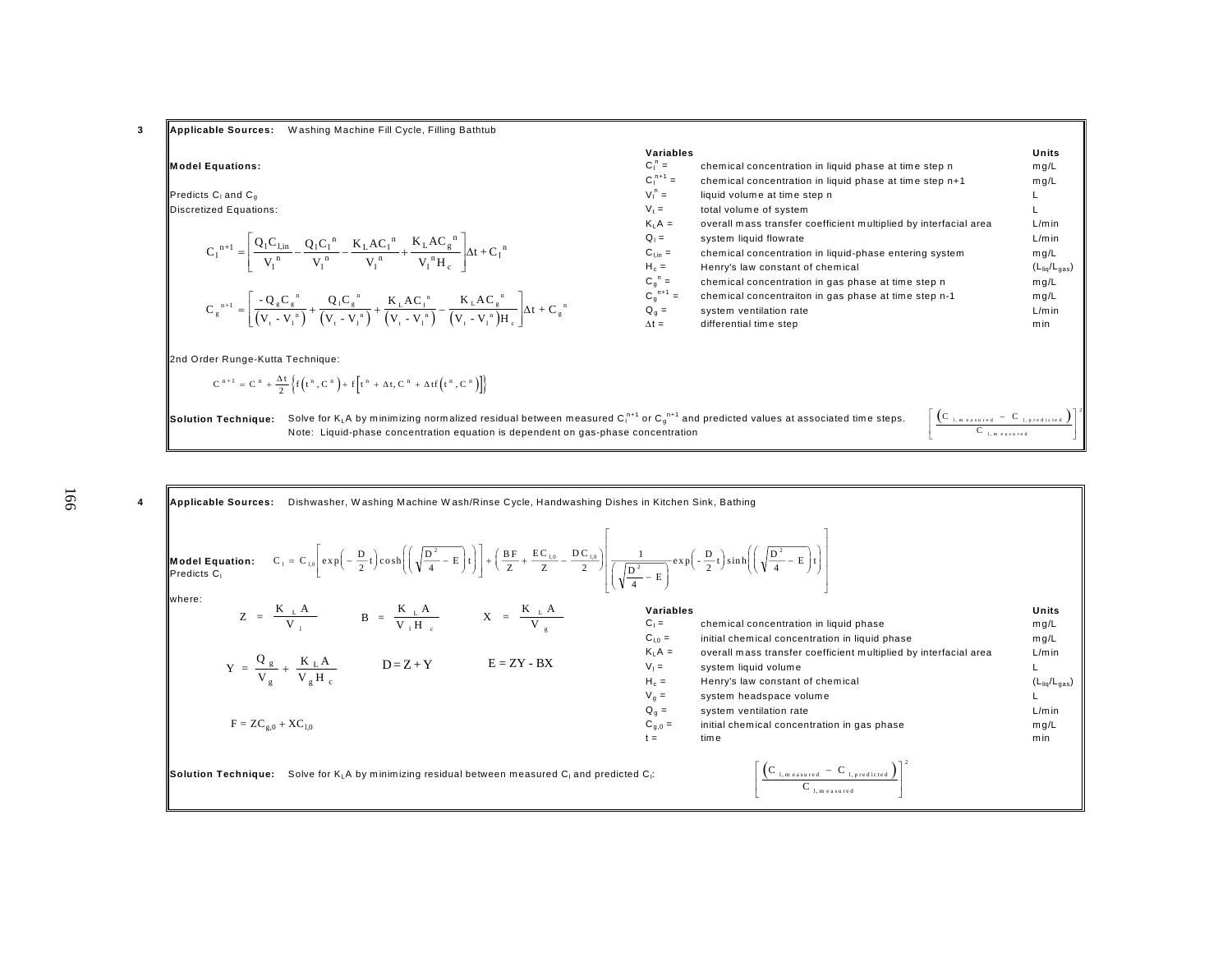**4ppliedble Sources:** Dishwasher, Washington's 
$$
C_g = C_{g,0} exp\left(-\frac{D}{2} t\right) cosh\left(\left(\sqrt{\frac{D^2}{4} - E}\right)t\right) + \left(F - \frac{DC_{g,0}}{2}\right)\left(\sqrt{\frac{D^2}{2} - E}\right)exp\left(-\frac{D}{2} t\right)sinh\left(\left(\sqrt{\frac{D^2}{4} - E}\right)t\right)
$$

\n**4predicts**

\n**4predicts**

\n**4predicts**

\n**4predicts**

\n**4predicts**

\n**4predicts**

\n**4predicts**

\n**4p">(a) Find the formula of the formula of the formula.**

\n**4punctits**

\n**4punctits**

\n**4punctits**

\n**4punctits**

\n**4punctits**

\n**4punctits**

\n**4punctits**

\n**4punctits**

\n**4punct this**

\n**4punct this**

\n**4punct this**

\n**4punct this**

\n**4punct this**

\n**4punct this**

\n**4punct this**

\n**4punct this**

\n**4punct this**

\n**4punct this**

\n**4punct this**

\n**4punct this**

\n**4punct this**

\n**4punct this**

\n**4punct this**

\n**4punct this**

\n**4punct this**

\n**4punct this**

\n**4punct this**

\n**4punct this**

\n**4punct this**

\n**4punct this**

\n**4punct this**

\n**4punct this**

\n**4punct this**

\n**4punct this**

\n**4punct this**

\n<

| 6 | <b>Applicable Sources:</b>           | Kitchen Sink (with recirculating batch reactor experimental design)                                                                                                              |                                                               |                                                                                                                                                                                              |                                                   |
|---|--------------------------------------|----------------------------------------------------------------------------------------------------------------------------------------------------------------------------------|---------------------------------------------------------------|----------------------------------------------------------------------------------------------------------------------------------------------------------------------------------------------|---------------------------------------------------|
|   | <b>Model Equation:</b><br>Predicts C | $C_1 = C_{10} \exp(-K_1 \text{at})$                                                                                                                                              | <b>Variables</b><br>$C_1 =$<br>$C_{1,0} =$<br>$K1 a =$<br>t = | chemical concentration in liquid phase at time t<br>initial chemical concentration in liquid phase<br>overall mass transfer coefficient multiplied by interfacial area/liquid volume<br>time | <b>Units</b><br>mg/L<br>mg/L<br>$min^{-1}$<br>min |
|   | <b>Solution Technique:</b>           | Slope of best curve fit of $In(C/C_{10})$ vs. time equal to $K_1$ a<br>Chemical stripping efficiencies also solved using best fit equation to measured liquid data according to: |                                                               | $C_1 = C_{1,0} \exp(-\frac{1}{\theta} \eta)$                                                                                                                                                 |                                                   |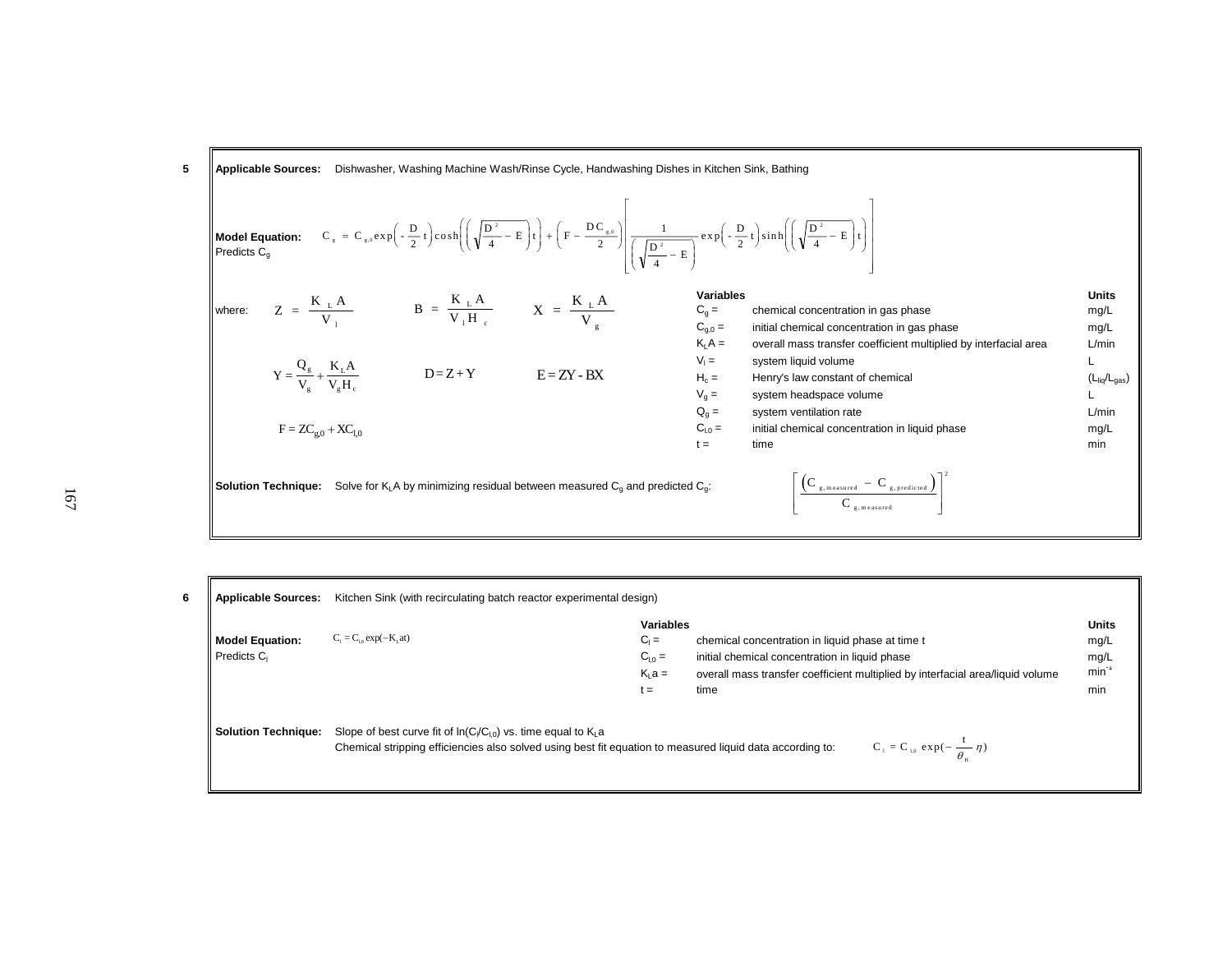**SHOWER DATABASE**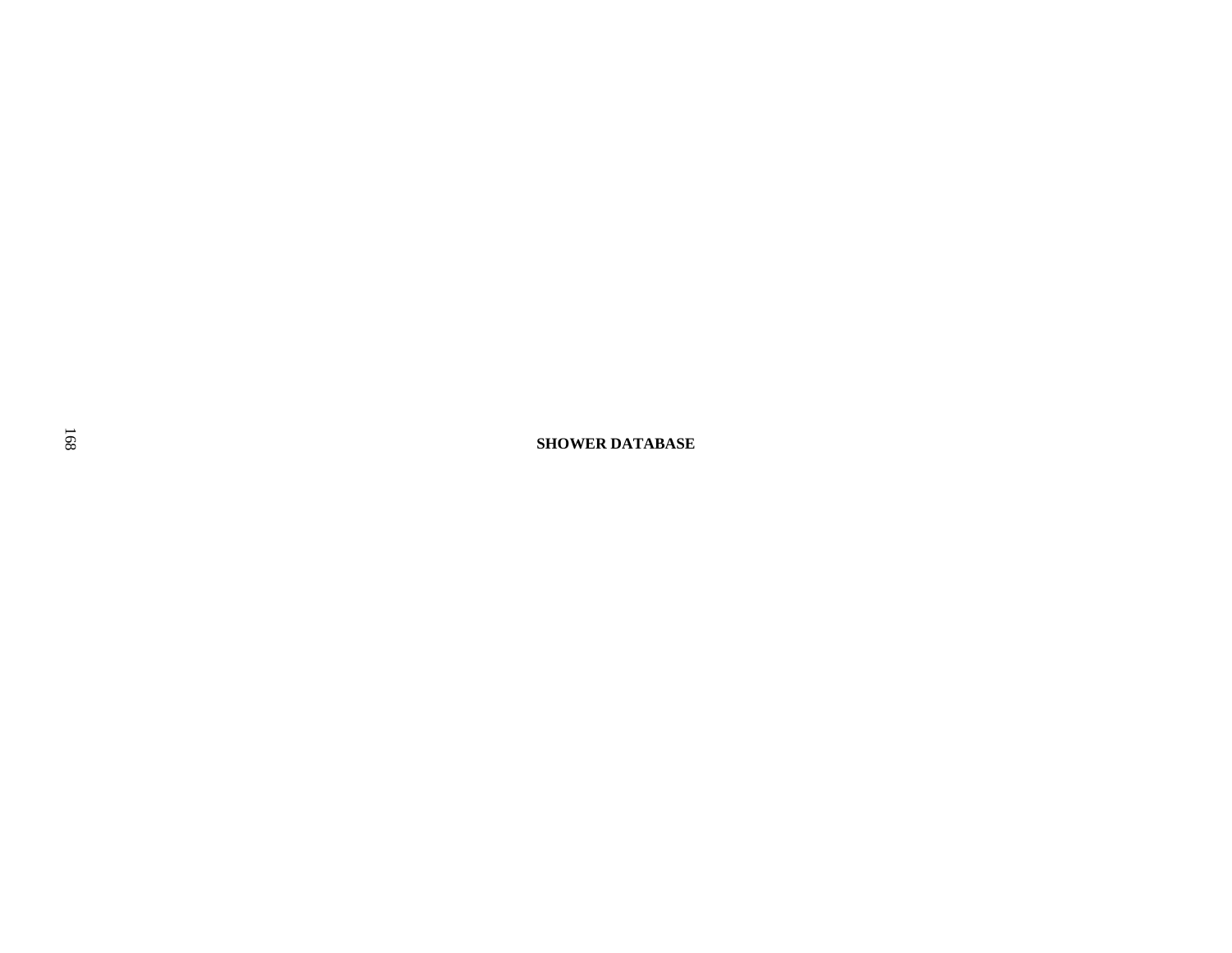| STUDY:                   | Howard and Corsi                                                                                                    |
|--------------------------|---------------------------------------------------------------------------------------------------------------------|
| Study year:              | 1997                                                                                                                |
| <b>Solution Methods:</b> | Method 1 for acetone, ethyl acetate, toluene, ethylbenzene, cyclohexane                                             |
| <b>Assumptions:</b>      | None                                                                                                                |
| <b>Comments:</b>         | Values of $\eta$ and $K_i$ . A are averages of values determined for three separate time periods within experiment. |
|                          | Mass closure based on liquid standard curve created using well-dissolved tracer bag.                                |

**\* = unable to be determined with available data, n/m = not measured**

**Entry # 1**

| .# II |                                          |        |                            |                                       |                      |                                    |                                |                    |            |                                        |                                 |                  |                         |                  |           |                |
|-------|------------------------------------------|--------|----------------------------|---------------------------------------|----------------------|------------------------------------|--------------------------------|--------------------|------------|----------------------------------------|---------------------------------|------------------|-------------------------|------------------|-----------|----------------|
|       | <b>Operating Conditions</b>              |        | <b>Chemical Properties</b> |                                       |                      |                                    | <b>Chemical Concentrations</b> |                    |            |                                        | <b>Mass Transfer Parameters</b> |                  |                         |                  |           |                |
|       | $\sqrt{\text{Spray Type}} =$             | coarse |                            |                                       |                      | $H_c @ 21 C D_1 @ 24 C D_0 @ 24 C$ | ∪եո                            | ∪l.out             | $U_{0,in}$ | $\mathsf{u}_{\mathsf{q},\mathsf{end}}$ |                                 | K <sub>I</sub> A | KιA                     | k <sub>α</sub> Α | $K_0/K_1$ | Mass Closure I |
|       | $\Delta$ Duration (min) =                |        | Chemical                   | $(m_{\text{lio}}^3/m_{\text{gas}}^3)$ | $(cm^2/sec)$         | $(cm^2/sec)$                       | (mg/L)                         | (mg/L <sub>)</sub> | (mg/L,     | (mg/L,                                 | (%)                             |                  | (L/min) (L/min) (L/min) |                  |           | $(\% )$        |
|       | Liquid Temperature $(C) =$               | 21     | Acetone                    | 0.0010                                | $1 \times 10^{-5}$   | 0.11                               | 38                             | $34 - 37$          | 0          | 0.036                                  | 6.3                             | 1.8              | 13                      | 1986             | 153       | 99             |
|       | Liquid Flowrate $(L/min) =$              | 9.1    | <b>Ethyl Acetate</b>       | 0.0042                                | $9.5 \times 10^{-6}$ | 0.092                              | 26                             | $20 - 24$          |            | 0.068                                  | 15                              | 2.9              | בי                      | 1111             | 153       | 100            |
|       | $\textsf{  Gas}$ Flowrate (L/min) =      | 370    | Toluene                    | 0.24                                  | $9.1 \times 10^{-6}$ | 0.085                              | 4.5                            | 8.،                |            | 0.041                                  | 61                              | 8.8              | 9                       | 1380             | 153       | 90             |
|       | $\blacksquare$ Shower Stall Volume (L) = | 1745   | Ethylbenzene               | 0.27                                  | $8.4 \times 10^{-6}$ | 0.077                              | 6.1                            | 2.3                |            | 0.029                                  | 62                              | 8.9              | 9.1                     | 1395             | 153       | 77             |
|       | <b>IPerson Present</b> =                 | N٥     | Cyclohexane                | 6.5                                   | $9.0 \times 10^{-6}$ | 0.088                              | R                              | 0.63               |            | 0.0069                                 | 65                              | 96               | 9.6                     | 1468             | 153       | 78             |

| <b>Operating Conditions</b>           |      | <b>Chemical Properties</b> |                                       |                        |              | <b>Chemical Concentrations</b> |                               |            |             | <b>Mass Transfer Parameters</b> |         |                     |      |       |                 |
|---------------------------------------|------|----------------------------|---------------------------------------|------------------------|--------------|--------------------------------|-------------------------------|------------|-------------|---------------------------------|---------|---------------------|------|-------|-----------------|
| $\blacksquare$ Spray Type =           | fine |                            | $H_c @ 22 C D_1 @ 24 C D_0 @ 24 C$    |                        |              | $C_{Lin}$                      | $\mathsf{C}_{\mathsf{I,out}}$ | $U_{q,in}$ | $U_{q,end}$ |                                 | K A     | kıA                 | k.A  | <.√kı | Mass Closure II |
| $\Delta$ Duration (min) =             | 8    | Chemical                   | $(m_{\text{liq}}^3/m_{\text{gas}}^3)$ | $(cm^2/sec)$           | $(cm^2/sec)$ | (mg/L)                         | (mg/L)                        | (mg/L)     | (mg/L)      |                                 | (L/min) | $(L/min)$ $(L/min)$ |      |       | (% )            |
| Liquid Temperature $(C) =$            | 22   | Acetone                    | 0.001'                                | 1.1 x 10 <sup>-5</sup> | 0.11         | 42                             | $35 - 40$                     |            | 0.041       | 8.4                             | 3.0     | 16                  | 3519 | 223   | 97              |
| $\parallel$ Liquid Flowrate (L/min) = | 9.1  | <b>Ethyl Acetate</b>       | 0.0044                                | $9.5 \times 10^{-6}$   | 0.092        | 22                             | $16 - 20$                     | 0          | 0.081       |                                 | 4.0     | 8.1                 | 1807 | 223   | 104             |
| $\parallel$ Gas Flowrate (L/min) =    | 343  | Toluene                    | 0.25                                  | $9.1 \times 10^{-6}$   | 0.085        | 7.0                            | 2.3                           |            | 0.057       | 68                              |         |                     | 2434 | 223   | 82              |
| Shower Stall Volume $(L)$ =           | 1745 | Ethylbenzene               | 0.27                                  | $8.4 \times 10^{-6}$   | 0.077        | 7.3                            | 2.3                           |            | 0.032       | 68                              |         |                     | 2384 | 223   | 66              |
| $\blacksquare$ Person Present =       | No   | Cyclohexane                | 6.6                                   | $9.0 \times 10^{-6}$   | 0.088        | 3.3                            | 0.88                          |            | 0.0097      |                                 |         |                     | 2652 | 223   | 68              |

| <b>Operating Conditions</b>        |        |                      | <b>Chemical Concentrations</b>        |                        |                                                                   |        | <b>Mass Transfer Parameters</b> |            |                                        |            |                  |                 |      |       |              |
|------------------------------------|--------|----------------------|---------------------------------------|------------------------|-------------------------------------------------------------------|--------|---------------------------------|------------|----------------------------------------|------------|------------------|-----------------|------|-------|--------------|
| $\blacksquare$ Spray Type =        | coarse |                      |                                       |                        | H <sub>c</sub> @ 21 C D <sub>i</sub> @ 24 C D <sub>a</sub> @ 24 C | ∪եո    | u <sub>l,out</sub>              | $U_{q,in}$ | $\mathsf{u}_{\mathsf{q},\mathsf{end}}$ |            | K <sub>I</sub> A | kΑ              | k.A  | k./k∟ | Mass Closure |
| $\Delta$ Duration (min) =          | 8      | Chemical             | $(m_{\text{lio}}^3/m_{\text{gas}}^3)$ | $(cm^2/sec)$           | $(cm^2/sec)$                                                      | (mg/L, | (mg/L,                          | (mg/L)     | (mg/L                                  | $(9)_{01}$ | L/min            | (L/min) (L/min) |      |       | (%)          |
| Liquid Temperature $(C) =$         | 21     | Acetone              | 0.0010                                | 1.1 x 10 <sup>-5</sup> | 0.11                                                              | 42     | $36 - 39$                       |            | 0.035                                  | 9.1        | . . 4            | 8.6             | 1723 | 200   | 98           |
| Liquid Flowrate $(L/min) =$        | 6.7    | <b>Ethyl Acetate</b> | 0.0044                                | $9.5 \times 10^{-6}$   | 0.092                                                             | 26     | $19 - 22$                       |            | 0.057                                  | 20         | 2.3              | 5.1             | 1030 | 200   | 98           |
| $\parallel$ Gas Flowrate (L/min) = | 360    | Toluene              | 0.24                                  | $9.1 \times 10^{-6}$   | 0.085                                                             | 7.0    | 2.6                             |            | 0.029                                  | 63         | 6.2              | 6.4             | 1274 | 200   | 82           |
| Shower Stall Volume $(L)$ =        | 1745   | Ethylbenzene         | 0.26                                  | $8.4 \times 10^{-6}$   | 0.077                                                             | 7.5    | 2.8                             |            | 0.011                                  | 63         | 6.0              | 6.2             | 1234 | 200   | 64           |
| $\blacksquare$ Person Present =    | No     | Cyclohexane          | 6.3                                   | $9.0 \times 10^{-6}$   | 0.088                                                             | 3.0    | 0.1                             |            | 0.0079                                 | 66         | 6.5              | 6.5             | 1305 | 200   |              |

| <b>Operating Conditions</b> |      | <b>Chemical Properties</b> |                                       |                        |                                                          |           | <b>Chemical Concentrations</b> |            |                 |       | <b>Mass Transfer Parameters</b> |                 |      |                  |              |
|-----------------------------|------|----------------------------|---------------------------------------|------------------------|----------------------------------------------------------|-----------|--------------------------------|------------|-----------------|-------|---------------------------------|-----------------|------|------------------|--------------|
| $\blacksquare$ Spray Type = | fine |                            |                                       |                        | $H_c$ @ 22 C D <sub>1</sub> @ 24 C D <sub>0</sub> @ 24 C | $C_{Lin}$ | $U_{\text{I,out}}$             | $U_{q,in}$ | $\cup_{g, end}$ |       | K.A                             | kıA             |      | $k_{\alpha}/k_1$ | Mass Closure |
| $\mathsf{IDuration}(min) =$ |      | Chemical                   | $(m_{\text{liq}}^3/m_{\text{gas}}^3)$ | (cm <sup>2</sup> /sec) | $(cm^2/sec)$                                             | (mg/L)    | (mg/L)                         | (mg/L)     | (mg/L)          | (9/6) | 'L/min)                         | (L/min) (L/min) |      |                  | (%)          |
| Liquid Temperature $(C) =$  | 22   | Acetone                    | 0.001                                 | 1.1 x 10 <sup>-5</sup> | 0.11                                                     | 43        | $37 - 41$                      | 0          | 0.037           | 9.3   | . 5                             | 8.8             | 720  | 195              | 98           |
| Liquid Flowrate (L/min) =   | 6.1  | <b>Ethyl Acetate</b>       | 0.0044                                | $9.5 \times 10^{-6}$   | 0.092                                                    | 31        | $22 - 26$                      | $\Omega$   | 0.083           | 20    | 2.5                             | 5.3             | 1031 | 195              | 101          |
| Gas Flowrate (L/min) =      | 360  | Toluene                    | 0.25                                  | $9.1 \times 10^{-6}$   | 0.085                                                    | 6.1       | 2.2                            | 0          | 0.036           | 64    | 6.4                             | 6.5             | 275  | 195              | 92           |
| Shower Stall Volume $(L)$ = | 1745 | Ethylbenzene               | 0.28                                  | $8.4 \times 10^{-6}$   | 0.077                                                    | 5.5       | 2.0                            | 0          | 0.018           | 63    | 6.2                             | 6.3             | 1232 | 195              | 76           |
| $Person Present =$          | No.  | Cyclohexane                | 6.7                                   | $9.0 \times 10^{-6}$   | 0.088                                                    | 2.0       | 0.67                           |            | 0.0063          | 66    |                                 | 6.7             | 1309 | 195              | 85           |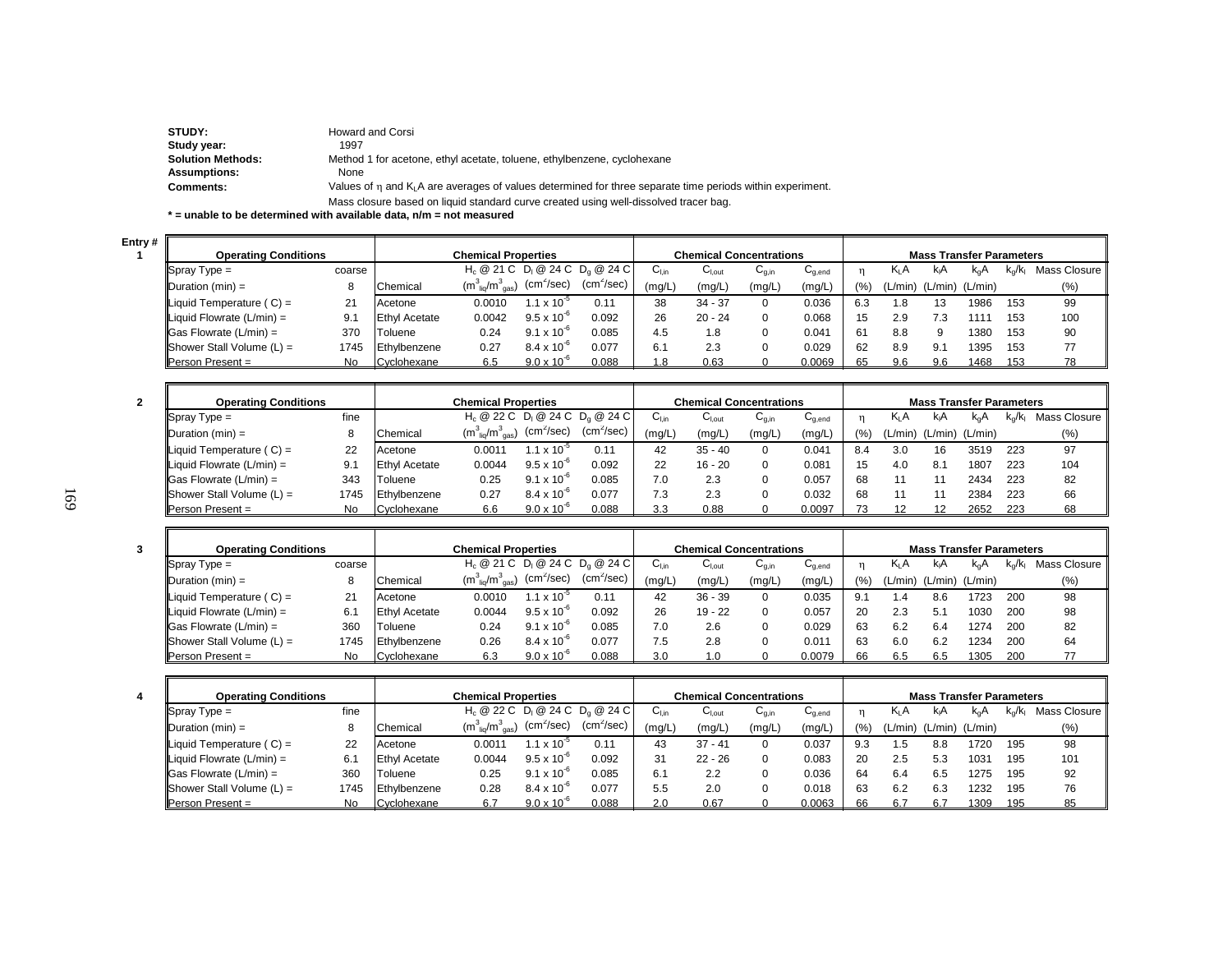| I            |
|--------------|
| I<br>×<br>۰, |

| <b>Operating Conditions</b>        |           |                      | <b>Chemical Properties</b>            |                        |                                                                   |           | <b>Chemical Concentrations</b> |                                       |                                        |      |         | <b>Mass Transfer Parameters</b> |               |      |              |
|------------------------------------|-----------|----------------------|---------------------------------------|------------------------|-------------------------------------------------------------------|-----------|--------------------------------|---------------------------------------|----------------------------------------|------|---------|---------------------------------|---------------|------|--------------|
| $\blacksquare$ Spray Type =        | coarse    |                      |                                       |                        | H <sub>c</sub> @ 35 C D <sub>i</sub> @ 24 C D <sub>a</sub> @ 24 C | $C_{Lin}$ | $C_{\text{Lout}}$              | $\mathsf{u}_{\mathsf{g},\mathsf{in}}$ | $\mathsf{u}_{\mathsf{a}.\mathsf{end}}$ |      | $K_1A$  | KıA                             | $K_{\alpha}A$ | k√k⊦ | Mass Closure |
| $\Delta$ Duration (min) =          |           | Chemical             | $(m_{\text{liq}}^3/m_{\text{gas}}^3)$ | (cm <sup>2</sup> /sec) | (cm <sup>2</sup> /sec)                                            | (mg/L)    | (mg/L)                         | (mg/L)                                | (mg/L,                                 | (% ) | (L/min) | (L/min) (L/min)                 |               |      | $(\%)$       |
| Liquid Temperature $(C) =$         | 35        | Acetone              | 0.0022                                | $1.1 \times 10^{-7}$   | 0.11                                                              | 42        | $34 - 38$                      |                                       | 0.077                                  | 13   | 2.8     | 14                              | 1548          | 111  | 97           |
| Liquid Flowrate $(L/min) =$        | 9.1       | <b>Ethyl Acetate</b> | 0.0077                                | $9.5 \times 10^{-7}$   | 0.092                                                             | 24        | $16 - 19$                      |                                       | 0.13                                   | 27   | 5.5     | 12                              | 1322          | 111  | 102          |
| $\textsf{IGas}$ Flowrate (L/min) = | 379       | Toluene              | 0.37                                  | $9.1 \times 10^{-6}$   | 0.085                                                             | 6.4       | 2.0                            |                                       | 0.056                                  | 68   |         |                                 | 1223          | 111  | 77           |
| Shower Stall Volume $(L)$ =        | 1745      | Ethylbenzene         | 0.54                                  | $8.4 \times 10^{-6}$   | 0.077                                                             | 8.0       | 2.5                            |                                       | 0.032                                  | 68   |         |                                 | 188           | 111  | 68           |
| <b>Person Present =</b>            | <b>No</b> | Cyclohexane          | 10 <sup>1</sup>                       | $9.0 \times 10^{-6}$   | 0.088                                                             | 26        | 0.63                           |                                       | 0.0093                                 |      |         |                                 | 1439          | 111  | 66           |

| <b>Operating Conditions</b>        |      |                      | <b>Chemical Properties</b>                |                      |                                    |           | <b>Chemical Concentrations</b> |            |                                        |       |         | <b>Mass Transfer Parameters</b> |       |                   |              |
|------------------------------------|------|----------------------|-------------------------------------------|----------------------|------------------------------------|-----------|--------------------------------|------------|----------------------------------------|-------|---------|---------------------------------|-------|-------------------|--------------|
| $\sqrt{\text{Spray Type}} =$       | fine |                      |                                           |                      | $H_c @ 34 C D_1 @ 24 C D_0 @ 24 C$ | ∪ւտ       | $U_{\text{Lout}}$              | $U_{q,in}$ | $\mathsf{u}_{\mathsf{q},\mathsf{end}}$ |       | K.A     | kıA                             |       | k <sub>o</sub> ∕k | Mass Closure |
| $ $ Duration (min) =               |      | Chemical             | $(m^{3}_{\text{liq}}/m^{3}_{\text{gas}})$ | $(cm^2/sec)$         | (cm <sup>2</sup> /sec)             | (mg/L)    | (mg/L)                         | (mg/L)     | (mg/L)                                 | (9/6) | (L/min) | (L/min) (L/min)                 |       |                   | $(\%)$       |
| Liquid Temperature $(C) =$         | 34   | Acetone              | 0.0021                                    | $.1 \times 10^{-7}$  | 0.11                               | 40        | $34 - 38$                      | $\Omega$   | 0.071                                  |       | 3.4     | 16                              | 2095  | 131               | 99           |
| Liquid Flowrate $(L/min) =$        | 9.1  | <b>Ethyl Acetate</b> | 0.0074                                    | $9.5 \times 10^{-6}$ | 0.092                              | 24        | $15 - 18$                      | $\Omega$   | 0.12                                   | 28    | 6.9     | 14                              | 1852  | 131               | 100          |
| $\textsf{IGas}$ Flowrate (L/min) = | 354  | Toluene              | 0.35                                      | $9.1 \times 10^{-6}$ | 0.085                              | 5.3       | 1.3                            | 0          | 0.053                                  | 75    |         | 14                              | 776   | 131               | 94           |
| Shower Stall Volume $(L)$ =        | 1745 | Ethylbenzene         | 0.51                                      | $8.4 \times 10^{-7}$ | 0.077                              | 4.6       | 1.1                            |            | 0.031                                  | 75    |         | 13                              | ' 70ኔ | 131               | 81           |
| <b>Person Present =</b>            | N٥   | Cyclohexane          | 9.6                                       | $9.0 \times 10^{-7}$ | 0.088                              | $6 \cdot$ | 0.35                           |            | 0.0054                                 |       |         |                                 | 1786  | 131               | 74           |

| <b>Operating Conditions</b>       |      |                      | <b>Chemical Properties</b>            |                            |                                                                   |        | <b>Chemical Concentrations</b> |                                       |                                                  |       |         | <b>Mass Transfer Parameters</b> |                  |      |              |
|-----------------------------------|------|----------------------|---------------------------------------|----------------------------|-------------------------------------------------------------------|--------|--------------------------------|---------------------------------------|--------------------------------------------------|-------|---------|---------------------------------|------------------|------|--------------|
| $\blacksquare$ Spray Type =       | fine |                      |                                       |                            | H <sub>c</sub> @ 34 C D <sub>i</sub> @ 24 C D <sub>a</sub> @ 24 C | ∪լ։ո   | ∪ <sub>l.out</sub>             | $\mathsf{u}_{\mathsf{a},\mathsf{in}}$ | $\sim$<br>$\mathsf{u}_{\mathsf{q},\mathsf{end}}$ |       | K.A     | kA                              | K <sub>a</sub> F | k./k | Mass Closure |
| $ $ Duration (min) =              |      | Chemical             | $(m_{\text{liq}}^3/m_{\text{gas}}^3)$ | $\text{(cm}^2\text{/sec)}$ | $(cm^2/sec)$                                                      | (mg/L) | (mg/L)                         | (mg/L)                                | (mg/L                                            | (9/0) | 'L/min) | $(L/min)$ $(L/min)$             |                  |      | $(\%)$       |
| Liquid Temperature $(C) =$        | 34   | Acetone              | 0.0021                                | $1.1 \times 10^{-3}$       | 0.11                                                              | 40     | $32 - 37$                      |                                       | 0.071                                            | 12    | 3.7     | 15                              | 2316             | 153  | 99           |
| Liquid Flowrate $(L/min) =$       | 9.1  | <b>Ethyl Acetate</b> | 0.0074                                | $9.5 \times 10^{-6}$       | 0.092                                                             | 25     | $15 - 19$                      |                                       | 0.13                                             | 29    | 6.7     | 13                              | 1945             | 153  | 102          |
| $\textsf{Gas}$ Flowrate (L/min) = | 373  | Toluene              | 0.36                                  | $9.1 \times 10^{-6}$       | 0.085                                                             | 5.2    | 1.3                            |                                       | 0.058                                            | 74    |         | 13                              | 1930             | 153  | 90           |
| Shower Stall Volume $(L)$ =       | 1745 | Ethylbenzene         | 0.52                                  | $8.4 \times 10^{-6}$       | 0.077                                                             | 3.8    | 1.0                            |                                       | 0.031                                            | 74    |         | 12                              | 1855             | 153  | 78           |
| <b>Person Present =</b>           | No   | Cvclohexane          | 9.8                                   | $9.0 \times 10^{-6}$       | 0.088                                                             | 0.71   | 0.17                           |                                       | 0.0065                                           |       |         |                                 | 1950             | 153  | 85           |

| <b>Operating Conditions</b>              |        |                      | <b>Chemical Properties</b>            |                        |                                                                   |        | <b>Chemical Concentrations</b> |                                       |                                        |       |                  | <b>Mass Transfer Parameters</b> |         |     |                |
|------------------------------------------|--------|----------------------|---------------------------------------|------------------------|-------------------------------------------------------------------|--------|--------------------------------|---------------------------------------|----------------------------------------|-------|------------------|---------------------------------|---------|-----|----------------|
| $Spray Type =$                           | coarse |                      |                                       |                        | H <sub>c</sub> @ 36 C D <sub>i</sub> @ 24 C D <sub>a</sub> @ 24 C | ખાં∩   | ∪l.out                         | $\mathsf{u}_{\mathsf{q},\mathsf{in}}$ | $\mathsf{u}_{\mathsf{q},\mathsf{end}}$ |       | K <sub>I</sub> A | kΑ                              | k.A     |     | Mass Closure I |
| $\blacksquare$ Duration (min) =          |        | Chemical             | $(m_{\text{liq}}^3/m_{\text{gas}}^3)$ | (cm <sup>2</sup> /sec) | (cm <sup>2</sup> /sec)                                            | (mg/L) | (mg/L,                         | (mg/L)                                | (mg/L)                                 | (9/0) | (L/min)          | (L/min)                         | (L/min) |     | $(\% )$        |
| Liquid Temperature $(C) =$               | 36     | Acetone              | 0.0024                                | $.1 \times 10^{-7}$    | 0.11                                                              |        | $32 - 36$                      |                                       | 0.054                                  | 16    | 2.2              |                                 | 1169    | 110 | 96             |
| $\blacksquare$ Liquid Flowrate (L/min) = | 6.1    | <b>Ethyl Acetate</b> | 0.0080                                | $9.5 \times 10^{-7}$   | 0.092                                                             | 24     | $14 - 17$                      |                                       | 0.081                                  | 32    | 3.8              | 8.2                             | 901     | 110 | 99             |
| $\textsf{Gas}$ Flowrate (L/min) =        | 364    | .Toluene             | 0.38                                  | $9.1 \times 10^{-6}$   | 0.085                                                             | 5.6    | 1.5                            |                                       | 0.036                                  |       | 8.4              | 8.6                             | 949     | 110 | 98             |
| Shower Stall Volume $(L)$ =              | 1745   | Ethylbenzene         | 0.57                                  | $8.4 \times 10^{-6}$   | 0.077                                                             | 5.3    | ، ۱                            |                                       | 0.023                                  |       | 8.2              | 8.3                             | 917     | 110 | 86             |
| $Person Present =$                       | No.    | Cyclohexane          |                                       | $9.0 \times 10^{-6}$   | 0.088                                                             | -9     | 0.46                           |                                       | 0.0054                                 |       | 86               | 8.6                             | 943     | 110 |                |

| <b>Operating Conditions</b>       |      |                      | <b>Chemical Properties</b>                |                      |                                                                   |        | <b>Chemical Concentrations</b> |            |             |       |         | <b>Mass Transfer Parameters</b> |      |     |              |
|-----------------------------------|------|----------------------|-------------------------------------------|----------------------|-------------------------------------------------------------------|--------|--------------------------------|------------|-------------|-------|---------|---------------------------------|------|-----|--------------|
| $\blacksquare$ Spray Type =       | fine |                      |                                           |                      | H <sub>c</sub> @ 35 C D <sub>i</sub> @ 24 C D <sub>a</sub> @ 24 C | ∪l.in  | $C_{\text{Lout}}$              | $U_{0,in}$ | $U_{q,end}$ | n     | $K_1A$  | kıA                             | k.A  | k√k | Mass Closure |
| $\Delta$ Duration (min) =         |      | Chemical             | $(m^{3}_{\text{liq}}/m^{3}_{\text{gas}})$ | $(cm^2/sec)$         | (cm <sup>2</sup> /sec)                                            | (mg/L, | (mg/L)                         | (mg/L)     | (mg/L)      | (9/0) | (L/min) | (L/min) (L/min)                 |      |     | $(\%)$       |
| Liquid Temperature $(C) =$        | 35   | Acetone              | 0.0022                                    | $1.1 \times 10^{-3}$ | 0.11                                                              | 42     | $33 - 37$                      |            | 0.079       |       | 2.3     | 9.6                             | 1380 | 143 | 102          |
| Liquid Flowrate $(L/min) =$       | 6.1  | <b>Ethyl Acetate</b> | 0.0077                                    | $9.5 \times 10^{-6}$ | 0.092                                                             | 24     | $14 - 18$                      |            | 0.12        | 33    | 4.      | 9.0                             | 1292 | 143 | 108          |
| $\textsf{Gas}$ Flowrate (L/min) = | 371  | Toluene              | 0.36                                      | $9.1 \times 10^{-6}$ | 0.085                                                             | 6.0    | 1.6                            |            | 0.048       | 73    | 8.1     | 8.3                             | 189  | 143 | 88           |
| Shower Stall Volume $(L)$ =       | 1745 | Ethylbenzene         | 0.53                                      | $8.4 \times 10^{-6}$ | 0.077                                                             | 5.6    | 1.5                            |            | 0.029       | 72    | ′.9     | 8.0                             | 139  | 143 | 92           |
| <b>Person Present =</b>           | No   | Cyclohexane          |                                           | $9.0 \times 10^{-6}$ | 0.088                                                             | .8     | 0.43                           |            | 0.0060      | 75    | 8.4     | 8.4                             | 1203 | 143 |              |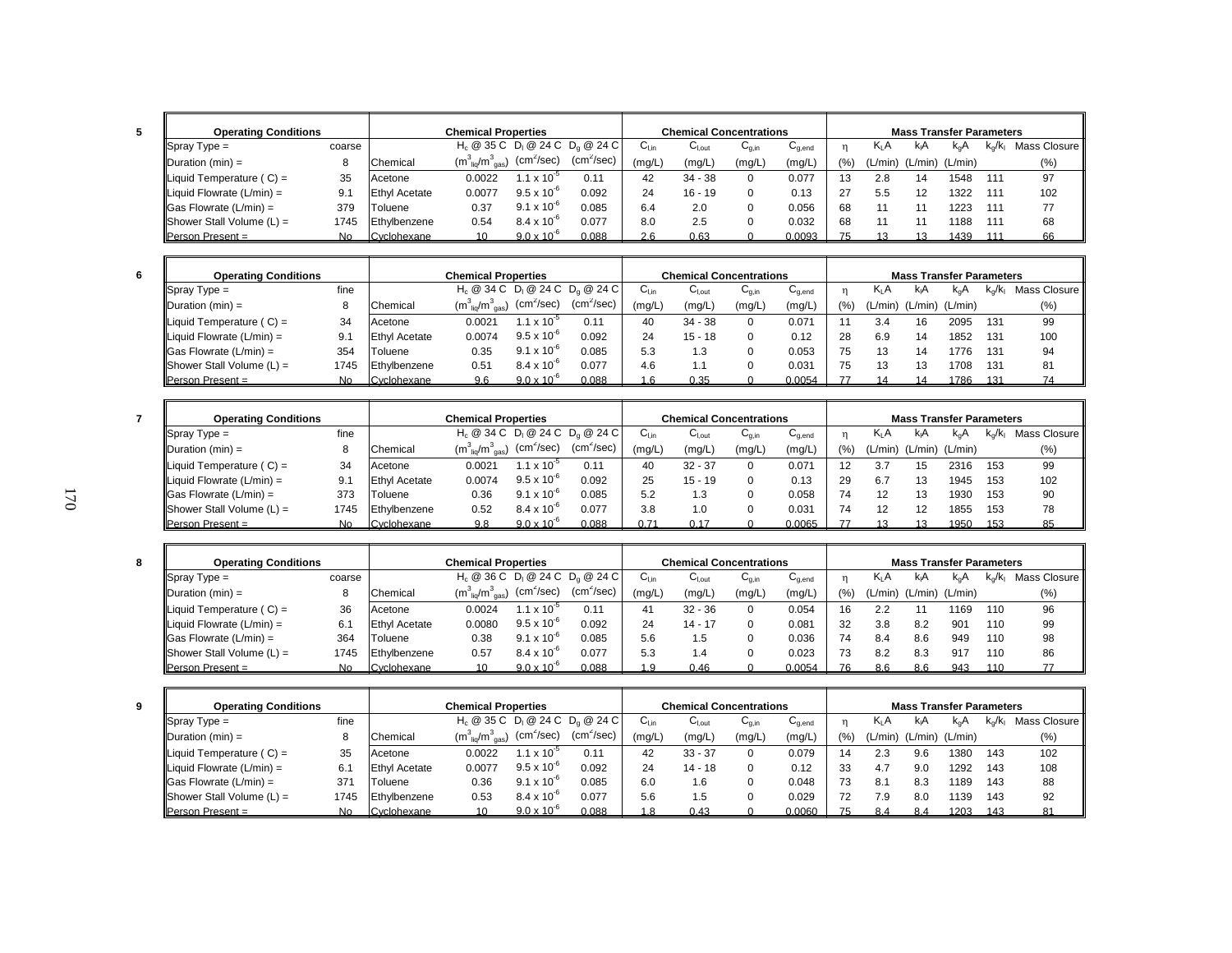| <b>Operating Conditions</b>     |      |                      | <b>Chemical Properties</b>            |                      |                                    |           | <b>Chemical Concentrations</b>     |            |                                        |      |         | <b>Mass Transfer Parameters</b> |               |      |              |
|---------------------------------|------|----------------------|---------------------------------------|----------------------|------------------------------------|-----------|------------------------------------|------------|----------------------------------------|------|---------|---------------------------------|---------------|------|--------------|
| $\sqrt{\text{Spray Type}} =$    | fine |                      |                                       |                      | $H_c @ 34 C D_1 @ 24 C D_0 @ 24 C$ | $C_{Lin}$ | $\mathrm{C_{\text{\tiny{I,out}}}}$ | $U_{q,in}$ | $\mathsf{u}_{\mathsf{q},\mathsf{end}}$ |      | $K_1A$  | kıA                             | $K_{\alpha}P$ | k./k | Mass Closure |
| $\Delta$ Duration (min) =       |      | Chemical             | $(m_{\text{liq}}^3/m_{\text{gas}}^3)$ | $(cm^2/sec)$         | (cm <sup>2</sup> /sec)             | (mg/L)    | (mg/L)                             | (mg/L,     | (mg/L)                                 | (% ) | (L/min) | (L/min)                         | (L/min)       |      | $(\% )$      |
| Liquid Temperature $(C) =$      | 34   | Acetone              | 0.0021                                | $1.1 \times 10^{-7}$ | 0.11                               | 40        | $32 - 37$                          |            | 0.081                                  | 15   | 2.5     |                                 | 1507          | 138  | 103          |
| Liquid Flowrate $(L/min) =$     | 6.1  | <b>Ethyl Acetate</b> | 0.0074                                | $9.5 \times 10^{-6}$ | 0.092                              | 24        | $14 - 16$                          |            | 0.13                                   | 36   | 5.3     | 10                              | 1443          | 138  | 106          |
| $\vert$ Gas Flowrate (L/min) =  | 367  | Toluene              | 0.36                                  | $9.1 \times 10^{-6}$ | 0.085                              | 5.4       | .3                                 |            | 0.047                                  |      | 9.2     | 9.3                             | 1291          | 138  | 88           |
| Shower Stall Volume $(L)$ =     | 1745 | Ethylbenzene         | 0.53                                  | $8.4 \times 10^{-6}$ | 0.077                              | 4.5       | - 4                                |            | 0.027                                  | 75   | 8.8     | 8.9                             | 1227          | 138  | 75           |
| $\blacksquare$ Person Present = | No   | Cyclohexane          | 9.9                                   | $9.0 \times 10^{-6}$ | 0.088                              | 0.84      | 0.17                               |            | 0.0057                                 | 80   | 9.9     | 9.9                             | 1366          | 138  | 80           |

| STUDY:                   | Keating, McKone, and Gillett                                                                                                                                      |
|--------------------------|-------------------------------------------------------------------------------------------------------------------------------------------------------------------|
| Study year:              | 1997                                                                                                                                                              |
| Reference:               | Atmospheric Environment, Vol. 31, No. 2, 1997, pp. 123-130.                                                                                                       |
| <b>Solution Methods:</b> | Method 1                                                                                                                                                          |
| <b>Assumptions:</b>      | $C_{q,in} = 0$                                                                                                                                                    |
| Comments:                | $C_{\text{aend}}$ values picked off graph presented in paper.                                                                                                     |
|                          | $Clout$ and $Clin$ were measured in triplicate at 2, 4, and 8 minutes at the drain and shower nozzle, respectively.                                               |
|                          | Resulting measurements at each sample location, respectively, were not found to be statistically different, so values listed are averages for three sample times. |
|                          | Results for studies 11, 12, 14 and 16 are based on three different experiments.                                                                                   |
|                          | Reculte for studies 13 and 15 are based on two different experiments. (Individual results not given in paper - only averages)                                     |

Results for studies 13 and 15 are based on two different experiments. (Individual results not given in paper - only averages).

Liquid flowrate value of 3.5 L/min is average of range of values given in paper (3.1 L/min to 3.8 L/min).<br>**\* = unable to be determined with available data, n/m = not measured** 

| <b>Operating Conditions</b>                     |         |            | <b>Chemical Properties</b>                                   |                      |                                    |        |                    | <b>Chemical Concentrations</b> |                                    |      |                  | <b>Mass Transfer Parameters</b> |     |                  |                |
|-------------------------------------------------|---------|------------|--------------------------------------------------------------|----------------------|------------------------------------|--------|--------------------|--------------------------------|------------------------------------|------|------------------|---------------------------------|-----|------------------|----------------|
| $\sqrt{\text{Spray Type}} =$                    | "spray" |            |                                                              |                      | $H_c @ 40 C D_1 @ 24 C D_0 @ 24 C$ | ∪⊥in   | $U_{\text{I,out}}$ | $U_{q,in}$                     | $\mathtt{C}_{\text{\text{q},end}}$ |      | K <sub>I</sub> A | kıA                             | k.A | $k_{\alpha}/k_1$ | Mass Closure I |
| $\mathsf{IDuration}\left(\mathsf{min}\right) =$ | 10      | Chemical   | $(m_{\text{liq}}^3/m_{\text{gas}}^3)$ (cm <sup>2</sup> /sec) |                      | (cm <sup>2</sup> /sec)             | (mg/L) | (mg/L)             | (mg/L)                         | (mg/L)                             | (% ) |                  | $(L/min)$ $(L/min)$ $(L/min)$   |     |                  | (%)            |
| Liquid Temperature $(C) =$                      | 40      | Chloroform | 0.37                                                         | $9.7 \times 10^{-6}$ | 0.10                               | 64     | 11                 |                                | 0.31                               | 83   | 6.7              |                                 |     |                  | 52             |
| Liquid Flowrate $(L/min) =$                     | 3.5     | Chloroform | 0.37                                                         | $9.7 \times 10^{-6}$ | 0.10                               | 57     | 20                 |                                | 0.31                               | 65   | 3.8              |                                 |     |                  | 74             |
| $\textsf{G}$ as Flowrate (L/min) =              | 195     |            |                                                              |                      |                                    |        |                    |                                |                                    |      |                  |                                 |     |                  |                |
| Shower Stall Volume $(L)$ =                     | 1530    |            |                                                              |                      |                                    |        |                    |                                |                                    |      |                  |                                 |     |                  |                |
| Person Present =                                | No      |            |                                                              |                      |                                    |        |                    |                                |                                    |      |                  |                                 |     |                  |                |

| 12 | <b>Operating Conditions</b>    |       |            | <b>Chemical Properties</b>                                                                 |                      |                                    |           |             | <b>Chemical Concentrations</b> |             |      |                  | <b>Mass Transfer Parameters</b> |                  |           |              |
|----|--------------------------------|-------|------------|--------------------------------------------------------------------------------------------|----------------------|------------------------------------|-----------|-------------|--------------------------------|-------------|------|------------------|---------------------------------|------------------|-----------|--------------|
|    | $\sqrt{\text{Spray Type}} =$   | "jet" |            |                                                                                            |                      | $H_c @ 40 C D_1 @ 24 C D_0 @ 24 C$ | $C_{Lin}$ | $C_{I,out}$ | $C_{q,in}$                     | $C_{g,end}$ | n    | K <sub>I</sub> A | kıA                             | k <sub>o</sub> A | $k_0/k_1$ | Mass Closure |
|    | $ $ Duration (min) =           | 10    | Chemical   | $(\textsf{m}^3_{\;\;\textsf{liq}}/\textsf{m}^3_{\;\;\textsf{gas}})$ (cm <sup>2</sup> /sec) |                      | $(cm^2/sec)$                       | (mg/L)    | (mg/L)      | (mg/L)                         | (mg/L)      | (% ) |                  | $(L/min)$ $(L/min)$ $(L/min)$   |                  |           | (% )         |
|    | Liquid Temperature $(C) =$     | 40    | Chloroform | 0.37                                                                                       | $9.7 \times 10^{-6}$ | 0.10                               | 56        | 18          | 0                              | 0.44        | 68   | 4.2              |                                 |                  |           | 88           |
|    | Liquid Flowrate $(L/min) =$    | 3.5   |            |                                                                                            |                      |                                    |           |             |                                |             |      |                  |                                 |                  |           |              |
|    | $\vert$ Gas Flowrate (L/min) = | 195   |            |                                                                                            |                      |                                    |           |             |                                |             |      |                  |                                 |                  |           |              |
|    | Shower Stall Volume $(L)$ =    | 1530  |            |                                                                                            |                      |                                    |           |             |                                |             |      |                  |                                 |                  |           |              |
|    | $Person Present =$             | No    |            |                                                                                            |                      |                                    |           |             |                                |             |      |                  |                                 |                  |           |              |

| I | ×<br>×<br>×<br>۰. |
|---|-------------------|

**11**

| <b>Operating Conditions</b>     |         |            | <b>Chemical Properties</b>            |                            |                                    |                  |                   | <b>Chemical Concentrations</b> |                                    |      |        | <b>Mass Transfer Parameters</b> |     |                         |                |
|---------------------------------|---------|------------|---------------------------------------|----------------------------|------------------------------------|------------------|-------------------|--------------------------------|------------------------------------|------|--------|---------------------------------|-----|-------------------------|----------------|
| $\blacksquare$ Spray Type =     | 1800 um |            |                                       |                            | $H_c @ 35 C D_1 @ 24 C D_2 @ 24 C$ | $U_{\text{Lin}}$ | $U_{\text{Lout}}$ | $U_{q,in}$                     | $\mathtt{C}_{\text{\text{q},end}}$ |      | $K_1A$ | kıA                             | k.A | $k_{\alpha}/k_{\alpha}$ | Mass Closure I |
| $IDuration (min) =$             | 10      | Chemical   | $(m_{\text{lio}}^3/m_{\text{gas}}^3)$ | $\text{(cm}^2\text{/sec)}$ | (cm <sup>2</sup> /sec)             | (mg/L)           | (mg/L)            | (mg/L)                         | (mg/L)                             | (% ) |        | (L/min) (L/min) (L/min)         |     |                         | $(\% )$        |
| Liquid Temperature $(C) =$      | 35      | Chloroform | 0.29                                  | $9.7 \times 10^{-6}$       | 0.10                               | 57               | 6.4               | 0                              | 0.58                               | 89   | 9.1    |                                 |     |                         | 84             |
| Liquid Flowrate $(L/min) =$     | 3.5     |            |                                       |                            |                                    |                  |                   |                                |                                    |      |        |                                 |     |                         |                |
| $\vert$ Gas Flowrate (L/min) =  | 195     |            |                                       |                            |                                    |                  |                   |                                |                                    |      |        |                                 |     |                         |                |
| Shower Stall Volume $(L)$ =     | 1530    |            |                                       |                            |                                    |                  |                   |                                |                                    |      |        |                                 |     |                         |                |
| $\blacksquare$ Person Present = | No      |            |                                       |                            |                                    |                  |                   |                                |                                    |      |        |                                 |     |                         |                |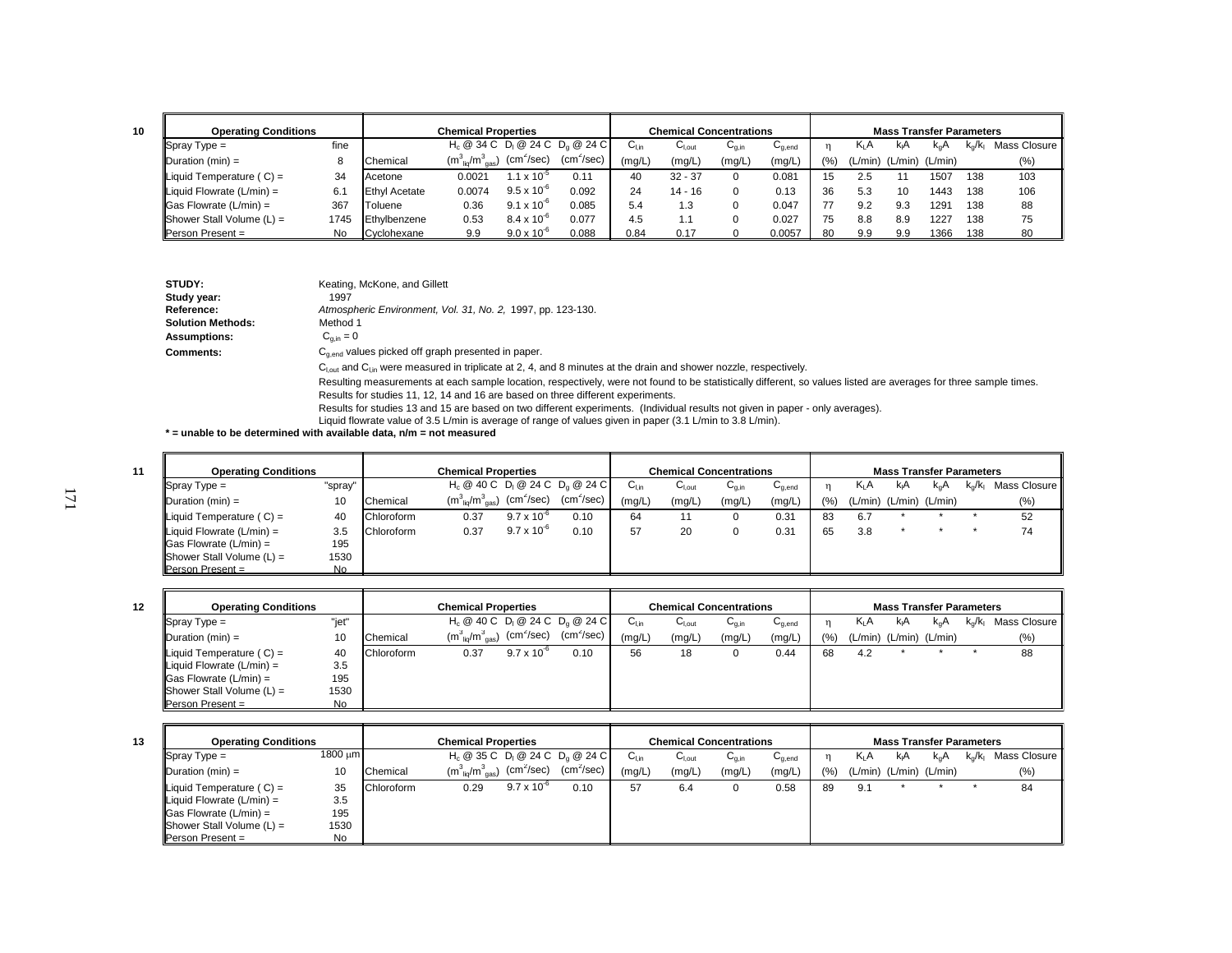| <b>Operating Conditions</b>           |              |                   | <b>Chemical Properties</b>            |                      |                                              |        |        | <b>Chemical Concentrations</b> |                                        |      |     |                               | <b>Mass Transfer Parameters</b> |                                    |
|---------------------------------------|--------------|-------------------|---------------------------------------|----------------------|----------------------------------------------|--------|--------|--------------------------------|----------------------------------------|------|-----|-------------------------------|---------------------------------|------------------------------------|
| $\blacksquare$ Spray Type =           | $1800 \mu m$ |                   |                                       |                      | $H_c \ @ 45 C \ D_1 \ @ 24 C \ D_2 \ @ 24 C$ | ∪∟in   | ∪l.out | $G_{a,in}$                     | $\mathsf{u}_{\mathsf{q},\mathsf{end}}$ |      | KLA | kıA                           | $k_{\alpha}A$                   | $k_q/k_l$ Mass Closure $\parallel$ |
| $\blacksquare$ Duration (min) =       | 10           | Chemical          | $(m_{\text{liq}}^3/m_{\text{gas}}^3)$ | $\rm (cm^2/sec)$     | (cm <sup>2</sup> /sec)                       | (mg/L) | (mg/L) | (mg/L)                         | (mg/L)                                 | (% ) |     | $(L/min)$ $(L/min)$ $(L/min)$ |                                 | $(\%)$                             |
| $\parallel$ Liquid Temperature (C) =  | 45           | <b>Chloroform</b> | 0.47                                  | $9.7 \times 10^{-6}$ | 0.10                                         | 59     | 5.1    |                                | 0.48                                   | 91   | 9.7 |                               |                                 | 67                                 |
| $\parallel$ Liquid Flowrate (L/min) = | 3.5          |                   |                                       |                      |                                              |        |        |                                |                                        |      |     |                               |                                 |                                    |
| $\vert$ Gas Flowrate (L/min) =        | 195          |                   |                                       |                      |                                              |        |        |                                |                                        |      |     |                               |                                 |                                    |
| $ $ Shower Stall Volume $(L)$ =       | 1530         |                   |                                       |                      |                                              |        |        |                                |                                        |      |     |                               |                                 |                                    |
| $\blacksquare$ Person Present =       | <b>No</b>    |                   |                                       |                      |                                              |        |        |                                |                                        |      |     |                               |                                 |                                    |

**16**

| <b>Operating Conditions</b>           |             |                   | <b>Chemical Properties</b>                                             |                      |                                    |           |             | <b>Chemical Concentrations</b> |             |           |                         | <b>Mass Transfer Parameters</b> |          |                         |              |
|---------------------------------------|-------------|-------------------|------------------------------------------------------------------------|----------------------|------------------------------------|-----------|-------------|--------------------------------|-------------|-----------|-------------------------|---------------------------------|----------|-------------------------|--------------|
| $\sqrt{\text{Spray Type}} =$          | $300 \mu m$ |                   |                                                                        |                      | $H_c @ 35 C D_1 @ 24 C D_2 @ 24 C$ | $C_{Lin}$ | $C_{I.out}$ | ∪ <sub>g,in</sub>              | $C_{q,end}$ |           | $K_1A$                  | kıA                             | $k_{n}A$ | $k_{\alpha}/k_{\alpha}$ | Mass Closure |
| $\blacksquare$ Duration (min) =       | 10          | Chemical          | $(m^3_{\ \ \ \text{lig}}/m^3_{\ \ \text{gas}})$ (cm <sup>2</sup> /sec) |                      | $(cm^2/sec)$                       | (mg/L)    | (mg/L)      | (mg/L)                         | (mg/L)      | $(%^{1})$ | (L/min) (L/min) (L/min) |                                 |          |                         | $(\% )$      |
| Liquid Temperature $(C) =$            | 35          | <b>Chloroform</b> | 0.29                                                                   | $9.7 \times 10^{-7}$ | 0.10                               | 60        | 14          |                                | 0.53        |           | 5.5                     |                                 |          |                         | 87           |
| $\parallel$ Liquid Flowrate (L/min) = | 3.5         |                   |                                                                        |                      |                                    |           |             |                                |             |           |                         |                                 |          |                         |              |
| $\vert$ Gas Flowrate (L/min) =        | 195         |                   |                                                                        |                      |                                    |           |             |                                |             |           |                         |                                 |          |                         |              |
| $ $ Shower Stall Volume $(L)$ =       | 1530        |                   |                                                                        |                      |                                    |           |             |                                |             |           |                         |                                 |          |                         |              |
| $\blacksquare$ Person Present =       | No          |                   |                                                                        |                      |                                    |           |             |                                |             |           |                         |                                 |          |                         |              |

| <b>Operating Conditions</b>        |           |            | <b>Chemical Properties</b>            |                        |                                              |           |                    | <b>Chemical Concentrations</b> |                                    |      |                  |     | <b>Mass Transfer Parameters</b> |               |                |
|------------------------------------|-----------|------------|---------------------------------------|------------------------|----------------------------------------------|-----------|--------------------|--------------------------------|------------------------------------|------|------------------|-----|---------------------------------|---------------|----------------|
| $\sqrt{\text{Spray Type}} =$       | 300 um    |            |                                       |                        | $H_c \ @ 45 C \ D_1 \ @ 24 C \ D_2 \ @ 24 C$ | $C_{Lin}$ | u <sub>l,out</sub> | $U_{q,in}$                     | $\mathtt{C}_{\text{\text{q},end}}$ |      | K <sub>I</sub> A | kıA | $k_{\alpha}A$                   | $k_{0}/k_{1}$ | Mass Closure I |
| $\Delta$ Duration (min) =          | 10        | Chemical   | $(m_{\text{liq}}^3/m_{\text{gas}}^3)$ | (cm <sup>2</sup> /sec) | (cm <sup>2</sup> /sec)                       | (mg/L)    | (mg/L)             | (mg/L)                         | (mg/L)                             | (% ) |                  |     | $(L/min)$ $(L/min)$ $(L/min)$   |               | (%)            |
| Liquid Temperature $(C) =$         | 45        | Chloroform | 0.47                                  | $9.7 \times 10^{-6}$   | 0.10                                         | 51        | 10                 |                                | 0.54                               | 80   | 6.0              |     |                                 |               | 95             |
| Liquid Flowrate $(L/min) =$        | 3.5       |            |                                       |                        |                                              |           |                    |                                |                                    |      |                  |     |                                 |               |                |
| $\parallel$ Gas Flowrate (L/min) = | 195       |            |                                       |                        |                                              |           |                    |                                |                                    |      |                  |     |                                 |               |                |
| $ $ Shower Stall Volume $(L)$ =    | 1530      |            |                                       |                        |                                              |           |                    |                                |                                    |      |                  |     |                                 |               |                |
| $\blacksquare$ Person Present =    | <b>No</b> |            |                                       |                        |                                              |           |                    |                                |                                    |      |                  |     |                                 |               |                |

| STUDY:                  | Giardino and Andelman                                                                                                             |
|-------------------------|-----------------------------------------------------------------------------------------------------------------------------------|
| Study year:             | 1996                                                                                                                              |
| Reference:              | Journal of Exposure Analysis and Environmental Epidemiology, Vol. 6, No. 4, 1996, pp. 413-423                                     |
| <b>Solution Method:</b> | Method 1                                                                                                                          |
| <b>Assumptions:</b>     | $C_{q,in} = 0.$                                                                                                                   |
|                         | No C <sub>lout</sub> values were reported, assumed it equal to $(1-\eta) \times C_{\text{lin}}$ , where $\eta$ is given in paper. |
|                         | $Cl out$ remained relatively constant for entire experiment.                                                                      |
| <b>Comments:</b>        | $C_{lin}$ is reported average value for ten-minute experiment. Thus, $\eta$ is an average value for ten-minute period.            |
|                         | * = unable to be determined with available data, n/m = not measured                                                               |

| <b>Operating Conditions</b>           |         |                 | <b>Chemical Properties</b>                                   |                      |                                    |           |                    | <b>Chemical Concentrations</b> |             |       |                               | <b>Mass Transfer Parameters</b> |               |                         |              |
|---------------------------------------|---------|-----------------|--------------------------------------------------------------|----------------------|------------------------------------|-----------|--------------------|--------------------------------|-------------|-------|-------------------------------|---------------------------------|---------------|-------------------------|--------------|
| $\sqrt{\text{Spray Type}} =$          | unknown |                 |                                                              |                      | $H_c @ 27 C D_1 @ 24 C D_2 @ 24 C$ | $C_{Lin}$ | $C_{\text{l,out}}$ | $U_{q,in}$                     | $C_{q,end}$ |       | $K_1A$                        | kA                              | $k_{\alpha}A$ | $k_{\alpha}/k_{\alpha}$ | Mass Closure |
| $\Delta$ Duration (min) =             | 23      | Chemical        | $(m_{\text{liq}}^3/m_{\text{gas}}^3)$ (cm <sup>2</sup> /sec) |                      | $(cm^2/sec)$                       | (mg/L)    | (mg/L)             | (mg/L)                         | (mg/L)      | (9/6) | $(L/min)$ $(L/min)$ $(L/min)$ |                                 |               |                         | (%)          |
| Liquid Temperature $(C) =$            | 27      | Trichloroethene | 0.46                                                         | $9.4 \times 10^{-6}$ | 0.084                              | 0.49      | 0.160              |                                | 0.020       | 67    | 6.3                           |                                 |               |                         | 121          |
| $\parallel$ Liquid Flowrate (L/min) = | 5.0     |                 |                                                              |                      |                                    |           |                    |                                |             |       |                               |                                 |               |                         |              |
| $\vert$ Gas Flowrate (L/min) =        | 88      |                 |                                                              |                      |                                    |           |                    |                                |             |       |                               |                                 |               |                         |              |
| $ $ Shower Volume $(L)$ =             | 1500    |                 |                                                              |                      |                                    |           |                    |                                |             |       |                               |                                 |               |                         |              |
| $Person Present =$                    | No.     |                 |                                                              |                      |                                    |           |                    |                                |             |       |                               |                                 |               |                         |              |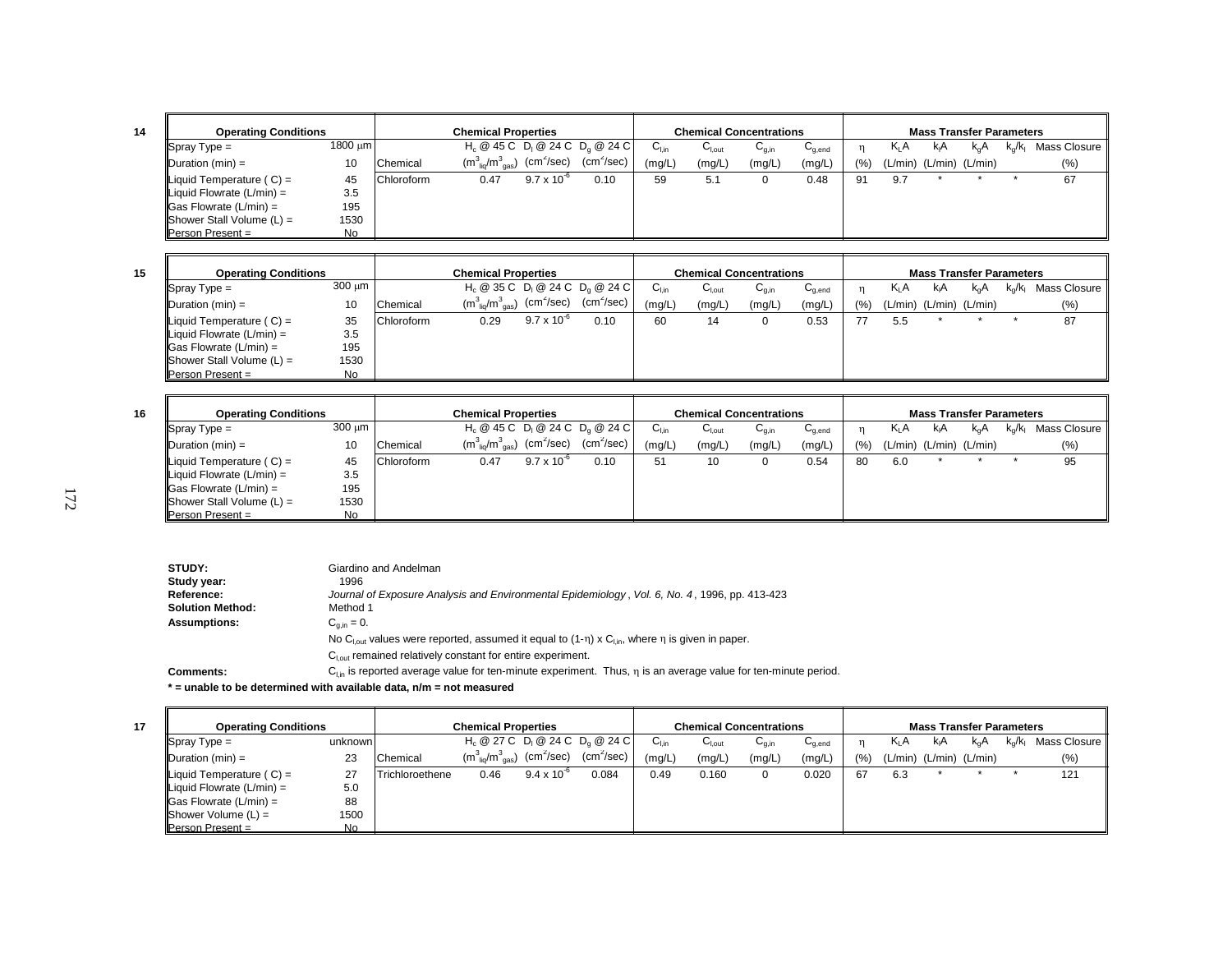| <b>Operating Conditions</b>           |           |                 | <b>Chemical Properties</b>            |                      |                                    |        |                   | <b>Chemical Concentrations</b> |             |       |        | <b>Mass Transfer Parameters</b> |               |                        |              |
|---------------------------------------|-----------|-----------------|---------------------------------------|----------------------|------------------------------------|--------|-------------------|--------------------------------|-------------|-------|--------|---------------------------------|---------------|------------------------|--------------|
| $\sqrt{\text{Spray Type}} =$          | unknown   |                 |                                       |                      | $H_c @ 22 C D_1 @ 24 C D_0 @ 24 C$ | ∪⊥տ    | $U_{\text{Lout}}$ | $U_{q,in}$                     | $U_{q,end}$ |       | $K_1A$ | kıA                             | $k_{\alpha}A$ | $k_{\alpha}/k_{\beta}$ | Mass Closure |
| Duration $(min) =$                    | 22        | Chemical        | $(m_{\text{liq}}^3/m_{\text{gas}}^3)$ | $\rm (cm^2/sec)$     | (cm <sup>2</sup> /sec)             | (mg/L) | (mg/L)            | (mg/L)                         | (mg/L)      | (9/6) |        | $(L/min)$ $(L/min)$ $(L/min)$   |               |                        | $(\% )$      |
| Liquid Temperature $(C) =$            | 22        | Trichloroethene | 0.35                                  | $9.4 \times 10^{-6}$ | 0.084                              | 0.96   | 0.380             |                                | 0.014       | 60    | 5.0    |                                 |               |                        | 99           |
| $\parallel$ Liquid Flowrate (L/min) = | 5.1       |                 |                                       |                      |                                    |        |                   |                                |             |       |        |                                 |               |                        |              |
| $\textsf{  Gas}$ Flowrate (L/min) =   | 270       |                 |                                       |                      |                                    |        |                   |                                |             |       |        |                                 |               |                        |              |
| $ $ Shower Volume $(L)$ =             | 1500      |                 |                                       |                      |                                    |        |                   |                                |             |       |        |                                 |               |                        |              |
| $Person Present =$                    | <b>No</b> |                 |                                       |                      |                                    |        |                   |                                |             |       |        |                                 |               |                        |              |

| <b>Operating Conditions</b>           |         |                 | <b>Chemical Properties</b>                                   |                      |                                                                                |           |                          | <b>Chemical Concentrations</b> |             |     |        |                               | <b>Mass Transfer Parameters</b> |                         |              |
|---------------------------------------|---------|-----------------|--------------------------------------------------------------|----------------------|--------------------------------------------------------------------------------|-----------|--------------------------|--------------------------------|-------------|-----|--------|-------------------------------|---------------------------------|-------------------------|--------------|
| $\blacksquare$ Spray Type =           | unknown |                 |                                                              |                      | $H_c \otimes 21 C$ D <sub>1</sub> $\otimes$ 24 C D <sub>0</sub> $\otimes$ 24 C | $C_{Lin}$ | $C_{\text{\tiny{Lout}}}$ | $U_{q,in}$                     | $C_{q,end}$ |     | $K_1A$ | kıA                           | k.A                             | $k_{\alpha}/k_{\alpha}$ | Mass Closure |
| $ $ Duration (min) =                  | 10      | Chemical        | $(m_{\text{liq}}^3/m_{\text{gas}}^3)$ (cm <sup>2</sup> /sec) |                      | $\text{(cm}^2\text{/sec)}$                                                     | (mg/L)    | (mg/L)                   | (mg/L)                         | (mg/L)      | (%) |        | $(L/min)$ $(L/min)$ $(L/min)$ |                                 |                         | (%)          |
| $\parallel$ Liquid Temperature (C) =  | 21      | Trichloroethene | 0.33                                                         | $9.4 \times 10^{-7}$ | 0.084                                                                          | 0.49      | 0.210                    |                                | 0.043       | 57  | 12     |                               |                                 |                         | 125          |
| $\parallel$ Liquid Flowrate (L/min) = | 9.9     |                 |                                                              |                      |                                                                                |           |                          |                                |             |     |        |                               |                                 |                         |              |
| $\parallel$ Gas Flowrate (L/min) =    | 28      |                 |                                                              |                      |                                                                                |           |                          |                                |             |     |        |                               |                                 |                         |              |
| $ $ Shower Volume $(L)$ =             | 1500    |                 |                                                              |                      |                                                                                |           |                          |                                |             |     |        |                               |                                 |                         |              |
| $Person Present =$                    | No      |                 |                                                              |                      |                                                                                |           |                          |                                |             |     |        |                               |                                 |                         |              |

| 20 | <b>Operating Conditions</b>       |           |                 | <b>Chemical Properties</b>                             |                      |                                    |           | <b>Chemical Concentrations</b> |            |             |     |                  | <b>Mass Transfer Parameters</b> |           |                         |                |
|----|-----------------------------------|-----------|-----------------|--------------------------------------------------------|----------------------|------------------------------------|-----------|--------------------------------|------------|-------------|-----|------------------|---------------------------------|-----------|-------------------------|----------------|
|    | $\blacksquare$ Spray Type =       | unknown   |                 |                                                        |                      | $H_c @ 19 C D_1 @ 24 C D_0 @ 24 C$ | $C_{Lin}$ | $C_{\text{Lout}}$              | $U_{0,in}$ | $C_{g,end}$ |     | K <sub>I</sub> A | kıA                             | $k_{0}$ A | $k_{\alpha}/k_{\alpha}$ | Mass Closure I |
|    | Duration (min) =                  | 19        | Chemical        | $\rm (m_{\ \, liq}^3/m_{\ \, gas}^3)$ $\rm (cm^2/sec)$ |                      | $(cm^2/sec)$                       | (mg/L)    | (mg/L)                         | (mg/L)     | (mg/L)      | (%) |                  | $(L/min)$ $(L/min)$ $(L/min)$   |           |                         | $(\% )$        |
|    | Liquid Temperature $(C) =$        | 19        | Trichloroethene | 0.30                                                   | $9.4 \times 10^{-6}$ | 0.084                              | 0.42      | 0.180                          | 0          | 0.0015      | 57  | 9.6              |                                 |           |                         | 112            |
|    | Liquid Flowrate (L/min) =         | 10        |                 |                                                        |                      |                                    |           |                                |            |             |     |                  |                                 |           |                         |                |
|    | $\textsf{Gas}$ Flowrate (L/min) = | 240       |                 |                                                        |                      |                                    |           |                                |            |             |     |                  |                                 |           |                         |                |
|    | $ $ Shower Volume $(L)$ =         | 1500      |                 |                                                        |                      |                                    |           |                                |            |             |     |                  |                                 |           |                         |                |
|    | Person Present =                  | <b>No</b> |                 |                                                        |                      |                                    |           |                                |            |             |     |                  |                                 |           |                         |                |

| 21 | <b>Operating Conditions</b> |           |                 | <b>Chemical Properties</b>                                                                                                            |                      |                                    |                           |                    | <b>Chemical Concentrations</b> |                                        |      |                               | <b>Mass Transfer Parameters</b> |               |                                    |
|----|-----------------------------|-----------|-----------------|---------------------------------------------------------------------------------------------------------------------------------------|----------------------|------------------------------------|---------------------------|--------------------|--------------------------------|----------------------------------------|------|-------------------------------|---------------------------------|---------------|------------------------------------|
|    | $\blacksquare$ Spray Type = | unknown   |                 |                                                                                                                                       |                      | $H_c @ 46 C D_1 @ 24 C D_2 @ 24 C$ | $\mathsf{C}_\mathsf{Lin}$ | $C_{\text{l.out}}$ | $C_{q,in}$                     | $\mathsf{u}_{\mathsf{q},\mathsf{end}}$ |      | $K_L A$                       | kıA                             | $k_{\alpha}A$ | $k_{\rm g}/k_{\rm I}$ Mass Closure |
|    | $\mathsf{IDuration}(min) =$ | 19        | Chemical        | $(\mathsf{m}_{\mathsf{\stackrel{?}{\mathsf{liq}}}/\mathsf{m}_{\mathsf{\stackrel{?}{\mathsf{gas}}}}^3)$ $(\mathsf{cm}^2/\mathsf{sec})$ |                      | $(cm^2/sec)$                       | (mg/L)                    | (mg/L)             | (mg/L)                         | (mg/L,                                 | (% ) | $(L/min)$ $(L/min)$ $(L/min)$ |                                 |               | (% )                               |
|    | Liquid Temperature $(C) =$  | 46        | Trichloroethene |                                                                                                                                       | $9.4 \times 10^{-6}$ | 0.084                              | 0.92                      | 0.180              | 0                              | 0.042                                  | 81   | 8.9                           |                                 |               | 129                                |
|    | Liquid Flowrate (L/min) =   | 5.0       |                 |                                                                                                                                       |                      |                                    |                           |                    |                                |                                        |      |                               |                                 |               |                                    |
|    | Gas Flowrate (L/min) =      | 83        |                 |                                                                                                                                       |                      |                                    |                           |                    |                                |                                        |      |                               |                                 |               |                                    |
|    | $ $ Shower Volume $(L)$ =   | 1500      |                 |                                                                                                                                       |                      |                                    |                           |                    |                                |                                        |      |                               |                                 |               |                                    |
|    | Person Present =            | <b>No</b> |                 |                                                                                                                                       |                      |                                    |                           |                    |                                |                                        |      |                               |                                 |               |                                    |

| <b>Operating Conditions</b>          |         |                 | <b>Chemical Properties</b>                                   |                      |                                    |           |                              | <b>Chemical Concentrations</b> |                                        |      |                         | <b>Mass Transfer Parameters</b> |     |                         |              |
|--------------------------------------|---------|-----------------|--------------------------------------------------------------|----------------------|------------------------------------|-----------|------------------------------|--------------------------------|----------------------------------------|------|-------------------------|---------------------------------|-----|-------------------------|--------------|
| $\blacksquare$ Spray Type =          | unknown |                 |                                                              |                      | $H_c @ 44 C D_1 @ 24 C D_2 @ 24 C$ | $C_{Lin}$ | $\mathsf{C}_{\mathsf{Lout}}$ | $C_{q,in}$                     | $\mathsf{u}_{\mathsf{q},\mathsf{end}}$ |      | $K_1A$                  | kıA                             | k.A | $k_{\alpha}/k_{\alpha}$ | Mass Closure |
| $\Delta$ Duration (min) =            | 19      | Chemical        | $(m_{\text{liq}}^3/m_{\text{gas}}^3)$ (cm <sup>2</sup> /sec) |                      | $(cm^2/sec)$                       | (mg/L)    | (mg/L)                       | (mg/L)                         | (mg/L)                                 | (% ) | (L/min) (L/min) (L/min) |                                 |     |                         | (%)          |
| $\parallel$ Liquid Temperature (C) = | 44      | Trichloroethene | 1.0                                                          | $9.4 \times 10^{-6}$ | 0.084                              | 0.59      | 0.110                        |                                | 0.014                                  | 81   | 8.5                     |                                 |     |                         | 119          |
| Liquid Flowrate $(L/min) =$          | 5.0     |                 |                                                              |                      |                                    |           |                              |                                |                                        |      |                         |                                 |     |                         |              |
| $\parallel$ Gas Flowrate (L/min) =   | 270     |                 |                                                              |                      |                                    |           |                              |                                |                                        |      |                         |                                 |     |                         |              |
| $ $ Shower Volume $(L)$ =            | 1500    |                 |                                                              |                      |                                    |           |                              |                                |                                        |      |                         |                                 |     |                         |              |
| $\blacksquare$ Person Present =      | No      |                 |                                                              |                      |                                    |           |                              |                                |                                        |      |                         |                                 |     |                         |              |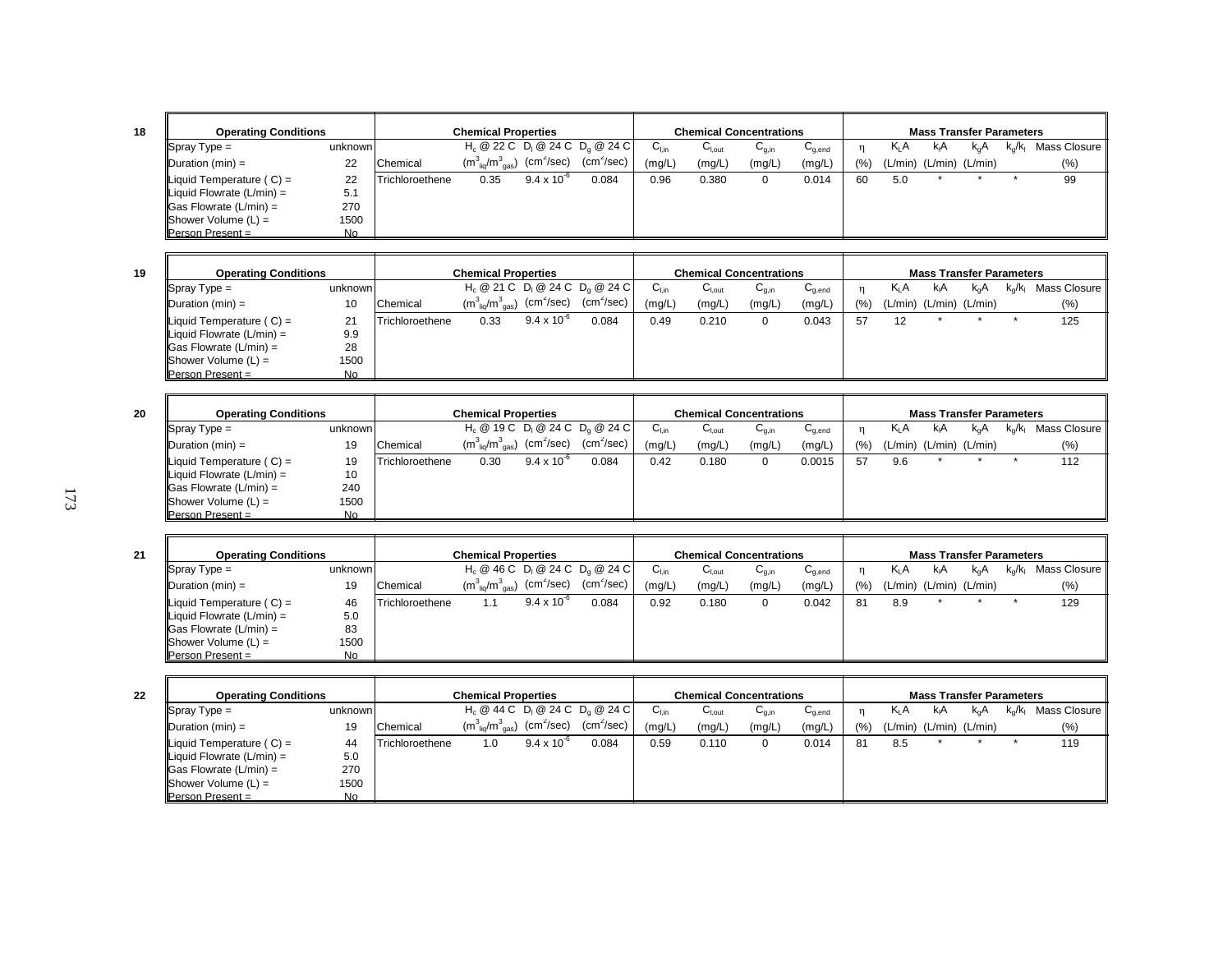| <b>Operating Conditions</b>       |         |                 | <b>Chemical Properties</b>            |                        |                                    |           |                    | <b>Chemical Concentrations</b> |                                        |      |                               | <b>Mass Transfer Parameters</b> |               |                         |              |
|-----------------------------------|---------|-----------------|---------------------------------------|------------------------|------------------------------------|-----------|--------------------|--------------------------------|----------------------------------------|------|-------------------------------|---------------------------------|---------------|-------------------------|--------------|
| $Spray Type =$                    | unknown |                 |                                       |                        | $H_c @ 33 C D_1 @ 24 C D_0 @ 24 C$ | $C_{Lin}$ | $C_{\text{l,out}}$ | $C_{q,in}$                     | $\mathsf{u}_{\mathsf{q},\mathsf{end}}$ |      | $K_1A$                        | кA                              | $k_{\alpha}A$ | $k_{\alpha}/k_{\alpha}$ | Mass Closure |
| Duration $(min) =$                | 19      | Chemical        | $(m_{\text{liq}}^3/m_{\text{gas}}^3)$ | (cm <sup>2</sup> /sec) | $(cm^2/sec)$                       | (mg/L)    | (mg/L)             | (mg/L)                         | (mg/L)                                 | (% ) | $(L/min)$ $(L/min)$ $(L/min)$ |                                 |               |                         | $(\%)$       |
| Liquid Temperature $(C) =$        | 33      | Trichloroethene | 0.62                                  | $9.4 \times 10^{-6}$   | 0.084                              | 0.52      | 0.130              |                                | 0.055                                  | 74   | 20                            |                                 |               |                         | 124          |
| Liquid Flowrate $(L/min) =$       | 10      |                 |                                       |                        |                                    |           |                    |                                |                                        |      |                               |                                 |               |                         |              |
| $\textsf{Gas}$ Flowrate (L/min) = | 28      |                 |                                       |                        |                                    |           |                    |                                |                                        |      |                               |                                 |               |                         |              |
| Shower Volume $(L)$ =             | 1500    |                 |                                       |                        |                                    |           |                    |                                |                                        |      |                               |                                 |               |                         |              |
| <b>Person Present =</b>           | No.     |                 |                                       |                        |                                    |           |                    |                                |                                        |      |                               |                                 |               |                         |              |

| <b>Operating Conditions</b>          |         |                 | <b>Chemical Properties</b>                                                     |                      |                                    |           | <b>Chemical Concentrations</b> |            |                                        |     |         | <b>Mass Transfer Parameters</b> |        |           |              |
|--------------------------------------|---------|-----------------|--------------------------------------------------------------------------------|----------------------|------------------------------------|-----------|--------------------------------|------------|----------------------------------------|-----|---------|---------------------------------|--------|-----------|--------------|
| $\blacksquare$ Spray Type =          | unknown |                 |                                                                                |                      | $H_c @ 32 C D_1 @ 24 C D_0 @ 24 C$ | $C_{Lin}$ | $C_{\text{l,out}}$             | $G_{q,in}$ | $\mathsf{u}_{\mathsf{q},\mathsf{end}}$ |     | KLA     | kıA                             | $k_0A$ | $k_0/k_1$ | Mass Closure |
| $\Delta$ Duration (min) =            | 19      | Chemical        | $\rm (m_{\ \ \ \textrm{liq}}^{3}/m_{\ \ \textrm{gas}}^{3})$ $\rm (cm^{2}/sec)$ |                      | (cm <sup>2</sup> /sec)             | (mg/L)    | (mg/L)                         | (mg/L)     | (mg/L,                                 | (%) | (L/min) | (L/min) (L/min)                 |        |           | $(\% )$      |
| $\parallel$ Liquid Temperature (C) = | 32      | Trichloroethene | 0.59                                                                           | $9.4 \times 10^{-7}$ | 0.084                              | 0.88      | 0.30                           | 0          | 0.033                                  | 66  | 12      |                                 |        |           | 107          |
| Liquid Flowrate $(L/min) =$          | 9.9     |                 |                                                                                |                      |                                    |           |                                |            |                                        |     |         |                                 |        |           |              |
| $\vert$ Gas Flowrate (L/min) =       | 225     |                 |                                                                                |                      |                                    |           |                                |            |                                        |     |         |                                 |        |           |              |
| $ $ Shower Volume $(L)$ =            | 1500    |                 |                                                                                |                      |                                    |           |                                |            |                                        |     |         |                                 |        |           |              |
| $Person Present =$                   | No      |                 |                                                                                |                      |                                    |           |                                |            |                                        |     |         |                                 |        |           |              |

| 25 | <b>Operating Conditions</b>    |           |                 | <b>Chemical Properties</b>                             |                      |                                                                   |                  |                   | <b>Chemical Concentrations</b> |             |     |        |                         | <b>Mass Transfer Parameters</b> |           |                |
|----|--------------------------------|-----------|-----------------|--------------------------------------------------------|----------------------|-------------------------------------------------------------------|------------------|-------------------|--------------------------------|-------------|-----|--------|-------------------------|---------------------------------|-----------|----------------|
|    | $\blacksquare$ Spray Type =    | unknown   |                 |                                                        |                      | H <sub>c</sub> @ 25 C D <sub>i</sub> @ 24 C D <sub>a</sub> @ 24 C | $U_{\text{lin}}$ | $C_{\text{Lout}}$ | $\sim$<br>$U_{q,in}$           | $U_{q,end}$ |     | $K_1A$ | kıA                     | k.A                             | $k_0/k_1$ | Mass Closure I |
|    | $IDuration (min) =$            | 19        | Chemical        | $\rm (m_{\ \, liq}^3/m_{\ \, gas}^3)$ $\rm (cm^2/sec)$ |                      | $(cm^2/sec)$                                                      | (mg/L)           | (mg/L)            | (mg/L)                         | (mg/L)      | (%) |        | (L/min) (L/min) (L/min) |                                 |           | (% )           |
|    | Liquid Temperature $(C) =$     | 25        | Trichloroethene | 0.41                                                   | $9.4 \times 10^{-6}$ | 0.084                                                             | 0.79             | 0.330             | 0                              | 0.058       | 59  | 12     |                         |                                 |           | 112            |
|    | Liquid Flowrate $(L/min) =$    | 9.9       |                 |                                                        |                      |                                                                   |                  |                   |                                |             |     |        |                         |                                 |           |                |
|    | $\vert$ Gas Flowrate (L/min) = | 33        |                 |                                                        |                      |                                                                   |                  |                   |                                |             |     |        |                         |                                 |           |                |
|    | $ $ Shower Volume $(L)$ =      | 1500      |                 |                                                        |                      |                                                                   |                  |                   |                                |             |     |        |                         |                                 |           |                |
|    | <b>Person Present =</b>        | <b>No</b> |                 |                                                        |                      |                                                                   |                  |                   |                                |             |     |        |                         |                                 |           |                |

| 26 | <b>Operating Conditions</b>         |           |                   | <b>Chemical Properties</b>                                   |                      |                                    |        |                   | <b>Chemical Concentrations</b> |                                        |       |        | <b>Mass Transfer Parameters</b> |               |           |              |
|----|-------------------------------------|-----------|-------------------|--------------------------------------------------------------|----------------------|------------------------------------|--------|-------------------|--------------------------------|----------------------------------------|-------|--------|---------------------------------|---------------|-----------|--------------|
|    | $\blacksquare$ Spray Type =         | unknown   |                   |                                                              |                      | $H_c @ 26 C D_1 @ 24 C D_2 @ 24 C$ | ∪⊥ո    | $C_{\text{Lout}}$ | $U_{q,in}$                     | $\mathsf{u}_{\mathsf{q},\mathsf{end}}$ | n     | $K_1A$ | kıA                             | $k_{\alpha}A$ | $k_0/k_1$ | Mass Closure |
|    | $\Delta$ Duration (min) =           | 11        | Chemical          | $(m_{\text{liq}}^3/m_{\text{gas}}^3)$ (cm <sup>2</sup> /sec) |                      | $(cm^2/sec)$                       | (mg/L) | (mg/L)            | (mg/L)                         | (mg/L)                                 | (9/0) |        | $(L/min)$ $(L/min)$ $(L/min)$   |               |           | (% )         |
|    | Liquid Temperature $(C) =$          | 26        | <b>Chloroform</b> | 0.18                                                         | $9.7 \times 10^{-6}$ | 0.10                               | 0.63   | 0.360             | $\Omega$                       | 0.011                                  | 44    | 3.2    |                                 |               |           | 116          |
|    | Liquid Flowrate $(L/min) =$         | 5.0       |                   |                                                              |                      |                                    |        |                   |                                |                                        |       |        |                                 |               |           |              |
|    | $\textsf{  Gas}$ Flowrate (L/min) = | 70        |                   |                                                              |                      |                                    |        |                   |                                |                                        |       |        |                                 |               |           |              |
|    | $ $ Shower Volume $(L)$ =           | 1500      |                   |                                                              |                      |                                    |        |                   |                                |                                        |       |        |                                 |               |           |              |
|    | <b>IPerson Present</b> =            | <b>No</b> |                   |                                                              |                      |                                    |        |                   |                                |                                        |       |        |                                 |               |           |              |

| <b>Operating Conditions</b>           |         |            | <b>Chemical Properties</b>            |                        |                                    |           |             | <b>Chemical Concentrations</b> |             |          |     | <b>Mass Transfer Parameters</b> |                  |           |              |
|---------------------------------------|---------|------------|---------------------------------------|------------------------|------------------------------------|-----------|-------------|--------------------------------|-------------|----------|-----|---------------------------------|------------------|-----------|--------------|
| $Spray Type =$                        | unknown |            |                                       |                        | $H_c @ 42 C D_1 @ 24 C D_2 @ 24 C$ | $C_{Lin}$ | $C_{I,out}$ | $G_{q,in}$                     | $C_{q,end}$ |          | KLA | kıA                             | k <sub>o</sub> A | $k_0/k_1$ | Mass Closure |
| $IDuration (min) =$                   |         | Chemical   | $(m_{\text{liq}}^3/m_{\text{gas}}^3)$ | (cm <sup>2</sup> /sec) | (cm <sup>2</sup> /sec)             | (mg/L)    | (mg/L)      | (mg/L)                         | (mg/L)      | $(%_{0}$ |     | $(L/min)$ $(L/min)$ $(L/min)$   |                  |           | (% )         |
| Liquid Temperature $(C) =$            | 42      | Chloroform | 0.35                                  | $9.7 \times 10^{-7}$   | 0.10                               | 0.58      | 0.220       |                                | 0.016       | 62       | 5.3 |                                 |                  |           | 131          |
| $\parallel$ Liquid Flowrate (L/min) = | 5.0     |            |                                       |                        |                                    |           |             |                                |             |          |     |                                 |                  |           |              |
| $\vert$ Gas Flowrate (L/min) =        | 65      |            |                                       |                        |                                    |           |             |                                |             |          |     |                                 |                  |           |              |
| $ $ Shower Volume $(L)$ =             | 1500    |            |                                       |                        |                                    |           |             |                                |             |          |     |                                 |                  |           |              |
| $Person Present =$                    | No      |            |                                       |                        |                                    |           |             |                                |             |          |     |                                 |                  |           |              |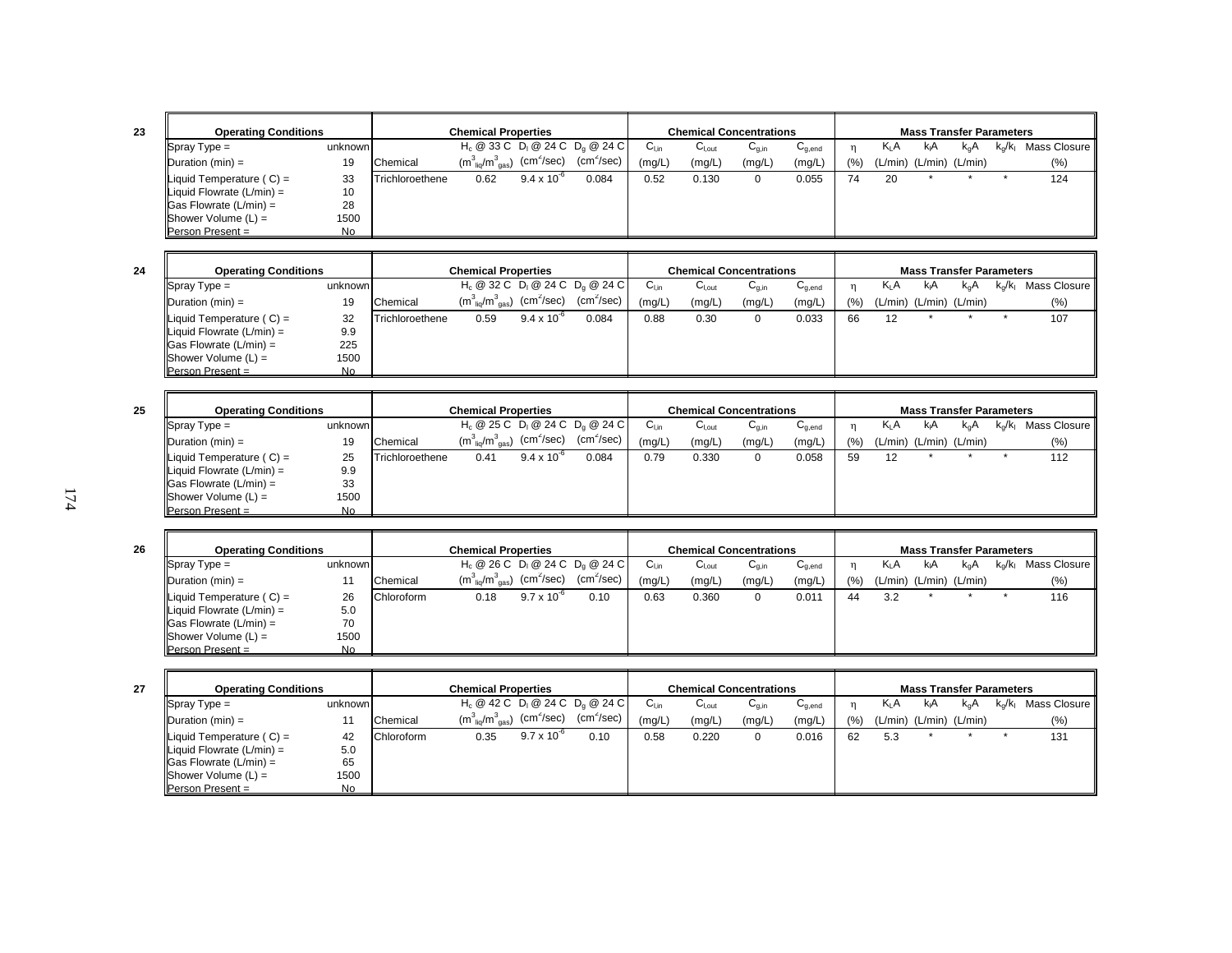| <b>Operating Conditions</b> |         |            | <b>Chemical Properties</b>                     |                      |                                                                                |           |                   | <b>Chemical Concentrations</b> |                                        |     |                               |     | <b>Mass Transfer Parameters</b> |                  |              |
|-----------------------------|---------|------------|------------------------------------------------|----------------------|--------------------------------------------------------------------------------|-----------|-------------------|--------------------------------|----------------------------------------|-----|-------------------------------|-----|---------------------------------|------------------|--------------|
| Spray Type $=$              | unknown |            |                                                |                      | $H_c \otimes 27 C$ D <sub>1</sub> $\otimes$ 24 C D <sub>0</sub> $\otimes$ 24 C | $C_{Lin}$ | $C_{\text{Lout}}$ | $G_{a,in}$                     | $\mathsf{u}_{\mathsf{a}.\mathsf{end}}$ |     | $K_1A$                        | kıA | $k_{\alpha}A$                   | $k_{\alpha}/k_0$ | Mass Closure |
| Duration (min) =            | 11      | Chemical   | $(m^3_{liq}/m^3_{gas})$ (cm <sup>2</sup> /sec) |                      | (cm <sup>2</sup> /sec)                                                         | (mg/L)    | (mg/L)            | (mg/L)                         | (mg/L)                                 | (%) | $(L/min)$ $(L/min)$ $(L/min)$ |     |                                 |                  | $(\%)$       |
| Liquid Temperature $(C) =$  | 27      | Chloroform | 0.19                                           | $9.7 \times 10^{-6}$ | 0.10                                                                           | 0.56      | 0.27              |                                | 0.0077                                 | 52  | 4.0                           |     |                                 |                  | 117          |
| Liquid Flowrate (L/min) =   | 5.0     |            |                                                |                      |                                                                                |           |                   |                                |                                        |     |                               |     |                                 |                  |              |
| Gas Flowrate (L/min) =      | 228     |            |                                                |                      |                                                                                |           |                   |                                |                                        |     |                               |     |                                 |                  |              |
| Shower Volume (L) =         | 1500    |            |                                                |                      |                                                                                |           |                   |                                |                                        |     |                               |     |                                 |                  |              |
| Person Present =            | No.     |            |                                                |                      |                                                                                |           |                   |                                |                                        |     |                               |     |                                 |                  |              |

| <b>Operating Conditions</b>          |         |                   | <b>Chemical Properties</b>            |                        |                                                                   |                  |                    | <b>Chemical Concentrations</b> |                                        |       |     | <b>Mass Transfer Parameters</b> |     |                |              |
|--------------------------------------|---------|-------------------|---------------------------------------|------------------------|-------------------------------------------------------------------|------------------|--------------------|--------------------------------|----------------------------------------|-------|-----|---------------------------------|-----|----------------|--------------|
| $\blacksquare$ Spray Type =          | unknown |                   |                                       |                        | H <sub>c</sub> @ 28 C D <sub>i</sub> @ 24 C D <sub>a</sub> @ 24 C | ບ <sub>∐in</sub> | ∪ <sub>l,out</sub> | $U_{q,in}$                     | $\mathsf{u}_{\mathsf{q},\mathsf{end}}$ | n     | K.A | k A                             | k.A | $k_{\alpha}/k$ | Mass Closure |
| $\blacksquare$ Duration (min) =      |         | Chemical          | $(m_{\text{liq}}^3/m_{\text{gas}}^3)$ | (cm <sup>2</sup> /sec) | (cm <sup>2</sup> /sec)                                            | (mg/L)           | (mg/L)             | (mg/L)                         | (mg/L)                                 | (9/6) |     | $(L/min)$ $(L/min)$ $(L/min)$   |     |                | $(\% )$      |
| $\parallel$ Liquid Temperature (C) = | 28      | <b>Chloroform</b> | 0.20                                  | $9.7 \times 10^{-6}$   | 0.10                                                              | 0.68             | 0.370              | 0                              | 0.0025                                 | 46    | 7.9 |                                 |     |                | 109          |
| Liquid Flowrate $(L/min) =$          | 10      |                   |                                       |                        |                                                                   |                  |                    |                                |                                        |       |     |                                 |     |                |              |
| $\vert$ Gas Flowrate (L/min) =       | 25      |                   |                                       |                        |                                                                   |                  |                    |                                |                                        |       |     |                                 |     |                |              |
| $ $ Shower Volume $(L)$ =            | 1500    |                   |                                       |                        |                                                                   |                  |                    |                                |                                        |       |     |                                 |     |                |              |
| <b>Person Present =</b>              | No      |                   |                                       |                        |                                                                   |                  |                    |                                |                                        |       |     |                                 |     |                |              |

| 30 | <b>Operating Conditions</b>    |         |            | <b>Chemical Properties</b>                                                                     |                      |                                    |           | <b>Chemical Concentrations</b> |            |                                        |     |                  | <b>Mass Transfer Parameters</b> |     |              |
|----|--------------------------------|---------|------------|------------------------------------------------------------------------------------------------|----------------------|------------------------------------|-----------|--------------------------------|------------|----------------------------------------|-----|------------------|---------------------------------|-----|--------------|
|    | $\blacksquare$ Spray Type =    | unknown |            |                                                                                                |                      | $H_0 @ 29 C D_1 @ 24 C D_0 @ 24 C$ | $U_{lin}$ | $G_{\text{Lout}}$              | $C_{q,in}$ | $\mathsf{C}_{\mathsf{q},\mathsf{end}}$ |     | K <sub>I</sub> A | k A                             | k.A | Mass Closure |
|    | $I$ Duration (min) =           |         | Chemical   | $(\mathsf{m}_{\;\mathsf{liq}}^3/\mathsf{m}_{\;\mathsf{gas}}^3)$ $(\mathsf{cm}^2/\mathsf{sec})$ |                      | $(cm^2/sec)$                       | (mg/L)    | (mg/L)                         | (mg/L)     | (mg/L)                                 | (%) |                  | $(L/min)$ $(L/min)$ $(L/min)$   |     | (% )         |
|    | Liquid Temperature (C) =       | 29      | Chloroform | 0.20                                                                                           | $9.7 \times 10^{-6}$ | 0.10                               | . .       | 0.570                          | 0          | 0.0020                                 | 49  | 3.7              |                                 |     | 113          |
|    | Liquid Flowrate $(L/min) =$    | 5.0     |            |                                                                                                |                      |                                    |           |                                |            |                                        |     |                  |                                 |     |              |
|    | $\vert$ Gas Flowrate (L/min) = | 75      |            |                                                                                                |                      |                                    |           |                                |            |                                        |     |                  |                                 |     |              |
|    | $ $ Shower Volume $(L)$ =      | 1500    |            |                                                                                                |                      |                                    |           |                                |            |                                        |     |                  |                                 |     |              |
|    | $Person Present =$             | No      |            |                                                                                                |                      |                                    |           |                                |            |                                        |     |                  |                                 |     |              |

| <b>Operating Conditions</b>          |         |                 | <b>Chemical Properties</b>                                                             |                      |                                                                                |                              |                    | <b>Chemical Concentrations</b>        |                                        |      |        | <b>Mass Transfer Parameters</b> |     |                  |                |
|--------------------------------------|---------|-----------------|----------------------------------------------------------------------------------------|----------------------|--------------------------------------------------------------------------------|------------------------------|--------------------|---------------------------------------|----------------------------------------|------|--------|---------------------------------|-----|------------------|----------------|
| $\sqrt{\text{Spray Type}} =$         | unknown |                 |                                                                                        |                      | $H_c \otimes 27$ C D <sub>1</sub> $\otimes$ 24 C D <sub>3</sub> $\otimes$ 24 C | $U_{\text{Lin}}$             | $U_{\text{I,out}}$ | $\mathsf{u}_{\mathsf{g},\mathsf{in}}$ | $\mathsf{u}_{\mathsf{q},\mathsf{end}}$ |      | $K_1A$ | kıA                             | k.A | $k_{\alpha}/k_1$ | Mass Closure I |
| $\Delta$ Duration (min) =            | 10      | Chemical        | $(\textsf{m}^3_{\;\textsf{liq}}/\textsf{m}^3_{\;\textsf{gas}})$ (cm <sup>2</sup> /sec) |                      | $\text{(cm}^2\text{/sec)}$                                                     | (mg/L)                       | (mg/L)             | (mg/L)                                | (mg/L)                                 | (% ) |        | $(L/min)$ $(L/min)$ $(L/min)$   |     |                  | $(\% )$        |
| $\parallel$ Liquid Temperature (C) = | 27      | 1.2-Dibromo-    | 0.01                                                                                   | $7.6 \times 10^{-6}$ | 0.056                                                                          | 7<br>$\cdot$ $\cdot$ $\cdot$ | 1.5                |                                       | n/m                                    | 10   | 0.84   |                                 |     |                  |                |
| Liquid Flowrate $(L/min) =$          | 5.0     | 3-chloropropane |                                                                                        |                      |                                                                                |                              |                    |                                       |                                        |      |        |                                 |     |                  |                |
| $\textsf{  Gas}$ Flowrate (L/min) =  | 55      |                 |                                                                                        |                      |                                                                                |                              |                    |                                       |                                        |      |        |                                 |     |                  |                |
| $ $ Shower Volume $(L)$ =            | 1500    |                 |                                                                                        |                      |                                                                                |                              |                    |                                       |                                        |      |        |                                 |     |                  |                |
| <b>Person Present =</b>              | No      |                 |                                                                                        |                      |                                                                                |                              |                    |                                       |                                        |      |        |                                 |     |                  |                |

| <b>Operating Conditions</b>              |         |                 | <b>Chemical Properties</b>                                                             |                      |                                              |                  | <b>Chemical Concentrations</b> |                                       |             |           |         | <b>Mass Transfer Parameters</b> |               |      |              |
|------------------------------------------|---------|-----------------|----------------------------------------------------------------------------------------|----------------------|----------------------------------------------|------------------|--------------------------------|---------------------------------------|-------------|-----------|---------|---------------------------------|---------------|------|--------------|
| $\blacksquare$ Spray Type =              | unknown |                 |                                                                                        |                      | $H_c \ @ 51 C \ D_1 \ @ 24 C \ D_2 \ @ 24 C$ | $C_{\text{Lin}}$ | <sub>l.out</sub> اَب           | $\mathsf{u}_{\mathsf{q},\mathsf{in}}$ | $C_{q,end}$ |           | $K_1A$  | kıA                             | $k_{\alpha}A$ | k./k | Mass Closure |
| $\Delta$ Duration (min) =                | 14      | Chemical        | $(\textsf{m}^3_{\;\textsf{liq}}/\textsf{m}^3_{\;\textsf{gas}})$ (cm <sup>2</sup> /sec) |                      | $(cm^2/sec)$                                 | (mg/L)           | (mg/L)                         | (mg/L)                                | (mg/L)      | $(9)_{0}$ | (L/min) | (L/min) (L/min)                 |               |      | (%)          |
| Liquid Temperature $(C) =$               | 51      | 1.2-Dibromo-    | 0.05                                                                                   | $7.6 \times 10^{-6}$ | 0.056                                        | 1.6              |                                |                                       | n/m         | 31        | 2.7     |                                 |               |      |              |
| $\blacksquare$ Liquid Flowrate (L/min) = | 5.0     | 3-chloropropane |                                                                                        |                      |                                              |                  |                                |                                       |             |           |         |                                 |               |      |              |
| $\textsf{  Gas}$ Flowrate (L/min) =      | 58      |                 |                                                                                        |                      |                                              |                  |                                |                                       |             |           |         |                                 |               |      |              |
| $ $ Shower Volume $(L)$ =                | 1500    |                 |                                                                                        |                      |                                              |                  |                                |                                       |             |           |         |                                 |               |      |              |
| $Person Present =$                       | No      |                 |                                                                                        |                      |                                              |                  |                                |                                       |             |           |         |                                 |               |      |              |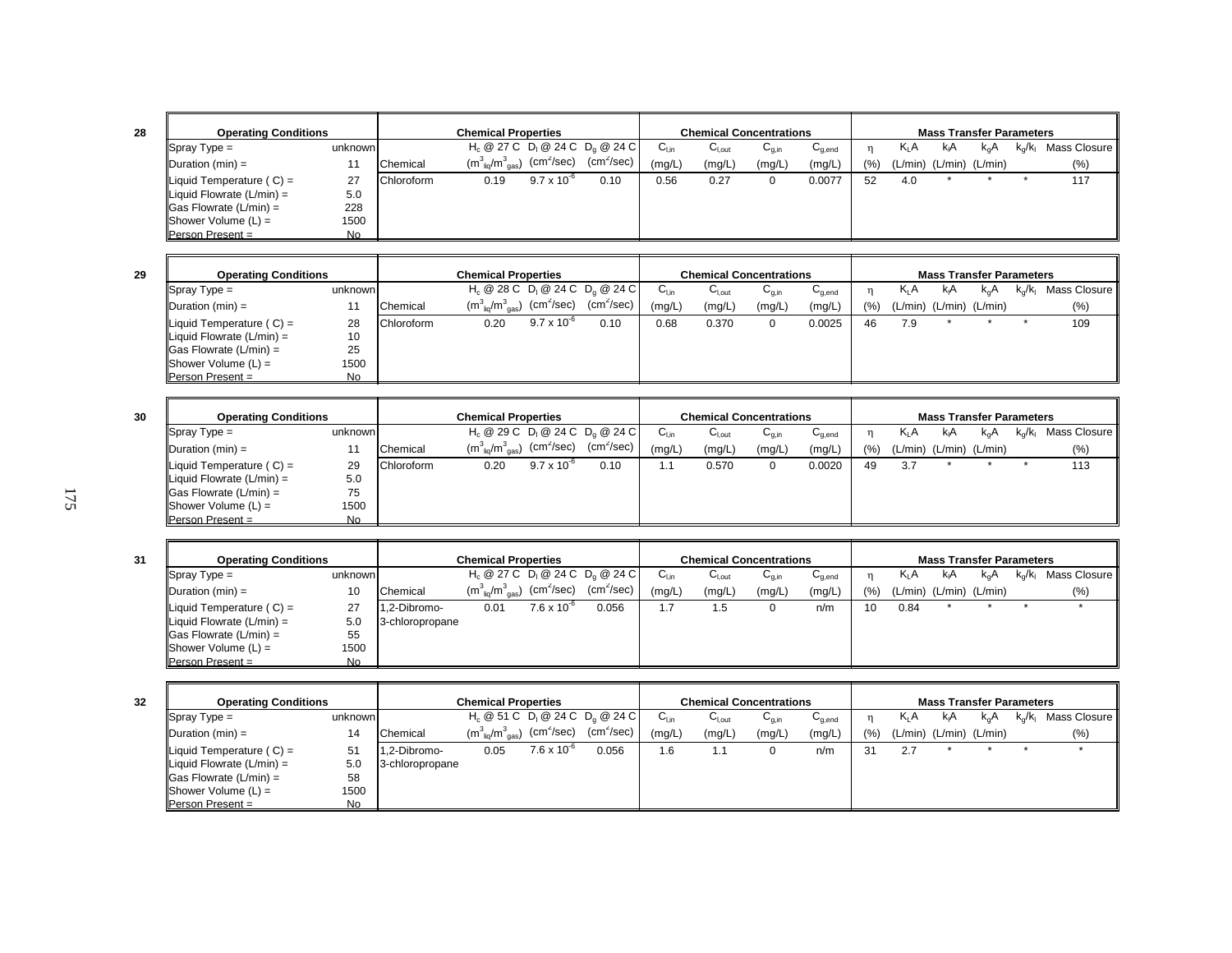| <b>Operating Conditions</b>           |                |                 | <b>Chemical Properties</b>            |                        |                                    |                  |        | <b>Chemical Concentrations</b>        |                                        |       |                               | <b>Mass Transfer Parameters</b> |               |                  |              |
|---------------------------------------|----------------|-----------------|---------------------------------------|------------------------|------------------------------------|------------------|--------|---------------------------------------|----------------------------------------|-------|-------------------------------|---------------------------------|---------------|------------------|--------------|
| $Spray Type =$                        | unknown        |                 |                                       |                        | $H_c @ 30 C D_1 @ 24 C D_0 @ 24 C$ | ∪ <sub>Lin</sub> | ∪l.out | $\mathsf{C}_{\mathsf{a}.\mathsf{in}}$ | $\mathsf{u}_{\mathsf{q},\mathsf{end}}$ |       | K <sub>L</sub> A              | kıA                             | $k_{\alpha}A$ | $k_{\alpha}/k_1$ | Mass Closure |
| $\Delta$ Duration (min) =             | 14             | Chemical        | $(m_{\text{lio}}^3/m_{\text{gas}}^3)$ | (cm <sup>2</sup> /sec) | $(cm^2/sec)$                       | (mg/L)           | (mg/L) | (mg/L)                                | (mg/L)                                 | (9/6) | $(L/min)$ $(L/min)$ $(L/min)$ |                                 |               |                  | $(\%)$       |
| Liquid Temperature $(C) =$            | 30             | 1.2-Dibromo-    | 0.01                                  | $7.6 \times 10^{-6}$   | 0.056                              | . 6              | 1.3    |                                       | n/m                                    |       | 1.2                           |                                 |               |                  |              |
| $\parallel$ Liquid Flowrate (L/min) = | 5.0            | 3-chloropropane |                                       |                        |                                    |                  |        |                                       |                                        |       |                               |                                 |               |                  |              |
| $\textsf{Gas}$ Flowrate (L/min) =     | 308            |                 |                                       |                        |                                    |                  |        |                                       |                                        |       |                               |                                 |               |                  |              |
| $ $ Shower Volume $(L)$ =             | 1500           |                 |                                       |                        |                                    |                  |        |                                       |                                        |       |                               |                                 |               |                  |              |
| Person Present $=$                    | N <sub>0</sub> |                 |                                       |                        |                                    |                  |        |                                       |                                        |       |                               |                                 |               |                  |              |

| <b>Operating Conditions</b>    |           |                 | <b>Chemical Properties</b>                                   |                      |                                    |                  |                   | <b>Chemical Concentrations</b> |                                        |     |        |                         | <b>Mass Transfer Parameters</b> |                         |              |
|--------------------------------|-----------|-----------------|--------------------------------------------------------------|----------------------|------------------------------------|------------------|-------------------|--------------------------------|----------------------------------------|-----|--------|-------------------------|---------------------------------|-------------------------|--------------|
| $Spray Type =$                 | unknown   |                 |                                                              |                      | $H_c @ 42 C D_1 @ 24 C D_2 @ 24 C$ | ∪ <sub>Lin</sub> | $U_{\text{Lout}}$ | $U_{q,in}$                     | $\mathsf{u}_{\mathsf{q},\mathsf{end}}$ |     | $K_1A$ | kıA                     | k.A                             | $k_{\alpha}/k_{\alpha}$ | Mass Closure |
| $\Delta$ Duration (min) =      |           | Chemical        | $(m_{\text{liq}}^3/m_{\text{gas}}^3)$ (cm <sup>2</sup> /sec) |                      | $(cm^2/sec)$                       | (mg/L)           | (mg/L)            | (mg/L)                         | (mg/L)                                 | (%) |        | (L/min) (L/min) (L/min) |                                 |                         | (%)          |
| Liquid Temperature $(C) =$     | 42        | 1.2-Dibromo-    | 0.03                                                         | $7.6 \times 10^{-7}$ | 0.056                              | . . 7            | 1.3               |                                | n/m                                    | 20  | 1.6    |                         |                                 |                         |              |
| Liquid Flowrate $(L/min) =$    | 5.0       | 3-chloropropane |                                                              |                      |                                    |                  |                   |                                |                                        |     |        |                         |                                 |                         |              |
| $\vert$ Gas Flowrate (L/min) = | 53        |                 |                                                              |                      |                                    |                  |                   |                                |                                        |     |        |                         |                                 |                         |              |
| $ $ Shower Volume $(L)$ =      | 1500      |                 |                                                              |                      |                                    |                  |                   |                                |                                        |     |        |                         |                                 |                         |              |
| <b>Person Present =</b>        | <b>No</b> |                 |                                                              |                      |                                    |                  |                   |                                |                                        |     |        |                         |                                 |                         |              |

| 35 | <b>Operating Conditions</b>           |                |                 | <b>Chemical Properties</b>                                   |                      |                                                                               |                  |                    | <b>Chemical Concentrations</b> |                                        |     |                  |     | <b>Mass Transfer Parameters</b> |                         |              |
|----|---------------------------------------|----------------|-----------------|--------------------------------------------------------------|----------------------|-------------------------------------------------------------------------------|------------------|--------------------|--------------------------------|----------------------------------------|-----|------------------|-----|---------------------------------|-------------------------|--------------|
|    | $\sqrt{\text{Spray Type}} =$          | unknown        |                 |                                                              |                      | $H_c \otimes 29C$ D <sub>1</sub> $\otimes$ 24 C D <sub>0</sub> $\otimes$ 24 C | $C_{\text{Lin}}$ | $C_{\text{l.out}}$ | $C_{q,in}$                     | $\mathsf{u}_{\mathsf{q},\mathsf{end}}$ |     | K <sub>I</sub> A | kıA | $k_{\alpha}A$                   | $k_{\alpha}/k_{\alpha}$ | Mass Closure |
|    | $\blacksquare$ Duration (min) =       |                | Chemical        | $(m_{\text{liq}}^3/m_{\text{gas}}^3)$ (cm <sup>2</sup> /sec) |                      | (cm <sup>2</sup> /sec)                                                        | (mg/L,           | (mg/L)             | (mg/L)                         | (mg/L)                                 | (%) |                  |     | $(L/min)$ $(L/min)$ $(L/min)$   |                         | (%)          |
|    | $\parallel$ Liquid Temperature (C) =  | 29             | 11.2-Dibromo-   | 0.012                                                        | $7.6 \times 10^{-6}$ | 0.056                                                                         | 1.5              | 1.4                |                                | n/m                                    | 5.5 | 5.5              |     |                                 |                         |              |
|    | $\parallel$ Liquid Flowrate (L/min) = | 10             | 3-chloropropane |                                                              |                      |                                                                               |                  |                    |                                |                                        |     |                  |     |                                 |                         |              |
|    | $\textsf{  Gas}$ Flowrate (L/min) =   | 28             |                 |                                                              |                      |                                                                               |                  |                    |                                |                                        |     |                  |     |                                 |                         |              |
|    | $ $ Shower Volume $(L)$ =             | 1500           |                 |                                                              |                      |                                                                               |                  |                    |                                |                                        |     |                  |     |                                 |                         |              |
|    | <b>Person Present =</b>               | N <sub>o</sub> |                 |                                                              |                      |                                                                               |                  |                    |                                |                                        |     |                  |     |                                 |                         |              |

| 36 | <b>Operating Conditions</b>           |           |                 | <b>Chemical Properties</b>                                                           |                      |                                    |           | Chemical Concentrations |            |                                        |     |                  |     | <b>Mass Transfer Parameters</b> |           |              |
|----|---------------------------------------|-----------|-----------------|--------------------------------------------------------------------------------------|----------------------|------------------------------------|-----------|-------------------------|------------|----------------------------------------|-----|------------------|-----|---------------------------------|-----------|--------------|
|    | $ $ Spray Type =                      | unknown   |                 |                                                                                      |                      | $H_c @ 32 C D_1 @ 24 C D_0 @ 24 C$ | $C_{Lin}$ | $C_{$ l.out             | $C_{q,in}$ | $\mathsf{U}_{\mathsf{a}.\mathsf{end}}$ |     | K <sub>I</sub> A | kıA | $k_0A$                          | $k_0/k_1$ | Mass Closure |
|    | $\blacksquare$ Duration (min) =       |           | Chemical        | $(m^3_{\phantom{a} \text{liq}}/m^3_{\phantom{a} \text{gas}})$ (cm <sup>2</sup> /sec) |                      | $(cm^2/sec)$                       | (mg/L)    | (mg/L,                  | (mg/L)     | (mg/L)                                 | (%) |                  |     | $(L/min)$ $(L/min)$ $(L/min)$   |           | (% )         |
|    | $\parallel$ Liquid Temperature (C) =  | 32        | 1.2-Dibromo-    | 0.015                                                                                | $7.6 \times 10^{-7}$ | 0.056                              | 2.8       | 2.4                     |            | n/m                                    | 13  | 0.97             |     |                                 |           |              |
|    | $\parallel$ Liquid Flowrate (L/min) = | 5.0       | 3-chloropropane |                                                                                      |                      |                                    |           |                         |            |                                        |     |                  |     |                                 |           |              |
|    | $\textsf{  Gas}$ Flowrate (L/min) =   | 88        |                 |                                                                                      |                      |                                    |           |                         |            |                                        |     |                  |     |                                 |           |              |
|    | $ $ Shower Volume $(L)$ =             | 1500      |                 |                                                                                      |                      |                                    |           |                         |            |                                        |     |                  |     |                                 |           |              |
|    | $Person Present =$                    | <b>No</b> |                 |                                                                                      |                      |                                    |           |                         |            |                                        |     |                  |     |                                 |           |              |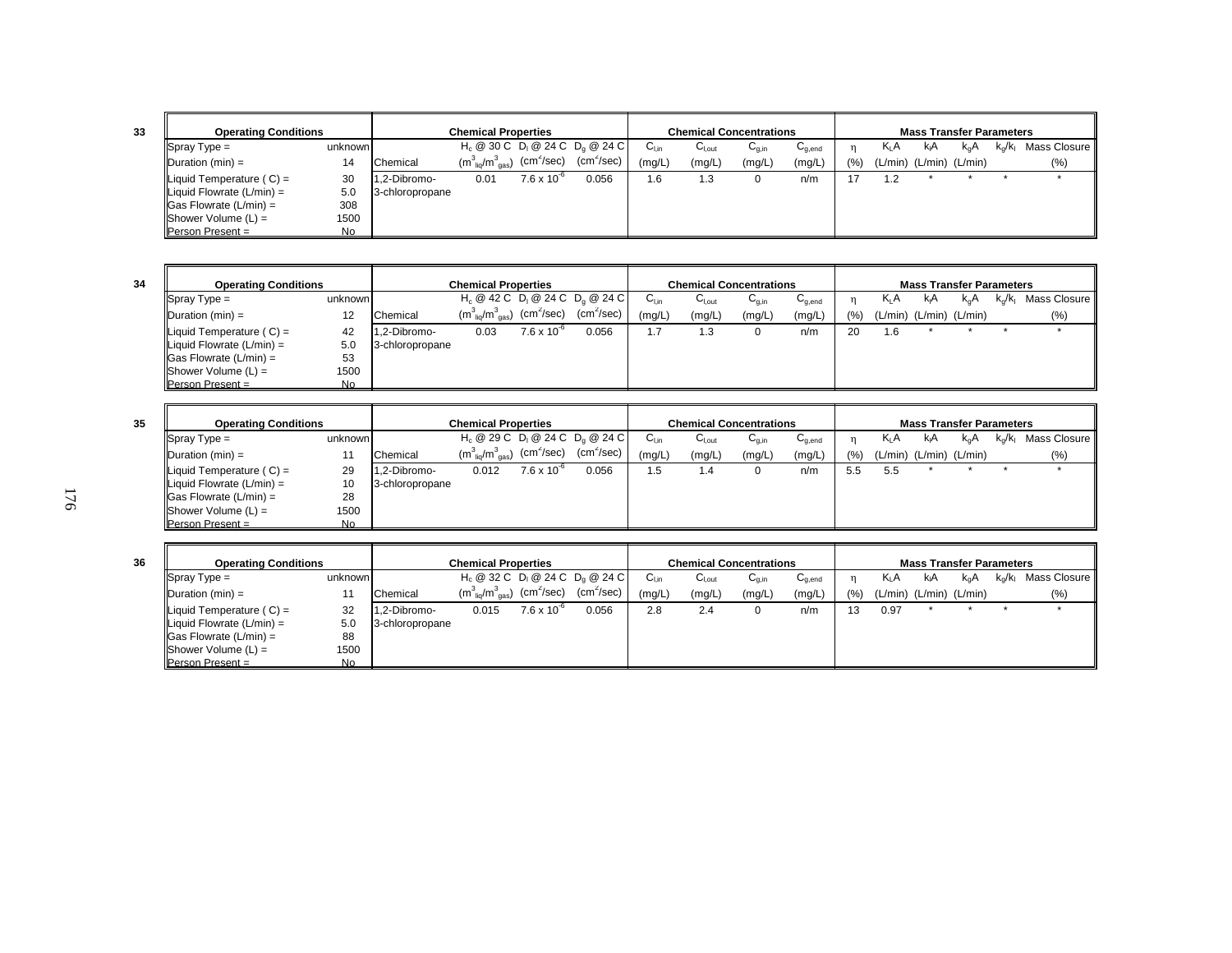| STUDY:                  | Giardino and Hageman                                                                                                       |
|-------------------------|----------------------------------------------------------------------------------------------------------------------------|
| Study year:             | 1996                                                                                                                       |
| <b>Reference:</b>       | Environmental Science & Technology, Vol. 30, No. 4, 1996, pp. 1242-1244.                                                   |
| <b>Solution Method:</b> | Method 1                                                                                                                   |
| <b>Assumptions:</b>     | No C <sub>lout</sub> values were reported, assumed it equal to $(1-\eta) \times C_{lin}$ , where $\eta$ is given in paper. |
| <b>Comments:</b>        | The reported value of n is an average value based on pairs of influent and effluent liquid samples taken during experiment |

Liquid-phase diffusion coefficient estimated using relationship

$$
\frac{D_{l,Rn}}{D_{l,\text{tolure}}}=\hspace{-1mm}\left(\frac{\text{MW}_{\text{colure}}}{\text{MW}_{kn}}\right)^{\hspace{-1mm}0.5}
$$

**\* = unable to be determined with available data, n/m = not measured**

| <b>Operating Conditions</b>    |         |              | <b>Chemical Properties</b>                                                                 |                      |              |                     | <b>Chemical Concentrations</b> |            |                                    |      |                               |     | <b>Mass Transfer Parameters</b> |           |              |
|--------------------------------|---------|--------------|--------------------------------------------------------------------------------------------|----------------------|--------------|---------------------|--------------------------------|------------|------------------------------------|------|-------------------------------|-----|---------------------------------|-----------|--------------|
| $\blacksquare$ Spray Type =    | unknown |              | $H_c @ 22 C D_1 @ 24 C D_0 @ 24 C$                                                         |                      |              | $C_{Lin}$           | $C_{\text{Lout}}$              | $U_{q,in}$ | $\mathtt{C}_{\text{\text{q},end}}$ |      | K <sub>I</sub> A              | kıA | k.A                             | $k_0/k_1$ | Mass Closure |
| Duration $(min) =$             | 10      | Chemical     | $(\textsf{m}^3_{\;\;\mathsf{liq}}/\textsf{m}^3_{\;\;\mathsf{gas}})$ (cm <sup>2</sup> /sec) |                      | $(cm^2/sec)$ | (mg/L)              | (mg/L)                         | (mg/L)     | (mg/L)                             | (% ) | $(L/min)$ $(L/min)$ $(L/min)$ |     |                                 |           | (% )         |
| Liquid Temperature ( $C$ ) =   | 22      | <b>Radon</b> | 4.4                                                                                        | $5.2 \times 10^{-6}$ |              | $1.1 \times 10^{4}$ | $3.6 \times 10^{3}$            | 0          | 48                                 | 67   | 4.5                           |     |                                 |           | 51           |
| Liquid Flowrate (L/min) =      | 4.0     |              |                                                                                            |                      |              |                     |                                |            |                                    |      |                               |     |                                 |           |              |
| $\vert$ Gas Flowrate (L/min) = | 32      |              |                                                                                            |                      |              |                     |                                |            |                                    |      |                               |     |                                 |           |              |
| $ $ Shower Volume $(L)$ =      | 1510    |              |                                                                                            |                      |              |                     |                                |            |                                    |      |                               |     |                                 |           |              |
| $Person Present =$             | No.     |              |                                                                                            |                      |              |                     |                                |            |                                    |      |                               |     |                                 |           |              |

| 38 | <b>Operating Conditions</b>         |           |          | <b>Chemical Properties</b>                                             |                      |              |                     | <b>Chemical Concentrations</b> |                                       |                                        |     |         | <b>Mass Transfer Parameters</b> |          |               |                 |
|----|-------------------------------------|-----------|----------|------------------------------------------------------------------------|----------------------|--------------|---------------------|--------------------------------|---------------------------------------|----------------------------------------|-----|---------|---------------------------------|----------|---------------|-----------------|
|    | $\blacksquare$ Spray Type =         | unknown   |          | $H_c @ 22 C D_1 @ 24 C D_0 @ 24 C$                                     |                      |              | ∪∟in                | $C_{I.out}$                    | $\mathsf{u}_{\mathsf{g},\mathsf{in}}$ | $\mathsf{u}_{\mathsf{g},\mathsf{end}}$ |     | $K_L A$ | KıA                             | $k_{n}A$ | $k_{0}/k_{1}$ | Mass Closure II |
|    | $ $ Duration (min) =                | 10        | Chemical | $(m^3_{\ \ \ \text{liq}}/m^3_{\ \ \text{gas}})$ (cm <sup>2</sup> /sec) |                      | $(cm^2/sec)$ | (mg/L)              | (mg/L)                         | (mg/L)                                | (mg/L)                                 | (9) | (L/min) | (L/min) (L/min)                 |          |               | $(\% )$         |
|    | Liquid Temperature $(C) =$          | 22        | Radon    | 4.4                                                                    | $5.2 \times 10^{-6}$ |              | $3.7 \times 10^{4}$ | $1.1 \times 10^{3}$            |                                       | 17                                     | 70  | 4.9     |                                 |          |               | 49              |
|    | Liquid Flowrate $(L/min) =$         | 4.0       |          |                                                                        |                      |              |                     |                                |                                       |                                        |     |         |                                 |          |               |                 |
|    | $\textsf{  Gas}$ Flowrate (L/min) = | 36        |          |                                                                        |                      |              |                     |                                |                                       |                                        |     |         |                                 |          |               |                 |
|    | $ $ Shower Volume $(L) =$           | 1510      |          |                                                                        |                      |              |                     |                                |                                       |                                        |     |         |                                 |          |               |                 |
|    | Person Present =                    | <b>No</b> |          |                                                                        |                      |              |                     |                                |                                       |                                        |     |         |                                 |          |               |                 |

| 39 | <b>Operating Conditions</b>                    |         |          | <b>Chemical Properties</b>                                                                 |                      |                                                                   |                     | <b>Chemical Concentrations</b> |            |             |     |         | <b>Mass Transfer Parameters</b> |               |                         |                 |
|----|------------------------------------------------|---------|----------|--------------------------------------------------------------------------------------------|----------------------|-------------------------------------------------------------------|---------------------|--------------------------------|------------|-------------|-----|---------|---------------------------------|---------------|-------------------------|-----------------|
|    | $\blacksquare$ Spray Type =                    | unknown |          |                                                                                            |                      | H <sub>c</sub> @ 22 C D <sub>i</sub> @ 24 C D <sub>c</sub> @ 24 C | ∪լ։ո                | $C_{\text{Lout}}$              | $U_{q,in}$ | $U_{g,end}$ |     | K, A    | ΚA                              | $k_{\alpha}A$ | $k_{\alpha}/k_{\alpha}$ | Mass Closure II |
|    | $\mathsf{Duration}\left(\mathsf{min}\right) =$ | 10      | Chemical | $(\textsf{m}^3_{\;\;\mathsf{liq}}/\textsf{m}^3_{\;\;\mathsf{gas}})$ (cm <sup>2</sup> /sec) |                      | (cm <sup>2</sup> /sec)                                            | (mg/L)              | (mg/L)                         | (mg/L)     | (mg/L)      | (%) | (L/min) | (L/min) (L/min)                 |               |                         | (%)             |
|    | Liquid Temperature $(C) =$                     | 22      | Radon    | 4.4                                                                                        | $5.2 \times 10^{-6}$ |                                                                   | $2.1 \times 10^{4}$ | $8.3 \times 10^{2}$            |            | 3.6         | 61  | 1.9     |                                 |               |                         | 53              |
|    | Liquid Flowrate (L/min) =                      | 2.0     |          |                                                                                            |                      |                                                                   |                     |                                |            |             |     |         |                                 |               |                         |                 |
|    | $\textsf{Gas}$ Flowrate (L/min) =              | 37      |          |                                                                                            |                      |                                                                   |                     |                                |            |             |     |         |                                 |               |                         |                 |
|    | $ $ Shower Volume $(L) =$                      | 1510    |          |                                                                                            |                      |                                                                   |                     |                                |            |             |     |         |                                 |               |                         |                 |
|    | Person Present =                               | No      |          |                                                                                            |                      |                                                                   |                     |                                |            |             |     |         |                                 |               |                         |                 |

**40**

| <b>Operating Conditions</b>           |         |               | <b>Chemical Properties</b>                                             |                      |              |                     | <b>Chemical Concentrations</b> |            |             |      |        | <b>Mass Transfer Parameters</b> |               |                         |              |
|---------------------------------------|---------|---------------|------------------------------------------------------------------------|----------------------|--------------|---------------------|--------------------------------|------------|-------------|------|--------|---------------------------------|---------------|-------------------------|--------------|
| $\blacksquare$ Spray Type =           | unknown |               | $H_c @ 22 C D_1 @ 24 C D_0 @ 24 C$                                     |                      |              | $C_{Lin}$           | $C_{\text{Lout}}$              | $U_{q,in}$ | $C_{q,end}$ |      | $K_1A$ | <b>K</b> <sub>I</sub> A         | $K_{\alpha}A$ | $k_{\alpha}/k_{\alpha}$ | Mass Closure |
| $\Delta$ Duration (min) =             | 10      | Chemical      | $(m^3_{\ \ \ \text{lig}}/m^3_{\ \ \text{gas}})$ (cm <sup>2</sup> /sec) |                      | $(cm^2/sec)$ | (mg/L)              | (mg/L)                         | (mg/L)     | (mg/L)      | (% ) |        | $(L/min)$ $(L/min)$ $(L/min)$   |               |                         | $(\% )$      |
| $\parallel$ Liquid Temperature (C) =  | 22      | <b>IRadon</b> | 4.4                                                                    | $5.2 \times 10^{-7}$ |              | $3.1 \times 10^{4}$ | 1.1 x $10^3$                   |            | 9.5         | 64   | 2.0    |                                 |               |                         | 62           |
| $\parallel$ Liquid Flowrate (L/min) = | 2.0     |               |                                                                        |                      |              |                     |                                |            |             |      |        |                                 |               |                         |              |
| $\parallel$ Gas Flowrate (L/min) =    | 39      |               |                                                                        |                      |              |                     |                                |            |             |      |        |                                 |               |                         |              |
| $ $ Shower Volume $(L)$ =             | 1510    |               |                                                                        |                      |              |                     |                                |            |             |      |        |                                 |               |                         |              |
| $Person Present =$                    | No.     |               |                                                                        |                      |              |                     |                                |            |             |      |        |                                 |               |                         |              |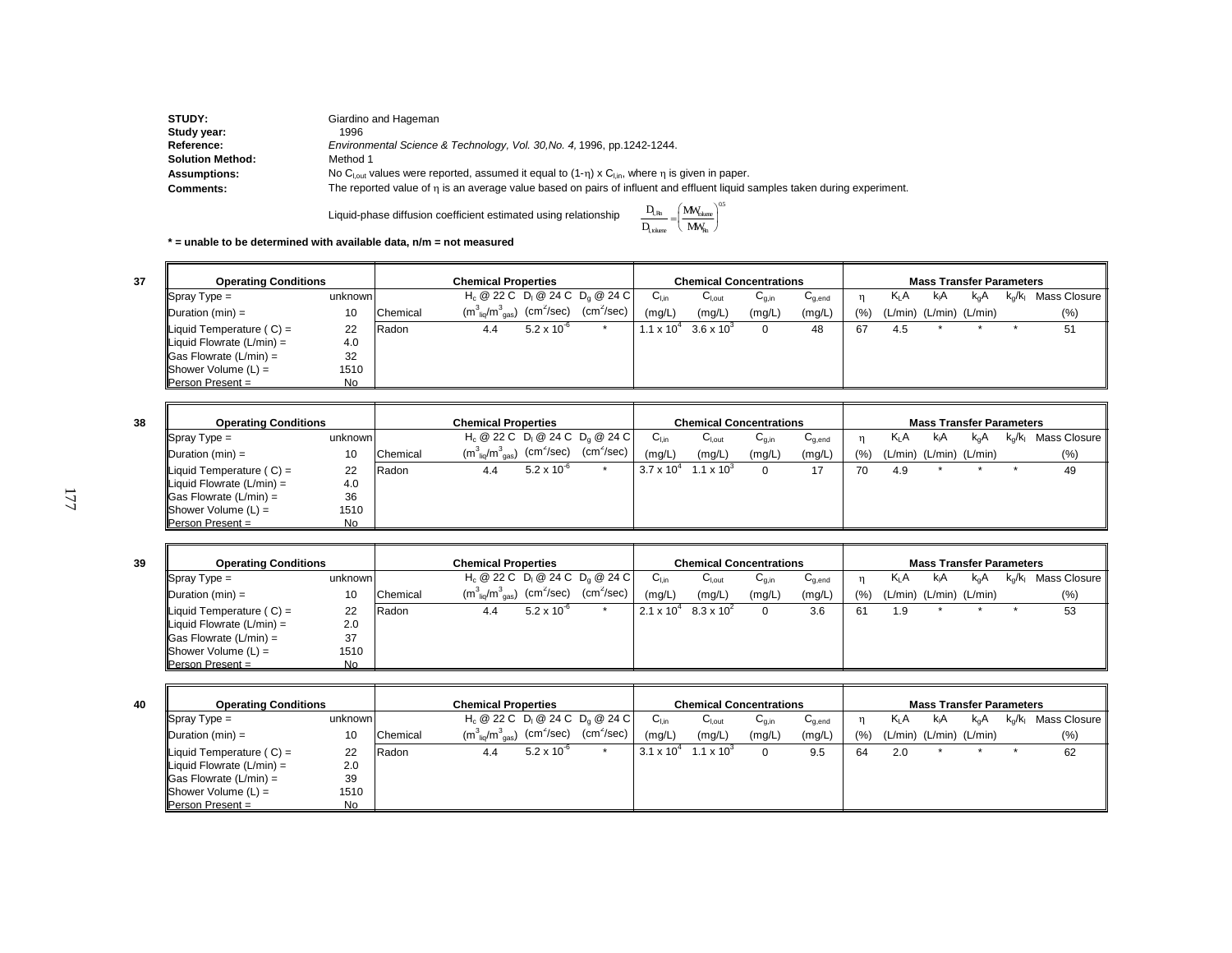| STUDY:                  | Bernhardt and Hess                                                                                    |
|-------------------------|-------------------------------------------------------------------------------------------------------|
| Study year:             | 1995                                                                                                  |
| <b>Reference:</b>       | Bernhardt's Master's Thesis for The University of Maine                                               |
| <b>Solution Method:</b> | Method 1                                                                                              |
| <b>Assumptions:</b>     | Shower stall and bathroom volumes were not given, so assumed a typical bathroom volume of 10000 L.    |
|                         | Shower curtain open for all experiments, thus used bathroom volume for $V_{0}$ .                      |
|                         | $Q_{\alpha} = 0$                                                                                      |
|                         | $C_{\text{min}} = 0$                                                                                  |
|                         | Exact water temperature not given, so assumed $T = 23$ C for "cold" water.                            |
| <b>Comments:</b>        | Liquid-phase diffusion coefficient estimated using relationship given for Giardino and Hageman (1996) |

**\* = unable to be determined with available data, n/m = not measured**

| <b>Operating Conditions</b>           |         |          | <b>Chemical Properties</b>                                     |                      |                                    |                     | <b>Chemical Concentrations</b> |            |             |     |                         | <b>Mass Transfer Parameters</b> |     |           |              |
|---------------------------------------|---------|----------|----------------------------------------------------------------|----------------------|------------------------------------|---------------------|--------------------------------|------------|-------------|-----|-------------------------|---------------------------------|-----|-----------|--------------|
| $\sqrt{\text{Spray Type}} =$          | unknown |          |                                                                |                      | $H_c @ 23 C D_1 @ 24 C D_0 @ 24 C$ | $C_{Lin}$           | $C_{\text{l,out}}$             | $C_{q,in}$ | $U_{q,end}$ | n   | $K_1A$                  | kıA                             | k.A | $k_0/k_1$ | Mass Closure |
| $\Delta$ Duration (min) =             | 18      | Chemical | $(m_{\text{~liq}}^3/m_{\text{~gas}}^3)$ (cm <sup>2</sup> /sec) |                      | $\text{(cm}^2\text{/sec)}$         | (mg/L)              | (mg/L)                         | (mg/L)     | (mg/L)      | (9) | (L/min) (L/min) (L/min) |                                 |     |           | (% )         |
| $\parallel$ Liquid Temperature (C) =  | 23      | Radon    | 4.4                                                            | $5.2 \times 10^{-6}$ |                                    | $5.3 \times 10^{4}$ | $1.5 \times 10^{4}$            |            | 90          |     | 2.5                     |                                 |     |           | 76           |
| $\parallel$ Liquid Flowrate (L/min) = | 2.0     |          |                                                                |                      |                                    |                     |                                |            |             |     |                         |                                 |     |           |              |
| $\vert$ Gas Flowrate (L/min) =        | 0       |          |                                                                |                      |                                    |                     |                                |            |             |     |                         |                                 |     |           |              |
| $\parallel$ Bathroom Volume (L) =     | 10000   |          |                                                                |                      |                                    |                     |                                |            |             |     |                         |                                 |     |           |              |
| $\blacksquare$ Person Present =       | No      |          |                                                                |                      |                                    |                     |                                |            |             |     |                         |                                 |     |           |              |

| 42 | <b>Operating Conditions</b>       |           |          | <b>Chemical Properties</b>            |                          |                        |                     | <b>Chemical Concentrations</b>    |            |                 |     |     | <b>Mass Transfer Parameters</b> |     |           |                |
|----|-----------------------------------|-----------|----------|---------------------------------------|--------------------------|------------------------|---------------------|-----------------------------------|------------|-----------------|-----|-----|---------------------------------|-----|-----------|----------------|
|    | $\blacksquare$ Spray Type =       | unknown   |          | $H_c @ 23 C D_1 @ 24 C D_2 @ 24 C$    |                          |                        | $C_{Lin}$           | $\mathtt{C_{\text{\tiny{Lout}}}}$ | $U_{q,in}$ | $\cup_{g, end}$ |     |     | K A                             | k.A | $k_a/k_b$ | Mass Closure I |
|    | Duration $(min) =$                | 10        | Chemical | $(m_{\text{liq}}^3/m_{\text{gas}}^3)$ | ) (cm <sup>2</sup> /sec) | (cm <sup>2</sup> /sec) | (mg/L)              | (mg/L)                            | (mg/L)     | (mg/L)          | (%) |     | $(L/min)$ $(L/min)$ $(L/min)$   |     |           | (% )           |
|    | Liquid Temperature $(C) =$        | 23        | Radon    | 4.4                                   | $5.2 \times 10^{-6}$     |                        | $4.9 \times 10^{4}$ | $5.7 \times 10^{3}$               |            | 110             | 88  | 6.4 |                                 |     |           | 87             |
|    | Liquid Flowrate $(L/min) =$       | 3.0       |          |                                       |                          |                        |                     |                                   |            |                 |     |     |                                 |     |           |                |
|    | $\textsf{Gas}$ Flowrate (L/min) = | 0         |          |                                       |                          |                        |                     |                                   |            |                 |     |     |                                 |     |           |                |
|    | $\parallel$ Bathroom Volume (L) = | 10000     |          |                                       |                          |                        |                     |                                   |            |                 |     |     |                                 |     |           |                |
|    | Person Present =                  | <b>No</b> |          |                                       |                          |                        |                     |                                   |            |                 |     |     |                                 |     |           |                |

| <b>Operating Conditions</b>           |         |          | <b>Chemical Properties</b>            |                            |                                    |                     | <b>Chemical Concentrations</b> |            |                                        |     |                  | <b>Mass Transfer Parameters</b> |               |                         |                |
|---------------------------------------|---------|----------|---------------------------------------|----------------------------|------------------------------------|---------------------|--------------------------------|------------|----------------------------------------|-----|------------------|---------------------------------|---------------|-------------------------|----------------|
| $ $ Spray Type =                      | unknown |          |                                       |                            | $H_c @ 23 C D_1 @ 24 C D_0 @ 24 C$ | ∪∟in                | $U_{\text{Lout}}$              | $U_{q,in}$ | $\mathsf{u}_{\mathsf{q},\mathsf{end}}$ |     | K <sub>I</sub> A | kA                              | $k_{\alpha}A$ | $k_{\alpha}/k_{\alpha}$ | Mass Closure I |
| $\Delta$ Duration (min) =             | 10      | Chemical | $(m_{\text{lio}}^3/m_{\text{gas}}^3)$ | $\text{(cm}^2\text{/sec)}$ | $(cm^2/sec)$                       | (mq/L)              | (mg/L)                         | (mg/L)     | (mg/L)                                 | (%) |                  | $(L/min)$ $(L/min)$ $(L/min)$   |               |                         | $(\% )$        |
| $\parallel$ Liquid Temperature (C) =  | 23      | Radon    | 4.35                                  | $5.2 \times 10^{-6}$       |                                    | $4.1 \times 10^{4}$ | $9.0 \times 10^{3}$            | 0          | 300                                    | 78  | 8.3              |                                 |               |                         | 156            |
| $\parallel$ Liquid Flowrate (L/min) = | 5.5     |          |                                       |                            |                                    |                     |                                |            |                                        |     |                  |                                 |               |                         |                |
| $\parallel$ Gas Flowrate (L/min) =    |         |          |                                       |                            |                                    |                     |                                |            |                                        |     |                  |                                 |               |                         |                |
| $\parallel$ Bathroom Volume (L) =     | 10000   |          |                                       |                            |                                    |                     |                                |            |                                        |     |                  |                                 |               |                         |                |
| $Person Present =$                    | No.     |          |                                       |                            |                                    |                     |                                |            |                                        |     |                  |                                 |               |                         |                |

| 44 | <b>Operating Conditions</b> |           |          | <b>Chemical Properties</b>                                                                                                             |                      |                                                          |           |                   | <b>Chemical Concentrations</b> |                                        |       |        | <b>Mass Transfer Parameters</b> |     |           |              |
|----|-----------------------------|-----------|----------|----------------------------------------------------------------------------------------------------------------------------------------|----------------------|----------------------------------------------------------|-----------|-------------------|--------------------------------|----------------------------------------|-------|--------|---------------------------------|-----|-----------|--------------|
|    | $\blacksquare$ Spray Type = | unknown   |          |                                                                                                                                        |                      | $H_c$ @ 23 C D <sub>1</sub> @ 24 C D <sub>0</sub> @ 24 C | $C_{Lin}$ | $C_{\text{Lout}}$ | $U_{0,in}$                     | $\mathsf{u}_{\mathsf{q},\mathsf{end}}$ |       | $K_1A$ | kA                              | k.A | $k_0/k_1$ | Mass Closure |
|    | Duration (min) =            | 13        | Chemical | $(\mathsf{m}_{\mathsf{\stackrel{?}{\mathsf{liq}}}}/\mathsf{m}_{\mathsf{\stackrel{?}{\mathsf{gas}}}}^3)$ $(\mathsf{cm}^2/\mathsf{sec})$ |                      | (cm <sup>2</sup> /sec)                                   | (mg/L)    | (mg/L)            | (mg/L)                         | (mg/L,                                 | (9/6) |        | $(L/min)$ $(L/min)$ $(L/min)$   |     |           | (%)          |
|    | Liquid Temperature $(C) =$  | 23        | Radon    | 4.35                                                                                                                                   | $5.2 \times 10^{-6}$ |                                                          | 860       | 280               | 0                              | 3.8                                    | 67    | 4.2    |                                 |     |           | 122          |
|    | Liquid Flowrate $(L/min) =$ | 3.8       |          |                                                                                                                                        |                      |                                                          |           |                   |                                |                                        |       |        |                                 |     |           |              |
|    | Gas Flowrate $(L/min) =$    | 0         |          |                                                                                                                                        |                      |                                                          |           |                   |                                |                                        |       |        |                                 |     |           |              |
|    | Bathroom Volume (L) =       | 10000     |          |                                                                                                                                        |                      |                                                          |           |                   |                                |                                        |       |        |                                 |     |           |              |
|    | Person Present =            | <b>No</b> |          |                                                                                                                                        |                      |                                                          |           |                   |                                |                                        |       |        |                                 |     |           |              |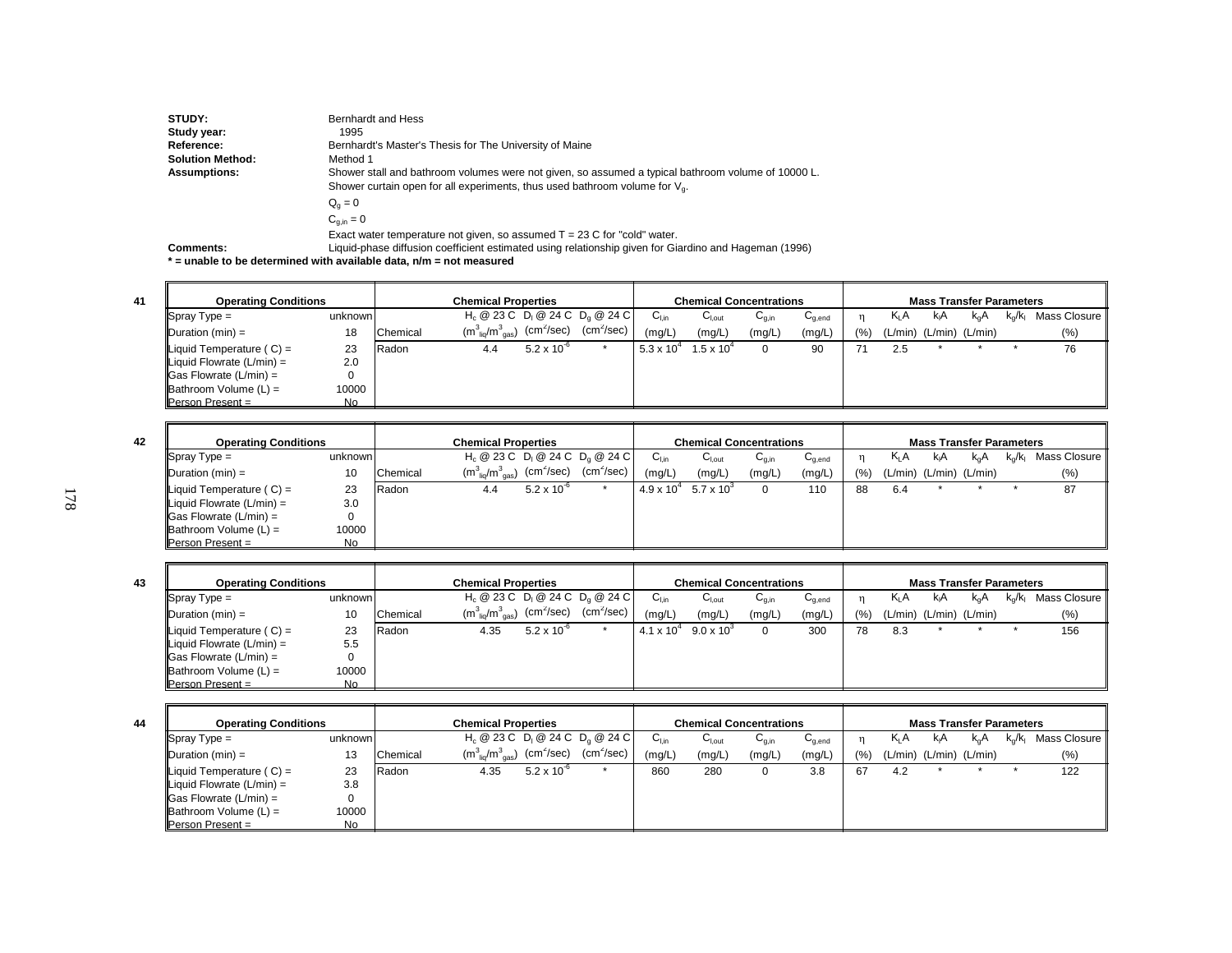| <b>Operating Conditions</b>        |           |               | <b>Chemical Properties</b>            |                        |                                    |                     |                   | <b>Chemical Concentrations</b> |                                        |     |                               | <b>Mass Transfer Parameters</b> |               |               |                |
|------------------------------------|-----------|---------------|---------------------------------------|------------------------|------------------------------------|---------------------|-------------------|--------------------------------|----------------------------------------|-----|-------------------------------|---------------------------------|---------------|---------------|----------------|
| $\sqrt{\text{Spray Type}} =$       | unknown   |               |                                       |                        | $H_c @ 23 C D_1 @ 24 C D_2 @ 24 C$ | $G_{\text{Lin}}$    | $U_{\text{Lout}}$ | $U_{q,in}$                     | $\mathsf{u}_{\mathsf{q},\mathsf{end}}$ |     | K <sub>L</sub> A              | kıA                             | $k_{\alpha}A$ | $k_{0}/k_{1}$ | Mass Closure I |
| $\Delta$ Duration (min) =          |           | Chemical      | $(m_{\text{liq}}^3/m_{\text{gas}}^3)$ | (cm <sup>2</sup> /sec) | (cm <sup>2</sup> /sec)             | (mg/L)              | (mg/L)            | (mg/L)                         | (mg/L)                                 | (%) | $(L/min)$ $(L/min)$ $(L/min)$ |                                 |               |               | (%)            |
| Liquid Temperature $(C) =$         | 23        | <b>IRadon</b> | 4.35                                  | $5.2 \times 10^{-6}$   |                                    | $1.0 \times 10^{3}$ | 290               |                                | 3.5                                    |     | 4.0                           |                                 |               |               | 119            |
| Liquid Flowrate $(L/min) =$        | 3.2       |               |                                       |                        |                                    |                     |                   |                                |                                        |     |                               |                                 |               |               |                |
| $\parallel$ Gas Flowrate (L/min) = | 0         |               |                                       |                        |                                    |                     |                   |                                |                                        |     |                               |                                 |               |               |                |
| $\parallel$ Bathroom Volume (L) =  | 10000     |               |                                       |                        |                                    |                     |                   |                                |                                        |     |                               |                                 |               |               |                |
| <b>Person Present =</b>            | <b>No</b> |               |                                       |                        |                                    |                     |                   |                                |                                        |     |                               |                                 |               |               |                |

**47**

| <b>Operating Conditions</b>           |         |              | <b>Chemical Properties</b>                                     |                      |                                    |                    |             | <b>Chemical Concentrations</b> |                                    |     |                  | <b>Mass Transfer Parameters</b> |     |                        |              |
|---------------------------------------|---------|--------------|----------------------------------------------------------------|----------------------|------------------------------------|--------------------|-------------|--------------------------------|------------------------------------|-----|------------------|---------------------------------|-----|------------------------|--------------|
| $\blacksquare$ Spray Type =           | unknown |              |                                                                |                      | $H_c @ 23 C D_1 @ 24 C D_0 @ 24 C$ | $C_{\mathsf{Lin}}$ | $C_{I,out}$ | $C_{q,in}$                     | $\mathtt{C}_{\text{\text{q},end}}$ |     | K <sub>I</sub> A | kıA                             | k.A | $k_{\alpha}/k_{\beta}$ | Mass Closure |
| $\Delta$ Duration (min) =             |         | Chemical     | $(m_{\text{~liq}}^3/m_{\text{~gas}}^3)$ (cm <sup>2</sup> /sec) |                      | $(cm^2/sec)$                       | (mg/L)             | (mg/L)      | (mg/L)                         | (mg/L)                             | (%) |                  | $(L/min)$ $(L/min)$ $(L/min)$   |     |                        | $(\%)$       |
| Liquid Temperature $(C) =$            | 23      | <b>Radon</b> | 4.35                                                           | $5.2 \times 10^{-6}$ |                                    | 860                | 110         |                                | 3.0                                | 87  | 6.7              |                                 |     |                        | 132          |
| $\parallel$ Liquid Flowrate (L/min) = | 3.2     |              |                                                                |                      |                                    |                    |             |                                |                                    |     |                  |                                 |     |                        |              |
| $\parallel$ Gas Flowrate (L/min) =    |         |              |                                                                |                      |                                    |                    |             |                                |                                    |     |                  |                                 |     |                        |              |
| $\parallel$ Bathroom Volume (L) =     | 10000   |              |                                                                |                      |                                    |                    |             |                                |                                    |     |                  |                                 |     |                        |              |
| $Person Present =$                    | No.     |              |                                                                |                      |                                    |                    |             |                                |                                    |     |                  |                                 |     |                        |              |

| <b>Operating Conditions</b>       |         | <b>Chemical Properties</b> |      |                                                                                      |  |           |            | <b>Chemical Concentrations</b> |             |           |                         | <b>Mass Transfer Parameters</b> |               |                                               |
|-----------------------------------|---------|----------------------------|------|--------------------------------------------------------------------------------------|--|-----------|------------|--------------------------------|-------------|-----------|-------------------------|---------------------------------|---------------|-----------------------------------------------|
| $\blacksquare$ Spray Type =       | unknown |                            |      | $H_c @ 23 C D_1 @ 24 C D_0 @ 24 C$                                                   |  | $C_{Lin}$ | $C_{Lout}$ | ∪ <sub>g,in</sub>              | $C_{q,end}$ |           | $K_1A$                  | kıA                             | $k_{\alpha}A$ | k <sub>o</sub> /k <sub>i</sub> Mass Closure I |
| $\Delta$ Duration (min) =         |         | Chemical                   |      | $(m^3)_{\text{liq}}/m^3_{\text{ gas}}$ (cm <sup>2</sup> /sec) (cm <sup>2</sup> /sec) |  | (mg/L)    | (mg/L)     | (mg/L)                         | (mg/L)      | $(%^{1})$ | (L/min) (L/min) (L/min) |                                 |               | $(\%)$                                        |
| Liquid Temperature $(C) =$        | 23      | Radon                      | 4.35 | $5.2 \times 10^{-6}$                                                                 |  | 750       | 200        |                                | 3.1         | 73        | 4.3                     |                                 |               | 142                                           |
| Liquid Flowrate $(L/min) =$       | 3.2     |                            |      |                                                                                      |  |           |            |                                |             |           |                         |                                 |               |                                               |
| $\vert$ Gas Flowrate (L/min) =    |         |                            |      |                                                                                      |  |           |            |                                |             |           |                         |                                 |               |                                               |
| $\parallel$ Bathroom Volume (L) = | 10000   |                            |      |                                                                                      |  |           |            |                                |             |           |                         |                                 |               |                                               |
| <b>Person Present =</b>           | No      |                            |      |                                                                                      |  |           |            |                                |             |           |                         |                                 |               |                                               |

| 48 | <b>Operating Conditions</b>                     |         |          | <b>Chemical Properties</b><br>$H_c @ 23 C D_1 @ 24 C D_2 @ 24 C$ |                        |              |        |                           | <b>Chemical Concentrations</b> |                                        |                |         | <b>Mass Transfer Parameters</b> |               |                         |                 |
|----|-------------------------------------------------|---------|----------|------------------------------------------------------------------|------------------------|--------------|--------|---------------------------|--------------------------------|----------------------------------------|----------------|---------|---------------------------------|---------------|-------------------------|-----------------|
|    | $\blacksquare$ Spray Type =                     | unknown |          |                                                                  |                        |              | ∪լ։ո   | $C_{\text{\tiny{I,out}}}$ | $U_{q,in}$                     | $\mathsf{u}_{\mathsf{g},\mathsf{end}}$ |                | K.A     | KΑ                              | $k_{\alpha}A$ | $k_{\alpha}/k_{\alpha}$ | Mass Closure II |
|    | $\mathsf{IDuration}\left(\mathsf{min}\right) =$ | 13      | Chemical | $(m_{\text{liq}}^3/m_{\text{gas}}^3)$                            | (cm <sup>2</sup> /sec) | $(cm^2/sec)$ | (mg/L) | (mg/L)                    | (mg/L)                         | (mg/L)                                 | $\frac{10}{6}$ | (L/min) | (L/min) (L/min)                 |               |                         | $(\% )$         |
|    | Liquid Temperature (C) =                        | 23      | Radon    | 4.35                                                             | $5.2 \times 10^{-7}$   |              | 840    | 350                       |                                | 7.8                                    | 58             | 5.2     |                                 |               |                         | 161             |
|    | Liquid Flowrate $(L/min) =$                     | 6.0     |          |                                                                  |                        |              |        |                           |                                |                                        |                |         |                                 |               |                         |                 |
|    | <b>IGas Flowrate (L/min) =</b>                  |         |          |                                                                  |                        |              |        |                           |                                |                                        |                |         |                                 |               |                         |                 |
|    | $\parallel$ Bathroom Volume (L) =               | 10000   |          |                                                                  |                        |              |        |                           |                                |                                        |                |         |                                 |               |                         |                 |
|    | Person Present =                                | No      |          |                                                                  |                        |              |        |                           |                                |                                        |                |         |                                 |               |                         |                 |

|                                       | <b>Chemical Properties</b><br><b>Operating Conditions</b><br>$H_c @ 23 C D_1 @ 24 C D_0 @ 24 C$ |          |                                                                                                                                 |                      |              |                     | <b>Chemical Concentrations</b> |                                       |                                        |       | <b>Mass Transfer Parameters</b> |                               |               |                         |              |
|---------------------------------------|-------------------------------------------------------------------------------------------------|----------|---------------------------------------------------------------------------------------------------------------------------------|----------------------|--------------|---------------------|--------------------------------|---------------------------------------|----------------------------------------|-------|---------------------------------|-------------------------------|---------------|-------------------------|--------------|
| $\blacksquare$ Spray Type =           | unknown                                                                                         |          |                                                                                                                                 |                      |              | ∪ւտ                 | ∪l,out                         | $\mathsf{u}_{\mathsf{g},\mathsf{in}}$ | $\mathsf{u}_{\mathsf{q},\mathsf{end}}$ |       | $K_1A$                          | kA                            | $k_{\alpha}A$ | $k_{\alpha}/k_{\alpha}$ | Mass Closure |
| $\blacksquare$ Duration (min) =       | 10                                                                                              | Chemical | $(\mathsf{m}_{\mathsf{\stackrel{?}{\mathsf{liq}}}}^3/\mathsf{m}_{\mathsf{\stackrel{?}{\mathsf{qas}}}}^3)$ (cm $^2/\text{sec}$ ) |                      | $(cm^2/sec)$ | (mg/L)              | (mg/L)                         | (mg/L)                                | (mg/L)                                 | (9/6) |                                 | $(L/min)$ $(L/min)$ $(L/min)$ |               |                         | (%)          |
| Liquid Temperature $(C) =$            | 23                                                                                              | Radon    | 4.35                                                                                                                            | $5.2 \times 10^{-7}$ |              | $1.4 \times 10^{3}$ | 590                            |                                       | 9.0                                    | 58    | 5.1                             |                               |               |                         | 150          |
| $\parallel$ Liquid Flowrate (L/min) = | 6.0                                                                                             |          |                                                                                                                                 |                      |              |                     |                                |                                       |                                        |       |                                 |                               |               |                         |              |
| $\vert$ Gas Flowrate (L/min) =        |                                                                                                 |          |                                                                                                                                 |                      |              |                     |                                |                                       |                                        |       |                                 |                               |               |                         |              |
| $\parallel$ Bathroom Volume (L) =     | 10000                                                                                           |          |                                                                                                                                 |                      |              |                     |                                |                                       |                                        |       |                                 |                               |               |                         |              |
| $\blacksquare$ Person Present =       | No.                                                                                             |          |                                                                                                                                 |                      |              |                     |                                |                                       |                                        |       |                                 |                               |               |                         |              |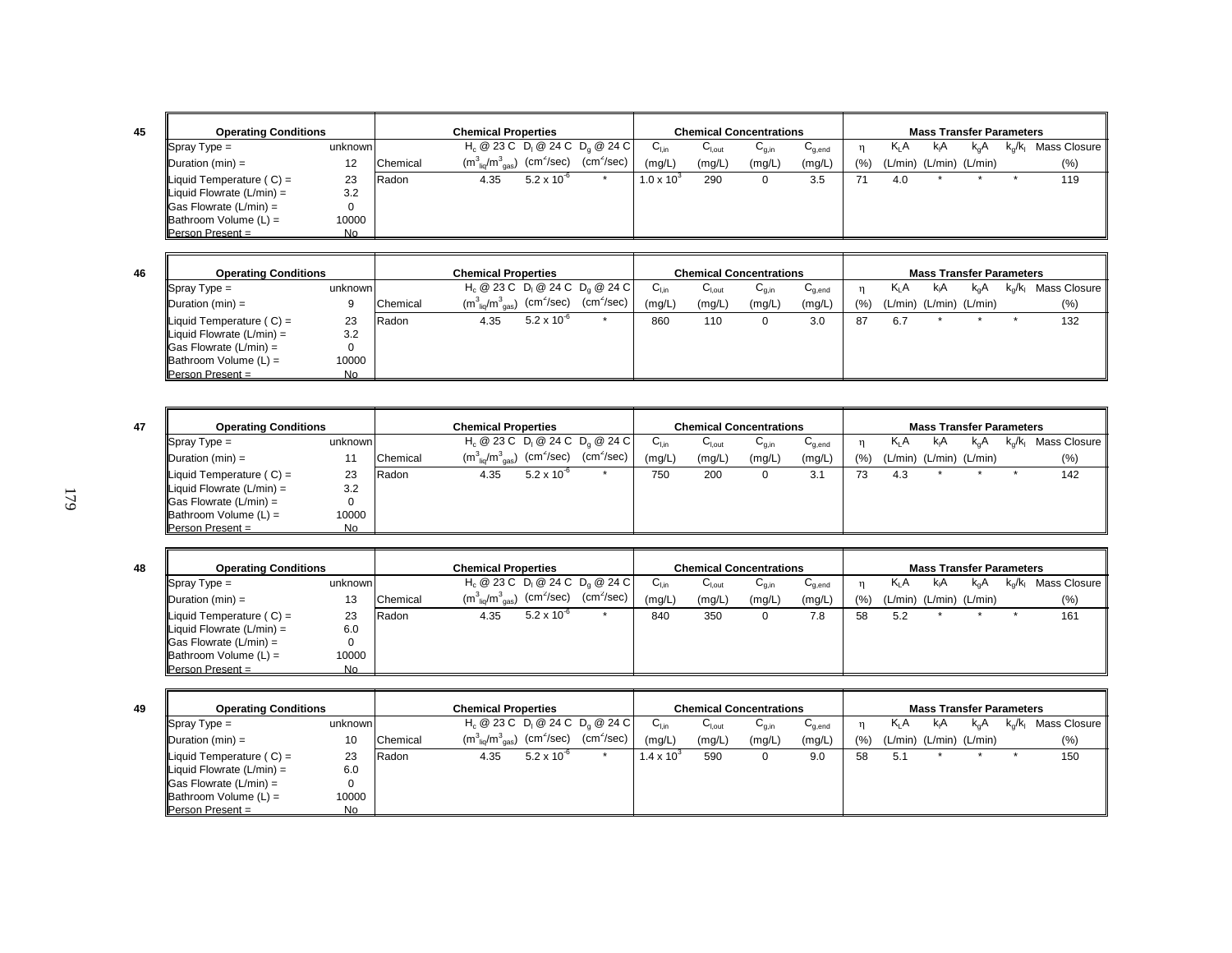| ٦<br>×<br>۰, | ×<br>٠ |
|--------------|--------|

| <b>Operating Conditions</b>           |         |          | <b>Chemical Properties</b>            |                            |                                    |                     |        | <b>Chemical Concentrations</b> |             |      |                  | <b>Mass Transfer Parameters</b> |               |           |                 |
|---------------------------------------|---------|----------|---------------------------------------|----------------------------|------------------------------------|---------------------|--------|--------------------------------|-------------|------|------------------|---------------------------------|---------------|-----------|-----------------|
| $\sqrt{\text{Spray Type}} =$          | unknown |          |                                       |                            | $H_c @ 23 C D_1 @ 24 C D_0 @ 24 C$ | $C_{Lin}$           | ∪l.out | $U_{0,in}$                     | $U_{q,end}$ |      | K <sub>L</sub> A | kıA                             | $k_{\alpha}A$ | $k_0/k_1$ | Mass Closure II |
| Duration $(min) =$                    |         | Chemical | $(m_{\text{liq}}^3/m_{\text{gas}}^3)$ | $\text{(cm}^2\text{/sec)}$ | (cm <sup>2</sup> /sec)             | (mg/L)              | (mg/L) | (mg/L)                         | (mg/L)      | (% ) |                  | (L/min) (L/min) (L/min)         |               |           | (%)             |
| Liquid Temperature $(C) =$            | 23      | Radon    | 4.35                                  | $5.2 \times 10^{-6}$       |                                    | $1.4 \times 10^{3}$ | 300    |                                | 8.4         | 78   | 8.6              |                                 |               |           | 122             |
| $\parallel$ Liquid Flowrate (L/min) = | 5.7     |          |                                       |                            |                                    |                     |        |                                |             |      |                  |                                 |               |           |                 |
| $\vert$ Gas Flowrate (L/min) =        |         |          |                                       |                            |                                    |                     |        |                                |             |      |                  |                                 |               |           |                 |
| $\parallel$ Bathroom Volume (L) =     | 10000   |          |                                       |                            |                                    |                     |        |                                |             |      |                  |                                 |               |           |                 |
| $Person Present =$                    | No.     |          |                                       |                            |                                    |                     |        |                                |             |      |                  |                                 |               |           |                 |

|                                       | <b>Chemical Properties</b><br><b>Operating Conditions</b> |          |                                                        |                      |                                    |                           |                     | <b>Chemical Concentrations</b> |                                        |     |        | <b>Mass Transfer Parameters</b> |     |                         |              |
|---------------------------------------|-----------------------------------------------------------|----------|--------------------------------------------------------|----------------------|------------------------------------|---------------------------|---------------------|--------------------------------|----------------------------------------|-----|--------|---------------------------------|-----|-------------------------|--------------|
| $\blacksquare$ Spray Type =           | unknown                                                   |          |                                                        |                      | $H_c @ 23 C D_1 @ 24 C D_2 @ 24 C$ | $\mathsf{C}_\mathsf{Lin}$ | ان) <sub>،out</sub> | $U_{q,in}$                     | $\mathsf{u}_{\mathsf{q},\mathsf{end}}$ | n   | $K_1A$ | kıA                             | k.A | $k_{\alpha}/k_{\alpha}$ | Mass Closure |
| $\Delta$ Duration (min) =             | 10                                                        | Chemical | $\rm (m_{\ \, liq}^3/m_{\ \, gas}^3)$ $\rm (cm^2/sec)$ |                      | $(cm^2/sec)$                       | (mg/L)                    | (mg/L)              | (mg/L)                         | (mg/L)                                 | (%) |        | (L/min) (L/min) (L/min)         |     |                         | $(\%)$       |
| $\parallel$ Liquid Temperature (C) =  | 23                                                        | Radon    | 4.35                                                   | $5.2 \times 10^{-6}$ |                                    | $.3 \times 10^{3}$        | 380                 | 0                              | 13                                     |     | 4.9    |                                 |     |                         | 279          |
| $\parallel$ Liquid Flowrate (L/min) = | 4.0                                                       |          |                                                        |                      |                                    |                           |                     |                                |                                        |     |        |                                 |     |                         |              |
| $\vert$ Gas Flowrate (L/min) =        |                                                           |          |                                                        |                      |                                    |                           |                     |                                |                                        |     |        |                                 |     |                         |              |
| $\blacksquare$ Bathroom Volume (L) =  | 10000                                                     |          |                                                        |                      |                                    |                           |                     |                                |                                        |     |        |                                 |     |                         |              |
| $Person Present =$                    | No.                                                       |          |                                                        |                      |                                    |                           |                     |                                |                                        |     |        |                                 |     |                         |              |

| STUDY:                  | Hopke et al.                                                                                          |
|-------------------------|-------------------------------------------------------------------------------------------------------|
| Study year:             | 1994                                                                                                  |
| Reference:              | In Morawska et al. Indoor Air: An Integrated Approach, Elsevier Science Ltd., 1995, pp. 107 - 110.    |
| <b>Solution Method:</b> | N/A                                                                                                   |
| <b>Assumptions:</b>     | $C_{\alpha,in} = 0$                                                                                   |
| <b>Comments:</b>        | Liquid-phase diffusion coefficient estimated using relationship given for Giardino and Hageman (1996) |
|                         | CPM = counts per minute measured with a liquid scintilation counter.                                  |
|                         | Not enough information given to calculate K <sub>i</sub> A or mass closure.                           |
|                         |                                                                                                       |

**\* = unable to be determined with available data, n/m = not measured**

| 52 | <b>Operating Conditions</b>           |                |          | <b>Chemical Properties</b><br>$H_c @ 32 C D_1 @ 24 C D_0 @ 24 C$       |                      |              |           |             | <b>Chemical Concentrations</b> |             |     |                  |     | <b>Mass Transfer Parameters</b> |           |              |
|----|---------------------------------------|----------------|----------|------------------------------------------------------------------------|----------------------|--------------|-----------|-------------|--------------------------------|-------------|-----|------------------|-----|---------------------------------|-----------|--------------|
|    | $\blacksquare$ Spray Type =           | unknown        |          |                                                                        |                      |              | $C_{Lin}$ | $C_{I.out}$ | $C_{q,in}$                     | $U_{q,end}$ |     | K <sub>I</sub> A | kıA | k.A                             | $k_0/k_1$ | Mass Closure |
|    | $\Delta$ Duration (min) =             | 15             | Chemical | $(m^3_{\ \ \ \text{lig}}/m^3_{\ \ \text{gas}})$ (cm <sup>2</sup> /sec) |                      | $(cm^2/sec)$ | (mg/L)    | (mg/L)      | (mg/L)                         | (mg/L)      | (%) |                  |     | $(L/min)$ $(L/min)$ $(L/min)$   |           | (%)          |
|    | $\parallel$ Liquid Temperature (C) =  | 32             | Radon    | 4.4                                                                    | $5.2 \times 10^{-6}$ |              | 260       | 80          | 0                              | n/m         | 69  |                  |     |                                 |           |              |
|    | $\parallel$ Liquid Flowrate (L/min) = | not given      |          |                                                                        |                      |              |           |             |                                |             |     |                  |     |                                 |           |              |
|    | $\textsf{Gas}$ Flowrate (L/min) =     |                |          |                                                                        |                      |              |           |             |                                |             |     |                  |     |                                 |           |              |
|    | $ $ Shower Volume $(L)$ =             | 1765           |          |                                                                        |                      |              |           |             |                                |             |     |                  |     |                                 |           |              |
|    | $Person Present =$                    | N <sub>o</sub> |          |                                                                        |                      |              |           |             |                                |             |     |                  |     |                                 |           |              |

| <b>Operating Conditions</b> |           |               | Chemical Properties                   |                        |                                              |        | <b>Chemical Concentrations</b> |        |                                        |                 |         | <b>Mass Transfer Parameters</b> |                  |      |              |
|-----------------------------|-----------|---------------|---------------------------------------|------------------------|----------------------------------------------|--------|--------------------------------|--------|----------------------------------------|-----------------|---------|---------------------------------|------------------|------|--------------|
| Spray Type $=$              | unknown   |               |                                       |                        | $H_c \ @ 21 C \ D_1 \ @ 24 C \ D_2 \ @ 24 C$ | ∪եո    | ∪l.out                         | ∪a.ir  | $\mathsf{u}_{\mathsf{a}.\mathsf{end}}$ |                 | K A     | kıA                             | K <sub>o</sub> A | k./k | Mass Closure |
| Duration (min) =            | 15        | Chemical      | $(m_{\text{lio}}^3/m_{\text{gas}}^3)$ | (cm <sup>2</sup> /sec) | $(cm^2/sec)$                                 | (mg/L) | (mg/L)                         | (mg/L) | (mq/L)                                 | $(%^{0})^{(0)}$ | (L/min) | $(L/min)$ $(L/min)$             |                  |      | (% )         |
| Liquid Temperature $(C) =$  | 21        | <b>IRadon</b> | 4.4                                   | $5.2 \times 10^{-6}$   |                                              | 130    | 37                             |        | n/m                                    |                 |         |                                 |                  |      |              |
| Liquid Flowrate $(L/min) =$ | not given |               |                                       |                        |                                              |        |                                |        |                                        |                 |         |                                 |                  |      |              |
| Gas Flowrate (L/min) =      | 20        | <b>Radon</b>  |                                       | $5.2 \times 10^{-7}$   |                                              | 280    | 99                             |        | n/m                                    | 65              |         |                                 |                  |      |              |

No

Shower Volume (L) = 1765

Person Present =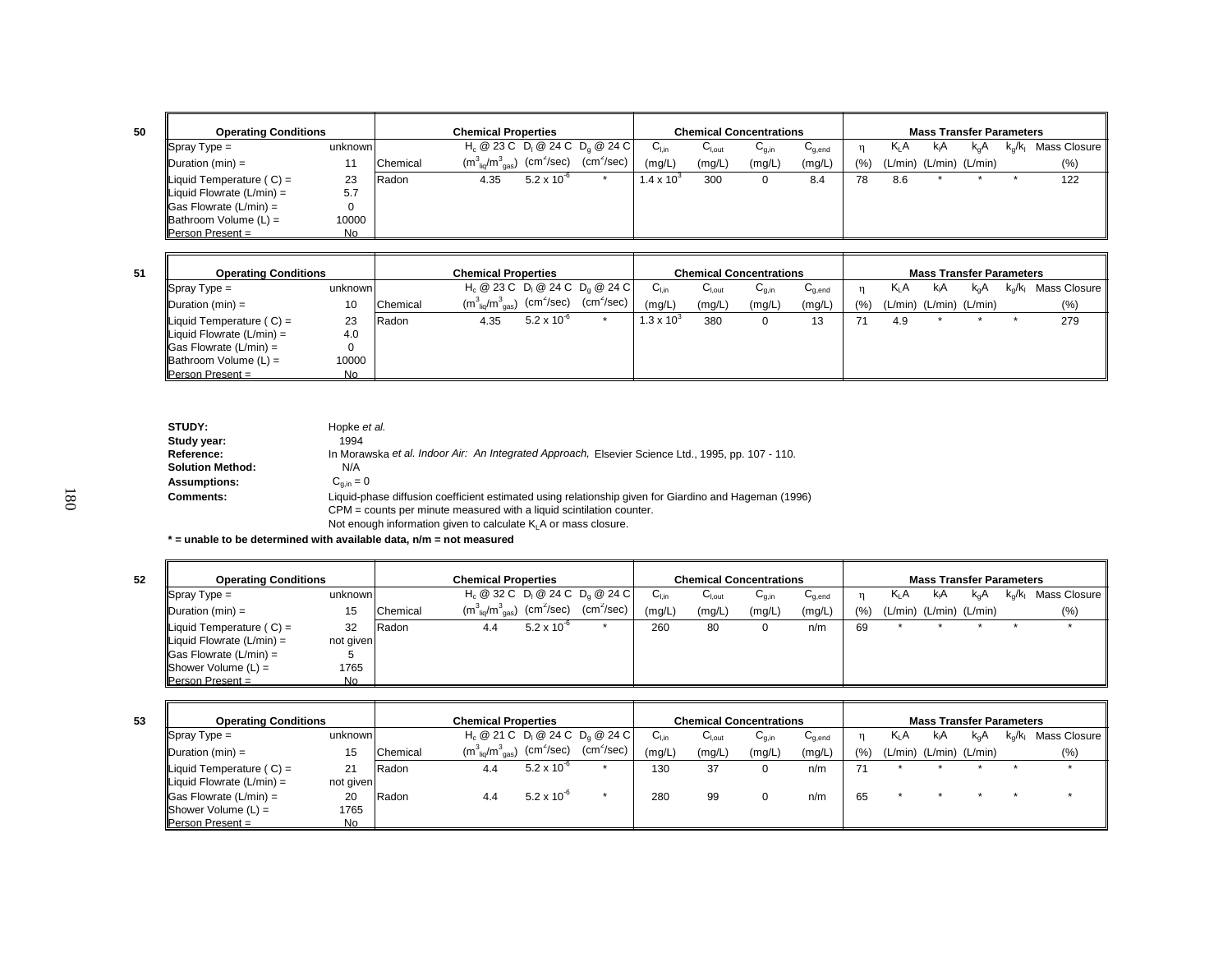| STUDY:                  | Keating and McKone                                                          |
|-------------------------|-----------------------------------------------------------------------------|
| Study year:             | 1993                                                                        |
| Reference:              | Modeling of Indoor Air Quality and Exposure, ASTM STP 1205, 1993, pp. 14-24 |
| <b>Solution Method:</b> | Method 1                                                                    |
| <b>Assumptions:</b>     | $C_{\alpha \text{in}} = 0$                                                  |
| <b>Comments:</b>        | $C_{\alpha, end}$ values visually picked off graph in paper.                |

Values for each nozzle represent average of three simulations.

**\* = unable to be determined with available data, n/m = not measured**

**54**

F

 $\overline{a}$ 

**55**

**56**

|                                       | <b>Operating Conditions</b><br><b>Chemical Properties</b><br>$H_c \ @ 45 C \ D_1 \ @ 24 C \ D_2 \ @ 24 C$ |                 |                                                                                                          |                      |              | <b>Chemical Concentrations</b> |                   |            |             |      | <b>Mass Transfer Parameters</b> |                               |          |           |                |
|---------------------------------------|-----------------------------------------------------------------------------------------------------------|-----------------|----------------------------------------------------------------------------------------------------------|----------------------|--------------|--------------------------------|-------------------|------------|-------------|------|---------------------------------|-------------------------------|----------|-----------|----------------|
| $\blacksquare$ Spray Type =           | 1500 um                                                                                                   |                 |                                                                                                          |                      |              | $C_{Lin}$                      | $G_{\text{Lout}}$ | $G_{q,in}$ | $G_{q,end}$ |      | $K_1A$                          | kıA                           | $k_{n}A$ | $k_0/k_1$ | Mass Closure I |
| $\blacksquare$ Duration (min) =       |                                                                                                           | Chemical        | $(\textsf{m}^{3}_{\ \ \textsf{liq}}/\textsf{m}^{3}_{\ \ \textsf{gas}})$ $(\textsf{cm}^{2}/\textsf{sec})$ |                      | $(cm^2/sec)$ | (mg/L)                         | (mg/L)            | (mg/L)     | (mg/L)      | (% ) |                                 | $(L/min)$ $(L/min)$ $(L/min)$ |          |           | $(\%)$         |
| $\parallel$ Liquid Temperature (C) =  | 45                                                                                                        | Trichloroethene | 0.86                                                                                                     | $9.4 \times 10^{-6}$ | 0.084        | 0.21                           | 0.030             | 0          | 0.0050      | 86   | 8.8                             |                               |          |           | 109            |
| $\parallel$ Liquid Flowrate (L/min) = | 4.2                                                                                                       |                 |                                                                                                          |                      |              |                                |                   |            |             |      |                                 |                               |          |           |                |
| $\vert$ Gas Flowrate (L/min) =        | 65                                                                                                        |                 |                                                                                                          |                      |              |                                |                   |            |             |      |                                 |                               |          |           |                |
| $ $ Shower Stall Volume $(L)$ =       | 1050                                                                                                      |                 |                                                                                                          |                      |              |                                |                   |            |             |      |                                 |                               |          |           |                |
| $Person Present =$                    | No.                                                                                                       |                 |                                                                                                          |                      |              |                                |                   |            |             |      |                                 |                               |          |           |                |

| <b>Operating Conditions</b>           |        |                 | <b>Chemical Properties</b>                                   |                      |                                              |                    | <b>Chemical Concentrations</b> |            |                                        |      |                  | <b>Mass Transfer Parameters</b> |               |           |                |
|---------------------------------------|--------|-----------------|--------------------------------------------------------------|----------------------|----------------------------------------------|--------------------|--------------------------------|------------|----------------------------------------|------|------------------|---------------------------------|---------------|-----------|----------------|
| $\sqrt{\text{Spray Type}} =$          | 300 um |                 |                                                              |                      | $H_c \ @ 45 C \ D_1 \ @ 24 C \ D_2 \ @ 24 C$ | $C_{\mathsf{Lin}}$ | $U_{\text{Lout}}$              | $U_{q,in}$ | $\mathsf{u}_{\mathsf{q},\mathsf{end}}$ |      | K <sub>I</sub> A | kA                              | $k_{\alpha}A$ | $k_0/k_1$ | Mass Closure I |
| $\Delta$ Duration (min) =             | 10     | Chemical        | $(m_{\text{liq}}^3/m_{\text{gas}}^3)$ (cm <sup>2</sup> /sec) |                      | $(cm^2/sec)$                                 | (mg/L)             | (mg/L)                         | (mg/L)     | (mg/L)                                 | (% ) |                  | (L/min) (L/min) (L/min)         |               |           | (%)            |
| $\parallel$ Liquid Temperature (C) =  | 45     | Trichloroethene | 0.86                                                         | $9.4 \times 10^{-6}$ | 0.084                                        | 0.22               | 0.0063                         | 0          | 0.0037                                 | -97  | 14               |                                 |               |           | 86             |
| $\parallel$ Liquid Flowrate (L/min) = | 2.8    |                 |                                                              |                      |                                              |                    |                                |            |                                        |      |                  |                                 |               |           |                |
| $\parallel$ Gas Flowrate (L/min) =    | 65     |                 |                                                              |                      |                                              |                    |                                |            |                                        |      |                  |                                 |               |           |                |
| Shower Stall Volume $(L)$ =           | 1050   |                 |                                                              |                      |                                              |                    |                                |            |                                        |      |                  |                                 |               |           |                |
| $\blacksquare$ Person Present =       | No.    |                 |                                                              |                      |                                              |                    |                                |            |                                        |      |                  |                                 |               |           |                |

| <b>Operating Conditions</b>           |              |                 | <b>Chemical Properties</b>                                                                 |                      |                                              |           | <b>Chemical Concentrations</b> |                   |             |      |                  | <b>Mass Transfer Parameters</b> |     |                         |              |
|---------------------------------------|--------------|-----------------|--------------------------------------------------------------------------------------------|----------------------|----------------------------------------------|-----------|--------------------------------|-------------------|-------------|------|------------------|---------------------------------|-----|-------------------------|--------------|
| $\sqrt{\text{Spray Type}} =$          | 1000 $\mu$ m |                 |                                                                                            |                      | $H_c \ @ 45 C \ D_1 \ @ 24 C \ D_2 \ @ 24 C$ | $C_{Lin}$ | $C_{Lout}$                     | ∪ <sub>g,in</sub> | $C_{q,end}$ |      | K <sub>I</sub> A | kıA                             | k.A | $k_{\alpha}/k_{\alpha}$ | Mass Closure |
| $\blacksquare$ Duration (min) =       |              | Chemical        | $(\textsf{m}^3_{\;\;\textsf{liq}}/\textsf{m}^3_{\;\;\textsf{gas}})$ (cm <sup>2</sup> /sec) |                      | $(cm^2/sec)$                                 | (mg/L)    | (mg/L)                         | (mg/L)            | (mg/L)      | (% ) |                  | (L/min) (L/min) (L/min)         |     |                         | (% )         |
| Liquid Temperature $(C) =$            | 45           | Trichloroethene | 0.86                                                                                       | $9.4 \times 10^{-6}$ | 0.084                                        | 0.21      | 0.22                           |                   | 0.0032      | 72   | 15               |                                 |     |                         | 72           |
| $\parallel$ Liquid Flowrate (L/min) = | 6.0          |                 |                                                                                            |                      |                                              |           |                                |                   |             |      |                  |                                 |     |                         |              |
| $\vert$ Gas Flowrate (L/min) =        | 65           |                 |                                                                                            |                      |                                              |           |                                |                   |             |      |                  |                                 |     |                         |              |
| $ $ Shower Stall Volume $(L)$ =       | 1050         |                 |                                                                                            |                      |                                              |           |                                |                   |             |      |                  |                                 |     |                         |              |
| <b>IPerson Present</b> =              | No           |                 |                                                                                            |                      |                                              |           |                                |                   |             |      |                  |                                 |     |                         |              |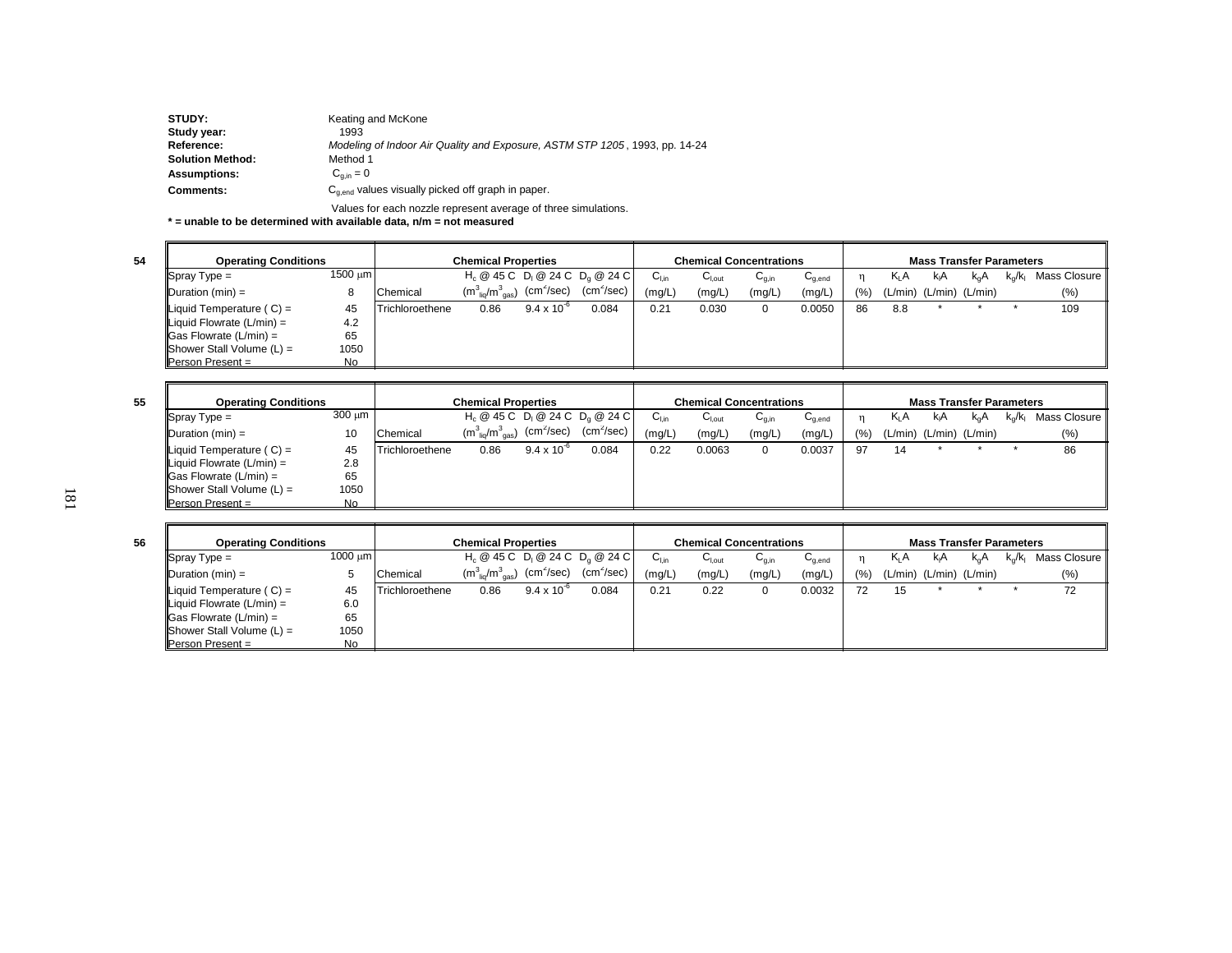| STUDY:              | Giardino, Esmen, and Andelman                                                                                                     |
|---------------------|-----------------------------------------------------------------------------------------------------------------------------------|
| Study year:         | 1992                                                                                                                              |
| Reference:          | Environmental Science and Technology, Vol. 26, 1992, pp.1602-1606                                                                 |
| Solution Method:    | N/A                                                                                                                               |
| <b>Assumptions:</b> | No C <sub>lout</sub> values were reported, assumed it equal to $(1-\eta) \times C_{\text{lin}}$ , where $\eta$ is given in paper. |
| <b>Comments:</b>    | Shower had a vertical spray with no water impacting stall walls.                                                                  |
|                     | Not enough information given in the paper to calculate $K1A$ values or mass closure                                               |

Gas-phase concentration reported is average value for entire experiment.

**\* = unable to be determined with available data, n/m = not measured**

**58**

| <b>Operating Conditions</b>           |           |                    | <b>Chemical Properties</b>                                                            |                      |                                    |           |                   | <b>Chemical Concentrations</b> |             |     |                  | <b>Mass Transfer Parameters</b> |     |           |              |
|---------------------------------------|-----------|--------------------|---------------------------------------------------------------------------------------|----------------------|------------------------------------|-----------|-------------------|--------------------------------|-------------|-----|------------------|---------------------------------|-----|-----------|--------------|
| $\sqrt{\text{Spray Type}} =$          | standard  |                    |                                                                                       |                      | $H_c @ 22 C D_1 @ 24 C D_0 @ 24 C$ | $C_{Lin}$ | $G_{\text{Lout}}$ | $U_{q,in}$                     | $C_{q,end}$ |     | K <sub>I</sub> A | kıA                             | k.A | $k_0/k_1$ | Mass Closure |
| $ $ Duration (min) =                  |           | not given Chemical | $(\mathsf{m}_{\;\mathsf{liq}}^3/\mathsf{m}_{\;\mathsf{gas}}^3)$ (cm $^2/\text{sec}$ ) |                      | (cm <sup>2</sup> /sec)             | 'mg/L)    | (mg/L)            | (mg/L)                         | (mg/L)      | (%) |                  | $(L/min)$ $(L/min)$ $(L/min)$   |     |           | $(\% )$      |
| $\parallel$ Liquid Temperature (C) =  | 22        | Trichloroethene    | 0.37                                                                                  | $9.4 \times 10^{-6}$ | 0.084                              | 0.46      | 0.15              |                                | 0.025       | 67  |                  |                                 |     |           |              |
| $\parallel$ Liquid Flowrate (L/min) = |           |                    |                                                                                       |                      |                                    |           |                   |                                |             |     |                  |                                 |     |           |              |
| $\vert$ Gas Flowrate (L/min) =        | 70        |                    |                                                                                       |                      |                                    |           |                   |                                |             |     |                  |                                 |     |           |              |
| $ $ Shower Stall Volume (L) =         | not given |                    |                                                                                       |                      |                                    |           |                   |                                |             |     |                  |                                 |     |           |              |
| <b>Person Present =</b>               | No.       |                    |                                                                                       |                      |                                    |           |                   |                                |             |     |                  |                                 |     |           |              |

| <b>Operating Conditions</b>        |           |                    | <b>Chemical Properties</b>                                                             |                      |                                              |                           |                    | <b>Chemical Concentrations</b> |             |     |                               | <b>Mass Transfer Parameters</b> |               |                  |                |
|------------------------------------|-----------|--------------------|----------------------------------------------------------------------------------------|----------------------|----------------------------------------------|---------------------------|--------------------|--------------------------------|-------------|-----|-------------------------------|---------------------------------|---------------|------------------|----------------|
| $\sqrt{\text{Spray Type}} =$       | standard  |                    |                                                                                        |                      | $H_c \ @ 21 C \ D_1 \ @ 24 C \ D_2 \ @ 24 C$ | $\mathsf{C}_\mathsf{Lin}$ | $C_{\text{l,out}}$ | $U_{q,in}$                     | $C_{q,end}$ |     | $K_1A$                        | kıA                             | $k_{\alpha}A$ | $k_{\alpha}/k_1$ | Mass Closure I |
| $\Delta$ Duration (min) =          |           | not given Chemical | $(\textsf{m}^3_{\;\textsf{liq}}/\textsf{m}^3_{\;\textsf{gas}})$ (cm <sup>2</sup> /sec) |                      | (cm <sup>2</sup> /sec)                       | (mg/L)                    | (mg/L)             | (mg/L)                         | (mg/L)      | (%) | $(L/min)$ $(L/min)$ $(L/min)$ |                                 |               |                  | $(\% )$        |
| Liquid Temperature $(C) =$         | 21        | Trichloroethene    | 0.36                                                                                   | $9.4 \times 10^{-6}$ | 0.084                                        | 0.78                      | 0.32               |                                | 0.080       | 59  |                               |                                 |               |                  |                |
| Liquid Flowrate $(L/min) =$        | 10        |                    |                                                                                        |                      |                                              |                           |                    |                                |             |     |                               |                                 |               |                  |                |
| $\textsf{IGas}$ Flowrate (L/min) = | 26        |                    |                                                                                        |                      |                                              |                           |                    |                                |             |     |                               |                                 |               |                  |                |
| $ $ Shower Stall Volume (L) =      | not given |                    |                                                                                        |                      |                                              |                           |                    |                                |             |     |                               |                                 |               |                  |                |
| Person Present =                   | No.       |                    |                                                                                        |                      |                                              |                           |                    |                                |             |     |                               |                                 |               |                  |                |

| STUDY:                  | Tancrede, Yanagisawa, and Wilson                                                       |
|-------------------------|----------------------------------------------------------------------------------------|
| Study year:             | 1992                                                                                   |
| Reference:              | Atmospheric Environment, Vol. 26A, No. 6, 1992, pp. 1103-1111                          |
| <b>Solution Method:</b> | Method 1                                                                               |
| <b>Assumptions:</b>     | $C_{\alpha,in} = 0$                                                                    |
| Comments:               | $C_{lin}$ is average of showerhead liquid samples collected at 2, 6 and 11 minutes.    |
|                         | $Clout$ is average of drain liquid samples collected at 8 and 12 minutes.              |
|                         | One $C_{\alpha}$ sample was collected at 10 minutes at nose level in the shower stall. |

**\* = unable to be determined with available data, n/m = not measured**

| <b>Operating Conditions</b>        |         |                  | <b>Chemical Properties</b>                             |                      |                                                          | <b>Chemical Concentrations</b>              |                      |            |                      |      |                  | <b>Mass Transfer Parameters</b> |          |               |              |
|------------------------------------|---------|------------------|--------------------------------------------------------|----------------------|----------------------------------------------------------|---------------------------------------------|----------------------|------------|----------------------|------|------------------|---------------------------------|----------|---------------|--------------|
| $\blacksquare$ Spray Type =        | unknown |                  |                                                        |                      | $H_c$ @ 25 C D <sub>1</sub> @ 24 C D <sub>0</sub> @ 24 C | $C_{Lin}$                                   | $C_{\text{Lout}}$    | $U_{q,in}$ | $C_{q,end}$          |      | K <sub>I</sub> A | kıA                             | $k_{0}A$ | $k_{0}/k_{1}$ | Mass Closure |
| $\Delta$ Duration (min) =          | 10      | Chemical         | $\rm (m_{\ \, liq}^3/m_{\ \, gas}^3)$ $\rm (cm^2/sec)$ |                      | $(cm^2/sec)$                                             | (mg/L)                                      | (mg/L)               | (mg/L)     | (mg/L)               | (% ) | (L/min)          | (L/min) (L/min)                 |          |               | (% )         |
| Liquid Temperature $(C) =$         | 25      | CCI <sub>4</sub> | 1.2                                                    | $9.2 \times 10^{-6}$ | 0.072                                                    | $8.2 \times 10^{5}$ 5.0 x 10 <sup>-3</sup>  |                      |            | $.4 \times 10^{6}$   | 39   | 7.0              |                                 | 205      | -29           | 82           |
| Liquid Flowrate $(L/min) =$        | 13.6    | <b>PCE</b>       | 0.74                                                   | $8.5 \times 10^{-6}$ | 0.077                                                    | $1.1 \times 10^{-4}$ 4.9 x 10 <sup>-5</sup> |                      |            | $2.7 \times 10^{-5}$ | 56   | 12               | 13                              | 365      | 29            | 345          |
| $\parallel$ Gas Flowrate (L/min) = | 34.8    | Trichloroethene  | 0.42                                                   | $9.4 \times 10^{-6}$ | 0.084                                                    | 0.0016                                      | $6.8 \times 10^{-7}$ |            | $4.9 \times 10^{-3}$ | 58   | 14               | 16                              | 446      | 29            | 80           |
| Shower Stall Volume $(L)$ =        | 1491    | Chloroform       | 0.17                                                   | $9.7 \times 10^{-6}$ | 0.10                                                     | 0.0026                                      | 0.0015               |            | $7.8 \times 10^{-3}$ | 42   |                  | כ ו                             | 372      | 29            | 94           |
| $\blacksquare$ Person Present =    | No      | <b>ITCPA</b>     | 0.012                                                  | $7.9 \times 10^{-6}$ | 0.073                                                    | 0.092                                       | 0.073                |            | $3.9 \times 10^{-4}$ |      | 2.5              | 9.8                             | 281      | 29            |              |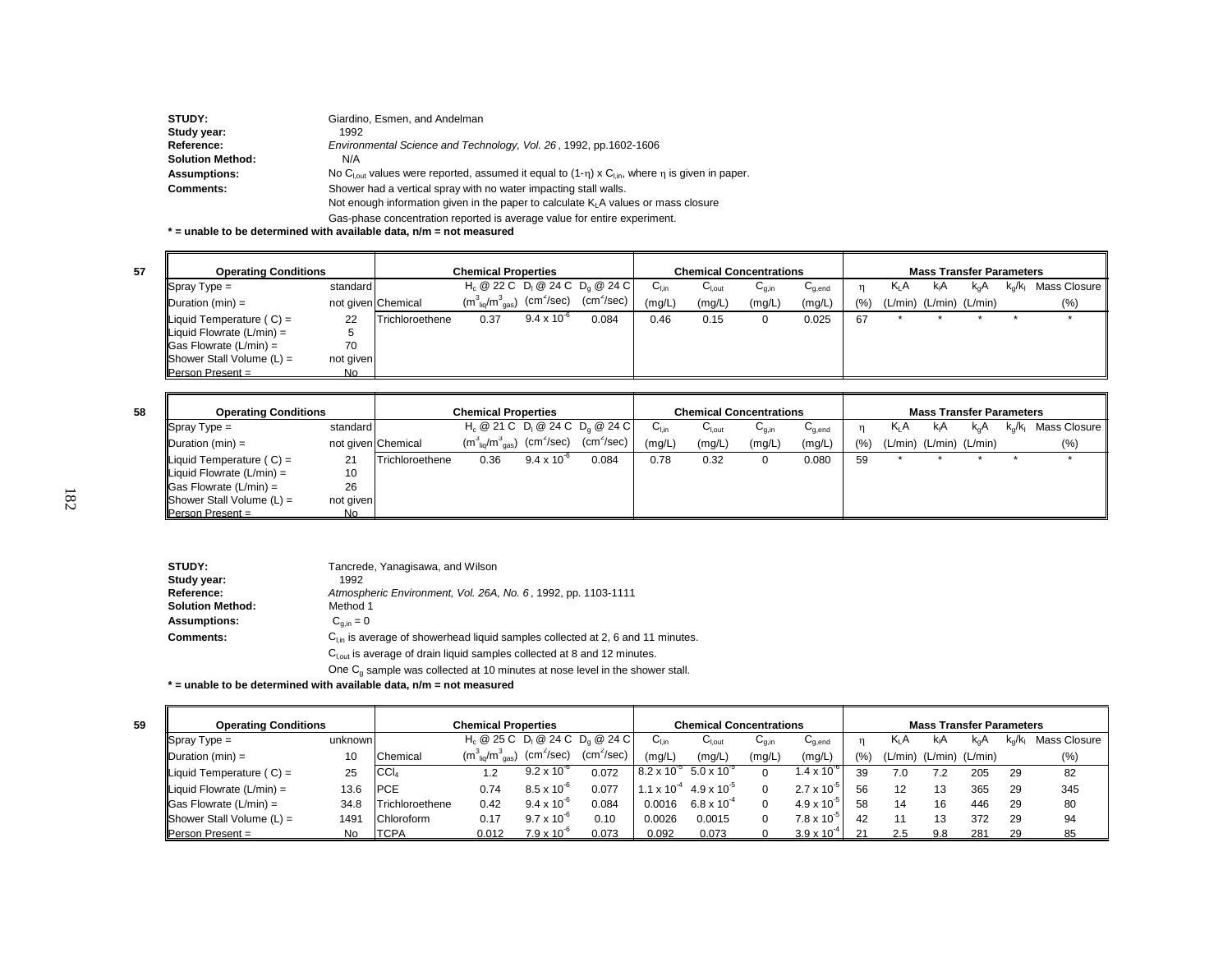| v<br>۰. | × | ۰. |
|---------|---|----|

| <b>Operating Conditions</b>          |         |                 | <b>Chemical Properties</b>            |                        |                                                                   |                      | <b>Chemical Concentrations</b> |            |                      | <b>Mass Transfer Parameters</b> |                  |                 |     |                  |              |  |
|--------------------------------------|---------|-----------------|---------------------------------------|------------------------|-------------------------------------------------------------------|----------------------|--------------------------------|------------|----------------------|---------------------------------|------------------|-----------------|-----|------------------|--------------|--|
| $\blacksquare$ Spray Type =          | unknown |                 |                                       |                        | H <sub>c</sub> @ 33 C D <sub>i</sub> @ 24 C D <sub>a</sub> @ 24 C | $C_{Lin}$            | $G_{\text{Lout}}$              | $C_{a,in}$ | $U_{q,end}$          |                                 | K <sub>I</sub> A | kA              | k.A | $k_{\alpha}/k_1$ | Mass Closure |  |
| $\blacksquare$ Duration (min) =      | 10      | Chemical        | $(m_{\text{liq}}^3/m_{\text{gas}}^3)$ | (cm <sup>2</sup> /sec) | $(cm^2/sec)$                                                      | (mg/L                | (mg/L,                         | (mg/L)     | (mg/L)               | (9/6)                           | (L/min)          | (L/min) (L/min) |     |                  | $(\%)$       |  |
| $\parallel$ Liquid Temperature (C) = | 33      | $ CC _4$        | 1.7                                   | $9.2 \times 10^{-6}$   | 0.072                                                             | $1.0 \times 10^{-4}$ | $2.5 \times 10^{-3}$           |            | $4.6 \times 10^{-6}$ | 76                              | 21               | 22              | 412 | 19               | 78           |  |
| Liquid Flowrate $(L/min) =$          | 13.5    | <b>PCE</b>      | 1.1                                   | $8.5 \times 10^{-6}$   | 0.077                                                             | $2.6 \times 10^{-4}$ | $8.6 \times 10^{-5}$           |            | $8.3 \times 10^{-7}$ | 67                              | 17               |                 | 329 | 19               | 72           |  |
| $\vert$ Gas Flowrate (L/min) =       | 34.8    | Trichloroethene | 0.57                                  | $9.4 \times 10^{-6}$   | 0.084                                                             | 0.0031               | 0.0012                         |            | $1.2 \times 10^{-7}$ | 61                              | 15               |                 | 314 | 19               | 85           |  |
| Shower Stall Volume $(L)$ =          | 1491    | Chloroform      | 0.26                                  | $9.7 \times 10^{-6}$   | 0.10                                                              | 0015                 | $7.0 \times 10^{-4}$           |            | $5.0 \times 10^{-3}$ | 53                              | 14               |                 | 325 | 19               | 88           |  |
| $Person Present =$                   | No      | <b>TCPA</b>     | 0.013                                 | $7.9 \times 10^{-6}$   | 0.073                                                             | 0.090                | 0.071                          |            | $6.6 \times 10^{-4}$ |                                 |                  |                 | 325 |                  | 88           |  |

**63**

| <b>Operating Conditions</b>              |         |                 | <b>Chemical Properties</b>            |                      |                                    | <b>Chemical Concentrations</b> |                                             |            |                                        |            | <b>Mass Transfer Parameters</b> |         |               |      |              |  |  |  |
|------------------------------------------|---------|-----------------|---------------------------------------|----------------------|------------------------------------|--------------------------------|---------------------------------------------|------------|----------------------------------------|------------|---------------------------------|---------|---------------|------|--------------|--|--|--|
| $\sqrt{\text{Spray Type}} =$             | unknown |                 |                                       |                      | $H_c @ 42 C D_1 @ 24 C D_2 @ 24 C$ | $C_{Lin}$                      | $\mathsf{C}_{\mathsf{Lout}}$                | $U_{q,in}$ | $\mathsf{u}_{\mathsf{q},\mathsf{end}}$ |            | K <sub>I</sub> A                | kıA     | $K_{\alpha}F$ | k./k | Mass Closure |  |  |  |
| $ $ Duration (min) =                     | 10      | Chemical        | $(m_{\text{lio}}^3/m_{\text{gas}}^3)$ | $(cm^2/sec)$         | (cm <sup>2</sup> /sec)             | (mg/L)                         | (mg/L)                                      | (mg/L)     | (mg/L,                                 | $(9)_{01}$ | (L/min)                         | (L/min) | (L/min)       |      | (%)          |  |  |  |
| Liquid Temperature $(C) =$               | 42      | $ CC _4$        | 2.3                                   | $9.2 \times 10^{-6}$ | 0.072                              |                                | $9.4 \times 10^{-5}$ 2.2 x 10 <sup>-5</sup> |            | $4.3 \times 10^{-6}$                   |            |                                 | 21      | 371           | 17   | 80           |  |  |  |
| Liquid Flowrate $(L/min) =$              | 13.4    | <b>IPCE</b>     | l.6                                   | $8.5 \times 10^{-6}$ | 0.077                              | $2.4 \times 10^{-4}$           | $7.8 \times 10^{-5}$                        |            | $7.8 \times 10^{-6}$                   | 68         | 16                              |         | 293           | 17   | 73           |  |  |  |
| $\textsf{  Gas}$ Flowrate (L/min) =      | 34.8    | Trichloroethene | 0.78                                  | $9.4 \times 10^{-6}$ | 0.084                              | 0.0028                         | 0.0010                                      |            | $1.3 \times 10^{-7}$                   | 64         | 16                              |         | 295           | 17   | 93           |  |  |  |
| $\blacksquare$ Shower Stall Volume (L) = | 1491    | Chloroform      | 0.41                                  | $9.7 \times 10^{-6}$ | 0.10                               | 0.0014                         | $6.7 \times 10^{-7}$                        |            | $5.6 \times 10^{-3}$                   | 52         | 12                              | 14      | 236           | 17   | 97           |  |  |  |
| <b>Person Present =</b>                  | No.     | <b>ITCPA</b>    | 0.017                                 | $7.9 \times 10^{-7}$ | 0.073                              | 0.089                          | 0.073                                       |            | 0.0010                                 |            |                                 |         | 282           |      | 96           |  |  |  |

| <b>Operating Conditions</b>        |         |                 | <b>Chemical Properties</b>            |                      |                                    | <b>Chemical Concentrations</b>              |                      |                                       |                                        |       | <b>Mass Transfer Parameters</b> |                     |                  |           |                |  |  |  |
|------------------------------------|---------|-----------------|---------------------------------------|----------------------|------------------------------------|---------------------------------------------|----------------------|---------------------------------------|----------------------------------------|-------|---------------------------------|---------------------|------------------|-----------|----------------|--|--|--|
| $\sqrt{\text{Spray Type}} =$       | unknown |                 |                                       |                      | $H_c @ 43 C D_1 @ 24 C D_0 @ 24 C$ | $\mathsf{C}_\mathsf{Lin}$                   | $C_{I,out}$          | $\mathsf{u}_{\mathsf{q},\mathsf{in}}$ | $\mathsf{C}_{\mathsf{q},\mathsf{end}}$ |       | K <sub>I</sub> A                | kA                  | k <sub>o</sub> A | $K_n/K_n$ | Mass Closure I |  |  |  |
| $\mathsf{Duration}(min) =$         | 10      | Chemical        | $(m_{\text{liq}}^3/m_{\text{gas}}^3)$ | $(cm^2/sec)$         | (cm <sup>2</sup> /sec)             | (mg/L)                                      | (mg/L)               | (mg/L)                                | (mg/L)                                 | (9/6) | (L/min)                         | $(L/min)$ $(L/min)$ |                  |           | $(\% )$        |  |  |  |
| Liquid Temperature $(C) =$         | 43      | $ CCI_4 $       | 2.4                                   | $9.2 \times 10^{-6}$ | 0.072                              | $8.1 \times 10^{-5}$ 3.3 x 10 <sup>-5</sup> |                      |                                       | $2.0 \times 10^{-6}$                   | 59    | 8.9                             | 9.0                 | 329              | 36        | 83             |  |  |  |
| Liquid Flowrate $(L/min) =$        | 9.7     | <b>IPCE</b>     | 1.6                                   | $8.5 \times 10^{-6}$ | 0.077                              | $1.3 \times 10^{-4}$                        | $4.0 \times 10^{-5}$ |                                       | $3.2 \times 10^{-6}$                   | 69    | 12                              | 12                  | 445              | 36        | 73             |  |  |  |
| $\textsf{IGas}$ Flowrate (L/min) = | 34.8    | Trichloroethene | 0.79                                  | $9.4 \times 10^{-6}$ | 0.084                              | 0.0018                                      | $5.5 \times 10^{-4}$ |                                       | $5.5 \times 10^{-3}$                   | 69    | 13                              | 13                  | 483              | 36        | 83             |  |  |  |
| Shower Stall Volume $(L)$ =        | 149.    | Chloroform      | 0.42                                  | $9.7 \times 10^{-6}$ | 0.10                               | 0.0025                                      | $9.2 \times 10^{-4}$ |                                       | $7.5 \times 10^{-7}$                   | 63    | 12                              | 12                  | 446              | 36        | 88             |  |  |  |
| $\blacksquare$ Person Present =    | No      | <b>TCPA</b>     | 0.017                                 | $7.9 \times 10^{-6}$ | 0.073                              | 0.082                                       | 0.058                |                                       | $8.0 \times 10^{-4}$                   |       | 4 C                             |                     | 377              | 36        |                |  |  |  |

| STUDY:                  | Giardino and Andelman                                                                                             |
|-------------------------|-------------------------------------------------------------------------------------------------------------------|
| Study year:             | 1991                                                                                                              |
| <b>Reference:</b>       | Poster paper for the Annual Conference of the American Water Works Association, 1991                              |
| <b>Solution Method:</b> | Method 1                                                                                                          |
| <b>Assumptions:</b>     | $C_{\alpha \text{ in }}=0$                                                                                        |
| <b>Comments:</b>        | All values from Little, J.C. (1992), <i>Environmental Science and Technology</i> , Vol. 26, No. 7, pp. 1341-1349. |
|                         | $Clout$ is an average value based on reported volatilization value.                                               |

**\* = unable to be determined with available data, n/m = not measured**

| <b>Operating Conditions</b>     |               |                 | <b>Chemical Properties</b>            |                            |                                    |                    | <b>Chemical Concentrations</b> |            |             |       |                  | <b>Mass Transfer Parameters</b> |          |               |              |
|---------------------------------|---------------|-----------------|---------------------------------------|----------------------------|------------------------------------|--------------------|--------------------------------|------------|-------------|-------|------------------|---------------------------------|----------|---------------|--------------|
| $\sqrt{\text{Spray Type}} =$    | unknown       |                 |                                       |                            | $H_c @ 46 C D_1 @ 24 C D_2 @ 24 C$ | $C_{\mathsf{Lin}}$ | $C_{\text{l,out}}$             | $C_{q,in}$ | $G_{q,end}$ | n     | K <sub>I</sub> A | kıA                             | $k_{0}A$ | $k_{0}/k_{1}$ | Mass Closure |
| $\Delta$ Duration (min) =       |               | Chemical        | $(m_{\text{lio}}^3/m_{\text{gas}}^3)$ | $\text{(cm}^2\text{/sec)}$ | $\text{(cm}^2\text{/sec}$          | (mg/L)             | (mg/L)                         | (mg/L)     | (mg/L,      | (9/6) | (L/min)          | (L/min) (L/min)                 |          |               | $(\% )$      |
| Liquid Temperature $(C) =$      | 46            | Trichloroethene | 0.89                                  | $9.4 \times 10^{-6}$       | 0.084                              | 0.92               | 0.17                           | 0          | not         | 82    | 9.2              |                                 |          |               |              |
| Liquid Flowrate $(L/min) =$     | $\mathcal{D}$ |                 |                                       |                            |                                    |                    |                                |            | reported    |       |                  |                                 |          |               |              |
| $\vert$ Gas Flowrate (L/min) =  | 66            |                 |                                       |                            |                                    |                    |                                |            | in Little   |       |                  |                                 |          |               |              |
| $ $ Shower Stall Volume $(L)$ = | 1200          |                 |                                       |                            |                                    |                    |                                |            |             |       |                  |                                 |          |               |              |
| $\blacksquare$ Person Present = | <b>No</b>     |                 |                                       |                            |                                    |                    |                                |            |             |       |                  |                                 |          |               |              |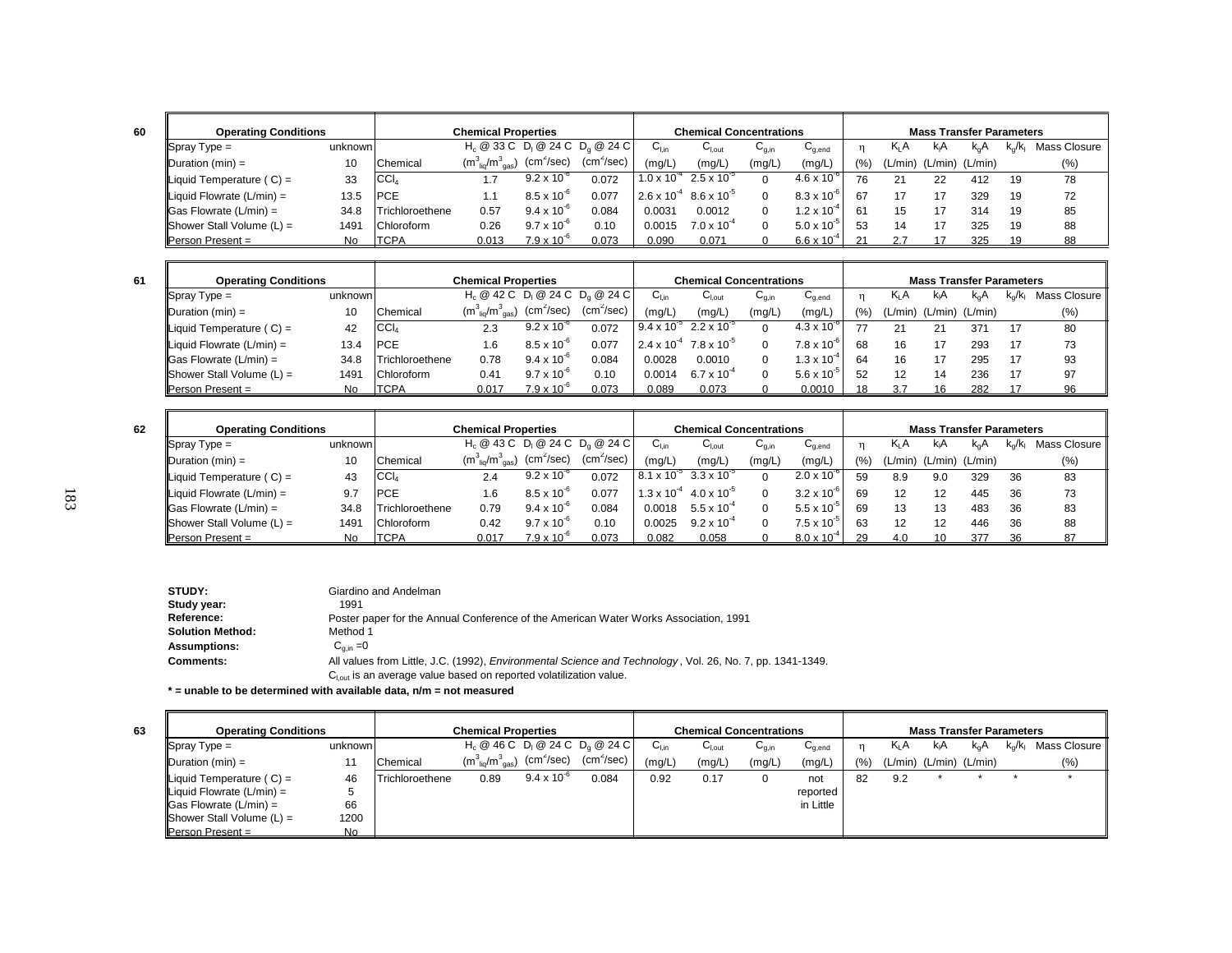| <b>Chemical Properties</b><br><b>Operating Conditions</b> |           |                   |                                         | <b>Chemical Concentrations</b> |                                              |        |        | <b>Mass Transfer Parameters</b> |             |         |                               |    |          |  |                        |
|-----------------------------------------------------------|-----------|-------------------|-----------------------------------------|--------------------------------|----------------------------------------------|--------|--------|---------------------------------|-------------|---------|-------------------------------|----|----------|--|------------------------|
| $\sqrt{\text{Spray Type}} =$                              | unknown   |                   |                                         |                                | $H_c \ @ 42 C \ D_1 \ @ 24 C \ D_2 \ @ 24 C$ | ∪∟in   | ∪l.out | ∪a.in                           | $U_{q,end}$ |         | $K_L A$                       | kA | $k_{0}A$ |  | $k_q/k_l$ Mass Closure |
| Duration $(min) =$                                        |           | Chemical          | $(m_{\text{ liq}}^3/m_{\text{ gas}}^3)$ | (cm <sup>2</sup> /sec)         | (cm <sup>2</sup> /sec)                       | (mg/L) | (mg/L) | (mg/L)                          | (mg/L)      | $(\% )$ | $(L/min)$ $(L/min)$ $(L/min)$ |    |          |  | (%)                    |
| Liquid Temperature $(C) =$                                | 42        | <b>Chloroform</b> | 0.41                                    | $9.7 \times 10^{-6}$           | 0.10                                         | 0.58   | 0.26   |                                 | not         | 55      | 4.4                           |    |          |  |                        |
| $\parallel$ Liquid Flowrate (L/min) =                     | 5         |                   |                                         |                                |                                              |        |        |                                 | reported    |         |                               |    |          |  |                        |
| $\textsf{  Gas}$ Flowrate (L/min) =                       | 52        |                   |                                         |                                |                                              |        |        |                                 | in Little   |         |                               |    |          |  |                        |
| <b>Shower Stall Volume (L) =</b>                          | 1200      |                   |                                         |                                |                                              |        |        |                                 |             |         |                               |    |          |  |                        |
| $Person Present =$                                        | <b>No</b> |                   |                                         |                                |                                              |        |        |                                 |             |         |                               |    |          |  |                        |

|                                      | <b>Operating Conditions</b><br><b>Chemical Properties</b> |                 |                                                                |                      |                                    | <b>Chemical Concentrations</b> |                   |            |                                        |      | <b>Mass Transfer Parameters</b> |                               |     |         |              |  |  |
|--------------------------------------|-----------------------------------------------------------|-----------------|----------------------------------------------------------------|----------------------|------------------------------------|--------------------------------|-------------------|------------|----------------------------------------|------|---------------------------------|-------------------------------|-----|---------|--------------|--|--|
| $\blacksquare$ Spray Type =          | unknown                                                   |                 |                                                                |                      | $H_c @ 42 C D_1 @ 24 C D_2 @ 24 C$ | $\mathsf{C}_\mathsf{Lin}$      | $G_{\text{Lout}}$ | $U_{q,in}$ | $\mathsf{u}_{\mathsf{q},\mathsf{end}}$ | n    | K A                             | kıA                           | k.A | $K_0/K$ | Mass Closure |  |  |
| Duration $(min) =$                   |                                                           | Chemical        | $(m_{\text{~liq}}^3/m_{\text{~gas}}^3)$ (cm <sup>2</sup> /sec) |                      | $(cm^2/sec)$                       | (mg/L)                         | (mg/L)            | (mg/L)     | (mg/L)                                 | (% ) |                                 | $(L/min)$ $(L/min)$ $(L/min)$ |     |         | $(\% )$      |  |  |
| $\parallel$ Liquid Temperature (C) = | 42                                                        | -2-Dibromo.     | 0.050                                                          | $7.6 \times 10^{-7}$ | 0.056                              | 1.7                            | l.3               |            | not                                    | 23   | 1.6                             |                               |     |         |              |  |  |
| Liquid Flowrate (L/min) =            | 5                                                         | 3-chloropropane |                                                                |                      |                                    |                                |                   |            | reported                               |      |                                 |                               |     |         |              |  |  |
| $\vert$ Gas Flowrate (L/min) =       | 42                                                        |                 |                                                                |                      |                                    |                                |                   |            | in Little                              |      |                                 |                               |     |         |              |  |  |
| $ $ Shower Stall Volume $(L)$ =      | 1200                                                      |                 |                                                                |                      |                                    |                                |                   |            |                                        |      |                                 |                               |     |         |              |  |  |
| <b>IPerson Present</b> =             | No.                                                       |                 |                                                                |                      |                                    |                                |                   |            |                                        |      |                                 |                               |     |         |              |  |  |

| STUDY:                  | McKone and Knezovich                                                            |
|-------------------------|---------------------------------------------------------------------------------|
| Study year:             | 1991                                                                            |
| <b>Reference:</b>       | Journal of the Air and Waste Management Association, Vol. 40, 1991, pp. 282-286 |
| <b>Solution Method:</b> | Method 1                                                                        |
| <b>Assumptions:</b>     | $C_{\alpha,in} = 0$                                                             |
| <b>Comments:</b>        | Studies #66 and #67 based on 4 experiments, respectively.                       |
|                         | $Clout$ predicted based on reported average stripping efficiency in paper.      |

**\* = unable to be determined with available data, n/m = not measured**

 $\frac{1}{\sqrt{2\pi}}$  Spray Type = unknown H<sub>c</sub> @ 22 C D<sub>l</sub> @ 24 C D<sub>g</sub> @ 24 C C<sub>l,in</sub> C<sub>l,out</sub> C<sub>g,end</sub> n K<sub>L</sub>A k<sub>g</sub>A k<sub>g</sub>/k<sub>l</sub> Mass Closure  $D$ uration (min) = 20 Chemical (m<sup>3</sup><sub>liq</sub>/m<sup>3</sup><sub>gas</sub>) (cm<sup>2</sup>/sec) (cm<sup>2</sup>/sec) (mg/L) (mg/L) (mg/L) (mg/L) (%) (L/min) (L/min) (Vmin) (%) Liquid Temperature ( C) = 22 |Trichloroethene 0.37 9.4 x 10<sup>-6</sup> 0.084 | 0.10 0.042 0 n/m | 58 8.7 \* \* \* Liquid Flowrate (L/min) = 9.5 Gas Flowrate (L/min) = 460 Shower Stall Volume (L) = 2300 Person Present = No **Operating Conditions Chemical Properties Chemical Concentrations Mass Transfer Parameters** 

**67**

| <b>Chemical Properties</b><br><b>Operating Conditions</b> |         |                 |                                                              |                      |                                    | <b>Chemical Concentrations</b> |                    |            |             |     | <b>Mass Transfer Parameters</b> |     |     |       |                |  |  |
|-----------------------------------------------------------|---------|-----------------|--------------------------------------------------------------|----------------------|------------------------------------|--------------------------------|--------------------|------------|-------------|-----|---------------------------------|-----|-----|-------|----------------|--|--|
| $\blacksquare$ Spray Type =                               | unknown |                 |                                                              |                      | $H_c @ 37 C D_1 @ 24 C D_0 @ 24 C$ | $\mathsf{C}_\mathsf{Lin}$      | $G_{\text{l,out}}$ | $U_{q,in}$ | $C_{q,end}$ |     | $K_1A$                          | kıA | k.A | k⊿/k∟ | Mass Closure I |  |  |
| $ $ Duration (min) =                                      | 20      | Chemical        | $(m_{\text{liq}}^3/m_{\text{gas}}^3)$ (cm <sup>2</sup> /sec) |                      | (cm <sup>2</sup> /sec)             | (mg/L)                         | (mg/L)             | (mg/L)     | (mg/L)      | (%) | $(L/min)$ $(L/min)$ $(L/min)$   |     |     |       | (% )           |  |  |
| Liquid Temperature $(C) =$                                | 37      | Trichloroethene | 0.65                                                         | $9.4 \times 10^{-6}$ | 0.084                              | 0.10                           | 0.037              |            | n/m         | 63  | 9.8                             |     |     |       |                |  |  |
| Liquid Flowrate $(L/min) =$                               | 9.5     |                 |                                                              |                      |                                    |                                |                    |            |             |     |                                 |     |     |       |                |  |  |
| $\textsf{Gas}$ Flowrate (L/min) =                         | 460     |                 |                                                              |                      |                                    |                                |                    |            |             |     |                                 |     |     |       |                |  |  |
| $ $ Shower Stall Volume $(L) =$                           | 2300    |                 |                                                              |                      |                                    |                                |                    |            |             |     |                                 |     |     |       |                |  |  |
| $Person Present =$                                        | No.     |                 |                                                              |                      |                                    |                                |                    |            |             |     |                                 |     |     |       |                |  |  |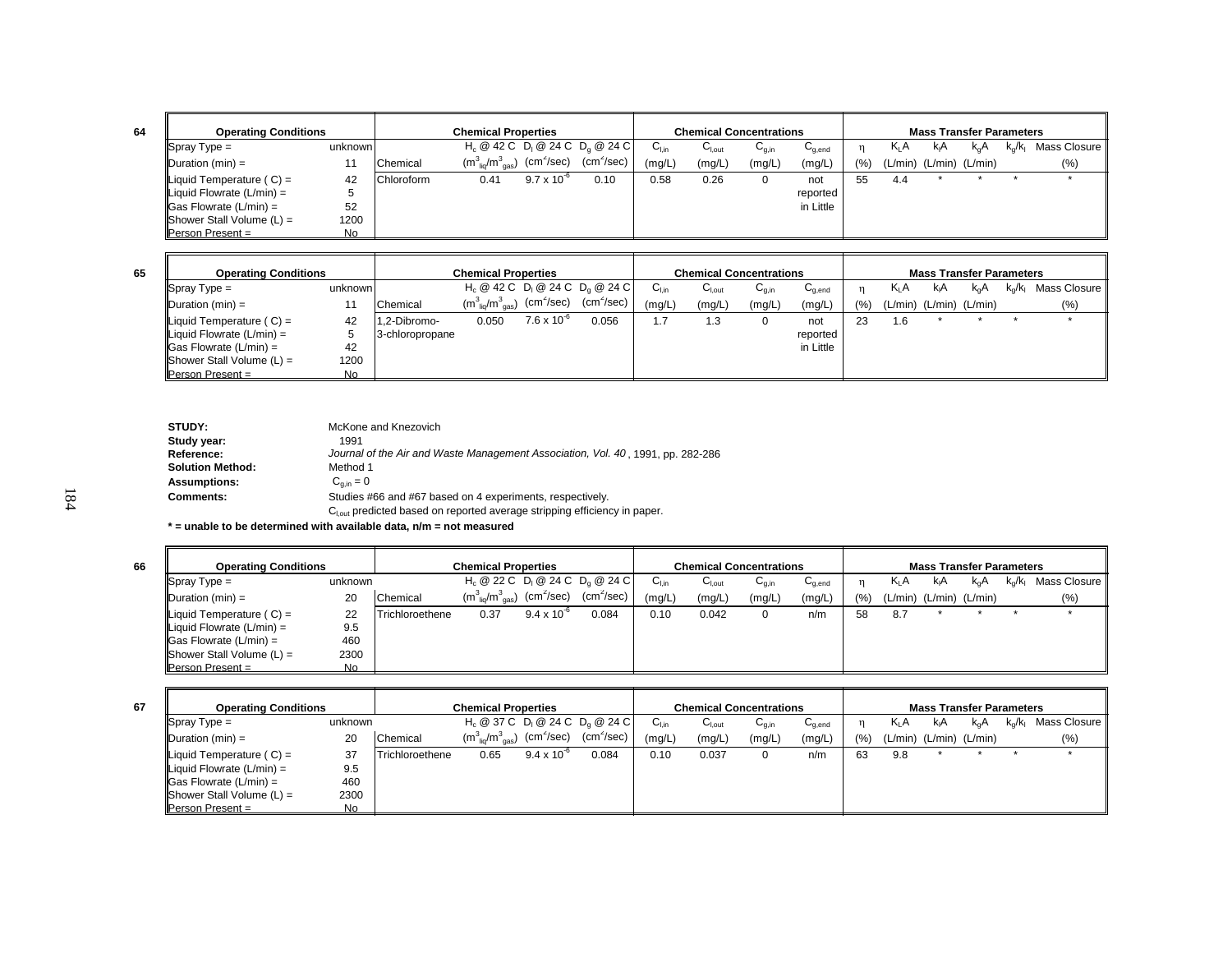| STUDY:              | Jo, Weisel, and Lioy                                                                                                                           |
|---------------------|------------------------------------------------------------------------------------------------------------------------------------------------|
| Study year:         | 1990                                                                                                                                           |
| <b>Reference:</b>   | Risk Analysis, Vol. 10, No.4, 1992, pp.581-585                                                                                                 |
| Solution Method:    | Method 2                                                                                                                                       |
| <b>Assumptions:</b> | $C_{q,in} = 0.$                                                                                                                                |
|                     | $Q_0 = 0.$                                                                                                                                     |
|                     | Assumed shower air concentration increased linearly such that average gas-phase concentration of entire shower event occurred at the midpoint. |
| <b>Comments:</b>    | Experiments were started two minutes after starting water through shower nozzle.                                                               |
|                     | Gas samples are average value of 10 minute sample collection.                                                                                  |

**\* = unable to be determined with available data, n/m = not measured**

F

| <b>Operating Conditions</b>     |           | <b>Chemical Properties</b> |                                       |                      |                                    | <b>Chemical Concentrations</b> |             |            |                       | <b>Mass Transfer Parameters</b> |                  |                         |           |              |              |  |
|---------------------------------|-----------|----------------------------|---------------------------------------|----------------------|------------------------------------|--------------------------------|-------------|------------|-----------------------|---------------------------------|------------------|-------------------------|-----------|--------------|--------------|--|
| $\blacksquare$ Spray Type =     | unknown   |                            |                                       |                      | $H_c @ 40 C D_1 @ 24 C D_0 @ 24 C$ | $C_{Lin}$                      | $C_{I,out}$ | $C_{q,in}$ | $C_{q,end}$           | η                               | K <sub>I</sub> A | kıA.                    | $k_{0}A$  | $k_0/k_1$    | Mass Closure |  |
| Duration (min) =                | 10        | Chemical                   | $(m_{\text{liq}}^3/m_{\text{gas}}^3)$ | $(cm^2/sec)$         | $(cm^2/sec)$                       | (mg/L)                         | (mg/L)      | (mg/L)     | (mg/L)                | (%)                             |                  | (L/min) (L/min) (L/min) |           |              | $(\% )$      |  |
| Liquid Temperature $(C) =$      | 40        | Chloroform                 | 0.37                                  | $9.7 \times 10^{-6}$ | 0.10                               | 0.013                          | n/m         | 0          | $6.9 \times 10^{-5}$  |                                 | 2.0              |                         |           |              |              |  |
| Liquid Flowrate $(L/min) =$     | 8.7       | Chloroform                 | 0.37                                  | $9.7 \times 10^{-6}$ | 0.10                               | 0.013                          | n/m         | 0          | $5.8 \times 10^{-5}$  |                                 | 1.6              | -46                     |           |              |              |  |
| <b>IGas Flowrate (L/min) =</b>  | $\Omega$  | Chloroform                 | 0.37                                  | $9.7 \times 10^{-6}$ | 0.10                               | 0.020                          | n/m         | 0          | $1.2 \times 10^{-4}$  |                                 | 2.4              | $\star$                 |           | $\star$      |              |  |
| $ $ Shower Stall Volume $(L)$ = | 1666      | Chloroform                 | 0.37                                  | $9.7 \times 10^{-6}$ | 0.10                               | 0.021                          | n/m         | 0          | $9.09 \times 10^{-3}$ |                                 | 1.6              | $\mathbf{r}$            |           | $\cdot$      |              |  |
| <b>I</b> Person Present =       | <b>No</b> | Chloroform                 | 0.37                                  | $9.7 \times 10^{-6}$ | 0.10                               | 0.023                          | n/m         | 0          | $9.0 \times 10^{-5}$  |                                 | 1.4              | $\mathbf{r}$            |           | $\mathbf{r}$ |              |  |
|                                 |           | Chloroform                 | 0.37                                  | $9.7 \times 10^{-6}$ | 0.10                               | 0.024                          | n/m         | 0          | $1.2 \times 10^{-4}$  |                                 | 1.8              | -46                     |           |              |              |  |
|                                 |           | Chloroform                 | 0.37                                  | $9.7 \times 10^{-6}$ | 0.10                               | 0.024                          | n/m         | 0          | $2.0 \times 10^{-4}$  |                                 | 3.4              | $\star$                 |           |              |              |  |
|                                 |           | .Chloroform                | 0.37                                  | $9.7 \times 10^{-6}$ | 0.10                               | 0.025                          | n/m         | 0          | $1.7 \times 10^{-4}$  |                                 | 2.8              | $\mathbf{r}$            |           | $\cdot$      |              |  |
|                                 |           | Chloroform                 | 0.37                                  | $9.7 \times 10^{-6}$ | 0.10                               | 0.027                          | n/m         | 0          | $1.7 \times 10^{-4}$  |                                 | 2.4              | $\star$                 |           | $\star$      |              |  |
|                                 |           | Chloroform                 | 0.37                                  | $9.7 \times 10^{-6}$ | 0.10                               | 0.028                          | n/m         | 0          | $2.0 \times 10^{-4}$  |                                 | 2.8              | -46                     |           |              |              |  |
|                                 |           | Chloroform                 | 0.37                                  | $9.7 \times 10^{-6}$ | 0.10                               | 0.031                          | n/m         | 0          | $2.0 \times 10^{-4}$  |                                 | 2.5              | -46                     |           |              |              |  |
|                                 |           | <b>Chloroform</b>          | 0.37                                  | $9.7 \times 10^{-6}$ | 0.10                               | 0.032                          | n/m         | 0          | $2.3 \times 10^{-4}$  |                                 | 2.8              | $\star$                 | $\bullet$ | $\cdot$      |              |  |
|                                 |           | Chloroform                 | 0.37                                  | $9.7 \times 10^{-6}$ | 0.10                               | 0.040                          | n/m         |            | $3.3 \times 10^{-4}$  |                                 | 3.3              |                         |           |              |              |  |

|                                   | <b>Operating Conditions</b><br><b>Chemical Properties</b> |                   |                                       |                      |                                    | <b>Chemical Concentrations</b> |             |                   |                      | <b>Mass Transfer Parameters</b> |                  |                               |     |                         |                |  |
|-----------------------------------|-----------------------------------------------------------|-------------------|---------------------------------------|----------------------|------------------------------------|--------------------------------|-------------|-------------------|----------------------|---------------------------------|------------------|-------------------------------|-----|-------------------------|----------------|--|
| $\sqrt{\text{Spray Type}} =$      | unknown                                                   |                   |                                       |                      | $H_c @ 40 C D_1 @ 24 C D_0 @ 24 C$ | ∪⊥տ                            | $C_{I.out}$ | ∪ <sub>g,in</sub> | $U_{q,end}$          |                                 | K <sub>I</sub> A | kıA                           | k.A | $k_{\alpha}/k_{\alpha}$ | Mass Closure I |  |
| $\Delta$ Duration (min) =         | 10                                                        | Chemical          | $(m_{\text{liq}}^3/m_{\text{gas}}^3)$ | $(cm^2/sec)$         | $(cm^2/sec)$                       | (mg/L)                         | (mg/L)      | (mg/L)            | (mg/L)               | $(%^{0})^{2}$                   |                  | $(L/min)$ $(L/min)$ $(L/min)$ |     |                         | $(\%)$         |  |
| Liquid Temperature $(C) =$        | 40                                                        | <b>Chloroform</b> | 0.37                                  | $9.7 \times 10^{-7}$ | 0.10                               | 0.022                          | n/m         |                   | $.3 \times 10^{-4}$  |                                 | 2.2              |                               |     |                         |                |  |
| Liquid Flowrate $(L/min) =$       | 8.7                                                       | Chloroform        | 0.37                                  | $9.7 \times 10^{-6}$ | 0.10                               | 0.023                          | n/m         |                   | $.2 \times 10^{-4}$  |                                 | 1.9              |                               |     |                         |                |  |
| $\textsf{Gas}$ Flowrate (L/min) = |                                                           | <b>Chloroform</b> | 0.37                                  | $9.7 \times 10^{-6}$ | 0.10                               | 0.025                          | n/m         |                   | $.3 \times 10^{-4}$  |                                 | 2.0              |                               |     |                         |                |  |
| Shower Stall Volume $(L)$ =       | 1666                                                      | Chloroform        | 0.37                                  | $9.7 \times 10^{-6}$ | 0.10                               | 0.029                          | n/m         |                   | $2.0 \times 10^{-4}$ |                                 | 2.6              | $\mathbf{r}$                  |     |                         |                |  |
| $\blacksquare$ Person Present =   | Yes                                                       | Chloroform        | 0.37                                  | $9.7 \times 10^{-7}$ | 0.10                               | 0.029                          | n/m         |                   | $2.3 \times 10^{-4}$ |                                 | 3.1              |                               |     |                         |                |  |
|                                   |                                                           | Chloroform        | 0.37                                  | $9.7 \times 10^{-6}$ | 0.10                               | 0.036                          | n/m         |                   | $3.1 \times 10^{-4}$ |                                 | 3.6              |                               |     |                         |                |  |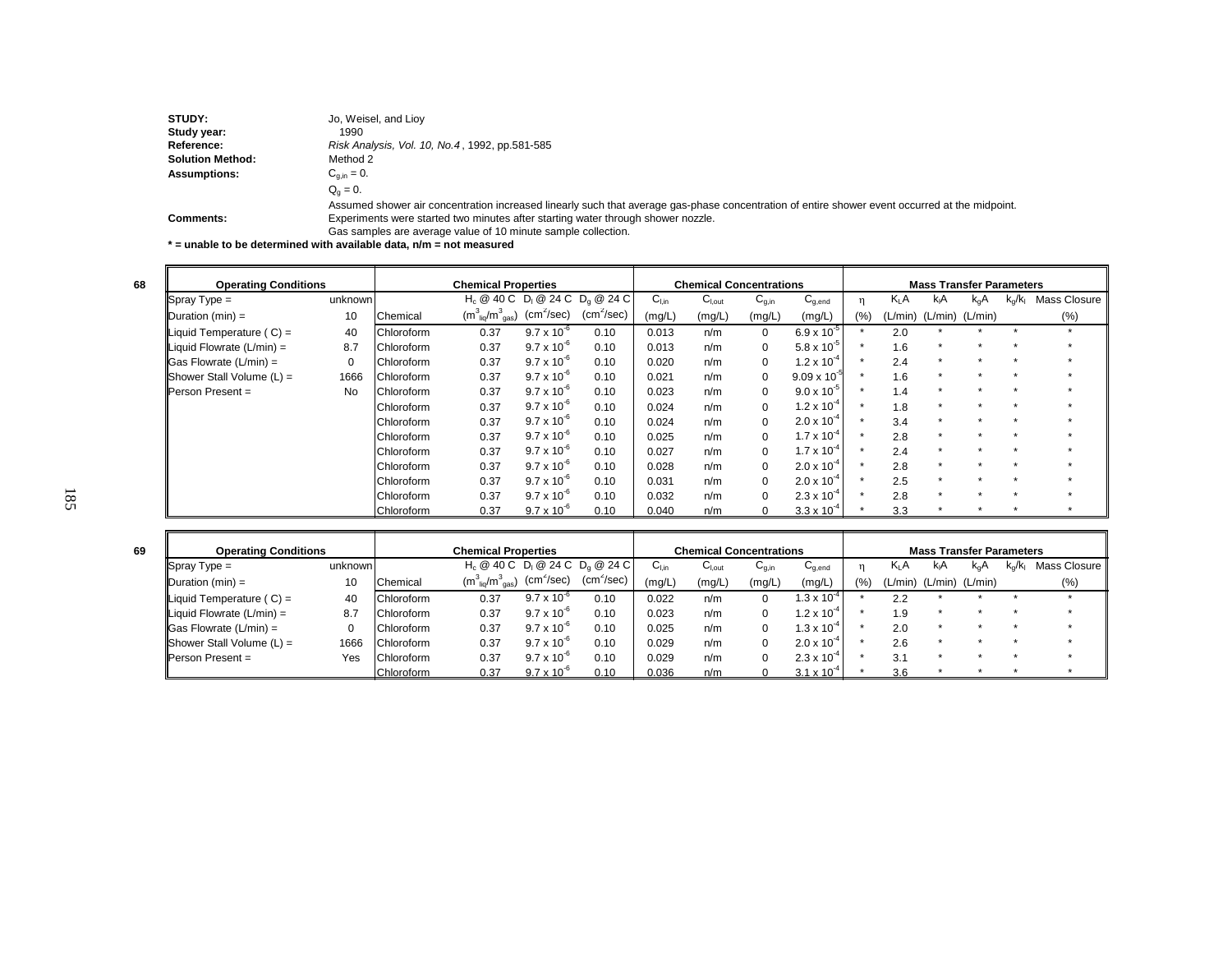| <b>STUDY:</b>           | Giardino, Andelman, Borrazzo, and Davidson                                          |
|-------------------------|-------------------------------------------------------------------------------------|
| Study year:             | 1988                                                                                |
| Reference:              | Journal of the Air Pollution Control Association, Vol. 38, No. 3, 1988, pp. 278-280 |
| <b>Solution Method:</b> | Method 1                                                                            |
| <b>Assumptions:</b>     | $C_{\text{min}} = 0$                                                                |
|                         | $Q_{0} = 0$                                                                         |

**Comments:** $C_{I,out}$  is average value based on volatilization value reported in paper.

**\* = unable to be determined with available data, n/m = not measured**

**70**

| <b>Operating Conditions</b><br><b>Chemical Properties</b> |           |                 |                                       |                                                                   |                        | <b>Chemical Concentrations</b> |        |                   |                                        | <b>Mass Transfer Parameters</b> |                  |                               |          |      |              |  |
|-----------------------------------------------------------|-----------|-----------------|---------------------------------------|-------------------------------------------------------------------|------------------------|--------------------------------|--------|-------------------|----------------------------------------|---------------------------------|------------------|-------------------------------|----------|------|--------------|--|
| $\sqrt{\text{Spray Type}} =$                              | unknown   |                 |                                       | H <sub>c</sub> @ 21 C D <sub>i</sub> @ 24 C D <sub>a</sub> @ 24 C |                        | $C_{Lin}$                      | ∪l,out | ∪ <sub>g,in</sub> | $\mathsf{u}_{\mathsf{q},\mathsf{end}}$ |                                 | Κ <sub>L</sub> Α | kA                            | $k_{0}A$ | k./k | Mass Closure |  |
| $\Delta$ Duration (min) =                                 | 17        | Chemical        | $(m_{\text{liq}}^3/m_{\text{gas}}^3)$ | $(cm^2/sec)$                                                      | (cm <sup>2</sup> /sec) | (mg/L)                         | (mg/L) | (mg/L)            | (mg/L)                                 | (%)                             |                  | $(L/min)$ $(L/min)$ $(L/min)$ |          |      | (% )         |  |
| Liquid Temperature ( $C$ ) =                              | 21        | SF <sub>6</sub> | 185                                   | $1.02 \times 10^{-5}$                                             |                        | 18                             | 10     |                   | n/m                                    | 44                              | 3.5              |                               |          |      |              |  |
| Liquid Flowrate (L/min) =                                 | 6.0       | SF <sub>6</sub> | 185                                   | $1.02 \times 10^{-5}$                                             |                        | 8.8                            | 5.6    |                   | n/m                                    | 36                              | 2.7              |                               |          |      |              |  |
| $\textsf{G}$ as Flowrate (L/min) =                        | $\Omega$  | SF <sub>6</sub> | 185                                   | $1.02 \times 10^{-5}$                                             |                        | 18                             | 8.5    |                   | n/m                                    | 52                              | 4.4              |                               |          |      |              |  |
| Shower Stall Volume $(L)$ =                               | 1100      | SF <sub>6</sub> | 185                                   | $1.02 \times 10^{-5}$                                             |                        | 26                             | 13     |                   | n/m                                    | 51                              | 4.3              |                               |          |      |              |  |
| <b>IPerson Present</b> =                                  | <b>No</b> | SF <sub>6</sub> | 185                                   | $1.02 \times 10^{-5}$                                             |                        | 24                             | 12     |                   | n/m                                    | 48                              | 3.9              |                               |          |      |              |  |
|                                                           |           | SF <sub>6</sub> | 185                                   | $1.02 \times 10^{-5}$                                             |                        | 15                             | 9.2    |                   | n/m                                    | 39                              | 3.0              |                               |          |      |              |  |
|                                                           |           | SF <sub>6</sub> | 185                                   | $1.02 \times 10^{-5}$                                             |                        | 19                             | 9.4    |                   | n/m                                    | 50                              | 4.2              |                               |          |      |              |  |
|                                                           |           | $S_{F_6}$       | 185                                   | $1.02 \times 10^{-5}$                                             |                        | 20                             |        |                   | n/m                                    | 45                              | 3.6              |                               |          |      |              |  |

| <b>STUDY:</b>           | Hodgson, Garbesi, Sextro, and Daisey                                                                                                       |
|-------------------------|--------------------------------------------------------------------------------------------------------------------------------------------|
| Study year:             | 1988                                                                                                                                       |
| Reference:              | Lawrence Berkeley Laboratory Report, Contract No. DE-Ac03-76SF00098, 1988                                                                  |
| <b>Solution Method:</b> | Method 1                                                                                                                                   |
| <b>Assumptions:</b>     | Assumed entire bathroom including shower stall was well-mixed, such that only bathroom measurements were used to predict K <sub>i</sub> A. |
| <b>Comments:</b>        | For Freon-12, used Henry's law constant given in paper, remaining chemical Henry's law constants using Ashworth et al. correlations        |

**\* = unable to be determined with available data, n/m = not measured**

| <b>Operating Conditions</b>       |         |                 | <b>Chemical Properties</b>                |                      |                                                                                |                   | <b>Chemical Concentrations</b> |                                             |                                        |       |                  | <b>Mass Transfer Parameters</b> |     |           |              |
|-----------------------------------|---------|-----------------|-------------------------------------------|----------------------|--------------------------------------------------------------------------------|-------------------|--------------------------------|---------------------------------------------|----------------------------------------|-------|------------------|---------------------------------|-----|-----------|--------------|
| $\sqrt{\text{Spray Type}} =$      | unknown |                 |                                           |                      | $H_c \otimes 40 C$ D <sub>1</sub> $\otimes$ 24 C D <sub>0</sub> $\otimes$ 24 C | ບ <sub>l.in</sub> | $G_{\text{I,out}}$             | $C_{q,in}$                                  | $\mathsf{u}_{\mathsf{q},\mathsf{end}}$ | n     | K <sub>L</sub> A | kıA                             | k.A | $k_o/k_1$ | Mass Closure |
| $ $ Duration (min) =              |         | Chemical        | $(m^{3}_{\text{liq}}/m^{3}_{\text{gas}})$ | $(cm^2/sec)$         | (cm <sup>2</sup> /sec)                                                         | (mg/L)            | (mg/L)                         | (mg/L)                                      | (mg/L)                                 | (9/6) | (L/min)          | (L/min) (L/min)                 |     |           | $(\%)$       |
| Liquid Temperature ( $C$ ) =      | 40      | Freon - 12      | 32                                        | $1.0 \times 10^{-4}$ |                                                                                | 0.073             | 0.010                          | $4.2 \times 10^{-6}$                        | $4.3 \times 10^{-5}$                   | 86    | 27               |                                 |     |           | 23           |
| Liquid Flowrate $(L/min) =$       | 13.7    | Freon - 11      | 6.8                                       | $9.0 \times 10^{-6}$ | 0.084                                                                          | 0.011             | 0.0010                         | $4.0 \times 10^{-6}$ 1.1 x 10 <sup>-5</sup> |                                        | 91    | 33               | 34                              | 149 | 4.4       | 24           |
| $\textsf{Gas}$ Flowrate (L/min) = | 51      | <b>IPCE</b>     | 1.4                                       | $8.5 \times 10^{-6}$ | 0.077                                                                          | 0.018             | 0.0032                         | $6.0 \times 10^{-6}$ 2.5 x 10 <sup>-t</sup> |                                        | 82    | 24               | 28                              | 122 | 4.4       | 38           |
| $\parallel$ Bathroom Volume (L) = | 10900   | <b>ITCA</b>     | 1.2                                       | $9.0 \times 10^{-6}$ | 0.080                                                                          | 0.0034            | $5.0 \times 10^{-4}$           | $1.4 \times 10^{-6}$                        | $6.6 \times 10^{-3}$                   | 85    | 27               | 32                              | 140 | 4.4       | 43           |
| $\blacksquare$ Person Present =   | No.     | Trichloroethene | 0.73                                      | $9.4 \times 10^{-6}$ | 0.084                                                                          | 0.0027            | $4.0 \times 10^{-4}$           |                                             | n/m                                    |       |                  | 35                              | 154 | 4.4       |              |

| <b>Operating Conditions</b>       |         |                 | <b>Chemical Properties</b>            |                        |                                    | <b>Chemical Concentrations</b> |                              |                                                                    | <b>Mass Transfer Parameters</b>             |    |         |                     |     |  |                |  |
|-----------------------------------|---------|-----------------|---------------------------------------|------------------------|------------------------------------|--------------------------------|------------------------------|--------------------------------------------------------------------|---------------------------------------------|----|---------|---------------------|-----|--|----------------|--|
| $ $ Spray Type =                  | unknown |                 |                                       |                        | $H_c @ 40 C D_1 @ 24 C D_2 @ 24 C$ | ∪ւտ                            | $\mathsf{u}_{\mathsf{Lout}}$ | $\mathsf{u}_{\mathsf{g},\mathsf{in}}$                              | $\mathsf{u}_{\mathsf{a}.\mathsf{end}}$      |    | K.A     | kΑ                  | k.A |  | Mass Closure I |  |
| $\Delta$ Duration (min) =         | 10      | Chemical        | $(m_{\text{lio}}^3/m_{\text{gas}}^3)$ | (cm <sup>2</sup> /sec) | (cm <sup>2</sup> /sec)             | (mg/L                          | (mg/L)                       | (mg/L,                                                             | (mg/L)                                      | (% | (L/min) | $(L/min)$ $(L/min)$ |     |  | (%)            |  |
| Liquid Temperature $(C) =$        | 40      | Freon - 12      | 32                                    | $1.0 \times 10^{-2}$   |                                    | 0.094                          | 0.018                        | $6.6 \times 10^{-6}$                                               | 6.7 x 10 <sup>-5</sup>                      |    | 23      |                     |     |  | 30             |  |
| Liquid Flowrate (L/min) =         | 13.7    | Freon - 11      | 6.8                                   | $9.0 \times 10^{-6}$   | 0.084                              | 0.0094                         | 0.0018                       |                                                                    | $4.5 \times 10^{-6}$ 1.2 x 10 <sup>-5</sup> |    | 23      |                     |     |  | 37             |  |
| $ Gas$ Flowrate $(L/min) =$       | 51      | <b>IPCE</b>     | 1.4                                   | $8.5 \times 10^{-6}$   | 0.077                              | 0.029                          | 0.0042                       |                                                                    | $3.6 \times 10^{6}$ 2.2 x 10 <sup>-5</sup>  | 86 | 27      |                     |     |  | 26             |  |
| $\parallel$ Bathroom Volume (L) = | 10900   | <b>ITCA</b>     |                                       | $9.0 \times 10^{-6}$   | 0.080                              | 0.0031                         |                              | $8.0 \times 10^{-4}$ 6.6 x 10 <sup>-6</sup> 9.6 x 10 <sup>-6</sup> |                                             |    | 19      |                     |     |  | 57             |  |
| $Person Present =$                | Yes     | Trichloroethene | 0.73                                  | $9.4 \times 10^{-6}$   | 0.084                              | 0.0030                         | $4.0 \times 10^{-4}$         |                                                                    | n/m                                         |    | 28      |                     |     |  |                |  |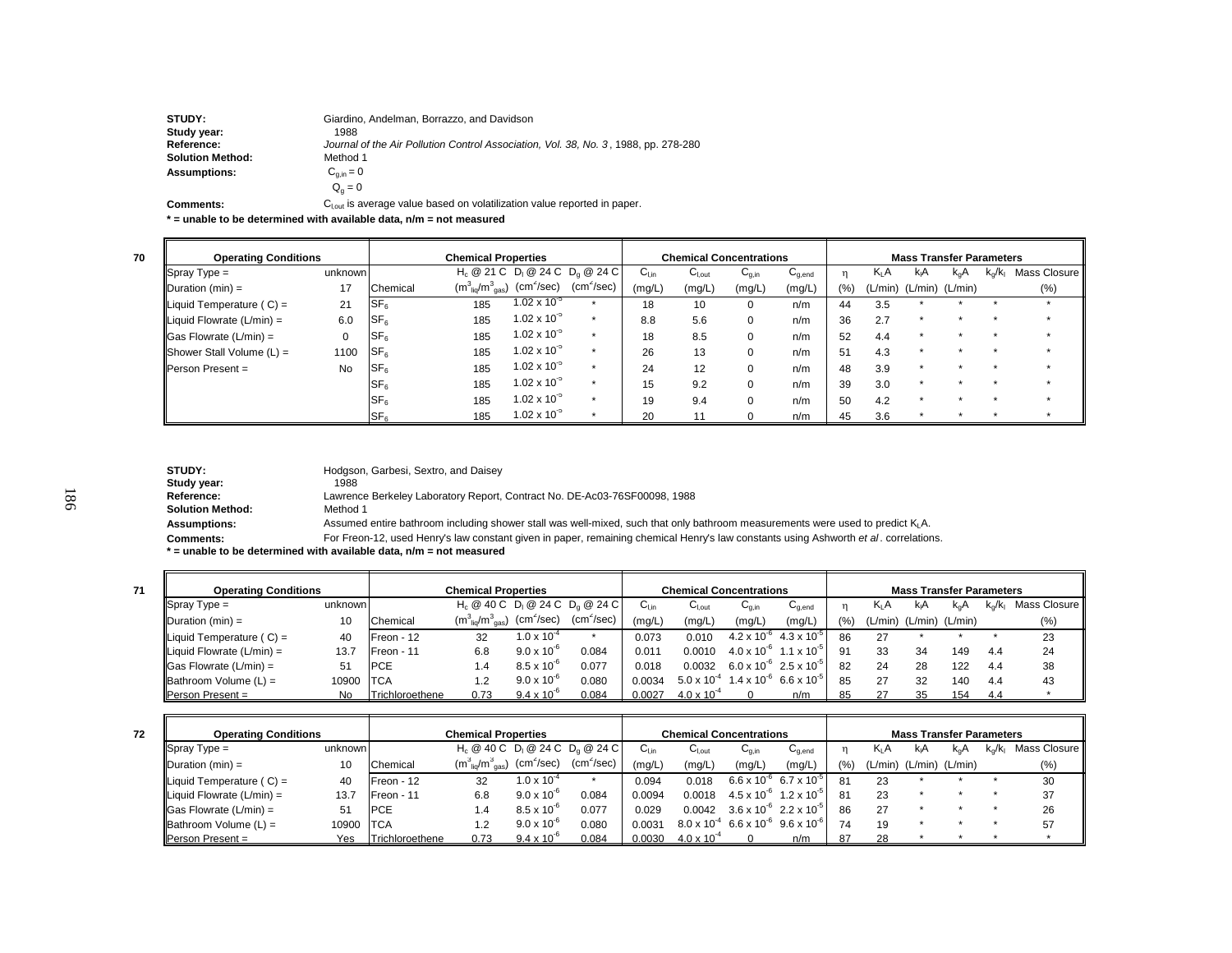| Hess et al.                                                                    |
|--------------------------------------------------------------------------------|
| 1982                                                                           |
| Environment International, Vol. 8, 1982, pp. 59-66.                            |
| N/A                                                                            |
| Stripping efficiency is value reported in paper. No data was given to confirm. |
| Stripping efficiency based on four measurements.                               |
|                                                                                |

Not enough data collected to calculate  $K<sub>L</sub>A$  or mass closure.

**\* = unable to be determined with available data, n/m = not measured**

**74**

| <b>Operating Conditions</b>       |         |                    |     |                                                                                                          | <b>Chemical Concentrations</b> | <b>Mass Transfer Parameters</b> |            |            |             |     |        |    |                               |      |              |
|-----------------------------------|---------|--------------------|-----|----------------------------------------------------------------------------------------------------------|--------------------------------|---------------------------------|------------|------------|-------------|-----|--------|----|-------------------------------|------|--------------|
| $\sqrt{\text{Spray Type}} =$      | unknown |                    |     | $H_c$ @ 25 C D <sub>1</sub> @ 24 C D <sub>0</sub> @ 24 C                                                 |                                | $C_{Lin}$                       | $C_{Lout}$ | $U_{q,in}$ | $C_{q,end}$ |     | $K_1A$ | kA | K <sub>o</sub> A              | k./k | Mass Closure |
| $\Delta$ Duration (min) =         |         | not given Chemical |     | $(\textsf{m}^{3}_{\ \ \textsf{liq}}/\textsf{m}^{3}_{\ \ \textsf{gas}})$ $(\textsf{cm}^{2}/\textsf{sec})$ | $(cm^2/sec)$                   | (mg/L)                          | (mg/L)     | (mg/L)     | (mg/L)      | (%) |        |    | $(L/min)$ $(L/min)$ $(L/min)$ |      | (%)          |
| Liquid Temperature $(C) =$        | n/m     | Radon              | 4.4 | $5.2 \times 10^{-6}$                                                                                     |                                |                                 |            |            |             | 65  |        |    |                               |      |              |
| Liquid Flowrate $(L/min) =$       | n/m     |                    |     |                                                                                                          |                                |                                 |            |            |             |     |        |    |                               |      |              |
| $\vert$ Gas Flowrate (L/min) =    | n/m     |                    |     |                                                                                                          |                                |                                 |            |            |             |     |        |    |                               |      |              |
| $\parallel$ Bathroom Volume (L) = | n/m     |                    |     |                                                                                                          |                                |                                 |            |            |             |     |        |    |                               |      |              |
| Person Present =                  | No.     |                    |     |                                                                                                          |                                |                                 |            |            |             |     |        |    |                               |      |              |

| STUDY:                  | Gesell and Prichard                                                                                                            |
|-------------------------|--------------------------------------------------------------------------------------------------------------------------------|
| Study year:             | 1980                                                                                                                           |
| Reference:              | In Natural Radiation Environment III, Vol. 2, Houston: Technical Information Center, U.S. Department of Energy, pp. 1347-1363. |
| <b>Solution Method:</b> | N/A                                                                                                                            |
| <b>Assumptions:</b>     | Stripping efficiency is value reported in paper. No data was given to confirm.                                                 |
| <b>Comments:</b>        | Liquid-phase diffusion coefficient estimated using relationship given for Giardino and Hageman (1996)                          |
|                         | Not enough data collected to calculate $K_i A$ or mass closure.                                                                |

**\* = unable to be determined with available data, n/m = not measured**

| <b>Operating Conditions</b>        |         | <b>Chemical Properties</b> |                                                        |                      |                                                                   |                  | <b>Chemical Concentrations</b> |            |             |      |                         | <b>Mass Transfer Parameters</b> |               |                         |                |  |  |  |
|------------------------------------|---------|----------------------------|--------------------------------------------------------|----------------------|-------------------------------------------------------------------|------------------|--------------------------------|------------|-------------|------|-------------------------|---------------------------------|---------------|-------------------------|----------------|--|--|--|
| $\sqrt{\text{Spray Type}} =$       | unknown |                            |                                                        |                      | H <sub>c</sub> @ 25 C D <sub>i</sub> @ 24 C D <sub>a</sub> @ 24 C | $C_{\text{Lin}}$ | $C_{\text{Lout}}$              | $U_{q,in}$ | $C_{q,end}$ |      | K <sub>i</sub> A        | k A                             | $k_{\alpha}A$ | $k_{\alpha}/k_{\alpha}$ | Mass Closure I |  |  |  |
| Duration $(min) =$                 |         | not given Chemical         | $\rm (m_{\ \, liq}^3/m_{\ \, gas}^3)$ $\rm (cm^2/sec)$ |                      | (cm <sup>2</sup> /sec)                                            | (mg/L)           | (mg/L)                         | (mg/L)     | (mg/L)      | (% ) | (L/min) (L/min) (L/min) |                                 |               |                         | $(\%)$         |  |  |  |
| Liquid Temperature $(C) =$         | n/m     | Radon                      | 4.4                                                    | $5.2 \times 10^{-6}$ |                                                                   | 1000             | ÷                              |            |             | 65   |                         |                                 |               |                         |                |  |  |  |
| Liquid Flowrate (L/min) =          | n/m     |                            |                                                        |                      |                                                                   |                  |                                |            |             |      |                         |                                 |               |                         |                |  |  |  |
| $\parallel$ Gas Flowrate (L/min) = | n/m     |                            |                                                        |                      |                                                                   |                  |                                |            |             |      |                         |                                 |               |                         |                |  |  |  |
| $\parallel$ Bathroom Volume (L) =  | n/m     |                            |                                                        |                      |                                                                   |                  |                                |            |             |      |                         |                                 |               |                         |                |  |  |  |
| $Person Present =$                 | No      |                            |                                                        |                      |                                                                   |                  |                                |            |             |      |                         |                                 |               |                         |                |  |  |  |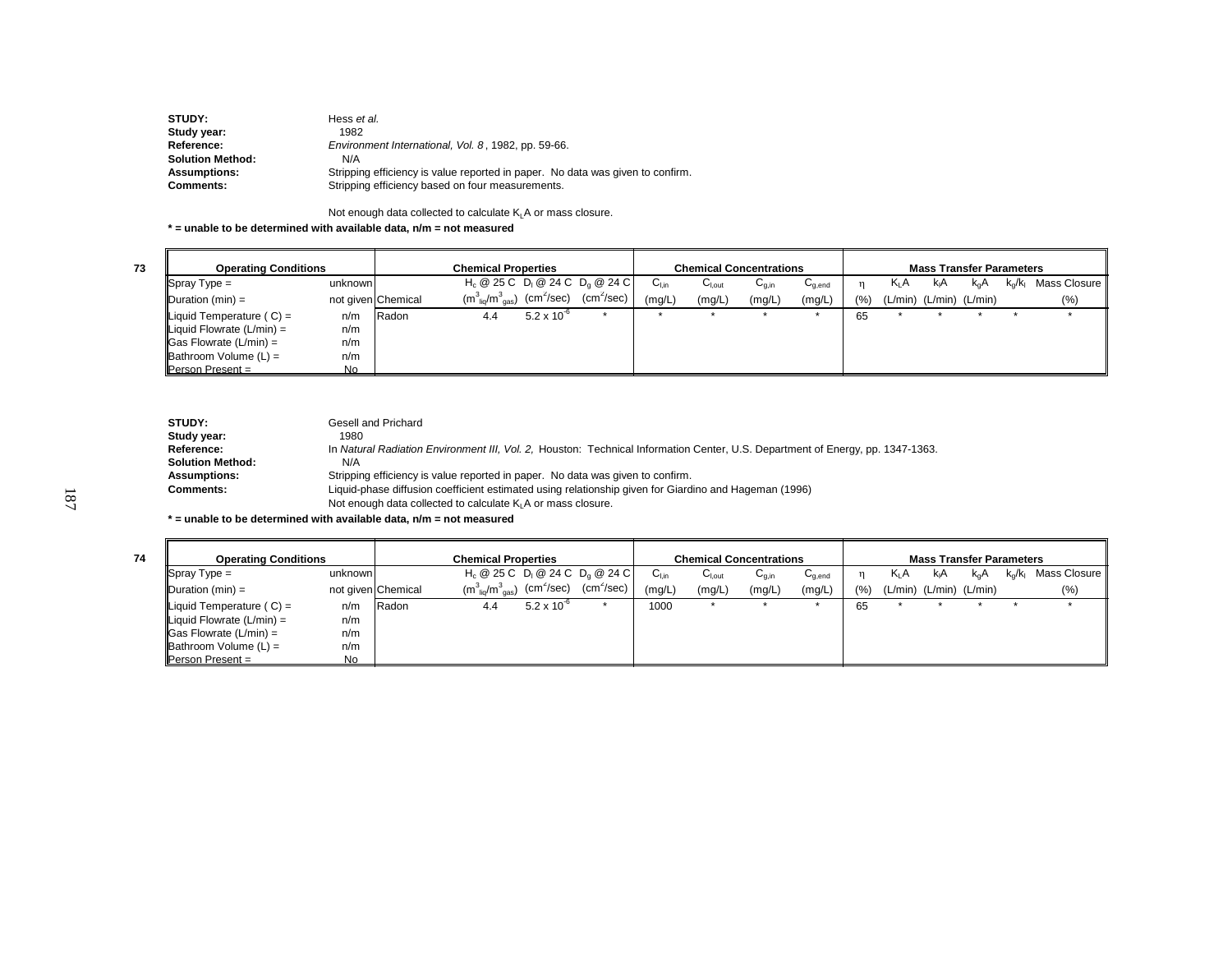| <b>STUDY:</b>           | Partridge et al.                                                                                      |
|-------------------------|-------------------------------------------------------------------------------------------------------|
| Study year:             | 1979                                                                                                  |
| Reference:              | Data in Nazaroff et al., Health Physics, Vol. 52, No. 3, 1987, pp. 281-295.                           |
| <b>Solution Method:</b> | N/A                                                                                                   |
| <b>Assumptions:</b>     | Stripping efficiency is value reported in paper. No data was given to confirm.                        |
| <b>Comments:</b>        | Liquid-phase diffusion coefficient estimated using relationship given for Giardino and Hageman (1996) |
|                         | Not enough data collected to calculate K <sub>i</sub> A or mass closure.                              |

**\* = unable to be determined with available data, n/m = not measured**

| <b>Operating Conditions</b>          |           |                    |                                       |                            | <b>Chemical Concentrations</b>     |           | <b>Mass Transfer Parameters</b> |                   |             |     |         |                               |     |           |              |
|--------------------------------------|-----------|--------------------|---------------------------------------|----------------------------|------------------------------------|-----------|---------------------------------|-------------------|-------------|-----|---------|-------------------------------|-----|-----------|--------------|
| $\blacksquare$ Spray Type =          | unknown   |                    |                                       |                            | $H_c @ 25 C D_1 @ 24 C D_0 @ 24 C$ | $C_{Lin}$ | ∪l.out                          | ∪ <sub>g,in</sub> | $U_{q,end}$ | n.  | $K_L A$ | kıA                           | k.A | $k_o/k_1$ | Mass Closure |
| $\Delta$ Duration (min) =            |           | not given Chemical | $(m_{\text{liq}}^3/m_{\text{gas}}^3)$ | $\text{(cm}^2\text{/sec)}$ | (cm <sup>2</sup> /sec)             | (mg/L)    | (mg/L)                          | (mg/L)            | (mg/L)      | (%) |         | $(L/min)$ $(L/min)$ $(L/min)$ |     |           | $(\%)$       |
| Liquid Temperature $(C) =$           | n/m       | Radon              | 4.4                                   | $5.2 \times 10^{-6}$       |                                    |           |                                 |                   |             |     |         |                               |     |           |              |
| Liquid Flowrate $(L/min) =$          | n/m       |                    |                                       |                            |                                    |           |                                 |                   |             |     |         |                               |     |           |              |
| $\textsf{Gas}$ Flowrate (L/min) =    | n/m       |                    |                                       |                            |                                    |           |                                 |                   |             |     |         |                               |     |           |              |
| $\blacksquare$ Bathroom Volume (L) = | n/m       |                    |                                       |                            |                                    |           |                                 |                   |             |     |         |                               |     |           |              |
| <b>Person Present =</b>              | <b>No</b> |                    |                                       |                            |                                    |           |                                 |                   |             |     |         |                               |     |           |              |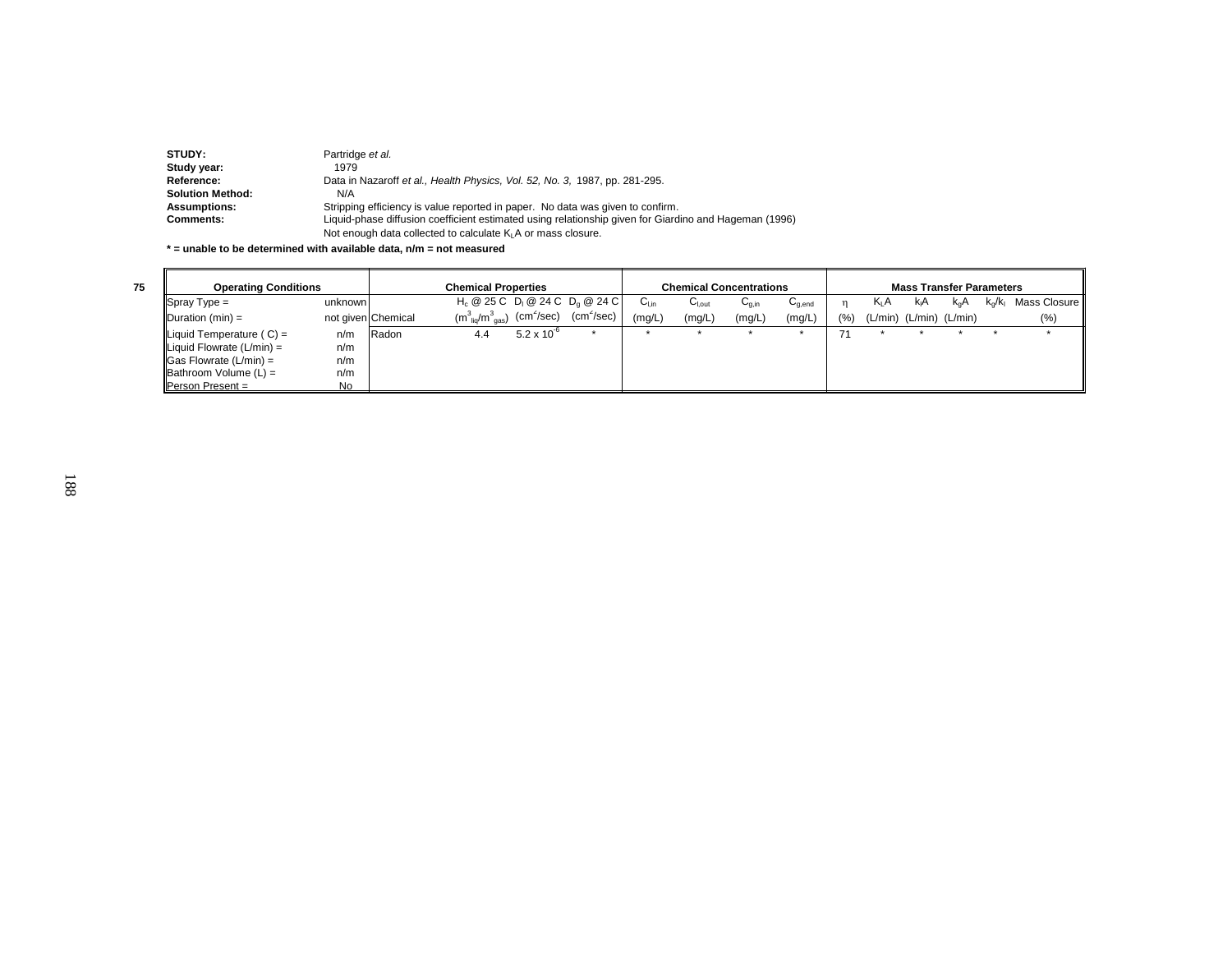**BATHTUB DATABASE**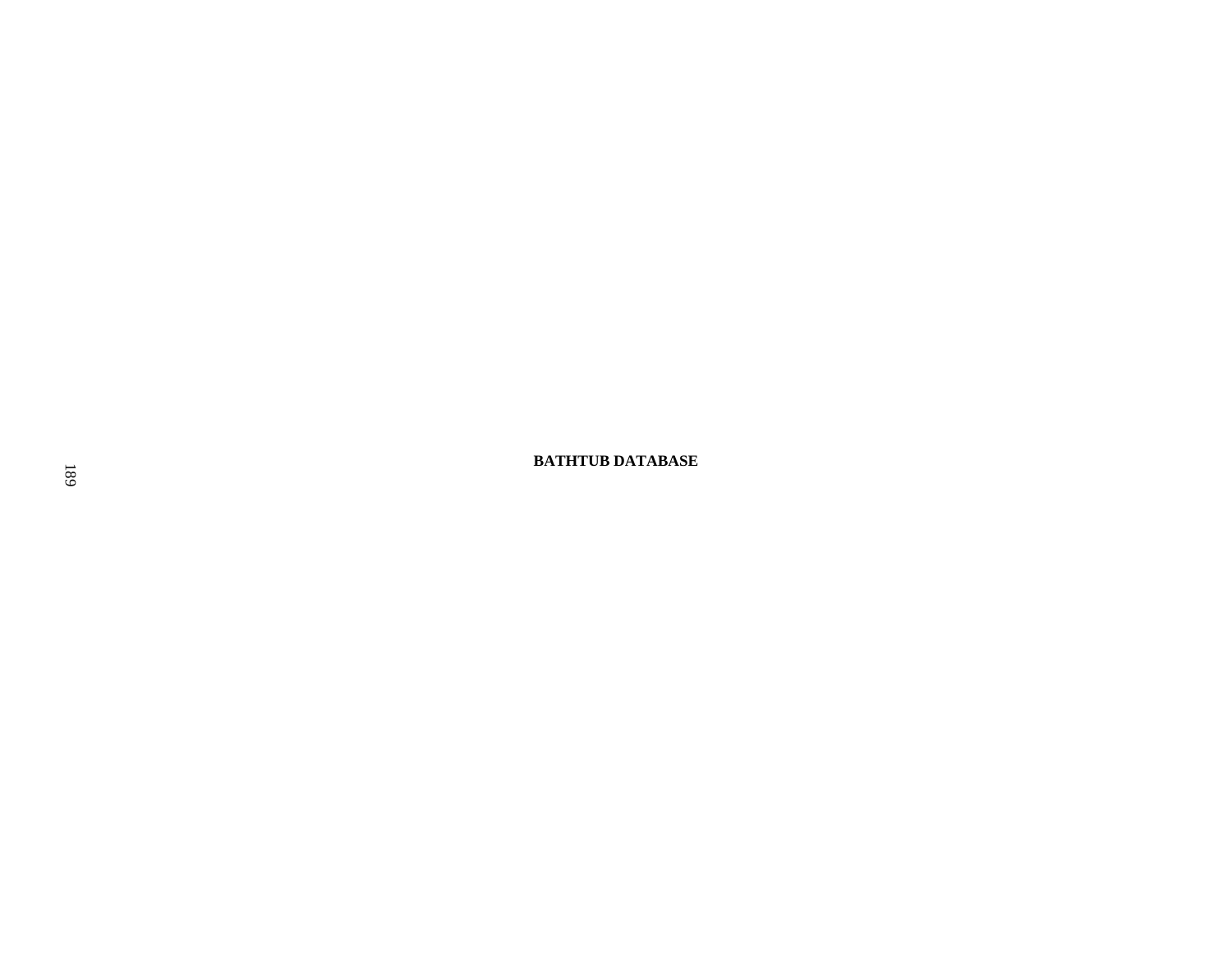| STUDY:                   | <b>Howard and Corsi</b>                                                                                         |
|--------------------------|-----------------------------------------------------------------------------------------------------------------|
| Study year:              | 1997                                                                                                            |
| <b>Solution Methods:</b> | Method 1 for ethyl acetate, toluene, ethylbenzene, cyclohexane                                                  |
|                          | Method 2 for acetone                                                                                            |
| <b>Assumptions:</b>      | None                                                                                                            |
| <b>Comments:</b>         | Values of $\eta$ and $K_1A$ are averages of values determined for three separate time periods within experiment |
|                          |                                                                                                                 |

**\* = unable to be determined with available data**

**2**

| <b>Operating Conditions</b><br><b>Chemical Properties</b><br><b>Chemical Concentrations</b><br>H <sub>c</sub> @ 22 C D <sub>i</sub> @ 24 C D <sub>a</sub> @ 24 C<br>$C_{Lin}$<br>$C_{q,in}$<br>Flow-through<br>K A<br>$k_{n}A$<br>kA<br>$D$ Doeration =<br>n<br>$U_{\text{Lout}}$<br>$\mathsf{u}_{\mathsf{q},\mathsf{end}}$<br>$(cm^2/sec)$<br>(cm <sup>2</sup> /sec)<br>$(m^{3}_{\text{liq}}/m^{3}_{\text{gas}})$<br>(mq/L)<br>$ $ Duration (min) =<br>(% )<br>(L/min) (L/min) (L/min)<br>Chemical<br>(mg/L)<br>(mg/L)<br>(mg/L)<br>$1.1 \times 10^{-7}$<br>0.019<br>0.11<br>Liquid Temperature $(C) =$<br>0.0011<br>52<br>108<br>22<br>50<br>3.8<br>2.9<br>-37<br>$\Omega$<br>0.11<br>Acetone |                                 |  |  |  |  |  |  |  |
|-------------------------------------------------------------------------------------------------------------------------------------------------------------------------------------------------------------------------------------------------------------------------------------------------------------------------------------------------------------------------------------------------------------------------------------------------------------------------------------------------------------------------------------------------------------------------------------------------------------------------------------------------------------------------------------------------|---------------------------------|--|--|--|--|--|--|--|
|                                                                                                                                                                                                                                                                                                                                                                                                                                                                                                                                                                                                                                                                                                 | <b>Mass Transfer Parameters</b> |  |  |  |  |  |  |  |
|                                                                                                                                                                                                                                                                                                                                                                                                                                                                                                                                                                                                                                                                                                 | $k_o/k_i$ Mass Closure          |  |  |  |  |  |  |  |
|                                                                                                                                                                                                                                                                                                                                                                                                                                                                                                                                                                                                                                                                                                 | $(\%)$                          |  |  |  |  |  |  |  |
|                                                                                                                                                                                                                                                                                                                                                                                                                                                                                                                                                                                                                                                                                                 | 98                              |  |  |  |  |  |  |  |
| $9.5 \times 10^{-6}$<br>Liquid Flowrate $(L/min) =$<br>0.092<br>25<br><b>Ethyl Acetate</b><br>0.0044<br>24<br>37<br>9.1<br>0.028<br>0.64<br>4.5<br>168<br>. 6.1                                                                                                                                                                                                                                                                                                                                                                                                                                                                                                                                 | 98                              |  |  |  |  |  |  |  |
| $9.1 \times 10^{-6}$<br>355<br>$\vert$ Gas Flowrate (L/min) =<br>0.085<br>4.9<br>3.6<br>37<br>0.25<br>0.019<br>26<br>3.2<br>117<br>Toluene<br>2.9<br>$\Omega$                                                                                                                                                                                                                                                                                                                                                                                                                                                                                                                                   | 89                              |  |  |  |  |  |  |  |
| $8.4 \times 10^{-6}$<br>Shower Stall/Bathtub Volume $(L)$ =<br>0.077<br>1745<br>3.9<br>37<br>0.28<br>2.9<br>0.012<br>27<br>117<br>Ethylbenzene<br>2.9<br>3.1<br>O                                                                                                                                                                                                                                                                                                                                                                                                                                                                                                                               | 86                              |  |  |  |  |  |  |  |
| $9.0 \times 10^{-6}$<br>0.088<br>0.94<br>0.68<br>No.<br>$0.0031$ 28<br>Person Present =<br>Cyclohexane<br>115                                                                                                                                                                                                                                                                                                                                                                                                                                                                                                                                                                                   | 85                              |  |  |  |  |  |  |  |

| <b>Operating Conditions</b>           |              | <b>Chemical Properties</b> |                                                          |                      |                        |           | <b>Chemical Concentrations</b> |        |             |     | <b>Mass Transfer Parameters</b> |                               |               |    |                                             |  |  |
|---------------------------------------|--------------|----------------------------|----------------------------------------------------------|----------------------|------------------------|-----------|--------------------------------|--------|-------------|-----|---------------------------------|-------------------------------|---------------|----|---------------------------------------------|--|--|
| $\blacksquare$ Depends $\blacksquare$ | Flow-through |                            | $H_c$ @ 23 C D <sub>1</sub> @ 24 C D <sub>0</sub> @ 24 C |                      |                        | $C_{Lin}$ | $U_{\text{Lout}}$              | ∪a.in  | $U_{q,end}$ |     | $K_1A$                          | КA                            | $K_{\alpha}A$ |    | k <sub>o</sub> /k <sub>i</sub> Mass Closure |  |  |
| Duration (min) $=$                    |              | Chemical                   | $(m_{\text{liq}}^3/m_{\text{gas}}^3)$                    | $(cm^2/sec)$         | $(cm2/sec)$ $(mg/L)$ ' |           | (mg/L)                         | (mq/L) | (mg/L)      |     |                                 | $(%)$ (L/min) (L/min) (L/min) |               |    | $(\% )$                                     |  |  |
| Liquid Temperature $(C) =$            | 23           | Acetone                    | 0.0011                                                   | 1.1 x 10 $^{\circ}$  | 0.11                   | 40        | 39                             |        | 0.016       | 3.  | 0.15                            | 3.2                           | 136           | 43 | 99                                          |  |  |
| Liquid Flowrate $(L/min) =$           | 9.1          | <b>Ethyl Acetate</b>       | 0.0046                                                   | $9.5 \times 10^{-6}$ | 0.092                  | 25        | 23                             |        | 0.027       | 4.1 | 0.49                            | 3.0                           | 126           | 43 | 102                                         |  |  |
| $\Box$ Gas Flowrate (L/min) =         | 345          | Toluene                    | 0.26                                                     | $9.1 \times 10^{-6}$ | 0.085                  | 6.4       | 4.9                            |        | 0.019       | -24 | 2.4                             | 2.6                           |               | 43 | 92                                          |  |  |
| Shower Stall/Bathtub Volume $(L)$ =   | 1745         | Ethylbenzene               | 0.30                                                     | $8.4 \times 10^{-6}$ | 0.077                  | 4.9       | 3.8                            |        | 0.0088      | 24  | 2.4                             | 2.6                           | 109           | 43 | 88                                          |  |  |
| <b>Person Present =</b>               | No           | Cyclohexane                | 6.9                                                      | $9.0 \times 10^{-6}$ | 0.088                  | $\Delta$  |                                |        | $0.0032$ 29 |     | 2.9                             | 2.9                           | 126           | 43 | 88                                          |  |  |

| <b>Operating Conditions</b>         |              | <b>Chemical Properties</b> |                                       |                        |                                     |          | <b>Chemical Concentrations</b> |            |                                        |      | <b>Mass Transfer Parameters</b> |                 |     |                         |                |  |  |
|-------------------------------------|--------------|----------------------------|---------------------------------------|------------------------|-------------------------------------|----------|--------------------------------|------------|----------------------------------------|------|---------------------------------|-----------------|-----|-------------------------|----------------|--|--|
| $\blacksquare$ Operation =          | Flow-through |                            | $H_c \otimes 36 C$                    |                        | $D_1 \otimes 24 C D_0 \otimes 24 C$ | ∪եո      | $C_{\text{Lout}}$              | $U_{0,in}$ | $\mathsf{u}_{\mathsf{q},\mathsf{end}}$ |      | K <sub>I</sub> A                | kA              | k.A | $k_{\alpha}/k_{\alpha}$ | Mass Closure I |  |  |
| $IDuration (min) =$                 |              | Chemical                   | $(m_{\text{liq}}^3/m_{\text{gas}}^3)$ | (cm <sup>2</sup> /sec) | (cm <sup>2</sup> /sec)              | l (ma/L) | (mq/L)                         | (mq/L)     | (mg/L)                                 | (% ) | (L/min)                         | (L/min) (L/min) |     |                         | (% )           |  |  |
| Liquid Temperature $(C) =$          | 36           | Acetone                    | 0.0024                                | $1.1 \times 10^{-7}$   | 0.11                                | 39       | 37                             |            | 0.036                                  | 5.3  | 0.54                            | 6.0             | 249 | 42                      | 99             |  |  |
| Liquid Flowrate $(L/min) =$         | 9.1          | <b>Ethyl Acetate</b>       | 0.0080                                | $9.5 \times 10^{-6}$   | 0.092                               | 24       | 21                             |            | 0.059                                  |      | 1.2                             | 4.9             | 205 | 42                      | 102            |  |  |
| $\Box$ Gas Flowrate (L/min) =       | 359          | Toluene                    | 0.38                                  | $9.1 \times 10^{-6}$   | 0.085                               | 6.7      | 4.1                            |            | 0.037                                  | 38   | 4.5                             | 4.8             | 198 | 42                      | 94             |  |  |
| Shower Stall/Bathtub Volume $(L)$ = | 1745         | Ethylbenzene               | 0.58                                  | $8.4 \times 10^{-6}$   | 0.077                               | 5.9      | 3.6                            |            | 0.022                                  | 39   | 4.5                             | 4.7             | 196 | 42                      | 87             |  |  |
| <b>Person Present =</b>             | No.          | Cyclohexane                |                                       | $9.0 \times 10^{-6}$   | 0.088                               | 2.3      |                                |            | $0.0074$ 38                            |      | 5.1                             |                 | 211 | 42                      |                |  |  |

| <b>Operating Conditions</b>         |              | <b>Chemical Properties</b> |                                                                   |                      |                                   |           | <b>Chemical Concentrations</b> |            |              |     |        | <b>Mass Transfer Parameters</b> |          |     |                          |  |  |  |  |
|-------------------------------------|--------------|----------------------------|-------------------------------------------------------------------|----------------------|-----------------------------------|-----------|--------------------------------|------------|--------------|-----|--------|---------------------------------|----------|-----|--------------------------|--|--|--|--|
| $\blacksquare$ Operation =          | Flow-through |                            | H <sub>c</sub> @ 25 C D <sub>i</sub> @ 24 C D <sub>a</sub> @ 24 C |                      |                                   | $C_{Lin}$ | $U_{\text{Lout}}$              | $U_{0,in}$ | $G_{q,end}$  |     | $K_1A$ | kA                              | $k_{n}A$ |     | $k_o/k_i$ Mass Closure I |  |  |  |  |
| Duration $(min) =$                  |              | Chemical                   | $(m_{\text{liq}}^3/m_{\text{gas}}^3)$                             | $(cm^2/sec)$         | (cm <sup>2</sup> /sec)   (mg/L) ' |           | (mq/L)                         | (mq/L)     | $(mg/L)$ (%) |     |        | (L/min) (L/min) (L/min)         |          |     | $(\%)$                   |  |  |  |  |
| Liquid Temperature $(C) =$          | 25           | Acetone                    | 0.0013                                                            | $1.1 \times 10^{-3}$ | 0.11                              | 40        | 40                             |            | 0.017        |     | 0.18   | 2.4                             | 159      | 66  | 102                      |  |  |  |  |
| Liquid Flowrate $(L/min) =$         | 6.1          | <b>Ethyl Acetate</b>       | 0.0050                                                            | $9.5 \times 10^{-6}$ | 0.092                             | 25        | 24                             |            | 0.029        | 4.5 | 0.32   | l.3                             | 86       | 66  | 103                      |  |  |  |  |
| $\textsf{Gas}$ Flowrate (L/min) =   | 350          | Toluene                    | 0.27                                                              | $9.1 \times 10^{-6}$ | 0.085                             | 5.2       | 4.0                            |            | 0.013        |     | 1.6    |                                 | 110      | 66  | 95                       |  |  |  |  |
| Shower Stall/Bathtub Volume $(L)$ = | 1745         | Ethylbenzene               | 0.32                                                              | $8.4 \times 10^{-6}$ | 0.077                             | 4.0       | 3.1                            |            | 0.0077       |     | l.5    | .6                              | 106      | 66  | 92                       |  |  |  |  |
| <b>I</b> Person Present $=$         | No.          | Cyclohexane                |                                                                   | $9.0 \times 10^{-6}$ | 0.088                             |           | 0.81                           |            | 0.0029       |     |        |                                 | 110      | -66 | 96                       |  |  |  |  |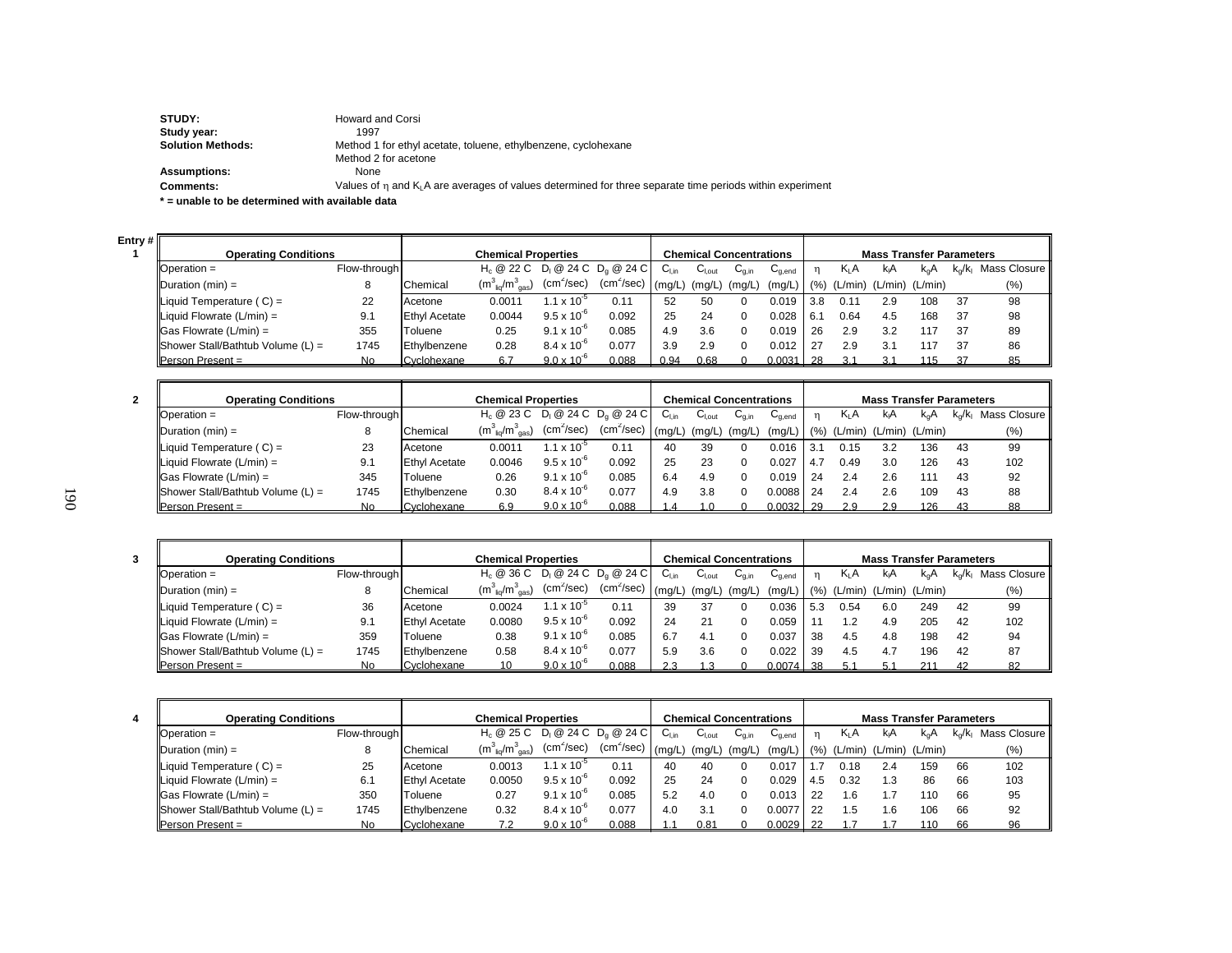| <b>Operating Conditions</b>           |              |                      | <b>Chemical Properties</b>                                        |                      |                        |           |        | Chemical Concentrations |             |      |                  |     | <b>Mass Transfer Parameters</b> |           |              |
|---------------------------------------|--------------|----------------------|-------------------------------------------------------------------|----------------------|------------------------|-----------|--------|-------------------------|-------------|------|------------------|-----|---------------------------------|-----------|--------------|
| Operation $=$                         | Flow-through |                      | H <sub>c</sub> @ 36 C D <sub>i</sub> @ 24 C D <sub>a</sub> @ 24 C |                      |                        | ∪⊥տ       | ના∪    | $U_{0,in}$              | $G_{g,end}$ |      | K <sub>I</sub> A | kA  | $k_{\alpha}A$                   | $k_0/k_1$ | Mass Closure |
| Duration $(min) =$                    |              | Chemical             | $(m_{\text{liq}}^3/m_{\text{gas}}^3)$                             | $(cm^2/sec)$         | (cm <sup>2</sup> /sec) | $'$ (ma/L | (mg/L, | (mg/L)                  | (mg/L)      | (% ) |                  |     | (L/min) (L/min) (L/min)         |           | $(\%)$       |
| $\parallel$ Liquid Temperature (C) =  | 36           | Acetone              | 0.0024                                                            | $1.1 \times 10^{-7}$ | 0.1'                   | 48        | 46     |                         | 0.034       | 4.3  | 0.43             | 2.4 | 227                             | 96        | 101          |
| $\parallel$ Liquid Flowrate (L/min) = | 6.1          | <b>Ethyl Acetate</b> | 0.0080                                                            | $9.5 \times 10^{-6}$ | 0.092                  | 25        | 22     |                         | 0.043       | 14   |                  | 2.4 | 234                             | 96        | 101          |
| $\vert$ Gas Flowrate (L/min) =        | 361          | Toluene              | 0.38                                                              | $9.1 \times 10^{-6}$ | 0.085                  | 6.0       | 4.2    |                         | 0.023       | 30   | 2.2              | 2.2 | 214                             | 96        | 107          |
| Shower Stall/Bathtub Volume $(L)$ =   | 1745         | Ethylbenzene         | 0.58                                                              | $8.4 \times 10^{-6}$ | 0.077                  | 4.0       | 3.1    |                         | 0.017       | 29   | 2.1              | 2.2 | 207                             | 96        | 100          |
| <b>Person Present =</b>               | No           | Cyclohexane          |                                                                   | $9.0 \times 10^{-6}$ | 0.088                  |           | 0.77   |                         | 0.0038 27   |      | 1.9              | 1.9 | 182                             | 96        | 103          |

**8**

| <b>Operating Conditions</b>         |              |                      | <b>Chemical Properties</b>                                        |                      |                        |        |                   | <b>Chemical Concentrations</b> |             |      |                  | <b>Mass Transfer Parameters</b> |     |                  |              |
|-------------------------------------|--------------|----------------------|-------------------------------------------------------------------|----------------------|------------------------|--------|-------------------|--------------------------------|-------------|------|------------------|---------------------------------|-----|------------------|--------------|
| $\Box$ Operation =                  | Flow-through |                      | H <sub>c</sub> @ 37 C D <sub>i</sub> @ 24 C D <sub>a</sub> @ 24 C |                      |                        | ∪∟in   | $C_{\text{Lout}}$ | $U_{0}$ in                     | $C_{q,end}$ |      | K <sub>I</sub> A | kA                              | k.A | $k_{\alpha}/k_1$ | Mass Closure |
| $Duration (min) =$                  |              | Chemical             | $(m^{3}_{\text{liq}}/m^{3}_{\text{gas}})$                         | $(cm^2/sec)$         | (cm <sup>2</sup> /sec) | (mg/L) | $(mg/L)$ $(mg/L)$ |                                | (mg/L)      | (% ) |                  | (L/min) (L/min) (L/min)         |     |                  | $(\%)$       |
| Liquid Temperature $(C) =$          | 37           | Acetone              | 0.0025                                                            | $1.1 \times 10^{-7}$ | 0.11                   | 40     | 38                |                                | 0.033       | 4.8  | 0.46             | 4.2                             | 211 | -50              | 101          |
| Liquid Flowrate $(L/min) =$         | 6.1          | <b>Ethyl Acetate</b> | 0.0084                                                            | $9.5 \times 10^{-6}$ | 0.092                  | 23     | 21                |                                | 0.049       | 10   | 0.79             |                                 | 135 | -50              | 105          |
| $\Box$ Gas Flowrate (L/min) =       | 365          | Toluene              | 0.39                                                              | $9.1 \times 10^{-6}$ | 0.085                  | 6.0    | 3.7               |                                | 0.023       | 38   | 2.9              |                                 | 152 | 50               | 92           |
| Shower Stall/Bathtub Volume $(L)$ = | 1745         | Ethylbenzene         | 0.59                                                              | $8.4 \times 10^{-6}$ | 0.077                  | 5.9    | 3.7               |                                | 0.015       | 38   | 2.9              | 3.0                             | 151 | 50               | 85           |
| <b>Person Present =</b>             | No.          | Cvclohexane          |                                                                   | $9.0 \times 10^{-6}$ | 0.088                  |        |                   |                                | 0.0038      |      | 3.2              |                                 | 161 |                  | 85           |

| STUDY:                   | <b>Howard and Corsi</b> |
|--------------------------|-------------------------|
| Study year:              | 1997                    |
| <b>Solution Methods:</b> | Method 3                |
| <b>Assumptions:</b>      | None                    |
| <b>Comments:</b>         |                         |

**\* = unable to be determined with available data**

| <b>Operating Conditions</b>                      |      |                      | <b>Chemical Properties</b>            |                      |                        |           |                   | <b>Chemical Concentrations</b> |             |      |         | <b>Mass Transfer Parameters</b>      |               |    |                                             |
|--------------------------------------------------|------|----------------------|---------------------------------------|----------------------|------------------------|-----------|-------------------|--------------------------------|-------------|------|---------|--------------------------------------|---------------|----|---------------------------------------------|
| $D$ Doeration =                                  | Fill |                      | $H_c @ 24 C D_1 @ 24 C D_2 @ 24 C$    |                      |                        | $C_{Lin}$ | $C_{\text{Lout}}$ | $U_{q,in}$                     | $C_{q,end}$ |      | $K_L A$ | kA                                   | $k_{\alpha}A$ |    | k <sub>o</sub> /k <sub>i</sub> Mass Closure |
| $Duration (min) =$                               | 8    | Chemical             | $(m_{\text{liq}}^3/m_{\text{gas}}^3)$ | $(cm^2/sec)$         | (cm <sup>2</sup> /sec) | (mg/L)    | (mg/L)            | (mg/L)                         |             |      |         | $(mg/L)$ (%) (L/min) (L/min) (L/min) |               |    | (% )                                        |
| Liquid Temperature $(C) =$                       | 24   | Acetone              | 0.0012                                | $1.1 \times 10^{-3}$ | 0.11                   | 41        | 39                |                                | 0.018       | 14.9 | 0.45    | 7.1                                  | 395           | 56 | 97                                          |
| Liquid Flowrate $(L/min) =$                      | 9.1  | <b>Ethyl Acetate</b> | 0.0013                                | $9.5 \times 10^{-6}$ | 0.092                  | 25        | 24                |                                | 0.030       | -3.0 | 1.0     | 4.9                                  | 274           | 56 | 103                                         |
| <b>Final Liquid Volume (L) =</b>                 | 73   | Toluene              | 0.27                                  | $9.1 \times 10^{-6}$ | 0.085                  | 8.0       | 5.6               |                                | 0.029       | . 31 | 4.1     | 4.4                                  | 244           | 56 | 89                                          |
| $\Box$ Gas Flowrate (L/min) =                    | 373  | Ethylbenzene         | 0.31                                  | $8.4 \times 10^{-6}$ | 0.077                  | 9.8       | 6.7               |                                | 0.020       | 33   | 4.4     | 4.6                                  | 257           | 56 | 82                                          |
| $\blacksquare$ Shower Stall/Bathtub Volume (L) = | 1745 | Cyclohexane          |                                       | $9.0 \times 10^{-6}$ | 0.088                  |           |                   |                                | $0.0063$ 46 |      |         |                                      | 396           | 56 |                                             |

| <b>Operating Conditions</b>                      |      |                      | <b>Chemical Properties</b>                |                      |              |                           | <b>Chemical Concentrations</b> |            |                             |     |                  | <b>Mass Transfer Parameters</b> |               |                         |              |
|--------------------------------------------------|------|----------------------|-------------------------------------------|----------------------|--------------|---------------------------|--------------------------------|------------|-----------------------------|-----|------------------|---------------------------------|---------------|-------------------------|--------------|
| $\blacksquare$ Operation =                       | Fill |                      | $H_c @ 35 C D_1 @ 24 C D_0 @ 24 C$        |                      |              | $\mathsf{C}_\mathsf{Lin}$ | $C_{\text{Lout}}$              | $U_{0,in}$ | $\mathrm{C}_{\text{q,end}}$ |     | K <sub>I</sub> A | kıA                             | $k_{\alpha}A$ | $k_{\alpha}/k_{\alpha}$ | Mass Closure |
| $\Delta$ Duration (min) =                        |      | Chemical             | $(m^{3}_{\text{liq}}/m^{3}_{\text{gas}})$ | $(cm^2/sec)$         | $(cm^2/sec)$ | (ma/L)                    | (mg/L)                         | ` (mg/L)   | $(mg/L)$ (%)                |     |                  | (L/min) (L/min) (L/min)         |               |                         | (%)          |
| Liquid Temperature $(C) =$                       | 35   | Acetone              | 0.0022                                    | $1.1 \times 10^{-3}$ | 0.11         | 43                        | 40                             |            | $0.03^{\circ}$              | 5.2 | 0.53             | 9.3                             | 253           | 27                      | 98           |
| Liquid Flowrate $(L/min) =$                      | 9.1  | <b>Ethyl Acetate</b> | 0.0077                                    | $9.5 \times 10^{-6}$ | 0.092        | 24                        | 23                             |            | 0.045                       | 5.3 | 1.4              | 8.3                             | 228           | 27                      | 106          |
| $\blacksquare$ Final Liquid Volume (L) =         | 73   | Toluene              | 0.36                                      | $9.1 \times 10^{-6}$ | 0.085        | 6.2                       | 4.0                            |            | 0.036                       | 30  | 5.3              | 5.8                             | 159           | 27                      | 93           |
| $\Box$ Gas Flowrate (L/min) =                    | 379  | Ethylbenzene         | 0.54                                      | $8.4 \times 10^{-6}$ | 0.077        | 6.3                       | 3.9                            |            | 0.024                       | 32  | 5.9              | 6.3                             | 172           | -27                     | 81           |
| $\blacksquare$ Shower Stall/Bathtub Volume (L) = | 1745 | Cyclohexane          |                                           | $9.0 \times 10^{-6}$ | 0.088        |                           | 0.85                           |            | $0.0074$ 47                 |     |                  |                                 | 311           |                         | 68           |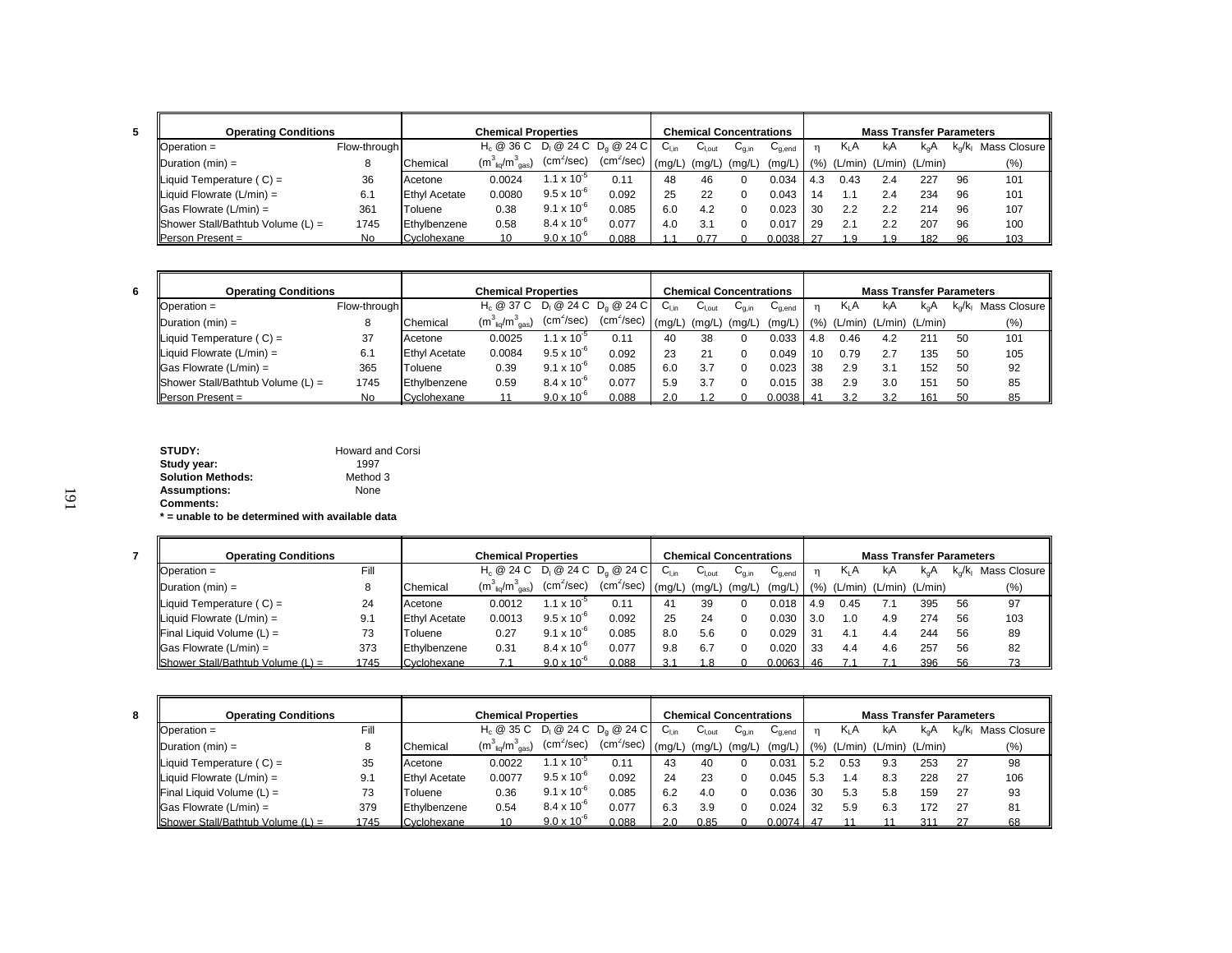| I |        |  |  |
|---|--------|--|--|
|   |        |  |  |
|   | I      |  |  |
| × | I<br>٠ |  |  |

**11**

| <b>Operating Conditions</b>           |      |                      | <b>Chemical Properties</b>            |                        |                                                                   |                           |                    | <b>Chemical Concentrations</b> |                                    |                |                  | <b>Mass Transfer Parameters</b> |               |           |                |
|---------------------------------------|------|----------------------|---------------------------------------|------------------------|-------------------------------------------------------------------|---------------------------|--------------------|--------------------------------|------------------------------------|----------------|------------------|---------------------------------|---------------|-----------|----------------|
| $D$ Doeration =                       | Fill |                      |                                       |                        | H <sub>c</sub> @ 36 C D <sub>i</sub> @ 24 C D <sub>a</sub> @ 24 C | $\mathsf{C}_\mathsf{Lin}$ | $U_{\text{I,out}}$ | $U_{q,in}$                     | $\mathtt{C}_{\text{\text{q},end}}$ | n              | K <sub>I</sub> A | kıA                             | $k_{\alpha}A$ | $k_0/k_1$ | Mass Closure I |
| $IDuration (min) =$                   |      | Chemical             | $(m_{\text{liq}}^3/m_{\text{gas}}^3)$ | $(cm^2/sec)$           | (cm <sup>2</sup> /sec)                                            | (ma/L)                    | (mg/L)             | (mg/L)                         | (mg/L)                             | (% )           | (L/min)          | (L/min) (L/min)                 |               |           | (%)            |
| $\parallel$ Liquid Temperature (C) =  | 36   | Acetone              | 0.0024                                | 1.1 x 10 <sup>-5</sup> | 0.11                                                              | 40                        | 39                 |                                | 0.032                              | 2.0            | 0.64             | 5.9                             | 303           | -51       | 101            |
| Liquid Flowrate $(L/min) =$           | 9.1  | <b>Ethyl Acetate</b> | 0.0080                                | $9.5 \times 10^{-6}$   | 0.092                                                             | 23                        | 22                 |                                | 0.044                              | 3.             | . 5              | 5.3                             | 269           | 51        | 107            |
| $\parallel$ Final Liquid Volume (L) = | 73   | Toluene              | 0.38                                  | $9.1 \times 10^{-6}$   | 0.085                                                             | 6.3                       | 4.5                |                                | 0.037                              | 3 <sup>1</sup> | 3.7              | 3.8                             | 193           | 51        | 101            |
| $\textsf{Gas}$ Flowrate (L/min) =     | 373  | Ethylbenzene         | 0.58                                  | $8.4 \times 10^{-6}$   | 0.077                                                             |                           | 3.8                |                                | 0.024                              | 32             | 3.8              | 4.0                             | 202           | -51       | 93             |
| Shower Stall/Bathtub Volume $(L)$ =   | 1745 | Cyclohexane          |                                       | $9.0 \times 10^{-6}$   | 0.088                                                             |                           | 0.66               |                                | $0.0074$ 46                        |                | 7.4              |                                 | 376           |           | 87             |

| <b>Operating Conditions</b>                      |      |                      | <b>Chemical Properties</b>            |                        |                        |           |                   | <b>Chemical Concentrations</b> |                                    |      |                         | <b>Mass Transfer Parameters</b> |               |                         |              |
|--------------------------------------------------|------|----------------------|---------------------------------------|------------------------|------------------------|-----------|-------------------|--------------------------------|------------------------------------|------|-------------------------|---------------------------------|---------------|-------------------------|--------------|
| $D$ peration =                                   | Fill |                      | $H_c @ 23 C D_1 @ 24 C D_0 @ 24 C$    |                        |                        | $C_{Lin}$ | $C_{\text{Lout}}$ | $U_{0,in}$                     | $\mathtt{C}_{\text{\text{q},end}}$ |      | K <sub>ι</sub> Α        | kA                              | $k_{\alpha}A$ | $k_{\alpha}/k_{\alpha}$ | Mass Closure |
| Duration $(min) =$                               | 12   | Chemical             | $(m_{\text{liq}}^3/m_{\text{gas}}^3)$ | $(cm^2/sec)$           | (cm <sup>2</sup> /sec) | ' (mg/L)  | (mg/L)            | (mg/L)                         | (mg/L)                             | (% ) | (L/min) (L/min) (L/min) |                                 |               |                         | (9/0)        |
| Liquid Temperature $(C) =$                       | 23   | Acetone              | 0.0011                                | 1.1 x 10 <sup>-5</sup> | 0.11                   | 41        | 39                |                                | 0.019                              | 5.8  | 0.39                    | 4.7                             | 365           | 77                      | 96           |
| Liquid Flowrate $(L/min) =$                      | 6.7  | <b>Ethyl Acetate</b> | 0.0046                                | $9.5 \times 10^{-6}$   | 0.092                  | 26        | 25                |                                | 0.032                              | 3.   | $0.7^{\circ}$           | 2.7                             | 208           | 77                      | 104          |
| $\blacksquare$ Final Liquid Volume (L) =         | 73   | Toluene              | 0.26                                  | $9.1 \times 10^{-6}$   | 0.085                  | 6.8       | 4.9               |                                | 0.034                              | 29   | 2.6                     | 2.7                             | 208           | 77                      | 101          |
| $\textsf{G}$ as Flowrate (L/min) =               | 370  | Ethylbenzene         | 0.30                                  | $8.4 \times 10^{-6}$   | 0.077                  | 7.3       | 5.1               |                                | 0.023                              | 31   | 2.7                     | 2.8                             | 220           | 77                      | 88           |
| $\blacksquare$ Shower Stall/Bathtub Volume (L) = | 1745 | Cyclohexane          | 6.9                                   | $9.0 \times 10^{-6}$   | 0.088                  | 3.0       |                   |                                | 0.0078                             | - 43 | 4.4                     | 44                              | 344           |                         | 84           |

| <b>Operating Conditions</b>                      |      |                      | <b>Chemical Properties</b>            |                      |              |                           |                   | <b>Chemical Concentrations</b> |             |     |        | <b>Mass Transfer Parameters</b> |          |                         |                |
|--------------------------------------------------|------|----------------------|---------------------------------------|----------------------|--------------|---------------------------|-------------------|--------------------------------|-------------|-----|--------|---------------------------------|----------|-------------------------|----------------|
| $D$ Doeration =                                  | Fill |                      | $H_c @ 35 C D_1 @ 24 C D_0 @ 24 C$    |                      |              | $\mathsf{C}_\mathsf{Lin}$ | $C_{\text{Lout}}$ | ∪a.in                          | $C_{q,end}$ |     | $K_1A$ | kıA                             | $k_{0}A$ | $k_{\alpha}/k_{\alpha}$ | Mass Closure I |
| $\Delta$ Duration (min) =                        | 11.4 | Chemical             | $(m_{\text{liq}}^3/m_{\text{gas}}^3)$ | $(cm^2/sec)$         | $(cm^2/sec)$ | (mq/L)                    | $\mod$ (mg/L)     | (mq/L)                         | (mg/L)      |     |        | $(%)$ (L/min) (L/min) (L/min)   |          |                         | (% )           |
| Liquid Temperature $(C) =$                       | 35   | Acetone              | 0.0022                                | $1.1 \times 10^{-3}$ | 0.11         | 40                        | 37                |                                | 0.032       |     | 0.39   | 4.2                             | 191      | 46                      | 98             |
| Liquid Flowrate $(L/min) =$                      | 6.1  | <b>Ethyl Acetate</b> | 0.0077                                | $9.5 \times 10^{-6}$ | 0.092        | 23                        | 22                |                                | 0.047       | 7.0 | 1.0    | 3.8                             | 175      | 46                      | 108            |
| $\parallel$ Final Liquid Volume (L) =            | 69   | Toluene              | 0.37                                  | $9.1 \times 10^{-6}$ | 0.085        | 5.0                       | 3.5               |                                | 0.026       | 30  | 2.7    | 2.8                             | 129      | 46                      | 106            |
| $\vert$ Gas Flowrate (L/min) =                   | 377  | Ethylbenzene         | 0.56                                  | $8.4 \times 10^{-6}$ | 0.077        | 4.2                       | 3.0               |                                | 0.015       | 29  | 2.5    | 2.6                             | 121      | 46                      | 96             |
| $\blacksquare$ Shower Stall/Bathtub Volume (L) = | 1745 | <b>C</b> vclohexane  |                                       | $9.0 \times 10^{-6}$ | 0.088        |                           | 0.63              |                                | $0.0041$ 46 |     | 5.4    | 5.4                             | 245      | -46                     |                |

| <b>STUDY:</b>                                   | Howard and Corsi                                                   |
|-------------------------------------------------|--------------------------------------------------------------------|
| Study year:                                     | 1997                                                               |
| <b>Solution Methods:</b>                        | Method 4 for toluene, ethylbenzene, and cyclohexane                |
|                                                 | Method 5 for acetone and ethyl acetate                             |
| <b>Assumptions:</b>                             | None                                                               |
| <b>Comments:</b>                                | Stripping efficiencies for entries 12 - 14 based on gas-phase data |
| * = unable to be determined with available data |                                                                    |

| <b>Operating Conditions</b>         |         |                      | <b>Chemical Properties</b>                                        |                        |                        |        |                   | <b>Chemical Concentrations</b> |                                        |     |         | <b>Mass Transfer Parameters</b> |     |           |              |
|-------------------------------------|---------|----------------------|-------------------------------------------------------------------|------------------------|------------------------|--------|-------------------|--------------------------------|----------------------------------------|-----|---------|---------------------------------|-----|-----------|--------------|
| $D$ Doeration =                     | Bathing |                      | H <sub>c</sub> @ 23 C D <sub>i</sub> @ 24 C D <sub>a</sub> @ 24 C |                        |                        | ∪եո    | $C_{\text{Lout}}$ | $U_{0,in}$                     | $\mathsf{u}_{\mathsf{q},\mathsf{end}}$ |     | $K_L A$ | kA                              | k.A | $k_0/k_1$ | Mass Closure |
| $ $ Duration (min) =                | 20      | Chemical             | $(m^{3}_{\text{liq}}/m^{3}_{\text{gas}})$                         | (cm <sup>2</sup> /sec) | (cm <sup>2</sup> /sec) | (ma/L) | (mg/L)            | (mg/L)                         | (mg/L) (%)                             |     |         | (L/min) (L/min) (L/min)         |     |           | (%)          |
| Liquid Temperature $(C) =$          | 23      | Acetone              | 0.0011                                                            | $1.1 \times 10^{-7}$   | 0.11                   | 40     | 39                | 0.021                          | $0.0030$ 0.6                           |     |         |                                 |     |           | 99           |
| Liquid Volume $(L)$ =               | 73      | <b>Ethyl Acetate</b> | 0.0046                                                            | $9.5 \times 10^{-6}$   | 0.092                  | 25     | 25                | 0.035                          | $0.0023$ 1.6                           |     |         |                                 |     |           | 100          |
| $\textsf{Gas}$ Flowrate (L/min) =   | 370     | Toluene              | 0.26                                                              | $9.1 \times 10^{-6}$   | 0.085                  | 4.9    | 5.1               |                                | $0.037$ 3.8 x 10 <sup>1</sup> 7.9      |     |         |                                 |     |           | 96           |
| Shower Stall/Bathtub Volume $(L)$ = | 1745    | Ethylbenzene         | 0.3                                                               | $8.4 \times 10^{-6}$   | 0.077                  | 5.1    | 5.3               |                                | $0.025$ 4.2 x 10 <sup>1</sup> 5.1      |     |         |                                 |     |           | 100          |
| <b>Person Present =</b>             | No      | Cyclohexane          | 6.9                                                               | $9.0 \times 10^{-6}$   | 0.088                  | .8     | 1.9               | 0.009                          |                                        | 4.7 |         |                                 |     |           | 99           |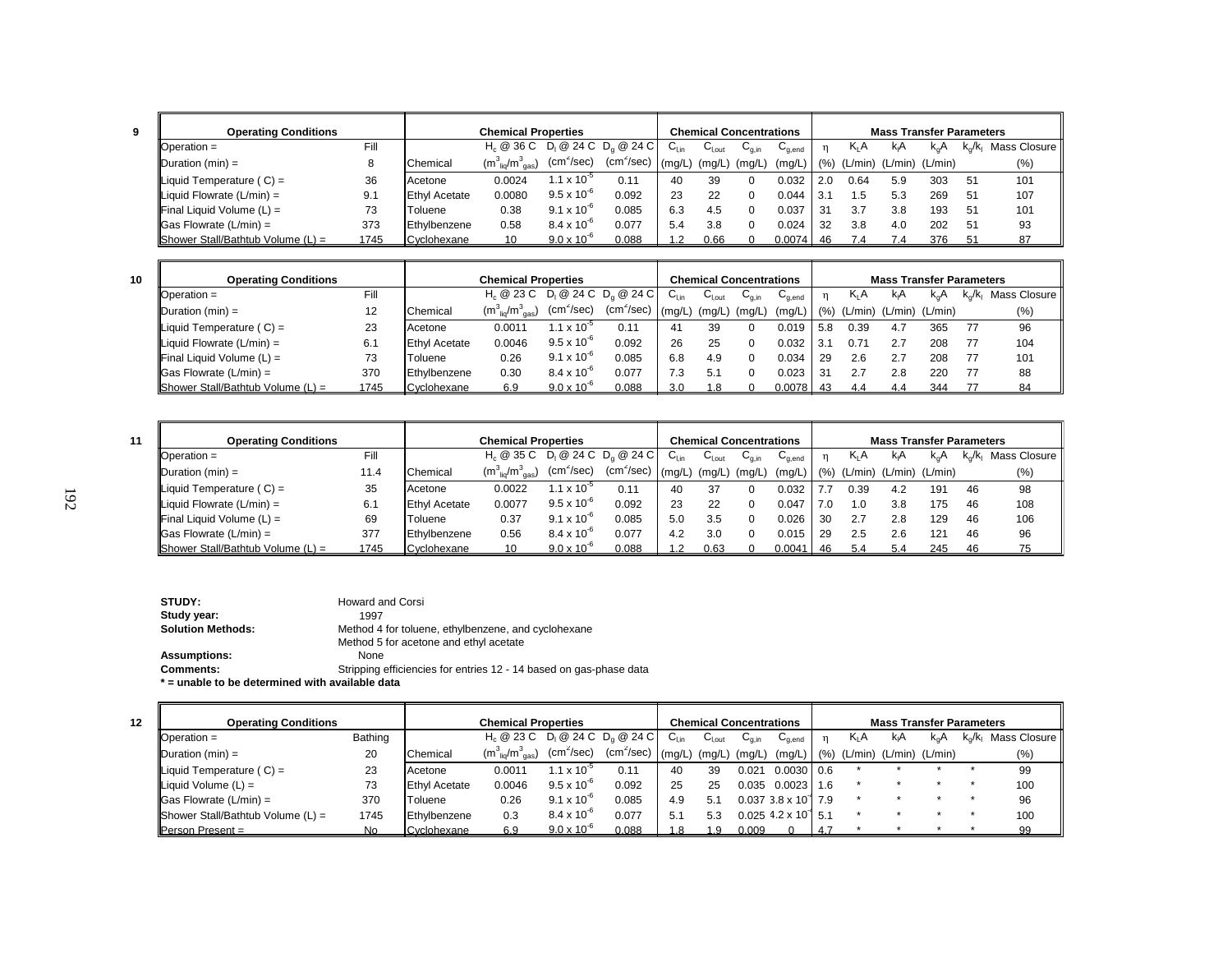| ۰, |                   |
|----|-------------------|
|    | ٦<br>٦<br>×<br>۰, |

**15**

**16**

| <b>Operating Conditions</b>         |         |                      | <b>Chemical Properties</b>            |                        |                        |                 |                   | <b>Chemical Concentrations</b> |                                       |                  | <b>Mass Transfer Parameters</b> |               |                         |              |
|-------------------------------------|---------|----------------------|---------------------------------------|------------------------|------------------------|-----------------|-------------------|--------------------------------|---------------------------------------|------------------|---------------------------------|---------------|-------------------------|--------------|
| Operation $=$                       | Bathing |                      | $H_c @ 34 C D_1 @ 24 C D_2 @ 24 C$    |                        |                        | $C_{Lin}$       | $C_{\text{Lout}}$ | $U_{0,in}$                     | $C_{q,end}$                           | K <sub>L</sub> A | kA                              | $k_{\alpha}A$ | $k_{\alpha}/k_{\alpha}$ | Mass Closure |
| $\Delta$ Duration (min) =           | 20      | Chemical             | $(m_{\text{liq}}^3/m_{\text{gas}}^3)$ | (cm <sup>2</sup> /sec) | (cm <sup>2</sup> /sec) | $(mg/L)$ (mg/L) |                   | (mg/L)                         | $(mg/L)$ (%) (L/min) (L/min) (L/min)  |                  |                                 |               |                         | (% )         |
| Liquid Temperature $(C) =$          | 34      | Acetone              | 0.0012                                | $1.1 \times 10^{-5}$   | 0.11                   | 39              | 39                | 0.016                          | 0.0033 2.5                            |                  |                                 |               |                         | 101          |
| Liquid Volume $(L)$ =               | 69      | <b>Ethyl Acetate</b> | 0.0048                                | $9.5 \times 10^{-6}$   | 0.092                  | 24              | 24                | 0.027                          | $0.0034$ 5.9                          |                  |                                 |               |                         | 102          |
| $\vert$ Gas Flowrate (L/min) =      | 377     | Toluene              | 0.26                                  | $9.1 \times 10^{-6}$   | 0.085                  | 3.3             | 3.5               |                                | $0.021$ 9.2 x 10 <sup>1</sup> 13      |                  |                                 |               |                         | 110          |
| Shower Stall/Bathtub Volume $(L)$ = | 1745    | Ethylbenzene         | 0.31                                  | $8.4 \times 10^{-6}$   | 0.077                  | 2.9             | 2.7               |                                | $0.013\ 5.1 \times 10^{\text{-}}$ 7.6 |                  |                                 |               |                         | 96           |
| <b>Person Present =</b>             | No.     | Cyclohexane          |                                       | $9.0 \times 10^{-6}$   | 0.088                  | 0.65            | 0.74              |                                | $0.00401.4 \times 10^{-4}$ 13         |                  |                                 |               |                         | 117          |

| <b>Operating Conditions</b>              |         |                      | <b>Chemical Properties</b>            |                        |                        |              |                   | <b>Chemical Concentrations</b> |                                      |      |                  | <b>Mass Transfer Parameters</b> |     |                         |              |
|------------------------------------------|---------|----------------------|---------------------------------------|------------------------|------------------------|--------------|-------------------|--------------------------------|--------------------------------------|------|------------------|---------------------------------|-----|-------------------------|--------------|
| Operation $=$                            | Bathing |                      | $H_c @ 34 C D_1 @ 24 C D_0 @ 24 C$    |                        |                        | $C_{Lin}$    | $C_{\text{Lout}}$ | $G_{q,in}$                     | $\mathrm{C}_{\text{q,end}}$          |      | Κ <sub>L</sub> Α | kA                              | k.A | $k_{\alpha}/k_{\alpha}$ | Mass Closure |
| Duration (min) $=$                       | 20      | Chemical             | $(m_{\text{liq}}^3/m_{\text{gas}}^3)$ | (cm <sup>2</sup> /sec) | (cm <sup>2</sup> /sec) | $\lq$ (mg/L) | (mg/L)            | (mg/L)                         | $(mg/L)$ (%) (L/min) (L/min) (L/min) |      |                  |                                 |     |                         | (%)          |
| Liquid Temperature ( $C$ ) =             | 34      | Acetone              | 0.0021                                | $1.1 \times 10^{-5}$   | 0.11                   | 37           | 38                | 0.032                          | 0.012                                | 12.7 |                  |                                 |     |                         | 104          |
| $\blacksquare$ Final Liquid Volume (L) = | 73      | <b>Ethyl Acetate</b> | 0.0074                                | $9.5 \times 10^{-6}$   | 0.092                  | 22           | 22                | 0.047                          | $0.0091$ 6.4                         |      |                  |                                 |     |                         | 105          |
| $\vert$ Gas Flowrate (L/min) =           | 377     | Toluene              | 0.36                                  | $9.1 \times 10^{-6}$   | 0.085                  | 3.6          | 3.6               | 0.026                          | 0.0016 14                            |      |                  |                                 |     |                         | 99           |
| Shower Stall/Bathtub Volume $(L)$ =      | 1745    | Ethylbenzene         | 0.52                                  | $8.4 \times 10^{-6}$   | 0.077                  | 3.1          | 2.7               |                                | $0.015$ $0.0010$ 8.3                 |      |                  |                                 |     |                         | 86           |
| <b>Person Present =</b>                  | No      | Cyclohexane          | 9.8                                   | $9.0 \times 10^{-6}$   | 0.088                  | 0.64         | 0.59              |                                | $0.004$ 2.4 x 10 <sup>1</sup> 15     |      |                  |                                 |     |                         | 93           |

| <b>Operating Conditions</b>         |         |                      | <b>Chemical Properties</b>            |                      |                         |           |                              | <b>Chemical Concentrations</b> |                                      |     |        | <b>Mass Transfer Parameters</b> |          |       |              |
|-------------------------------------|---------|----------------------|---------------------------------------|----------------------|-------------------------|-----------|------------------------------|--------------------------------|--------------------------------------|-----|--------|---------------------------------|----------|-------|--------------|
| $\Box$ Operation =                  | Bathing |                      | $H_0 @ 24 C$                          |                      | $D_1 @ 24 C D_2 @ 24 C$ | $C_{Lin}$ | $\mathsf{C}_{\mathsf{Lout}}$ | $U_{0,in}$                     | $C_{q,end}$                          |     | $K_1A$ | kA                              | $k_{n}A$ | k./k∟ | Mass Closure |
| Duration (min) $=$                  | 20      | Chemical             | $(m_{\text{lio}}^3/m_{\text{gas}}^3)$ | $(cm^2/sec)$         | (cm <sup>2</sup> /sec)  | (ma/L)    | (mg/L)                       | (mq/L)                         | $(mg/L)$ (%) (L/min) (L/min) (L/min) |     |        |                                 |          |       | (%)          |
| Liquid Temperature ( $C$ ) =        | 24      | Acetone              | 0.0012                                | $1.1 \times 10^{-7}$ | 0.11                    | 39        | 38                           | 0.007                          | 0.01                                 | 1.6 | 0.11   | 1.8                             | 97       | 54    | 103          |
| <b>Final Liquid Volume (L) =</b>    | 73      | <b>Ethyl Acetate</b> | 0.0048                                | $9.5 \times 10^{-6}$ | 0.092                   | 24        | 23                           | 0.009                          | 0.016                                | 3.4 | 0.24   |                                 | 63       | 54    | 109          |
| $\Box$ Gas Flowrate (L/min) =       | 373     | Toluene              | 0.26                                  | $9.1 \times 10^{-6}$ | 0.085                   | 5.7       | 3.9                          | 0.009                          | 0.0092                               | -32 | 1.2    | 1.3                             | 69       | 54    | 90           |
| Shower Stall/Bathtub Volume $(L)$ = | 1745    | Ethylbenzene         | 0.31                                  | $8.4 \times 10^{-6}$ | 0.077                   | 6.9       | 4.7                          | 0.006                          | 0.0059                               | -32 | 1.2    | 1.3                             | 68       | 54    | 83           |
| <b>Person Present =</b>             | Yes     | Cyclohexane          |                                       | $9.0 \times 10^{-6}$ | 0.088                   |           |                              |                                | 0.002 0.0014 39                      |     |        |                                 |          | .54   |              |

| <b>Operating Conditions</b>         |         |                      | <b>Chemical Properties</b>                                        |                      |              |           |                              | <b>Chemical Concentrations</b> |             |     |        | <b>Mass Transfer Parameters</b>                |               |           |                |
|-------------------------------------|---------|----------------------|-------------------------------------------------------------------|----------------------|--------------|-----------|------------------------------|--------------------------------|-------------|-----|--------|------------------------------------------------|---------------|-----------|----------------|
| $\Box$ Operation =                  | Bathing |                      | H <sub>c</sub> @ 33 C D <sub>i</sub> @ 24 C D <sub>a</sub> @ 24 C |                      |              | $C_{Lin}$ | $\mathsf{C}_{\mathsf{Lout}}$ | $U_{0,in}$                     | $U_{q,end}$ | n   | $K_1A$ | kA                                             | $k_{\alpha}A$ | $k_0/k_1$ | Mass Closure I |
| $\Delta$ Duration (min) =           | 20      | Chemical             | $(m_{\text{liq}}^3/m_{\text{gas}}^3)$                             | $(cm^2/sec)$         | $(cm^2/sec)$ | (mq/L)    | (mg/L)                       |                                |             |     |        | $(mg/L)$ (mg/L) $(\%)$ (L/min) (L/min) (L/min) |               |           | $(\%)$         |
| Liquid Temperature $(C) =$          | 33      | Acetone              | 0.0020                                                            | $1.1 \times 10^{-7}$ | 0.11         | 41        | 39                           | 0.012                          | 0.023       | 4.5 | 0.25   | ' .8                                           | 143           | 35        | 100            |
| <b>Final Liquid Volume (L) =</b>    | 73      | <b>Ethyl Acetate</b> | 0.0071                                                            | $9.5 \times 10^{-6}$ | 0.092        | 23        | 21                           | 0.013                          | 0.027       | 9.8 | 0.49   | ، 4                                            | 107           | 35        | 104            |
| $\vert$ Gas Flowrate (L/min) =      | 379     | Toluene              | 0.35                                                              | $9.1 \times 10^{-6}$ | 0.085        | 4.2       | 3.1                          | 0.007                          | 0.0091      | 27  | 1.2    | 1.2                                            | 97            | 35        | 100            |
| Shower Stall/Bathtub Volume $(L)$ = | 1745    | Ethylbenzene         | 0.50                                                              | $8.4 \times 10^{-6}$ | 0.077        | 4.1       | 3.0                          | 0.005                          | 0.0063      | 26  |        |                                                | 88            | 35        | 92             |
| Person Present =                    | Yes     | Cyclohexane          | 9.6                                                               | $9.0 \times 10^{-6}$ | 0.088        |           | 0.59                         | 0.002                          | $0.0018$ 41 |     | 2.0    | 2.0                                            | 156           | -35       |                |

| ۰, |
|----|
|    |

| <b>Operating Conditions</b>              |         |                      | <b>Chemical Properties</b>          |                        |                                     |           |                   | <b>Chemical Concentrations</b> |                            |      |                  | <b>Mass Transfer Parameters</b> |     |       |              |
|------------------------------------------|---------|----------------------|-------------------------------------|------------------------|-------------------------------------|-----------|-------------------|--------------------------------|----------------------------|------|------------------|---------------------------------|-----|-------|--------------|
| $\blacksquare$ Operation =               | Bathing |                      | $H_c \otimes 35 C$                  |                        | $D_1 \otimes 24 C D_0 \otimes 24 C$ | $C_{Lin}$ | $C_{\text{Lout}}$ | ∪a.in                          | $U_{q,end}$                |      | K <sub>I</sub> A | kА                              | k.A | k./k∟ | Mass Closure |
| Duration $(min) =$                       | 20      | Chemical             | $(m3_{\text{lio}}/m3_{\text{gas}})$ | (cm <sup>2</sup> /sec) | (cm <sup>2</sup> /sec)              | (ma/L)    | (mg/L)            | (mg/L,                         | (mg/L)                     | (% ) |                  | (L/min) (L/min) (L/min)         |     |       | (%)          |
| Liquid Temperature $(C) =$               | 35      | Acetone              | 0.0022                              | $1.1 \times 10^{-3}$   | 0.11                                | 4.        | 38                | 0.01                           | 0.026                      | 7.3  | 0.23             | 1.6                             | 122 | 78    | 98           |
| $\blacksquare$ Final Liquid Volume (L) = | 73      | <b>Ethyl Acetate</b> | 0.0077                              | $9.5 \times 10^{-6}$   | 0.092                               | 22        | 20                | 0.008                          | 0.028                      | 8.9  | 0.40             | 1.1                             | 84  | 78    | 105          |
| $\vert$ Gas Flowrate (L/min) =           | 373     | Toluene              | 0.36                                | $9.1 \times 10^{-6}$   | 0.085                               |           | 3.3               |                                | $0.01^{\circ}$             | 30   | 1.2              | 1.2                             | 97  | 78    | 96           |
| Shower Stall/Bathtub Volume $(L)$ =      | 1745    | Ethylbenzene         | 0.54                                | $8.4 \times 10^{-6}$   | 0.077                               | 4.0       | 2.9               | 0.003                          | 0.006 <sup>4</sup>         | 29   |                  |                                 | 88  | 78    | 88           |
| IPerson Present =                        | Yes     | Cyclohexane          |                                     | $9.0 \times 10^{-6}$   | 880 O                               |           | 0.51              |                                | $3.8 \times 10^{6} 0.0016$ |      |                  |                                 |     |       |              |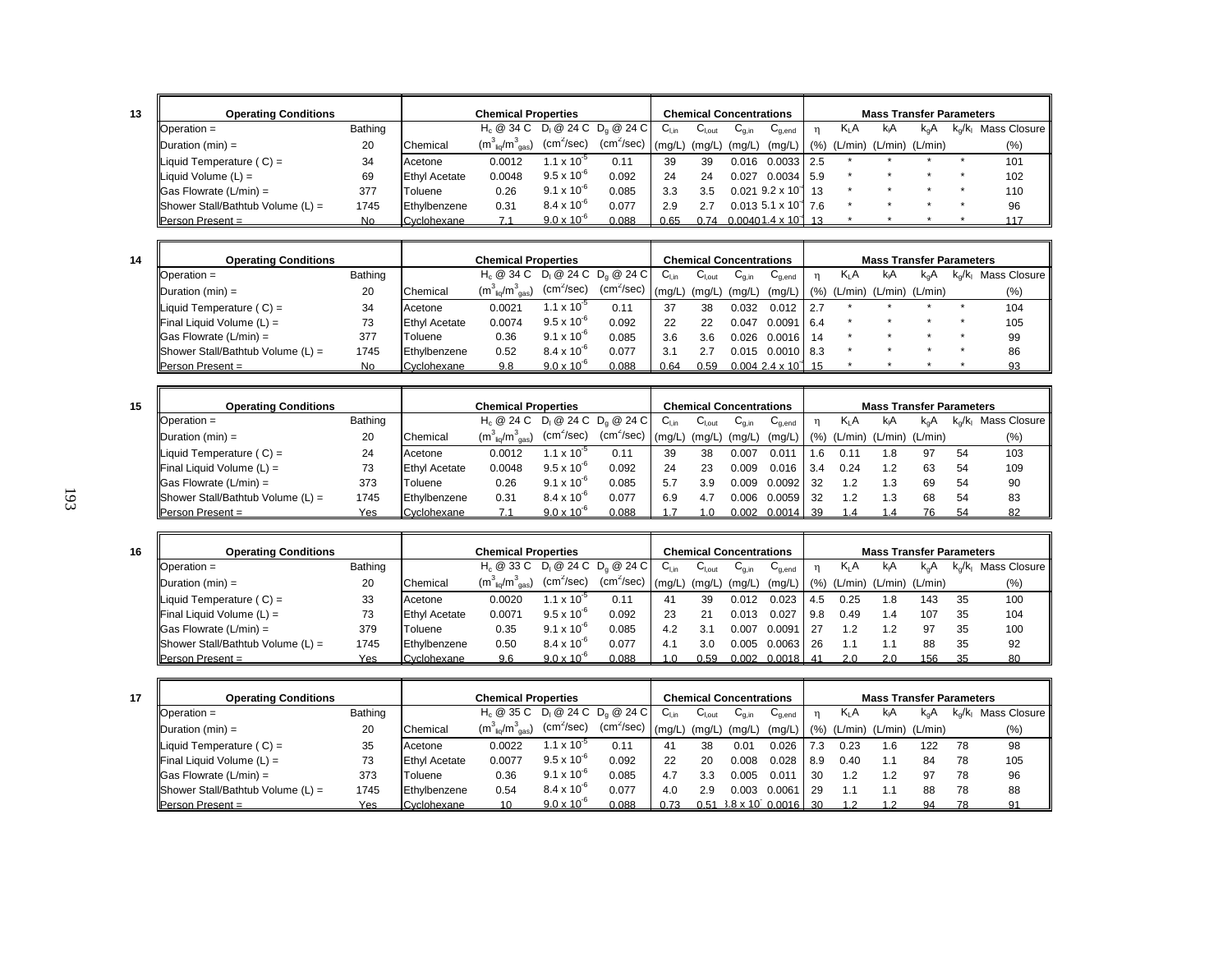**IF A KITCHEN SINK DATABASE**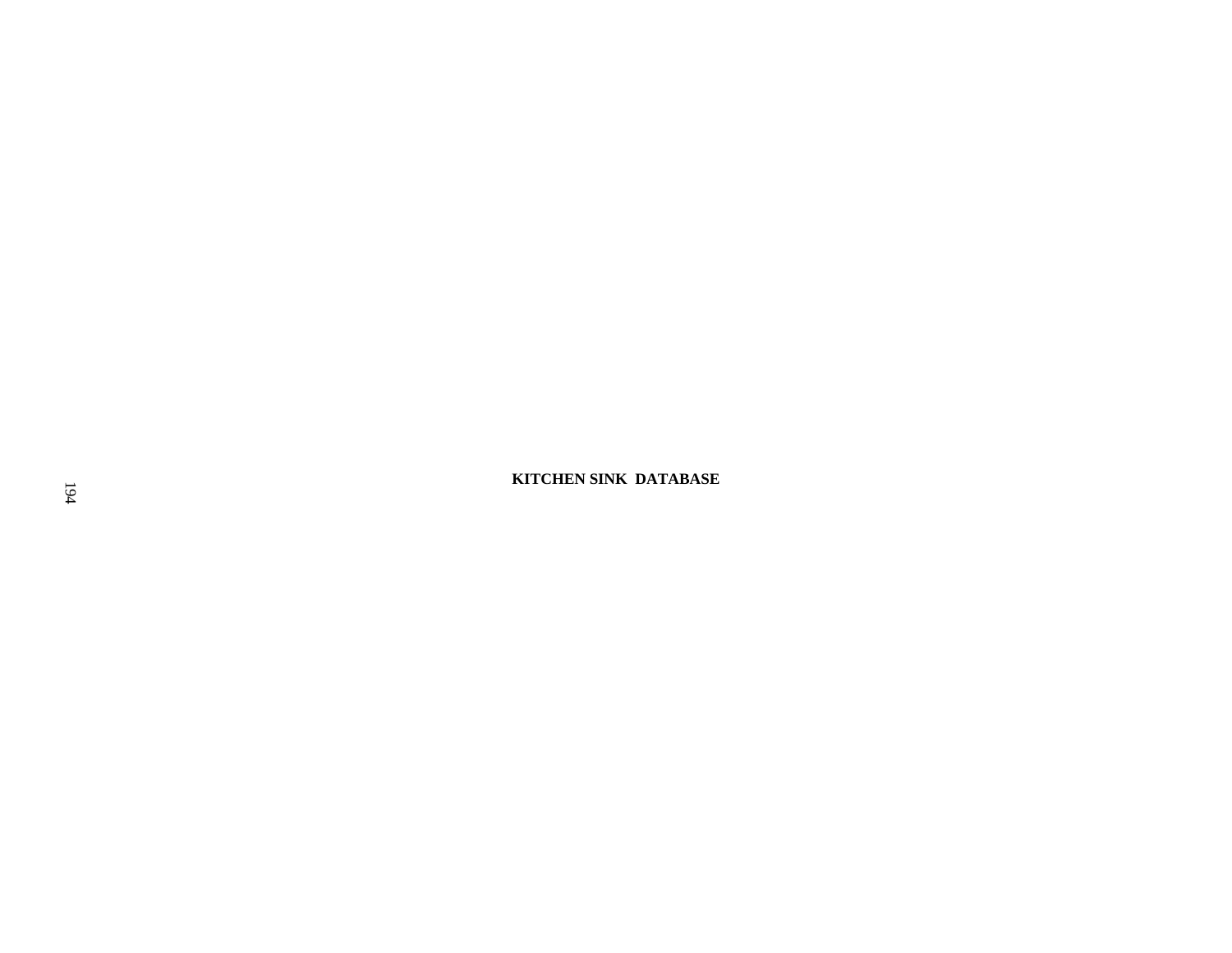| <b>STUDY:</b>           | <b>Howard and Corsi</b>                                                          |
|-------------------------|----------------------------------------------------------------------------------|
| Study year:             | 1996                                                                             |
| Reference:              | Journal of the Air and Waste Management Association, Vol. 46, 1996, pp. 830-837. |
| <b>Solution Method:</b> | Method 6                                                                         |
| <b>Assumptions:</b>     | $C0$ assumed to be negligible                                                    |
|                         | $C_{\text{min}} = 0$                                                             |
| <b>Comments:</b>        | Mass transfer values based on recirculating flow.                                |

**\* = unable to be determined with available data**

**Entry # 1**

| <b>Operating Conditions</b>                   |      |             | <b>Chemical Properties</b>                   |                        |               |        | <b>Chemical Concentrations</b> |        |                                        |             |                  | <b>Mass Transfer Parameters</b> |                     |     |                        |
|-----------------------------------------------|------|-------------|----------------------------------------------|------------------------|---------------|--------|--------------------------------|--------|----------------------------------------|-------------|------------------|---------------------------------|---------------------|-----|------------------------|
| $A$ erator Type =                             | None |             | $H_c \ @ 23 C \ D_1 \ @ 24 C \ D_0 \ @ 24 C$ |                        |               |        | ∪l.out                         | ∪a.in  | $\mathsf{u}_{\mathsf{a}.\mathsf{end}}$ |             | K <sub>I</sub> A | КA                              | $k_{n}A$            |     | $k_o/k_i$ Mass Closure |
| Liquid Temperature $(C) =$                    | 23   | Chemical    | $(m_{\text{liq}}^3/m_{\text{gas}}^3)$        | (cm <sup>2</sup> /sec) | $(cm^2/sec)$  | (ma/L) | (mg/L)                         | (mg/L) | (mg/L) (%)                             |             | (L/min)          |                                 | $(L/min)$ $(L/min)$ |     | (9/6)                  |
| Liquid Flowrate $(L/min) =$                   | 4.8  | Acetone     | 0.001 <sup>2</sup>                           | $1.1 \times 10^{-3}$   | $0.1^{\circ}$ | 93     | 45                             |        |                                        | 4.9         | 0.24             |                                 | 136                 | 104 |                        |
| $\mathbf{r}$ Hydraulic Residence Time (min) = | 10   | Toluene     | 0.26                                         | $9.1 \times 10^{-6}$   | 0.085         |        | 0.44                           |        |                                        | $2^{\circ}$ | 1.0              |                                 | 108                 | 104 |                        |
| $\mathsf{IDishes} =$                          | None | Cyclohexane | 6.9                                          | $9.0 \times 10^{-6}$   | 0.088         |        | 0.18                           |        |                                        | 24          |                  |                                 | 125                 | 104 |                        |

| <b>Operating Conditions</b>                   |      |                 | <b>Chemical Properties</b>                   |                        |                        |        | <b>Chemical Concentrations</b> |        |                                        |      |          | <b>Mass Transfer Parameters</b> |                     |           |                |
|-----------------------------------------------|------|-----------------|----------------------------------------------|------------------------|------------------------|--------|--------------------------------|--------|----------------------------------------|------|----------|---------------------------------|---------------------|-----------|----------------|
| $\blacksquare$ Aerator Type =                 | None |                 | $H_c \ @ 23 C \ D_1 \ @ 24 C \ D_0 \ @ 24 C$ |                        |                        | ∪∟in   | ∪l.out                         | ∪a.in  | $\mathsf{u}_{\mathsf{a}.\mathsf{end}}$ |      | $K_{L}A$ | kA                              | $k_{0}A$            | $k_0/k_1$ | Mass Closure I |
| Liquid Temperature $(C) =$                    | 23   | <b>Chemical</b> | $(m_{\text{liq}}^3/m_{\text{gas}}^3)$        | $(cm^2/sec)$           | (cm <sup>2</sup> /sec) | (ma/L) | (mg/L)                         | (mg/L) | (mq/L)                                 | (% ) | (L/min)  |                                 | $(L/min)$ $(L/min)$ |           | (% )           |
| Liquid Flowrate $(L/min) =$                   | 7.9  | Acetone         | 0.0011                                       | 1.1 x 10 <sup>-5</sup> | $0.1^{\circ}$          | 56     |                                |        |                                        |      | 0.17     |                                 | 88                  | 51        |                |
| $\mathbf{H}$ Hydraulic Residence Time (min) = | 6.3  | Toluene         | 0.26                                         | $9.1 \times 10^{-6}$   | 0.085                  |        |                                |        |                                        |      |          |                                 |                     | 51        |                |
| $\mathsf{IDishes} =$                          | None | Cvclohexane     | 6.9                                          | $9.0 \times 10^{-6}$   | 0.088                  |        | 0.74                           |        |                                        |      |          |                                 |                     |           |                |

| 3 | <b>Operating Conditions</b>                   |        |                      | <b>Chemical Properties</b>                   |                        |              |        | <b>Chemical Concentrations</b> |                     |                                        |    |         | <b>Mass Transfer Parameters</b> |     |           |              |
|---|-----------------------------------------------|--------|----------------------|----------------------------------------------|------------------------|--------------|--------|--------------------------------|---------------------|----------------------------------------|----|---------|---------------------------------|-----|-----------|--------------|
|   | $\Delta$ Aerator Type =                       | Screen |                      | $H_c \ @ 23 C \ D_1 \ @ 24 C \ D_2 \ @ 24 C$ |                        |              | ∪∟in   | ان آ                           | ∪a.in               | $\mathsf{u}_{\mathsf{a}.\mathsf{end}}$ |    | Kı A    | КA                              | k.A | $k_0/k_1$ | Mass Closure |
|   | Liquid Temperature $(C) =$                    | 23     | Chemical             | $(m_{\text{lin}}^3/m_{\text{max}}^3)$        | (cm <sup>2</sup> /sec) | $(cm^2/sec)$ | (mq/L) | (mg/L)                         | (mg/L) $(mg/L)$ (%) |                                        |    | (L/min) | $(L/min)$ $(L/min)$             |     |           | (% )         |
|   | Liquid Flowrate $(L/min) =$                   | 4.8    | Acetone              | 0.001 <sup>2</sup>                           | $.1 \times 10^{-7}$    |              |        | 53                             |                     |                                        |    | 0.080   |                                 |     | -43       |              |
|   | $\mathbf{H}$ Hydraulic Residence Time (min) = | 10     | Toluene              | 0.26                                         | $9.1 \times 10^{-6}$   | 0.085        |        | 0.84                           |                     |                                        |    | 0.65    | 0.                              |     | 43        |              |
|   | $Dishes =$                                    | None   | <b>IC</b> vclohexane | 6.9                                          | $9.0 \times 10^{-6}$   | 0.088        |        | 0.30                           |                     |                                        | 10 | 0.90    | 0.9                             |     |           |              |

| <b>Operating Conditions</b>      |        |                  | <b>Chemical Properties</b>            |                        |              |                  | <b>Chemical Concentrations</b> |       |                                        |    |         | <b>Mass Transfer Parameters</b> |        |    |                           |
|----------------------------------|--------|------------------|---------------------------------------|------------------------|--------------|------------------|--------------------------------|-------|----------------------------------------|----|---------|---------------------------------|--------|----|---------------------------|
| $A$ erator Type =                | Screen |                  | $H_c @ 23 C D_1 @ 24 C D_2 @ 24 C$    |                        |              | $C_{\text{Lin}}$ | ∪l.out                         | ∪a.in | $\mathsf{C}_{\mathsf{q},\mathsf{end}}$ |    | K A     | kıA                             | $K_nA$ |    | $k_o/k_i$ Mass Closure II |
| Liquid Temperature (C) =         | 23     | <b>IChemical</b> | $(m_{\text{liq}}^3/m_{\text{gas}}^3)$ | (cm <sup>2</sup> /sec) | $(cm^2/sec)$ |                  | $(mg/L)$ (mg/L) (mg/L)         |       | \ (mg/L) (%)                           |    | (L/min) | $(L/min)$ $(L/min)$             |        |    | (%)                       |
| Liquid Flowrate $(L/min) =$      | 7.9    | Acetone          | 0.0011                                | $.1 \times 10^{-7}$    | 0.11         | 58               | 49                             |       |                                        |    | 0.090   | l.6                             | 44     |    |                           |
| Hydraulic Residence Time (min) = | 6.3    | Toluene          | 0.26                                  | $9.1 \times 10^{-6}$   | 0.085        |                  |                                |       |                                        | 14 | 1.2     | 4. ا                            |        | 27 |                           |
| $Dishes =$                       | None   | Cvclohexane      | 6.9                                   | $9.0 \times 10^{-6}$   | 0.088        | 8.4              | 0.64                           |       |                                        |    |         |                                 |        |    |                           |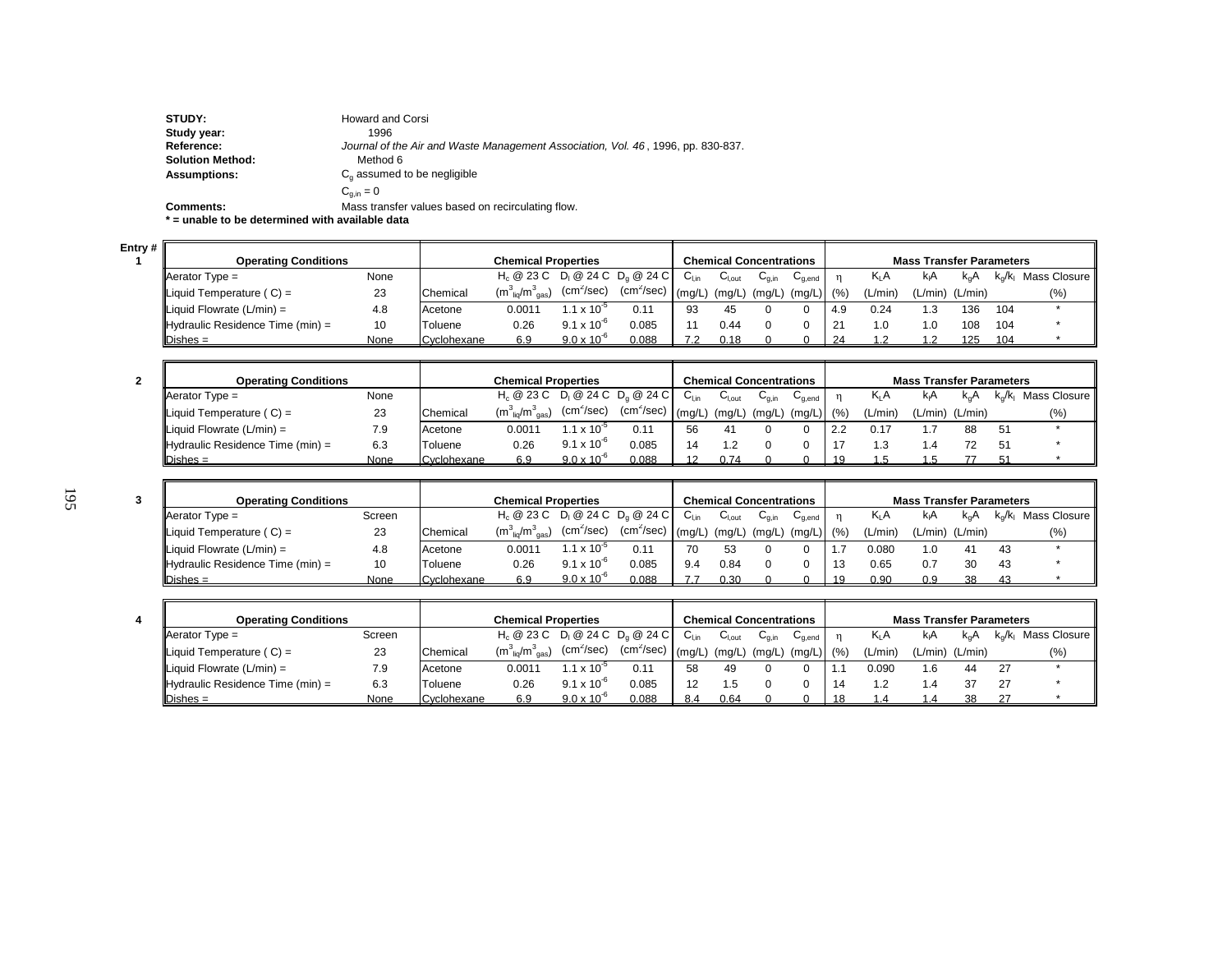| <b>Operating Conditions</b>           |                       |             | <b>Chemical Properties</b>                               |                        |               |                   | <b>Chemical Concentrations</b> |        |                                        |     |          | <b>Mass Transfer Parameters</b> |                 |           |              |
|---------------------------------------|-----------------------|-------------|----------------------------------------------------------|------------------------|---------------|-------------------|--------------------------------|--------|----------------------------------------|-----|----------|---------------------------------|-----------------|-----------|--------------|
| $A$ erator Type =                     | <b>Bubble Aerator</b> |             | $H_c$ @ 23 C D <sub>1</sub> @ 24 C D <sub>0</sub> @ 24 C |                        |               | $C_{\text{l.in}}$ | ∪l.out                         | ∪a.in  | $\mathsf{u}_{\mathsf{a}.\mathsf{end}}$ |     | $K_{L}A$ | <b>K</b> A                      | $k_{0}A$        | $k_0/k_1$ | Mass Closure |
| Liquid Temperature $(C) =$            | 23                    | Chemical    | $(m_{\text{liq}}^3/m_{\text{gas}}^3)$                    | (cm <sup>2</sup> /sec) | $(cm^2/sec)$  | (ma/L)            | (mg/L)                         | (mg/L) | $(mg/L)$ (%)                           |     | (L/min)  |                                 | (L/min) (L/min) |           | (%)          |
| $\parallel$ Liquid Flowrate (L/min) = | 4.8                   | Acetone     | 0.0011                                                   | $1.1 \times 10^{-7}$   | $0.1^{\circ}$ | 54                | 42                             |        |                                        |     | 0.065    | .8                              |                 | 18        |              |
| Hydraulic Residence Time (min) =      | 10                    | Toluene     | 0.26                                                     | $9.1 \times 10^{-6}$   | 0.085         | 6.5               |                                |        |                                        | -23 |          |                                 |                 | 18        |              |
| $\mathsf{Dishes} =$                   | None                  | Cyclohexane | 6.9                                                      | $9.0 \times 10^{-6}$   | 0.088         | 4.2               | 0.010                          |        |                                        | -33 | 1.6      | l.6                             | 28              | 18        |              |

| <b>Operating Conditions</b>             |                |             | <b>Chemical Properties</b>                               |                      |                        |           | <b>Chemical Concentrations</b> |       |                                             |      |         | <b>Mass Transfer Parameters</b> |                     |       |              |
|-----------------------------------------|----------------|-------------|----------------------------------------------------------|----------------------|------------------------|-----------|--------------------------------|-------|---------------------------------------------|------|---------|---------------------------------|---------------------|-------|--------------|
| $\blacksquare$ Aerator Type =           | Bubble Aerator |             | $H_c$ @ 23 C D <sub>1</sub> @ 24 C D <sub>0</sub> @ 24 C |                      |                        | $C_{Lin}$ | ∪l.out                         | ∪a.in | $\mathsf{\omega}_{\mathtt{a}.\mathtt{end}}$ |      | K A     | kА                              | k.A                 | k⊿/k∟ | Mass Closure |
| $\blacksquare$ Liquid Temperature (C) = | 23             | Chemical    | $(m_{\text{lin}}^3/m_{\text{max}}^3)$                    | $\rm (cm^2/sec)$     | (cm <sup>2</sup> /sec) | (ma/L)    | $(mg/L)$ $(mg/L)$              |       | $\binom{1}{1}$ (mg/L)                       | (% ) | (L/min) |                                 | $(L/min)$ $(L/min)$ |       | $(\% )$      |
| Liquid Flowrate $(L/min) =$             | 6.3            | Acetone     | 0.0011                                                   | $1.1 \times 10^{-7}$ |                        | 56        | 45                             |       |                                             |      | 0.090   | 2.4                             |                     | 18    |              |
| $\ $ Hydraulic Residence Time (min) =   | 8.1            | Toluene     | 0.26                                                     | $91 \times 10^{6}$   | 0.085                  | 7.0       | 0.2                            |       |                                             | -22  | . 4     |                                 |                     | 18    |              |
| Dishes $=$                              | None           | Cyclohexane | 6.9                                                      | $9.0 \times 10^{-7}$ | 0.088                  |           | 0.013                          |       |                                             | -35  |         |                                 |                     |       |              |

| <b>Operating Conditions</b>      |                       |                      | <b>Chemical Properties</b>                |                        |              |     |        | <b>Chemical Concentrations</b> |                                             |      |         | <b>Mass Transfer Parameters</b> |                     |                  |                |
|----------------------------------|-----------------------|----------------------|-------------------------------------------|------------------------|--------------|-----|--------|--------------------------------|---------------------------------------------|------|---------|---------------------------------|---------------------|------------------|----------------|
| $\blacksquare$ Aerator Type =    | <b>Bubble Aerator</b> |                      | $H_c @ 23 C D_1 @ 24 C D_2 @ 24 C$        |                        |              | ∪⊥տ | ∪l.out | ∪a.in                          | $\mathsf{\omega}_{\mathtt{a}.\mathtt{end}}$ |      | K.A     | КA                              |                     | $k_{\alpha}/k_1$ | Mass Closure I |
| Liquid Temperature (C) =         | ົດລ<br>د∠             | <b>Chemical</b>      | $(m^{3}_{\text{lio}}/m^{3}_{\text{gas}})$ | (cm <sup>2</sup> /sec) | $(cm^2/sec)$ |     |        | $(mg/L)$ $(mg/L)$ $(mg/L)$     | $\binom{m}{k}$                              | (% ) | (L/min) |                                 | $(L/min)$ $(L/min)$ |                  | (%)            |
| Liquid Flowrate (L/min) =        | 7.9                   | Acetone              | 0.0011                                    | $.1 \times 10^{-7}$    | 0.11         |     | 54     |                                |                                             |      | 0.13    | 3.6                             | 63                  | 18               |                |
| Hydraulic Residence Time (min) = | 6.3                   | Toluene              | 0.26                                      | $9.1 \times 10^{-6}$   | 0.085        | 9.8 | 2.8    |                                |                                             | 23   | .9      |                                 |                     | 18               |                |
| 'Dishes =                        | None                  | <b>IC</b> vclohexane | 6.9                                       | $9.0 \times 10^{-6}$   | 0.088        |     | 0.70   |                                |                                             |      |         |                                 |                     |                  |                |

| <b>Operating Conditions</b>      |                       |             | <b>Chemical Properties</b>                |                        |                        |      | <b>Chemical Concentrations</b> |        |                         |      |                  | <b>Mass Transfer Parameters</b> |               |       |                        |
|----------------------------------|-----------------------|-------------|-------------------------------------------|------------------------|------------------------|------|--------------------------------|--------|-------------------------|------|------------------|---------------------------------|---------------|-------|------------------------|
| $\blacksquare$ Aerator Type =    | <b>Bubble Aerator</b> |             | $H_c @ 23 C D_1 @ 24 C D_0 @ 24 C$        |                        |                        | ∪Lin | ∪l.out                         | ∪a.in  | $\cup_{0,\mathsf{end}}$ |      | K <sub>I</sub> A | kıA                             | $k_{\alpha}A$ | k.√k∟ | Mass Closure <b>II</b> |
| Liquid Temperature ( $C$ ) =     | າາ<br>دے              | Chemical    | $(m^{3}_{\text{lio}}/m^{3}_{\text{gas}})$ | (cm <sup>2</sup> /sec) | (cm <sup>2</sup> /sec) |      | $(mg/L)$ $(mg/L)$              | (mq/L) | $\lq$ (mg/L))           | (% ) | (L/min)          | $(L/min)$ $(L/min)$             |               |       | (%)                    |
| Liquid Flowrate $(L/min) =$      | 4.8                   | Acetone     | 0.0011                                    | $.1 \times 10^{-7}$    | 0.11                   | 68   | 57                             |        |                         |      | 0.060            | Ζ.                              |               | 14    |                        |
| Hydraulic Residence Time (min) = | 10                    | Toluene     | 0.26                                      | $9.1 \times 10^{-6}$   | 0.085                  | 5.0  | 2.8                            |        |                         | 24   |                  | .ט                              |               | 14    |                        |
| $\mathsf{Dishes} =$              | Yes                   | Cyclohexane | 6.9                                       | $9.0 \times 10^{-6}$   | 0.088                  | 3.8  | 0.015                          |        |                         | Δſ   |                  |                                 |               |       |                        |

| <b>Operating Conditions</b>      |                       |                 | <b>Chemical Properties</b>                |                        |                        |     | <b>Chemical Concentrations</b> |        |                                        |     |         | <b>Mass Transfer Parameters</b> |                  |    |                                                |
|----------------------------------|-----------------------|-----------------|-------------------------------------------|------------------------|------------------------|-----|--------------------------------|--------|----------------------------------------|-----|---------|---------------------------------|------------------|----|------------------------------------------------|
| $\blacksquare$ Aerator Type =    | <b>Bubble Aerator</b> |                 | $H_c @ 23 C D_1 @ 24 C D_2 @ 24 C$        |                        |                        | ∪⊥տ | ∪l.out                         | ∪a.in  | $\mathsf{C}_{\mathsf{q},\mathsf{end}}$ |     | K A     | kΑ                              | K <sub>o</sub> A |    | k <sub>o</sub> /k <sub>i</sub> Mass Closure II |
| Liquid Temperature $(C) =$       | 23                    | <b>Chemical</b> | $(m^{3}_{\text{liq}}/m^{3}_{\text{gas}})$ | (cm <sup>2</sup> /sec) | (cm <sup>2</sup> /sec) |     | $(mg/L)$ $(mg/L)$              | (mg/L) | $\binom{1}{2}$ (mg/L) (%)              |     | (L/min) | $(L/min)$ $(L/min)$             |                  |    | (% )                                           |
| Liquid Flowrate $(L/min) =$      | 6.3                   | Acetone         | 0.0011                                    | $.1 \times 10^{-7}$    |                        |     | 59                             |        |                                        | 3.4 | 0.21    | 2.8                             | 106              | 38 |                                                |
| Hydraulic Residence Time (min) = | 81                    | Toluene         | 0.26                                      | $9.1 \times 10^{-6}$   | 0.085                  | 8.  | 0.44                           |        |                                        | 26  | 1.6     |                                 | 68               | 38 |                                                |
| Dishes =                         | Yes                   | Cvclohexane     | 6.9                                       | $9.0 \times 10^{-6}$   | 0.088                  |     | 0.020                          |        |                                        | -48 | 2.9     |                                 |                  |    |                                                |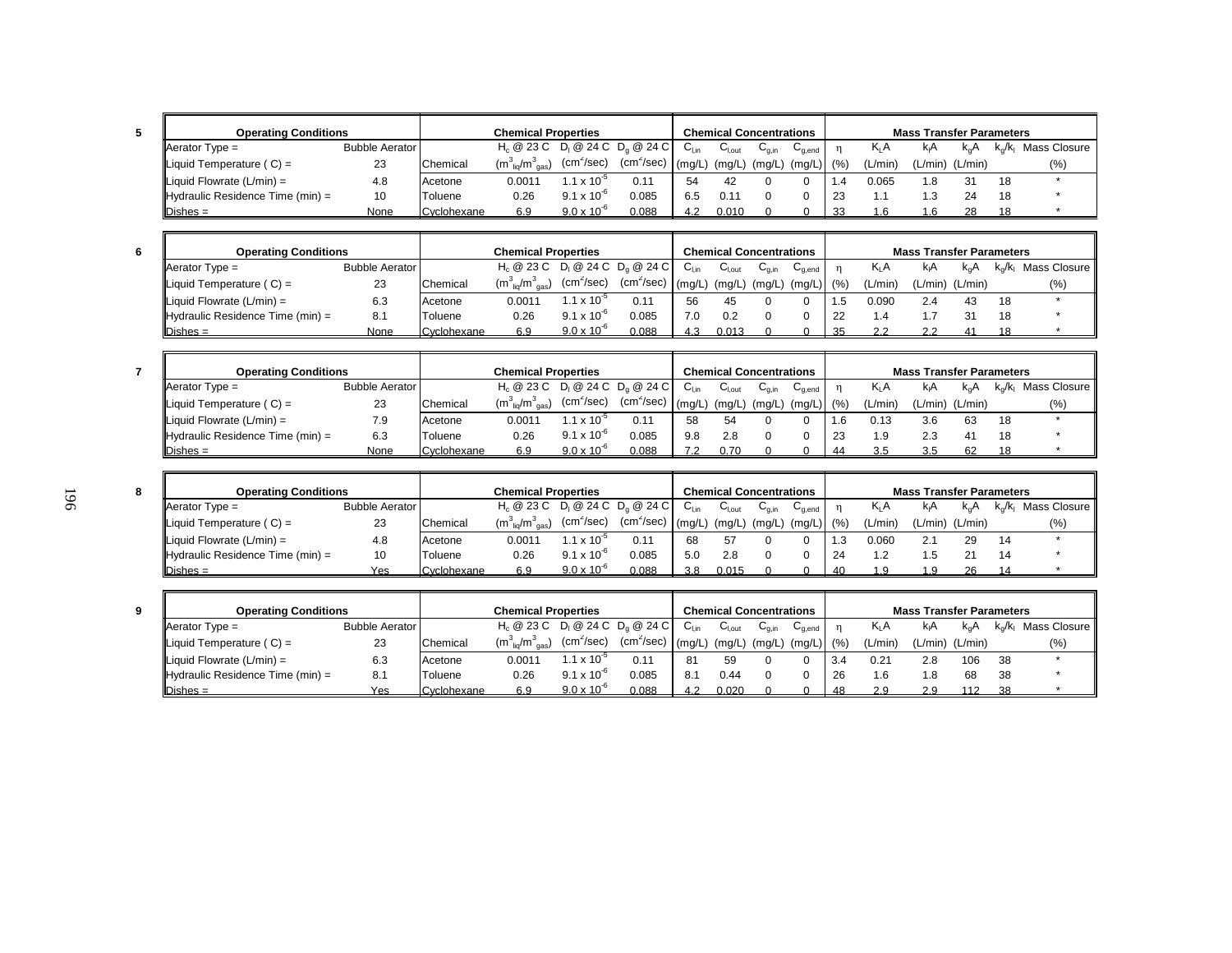| STUDY:                  | Wooley and Nazaroff                                                                              |
|-------------------------|--------------------------------------------------------------------------------------------------|
| Study year:             | 1990                                                                                             |
| Reference:              | Journal of the Air and Waste Management Association, Vol. 40, 1990, pp.1114-11120                |
| <b>Solution Method:</b> | Method 8                                                                                         |
| <b>Assumptions:</b>     | Only significant mass transfer occurring due to wash solution with added ethanol.                |
| <b>Comments:</b>        | There is not enough information given to consider additional emissions due to rinsing of dishes. |
|                         | Mass closure values based on numbers given in paper.                                             |

**\* = unable to be determined with available data**

| <b>Operating Conditions</b>  |         |                 | Chemical Properties                   |                        |              |        | <b>Chemical Concentrations</b> |        |                                        |         | <b>Mass Transfer Parameters</b> |                     |           |              |
|------------------------------|---------|-----------------|---------------------------------------|------------------------|--------------|--------|--------------------------------|--------|----------------------------------------|---------|---------------------------------|---------------------|-----------|--------------|
| $\Delta$ Aerator Type =      | unknown |                 | $H_c @ 23 C D_1 @ 24 C D_0 @ 24 C$    |                        |              | ∪l.in  | اب),out                        | ∪a.in  | $\mathsf{u}_{\mathsf{q},\mathsf{end}}$ | $K_1A$  | kА                              | k.A                 | $k_0/k_1$ | Mass Closure |
| Liquid Temperature ( $C$ ) = | 43      | <b>Chemical</b> | $(m_{\text{liq}}^3/m_{\text{gas}}^3)$ | (cm <sup>2</sup> /sec) | $(cm^2/sec)$ | (ma/L) | (mg/L)                         | (mg/L) | (mg/L) (%)                             | (L/min) |                                 | $(L/min)$ $(L/min)$ |           | (%)          |
| Liquid Volume (L) =          | 7.6     | Ethanol         | 0.0012                                | 1.3 x 10 $^{\circ}$    | 0.12         | 13     | 101                            |        |                                        | 0.084   |                                 |                     |           | 94           |
| Duration $(min) =$           | 10      | Ethanol         | 0.0012                                | $1.3 \times 10^{-5}$   | 0.12         | 13     | 105                            |        |                                        | 0.055   |                                 |                     |           | 96           |
| Dishes =                     | Yes     | <b>IEthanol</b> | 0.0012                                | $1.3 \times 10^{-3}$   | ∩ 1 ∩        |        | 99                             |        |                                        | 0.10    |                                 |                     |           | 92           |

| <b>Operating Conditions</b>     |         |          | <b>Chemical Properties</b>          |                        |              |           |        | <b>Chemical Concentrations</b> |                                        |        |                            | <b>Mass Transfer Parameters</b> |         |                                             |
|---------------------------------|---------|----------|-------------------------------------|------------------------|--------------|-----------|--------|--------------------------------|----------------------------------------|--------|----------------------------|---------------------------------|---------|---------------------------------------------|
| $A$ erator Type =               | unknown |          | $H_c @ 23 C D_1 @ 24 C D_0 @ 24 C$  |                        |              | $C_{Lin}$ | ∪l.out | ∪a.in                          | $\mathsf{u}_{\mathsf{q},\mathsf{end}}$ |        | Κ <sub>L</sub> Α           | kιA                             | K⊿A     | k <sub>a</sub> /k <sub>i</sub> Mass Closure |
| Liquid Temperature $(C) =$      | 55      | Chemical | $(m3_{\text{liq}}/m3_{\text{gas}})$ | (cm <sup>2</sup> /sec) | $(cm^2/sec)$ | (mg/L)    | (mg/L) | (mq/L)                         | $(mg/L)$ (%)                           |        | (L/min)                    | (L/min)                         | (L/min) | (%)                                         |
| $\parallel$ Liquid Volume (L) = | 7.6     | Ethanol  |                                     | $1.3 \times 10^{-3}$   | 0.12         | 278       | 279    |                                |                                        |        | $-0.4 -5.1 \times 10^{-4}$ |                                 |         | 106                                         |
| Duration $(min) =$              |         | Ethanol  |                                     | $1.3 \times 10^{-7}$   | 0.12         | 278       | 283    |                                |                                        | $-1.8$ | $-0.0020$                  |                                 |         | 106                                         |
| Dishes $=$                      | Yes     | Ethanol  |                                     | $1.3 \times 10^{-5}$   | 0.12         |           | 278    |                                |                                        |        |                            |                                 |         | 105                                         |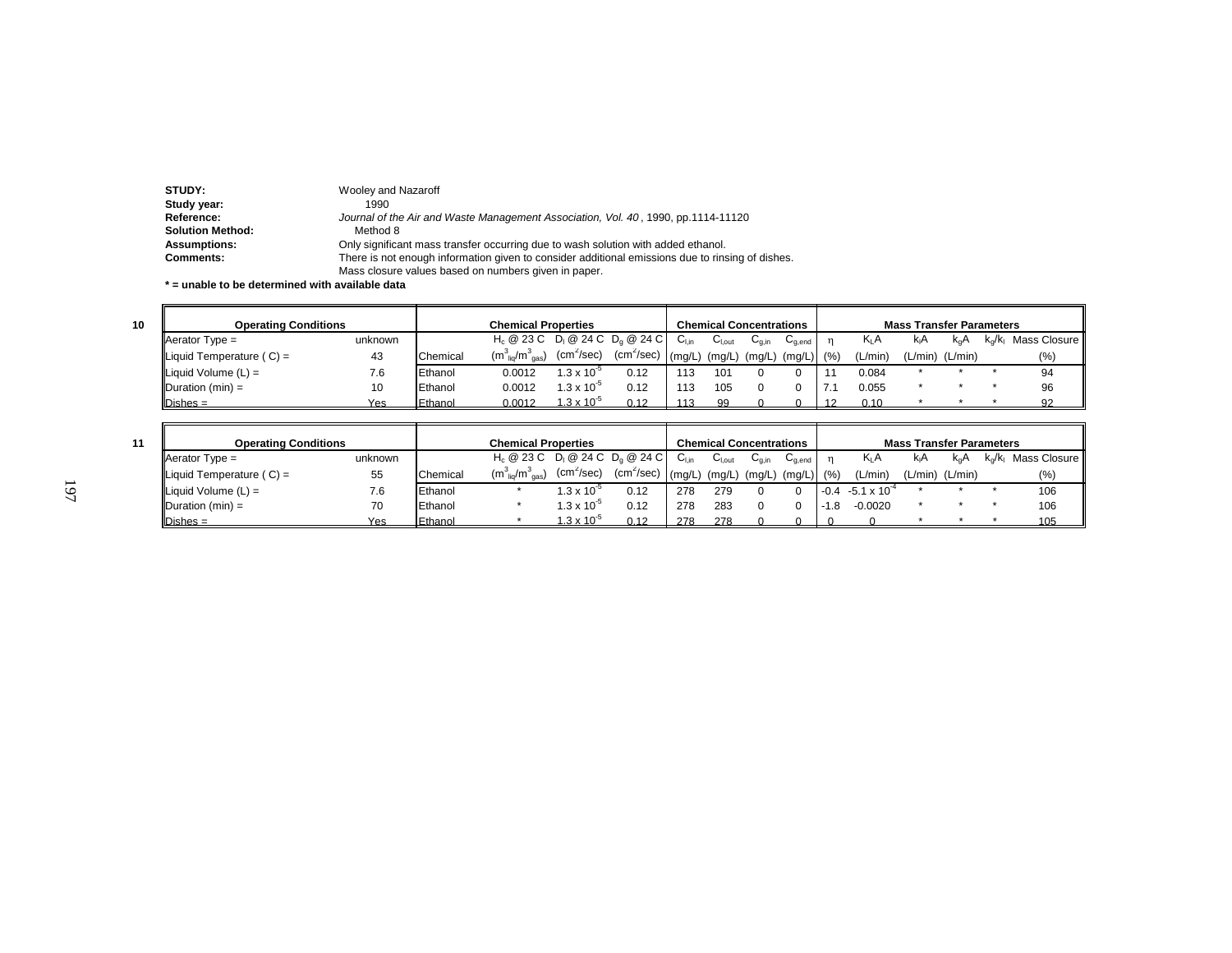**WASHING MACHINE DATABASE**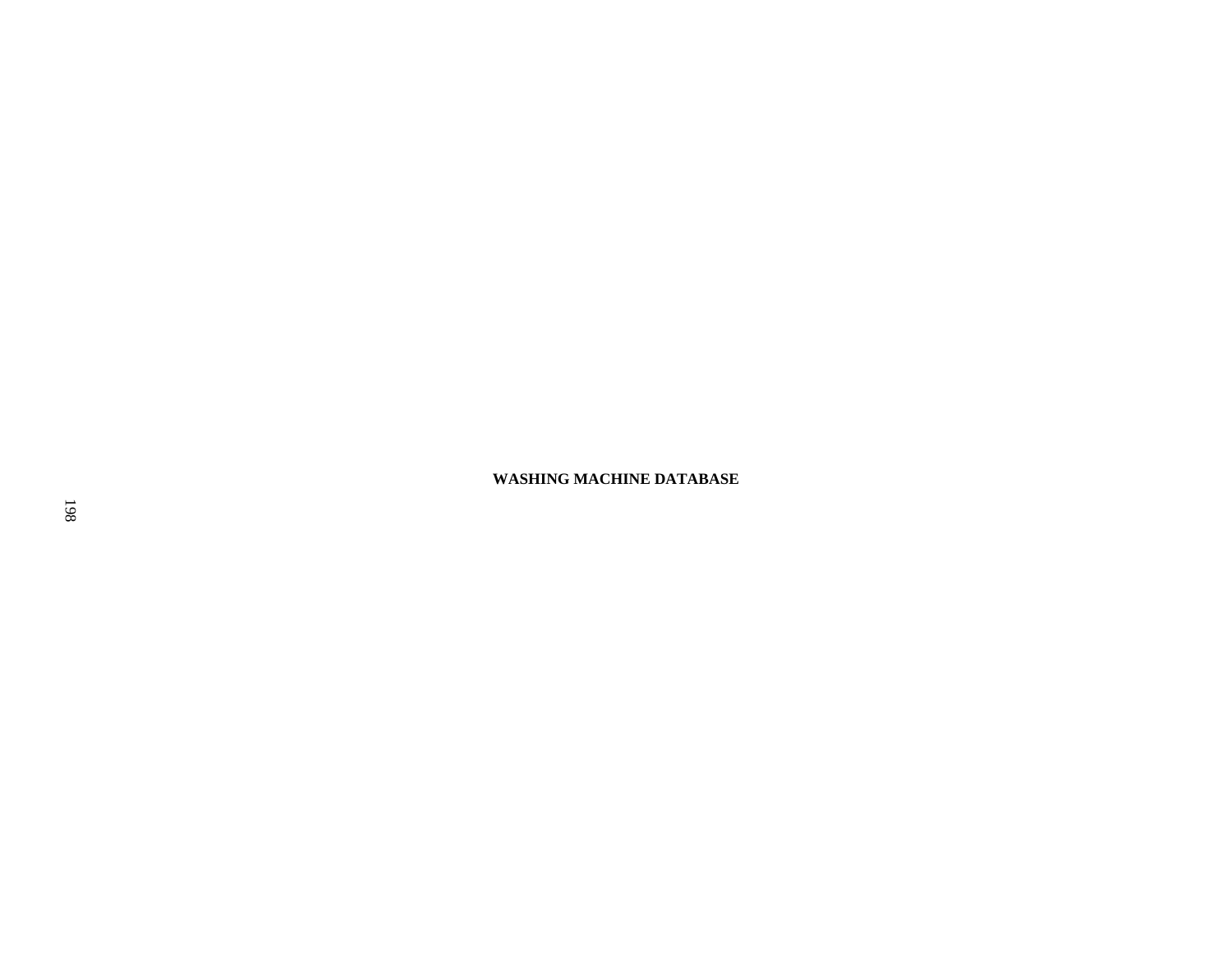| STUDY:                  | Howard and Corsi                                                                                       |
|-------------------------|--------------------------------------------------------------------------------------------------------|
| Study year:             | 1997                                                                                                   |
| <b>Solution Method:</b> | Method 3                                                                                               |
| <b>Assumptions:</b>     | None                                                                                                   |
| <b>Comments:</b>        | One gas sample collected for duration of experiment and one gas sample collected at end of experiment. |
|                         | Values of $k_0/k_1$ based solely on toluene, ethylbenzene, and cyclohexane data.                       |

**\* = unable to be determined with available data**

**Entry 1**

| #  <br><b>Operating Conditions</b> |                |              | <b>Chemical Properties</b>            |                        |                        |                   |        | <b>Chemical Concentrations</b> |             |     |         | <b>Mass Transfer Parameters</b> |     |                         |                |
|------------------------------------|----------------|--------------|---------------------------------------|------------------------|------------------------|-------------------|--------|--------------------------------|-------------|-----|---------|---------------------------------|-----|-------------------------|----------------|
| $C$ vcle Type =                    | fill for rinse |              | $H_c @ 19 C D_1 @ 24 C D_0 @ 24 C$    |                        |                        | $G_{\text{Lin}}$  | ∪l.out | $C_{q,in}$                     | $C_{q,end}$ | n   | $K_L A$ | kıA                             | k.A | $k_{\alpha}/k_{\alpha}$ | Mass Closure I |
| Duration (min) =                   | 3.3            | Chemical     | $(m_{\text{liq}}^3/m_{\text{gas}}^3)$ | (cm <sup>2</sup> /sec) | (cm <sup>2</sup> /sec) | $\ln \frac{1}{2}$ | (mg/L, | (mg/L)                         | (mg/L)      | (%) |         | $(L/min)$ $(L/min)$ $(L/min)$   |     |                         | $(\% )$        |
| Liquid Temperature ( $C$ ) =       | 19             | Acetone      | 0.00089                               | 1.1 x 10 <sup>-5</sup> | 0.11                   | 55                | 55     |                                | 0.042       | 2.1 | 0.23    |                                 |     |                         | 99             |
| Liquid Flowrate $(L/min) =$        | 14.6           | Toluene      | 0.22                                  | $9.1 \times 10^{-6}$   | 0.085                  | '.5               | 6.8    |                                | 0.28        | 9.8 | 1.8     | 2.9                             |     | 7.1                     | 108            |
| $\textsf{Gas}$ Flowrate (L/min) =  | 55             | Ethylbenzene | 0.23                                  | $8.4 \times 10^{-6}$   | 0.077                  | 6.7               | 6.0    |                                | 0.18        | 9.5 |         | 2.8                             | 20  | 7.1                     | 102            |
| Final Headspace Volume $(L)$ =     | 101            | Cyclohexane  | 6.0                                   | $9.0 \times 10^{-6}$   | 0.088                  | 2.5               | 2.1    |                                | 0.074       | 15  | 2.8     | 2.9                             |     | 7.1                     | 98             |
| Clothes Present $=$                | No             |              |                                       |                        |                        |                   |        |                                |             |     |         |                                 |     |                         |                |

| <b>Operating Conditions</b>    |                |              | <b>Chemical Properties</b>            |                        |                         |           |             | <b>Chemical Concentrations</b> |                                |     |         | <b>Mass Transfer Parameters</b> |          |                    |                 |
|--------------------------------|----------------|--------------|---------------------------------------|------------------------|-------------------------|-----------|-------------|--------------------------------|--------------------------------|-----|---------|---------------------------------|----------|--------------------|-----------------|
| $C$ vcle $Type =$              | fill for rinse |              | $H_c @ 21 C D_1 @ 24 C D_0 @ 24 C$    |                        |                         | $C_{Lin}$ | $C_{I,out}$ | ن (C <sub>q,in</sub>           | $\mathtt{C}_{\mathtt{a. end}}$ |     | $K_L A$ | kıA                             | $k_{0}A$ | k <sub>∾</sub> /k∟ | Mass Closure II |
| Duration $(min) =$             | 3.3            | Chemical     | $(m_{\text{liq}}^3/m_{\text{gas}}^3)$ | (cm <sup>2</sup> /sec) | $(cm^2/sec)$ $(mg/L)$ ' |           | (mg/L)      | (mg/L)                         | (mg/L)                         | (%) | (L/min) | (L/min) (L/min)                 |          |                    | $(\% )$         |
| Liquid Temperature $(C) =$     | 21             | Acetone      | 0.0010                                | $1.1 \times 10^{-3}$   | 0.11                    | 55        | 55          |                                | 0.067                          |     |         |                                 |          |                    | 100             |
| Liquid Flowrate $(L/min) =$    | 13.7           | Toluene      | 0.24                                  | $9.1 \times 10^{-6}$   | 0.085                   | 8.5       | 7.3         |                                | 0.32                           | 13  | 2.8     | 5.4                             | 25       | 4.5                | 104             |
| $\Box$ Gas Flowrate (L/min) =  | 55             | Ethylbenzene | 0.27                                  | $8.4 \times 10^{-6}$   | 0.077                   | 7.3       | 6.3         |                                | 0.20                           | 13  | 2.9     | 5.3                             | 24       | 4.5                | 99              |
| Final Headspace Volume $(L)$ = | 104            | Cyclohexane  | 6.0                                   | $9.0 \times 10^{-6}$   | 0.088                   | z.        | .6          |                                | 0.068                          | 25  | 5.3     | 5.5                             | 25       | 4.5                | 90              |
| Clothes Present $=$            | no             |              |                                       |                        |                         |           |             |                                |                                |     |         |                                 |          |                    |                 |

| <b>Operating Conditions</b>    |               |              | <b>Chemical Properties</b>                |                        |                           |                  |             | <b>Chemical Concentrations</b>        |                                        |              |                  | <b>Mass Transfer Parameters</b> |               |               |                |
|--------------------------------|---------------|--------------|-------------------------------------------|------------------------|---------------------------|------------------|-------------|---------------------------------------|----------------------------------------|--------------|------------------|---------------------------------|---------------|---------------|----------------|
| $C$ vcle $Type =$              | fill for wash |              | $H_c @ 19 C D_1 @ 24 C D_0 @ 24 C$        |                        |                           | $C_{\text{Lin}}$ | $C_{I,out}$ | $\mathsf{u}_{\mathsf{g},\mathsf{in}}$ | $\mathsf{u}_{\mathsf{q},\mathsf{end}}$ | $\mathbf{r}$ | K <sub>L</sub> A | kβA                             | $k_{\alpha}A$ | $k_{0}/k_{1}$ | Mass Closure I |
| Duration $(min) =$             | 3.3           | Chemical     | $(m^{3}_{\text{liq}}/m^{3}_{\text{gas}})$ | (cm <sup>2</sup> /sec) | $(cm2/sec)$ (mg/L) (mg/L) |                  |             | (mg/L)                                | (mg/L)                                 | (%)          | (L/min)          | $(L/min)$ $(L/min)$             |               |               | $(\% )$        |
| Liquid Temperature (C) =       | 19            | Acetone      | 0.00089                                   | $1.1 \times 10^{-7}$   | 0.11                      | 53               | 53          |                                       | 0.061                                  | 0.7          |                  |                                 |               |               | 100            |
| Liquid Flowrate $(L/min) =$    | 13.8          | Toluene      | 0.23                                      | $9.1 \times 10^{-6}$   | 0.085                     | 7.9              | 6.3         |                                       | 0.25                                   | 13           | 4.2              | 7.0                             | 47            | 6.7           | 96             |
| Gas Flowrate $(L/min) =$       | 55            | Ethylbenzene | 0.24                                      | $8.4 \times 10^{-6}$   | 0.077                     | 7.3              | 5.7         |                                       | 0.13                                   | 16           | 5.0              | 8.1                             | 54            | 6.7           | 87             |
| Final Headspace Volume $(L)$ = | 104           | Cyclohexane  | 6.0                                       | $9.0 \times 10^{-7}$   | 0.088                     | 2.3              | 1.5         |                                       | 0.066                                  | 26           | $^{\circ}5$      | 7.6                             | 51            | 6.7           | 79             |
| Clothes Present =              | no            |              |                                           |                        |                           |                  |             |                                       |                                        |              |                  |                                 |               |               |                |

| 4 | <b>Operating Conditions</b>         |                |              | <b>Chemical Properties</b>            |                        |                                                                   |                  |                     | <b>Chemical Concentrations</b> |                                        |     |         | <b>Mass Transfer Parameters</b> |     |                           |
|---|-------------------------------------|----------------|--------------|---------------------------------------|------------------------|-------------------------------------------------------------------|------------------|---------------------|--------------------------------|----------------------------------------|-----|---------|---------------------------------|-----|---------------------------|
|   | $C$ ycle $Type =$                   | fill for rinse |              | $H_c @ 21 C D_1 @ 24 C D_0 @ 24 C$    |                        |                                                                   | $C_{\text{Lin}}$ | $C_{1, \text{out}}$ | $G_{q,in}$                     | $\mathsf{U}_{\mathsf{q},\mathsf{end}}$ | 'n  | $K_L A$ | kıA                             | k.A | $k_0/k_1$ Mass Closure II |
|   | Duration $(min) =$                  | 3.3            | Chemical     | $(m_{\text{liq}}^3/m_{\text{gas}}^3)$ | (cm <sup>2</sup> /sec) | $\sqrt{2}$ (cm <sup>2</sup> /sec) $\frac{1}{2}$ (mg/L) $\sqrt{2}$ |                  | (mg/L)              | (mg/L)                         | (mg/L)                                 | (%) | (L/min) | $(L/min)$ $(L/min)$             |     | (%)                       |
|   | Liquid Temperature $(C) =$          | 21             | Acetone      | 0.0010                                | $1.1 \times 10^{-3}$   | 0.11                                                              | 56               | 54                  | 0                              | 0.038                                  | 3.0 | 0.086   |                                 |     | 97                        |
|   | Liquid Flowrate $(L/min) =$         | 13.7           | Toluene      | 0.27                                  | $9.1 \times 10^{-6}$   | 0.085                                                             | 8.6              | 7.8                 |                                | 0.14                                   | 8.2 | 1.5     |                                 |     | 102                       |
|   | $\Box$ Gas Flowrate (L/min) =       | 55             | Ethylbenzene | 0.35                                  | $8.4 \times 10^{-6}$   | 0.077                                                             | 6.9              | 6.2                 | 0                              | 0.076                                  | 10  | 1.9     |                                 |     | 96                        |
|   | <b>Final Headspace Volume (L) =</b> | 93             | Cyclohexane  | 6.5                                   | $9.0 \times 10^{-6}$   | 0.088                                                             | 2.0              | 1.9                 |                                | 0.028                                  | 6.9 | 1.2     |                                 |     | 102                       |
|   | $C$ lothes Present =                | ves            |              |                                       |                        |                                                                   |                  |                     |                                |                                        |     |         |                                 |     |                           |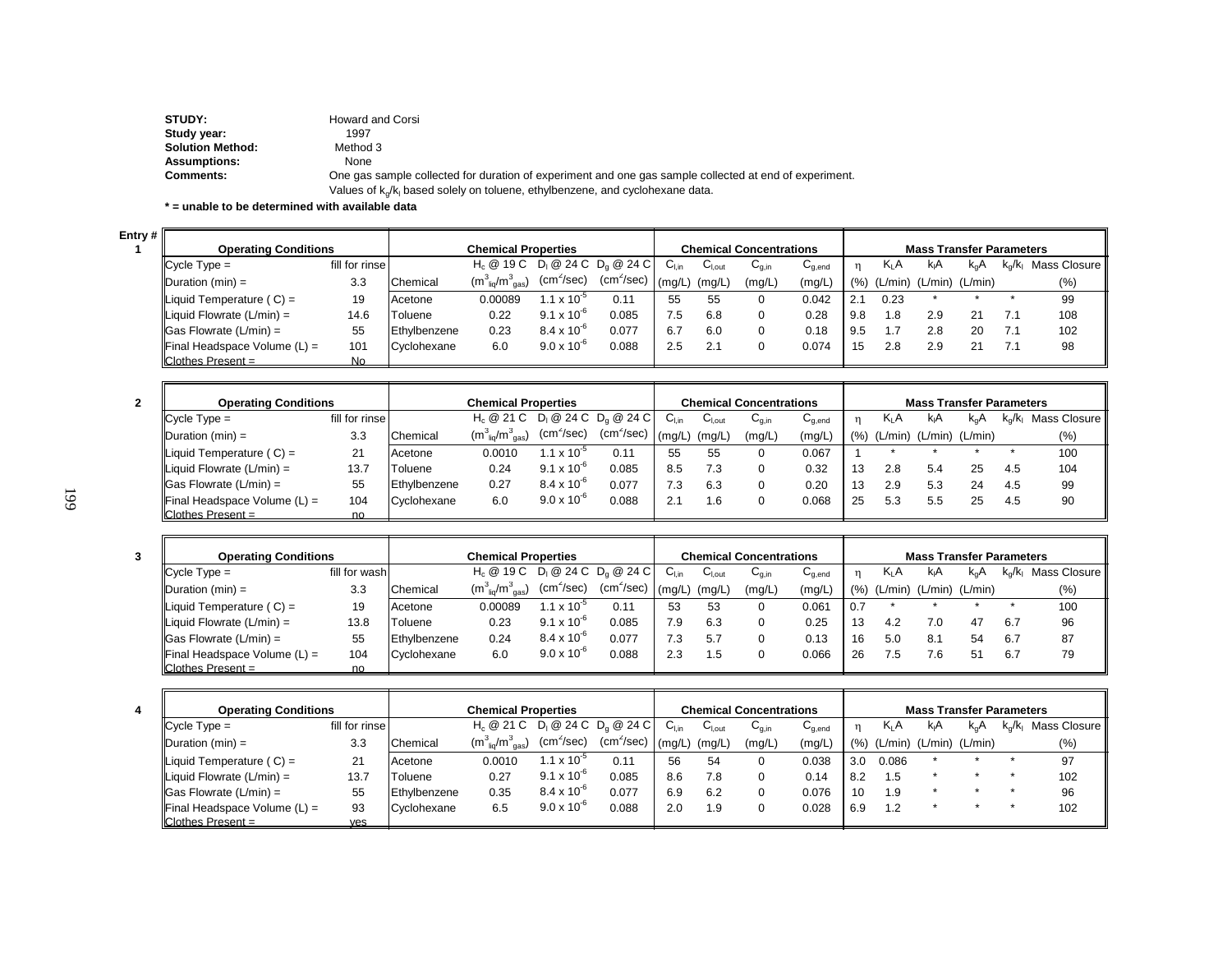| ī<br>I       |  |
|--------------|--|
| i<br>w<br>۰. |  |

| <b>Operating Conditions</b>                 |                |              | <b>Chemical Properties</b>            |                        |                                                                   |           |             | <b>Chemical Concentrations</b> |                                        |      |                  | <b>Mass Transfer Parameters</b> |     |                         |              |
|---------------------------------------------|----------------|--------------|---------------------------------------|------------------------|-------------------------------------------------------------------|-----------|-------------|--------------------------------|----------------------------------------|------|------------------|---------------------------------|-----|-------------------------|--------------|
| $ C$ ycle Type =                            | fill for rinse |              |                                       |                        | H <sub>c</sub> @ 49 C D <sub>i</sub> @ 24 C D <sub>a</sub> @ 24 C | $C_{Lin}$ | $C_{I.out}$ | $U_{0,in}$                     | $\mathsf{C}_{\mathsf{a}.\mathsf{end}}$ | n    | K <sub>I</sub> A | kıA                             | k.A | $k_{\alpha}/k_{\alpha}$ | Mass Closure |
| $\blacksquare$ Duration (min) =             | 3.3            | Chemical     | $(m_{\text{liq}}^3/m_{\text{gas}}^3)$ | (cm <sup>2</sup> /sec) | (cm <sup>2</sup> /sec)                                            | (mg/L)    | (mg/L,      | (mg/L)                         | (mg/L)                                 | (% ) | (L/min)          | $(L/min)$ $(L/min)$             |     |                         | (%)          |
| Liquid Temperature $(C) =$                  | 49             | Acetone      | 0.0046                                | 1.1 x 10 <sup>-3</sup> | 0.11                                                              | 52        | 51          |                                | 0.053                                  | 1.2  | 0.19             |                                 |     |                         | 101          |
| Liquid Flowrate $(L/min) =$                 | 13.6           | Toluene      | 0.54                                  | $9.1 \times 10^{-6}$   | 0.085                                                             | 6.9       | 5.1         |                                | 0.047                                  | 22   | 5.0              | 5.5                             | 111 | 20                      | 117          |
| $\vert$ Gas Flowrate (L/min) =              | 160            | Ethylbenzene | 1.1                                   | $8.4 \times 10^{-6}$   | 0.077                                                             | 6.3       | 4.8         |                                | 0.032                                  | 20   | 4.7              | 4.9                             | 101 | 20                      | 103          |
| $\blacksquare$ Final Headspace Volume (L) = | 104            | Cyclohexane  | 15                                    | $9.0 \times 10^{-6}$   | 0.088                                                             | .         | 1.2         |                                | 0.022                                  | 28   | 5.4              | 5.4                             | 110 | 20                      | 96           |
| $ $ Clothes Present =                       | no             |              |                                       |                        |                                                                   |           |             |                                |                                        |      |                  |                                 |     |                         |              |

| <b>Operating Conditions</b>                 |                |              | <b>Chemical Properties</b>                                        |                      |                        |                 |             | <b>Chemical Concentrations</b> |                                        |      |                  | <b>Mass Transfer Parameters</b> |     |               |              |
|---------------------------------------------|----------------|--------------|-------------------------------------------------------------------|----------------------|------------------------|-----------------|-------------|--------------------------------|----------------------------------------|------|------------------|---------------------------------|-----|---------------|--------------|
| $Cycle Type =$                              | fill for rinse |              | H <sub>c</sub> @ 47 C D <sub>i</sub> @ 24 C D <sub>a</sub> @ 24 C |                      |                        | $C_{lin}$       | $C_{I,out}$ | ∪ <sub>a.in</sub>              | $\mathsf{u}_{\mathsf{q},\mathsf{end}}$ | n    | Κ <sub>L</sub> Α | kıA                             | k.A | $k_{0}/k_{1}$ | Mass Closure |
| $\Delta$ Duration (min) =                   | 3.3            | Chemical     | $(m_{\text{liq}}^3/m_{\text{gas}}^3)$                             | $(cm^2/sec)$         | (cm <sup>2</sup> /sec) | $\mathsf{mq/L}$ | (mg/L)      | (mg/L)                         | (mg/L)                                 | (% ) | (L/min)          | (L/min) (L/min)                 |     |               | (% )         |
| Liquid Temperature $(C) =$                  | 47             | Acetone      | 0.0041                                                            | $1.1 \times 10^{-5}$ | 0.11                   | 54              | 52          |                                | 0.057                                  | 2.3  | 0.22             |                                 |     |               | 99           |
| $\parallel$ Liquid Flowrate (L/min) =       | 13.8           | Toluene      | 0.51                                                              | $9.1 \times 10^{-6}$ | 0.085                  | 8.0             | 5.1         |                                | 0.048                                  | 35   | 8.4              | 12                              | 58  | 5.0           | 94           |
| $\textsf{Gas}$ Flowrate (L/min) =           | 160            | Ethylbenzene | 0.95                                                              | $8.4 \times 10^{-6}$ | 0.077                  | 6.3             | 4.0         |                                | 0.028                                  | 36   | 8.4              | 10                              | 50  | 5.0           | 84           |
| $\blacksquare$ Final Headspace Volume (L) = | 104            | Cyclohexane  | 14                                                                | $9.0 \times 10^{-6}$ | 0.088                  | 2.1             | $\cdot$     |                                | 0.0073                                 | 45   |                  |                                 | 57  | 5.0           | 69           |
| $IC$ lothes Present =                       | no.            |              |                                                                   |                      |                        |                 |             |                                |                                        |      |                  |                                 |     |               |              |

| <b>Operating Conditions</b>              |                |              | <b>Chemical Properties</b>                |                        |                        |                  |             | <b>Chemical Concentrations</b>        |                                        |      |                  | <b>Mass Transfer Parameters</b> |               |                         |                 |
|------------------------------------------|----------------|--------------|-------------------------------------------|------------------------|------------------------|------------------|-------------|---------------------------------------|----------------------------------------|------|------------------|---------------------------------|---------------|-------------------------|-----------------|
| $\mathsf{IC}$ vcle $\mathsf{Type} =$     | fill for rinse |              | $H_c @ 20 C D_1 @ 24 C D_2 @ 24 C$        |                        |                        | $C_{\text{Lin}}$ | $C_{I,out}$ | $\mathsf{u}_{\mathsf{q},\mathsf{in}}$ | $\mathsf{u}_{\mathsf{q},\mathsf{end}}$ | n    | Κ <sub>L</sub> Α | k.A                             | $k_{\alpha}A$ | $k_{\alpha}/k_{\alpha}$ | Mass Closure li |
| $I$ Duration (min) =                     | 6.5            | Chemical     | $(m^{3}_{\text{li0}}/m^{3}_{\text{gas}})$ | (cm <sup>2</sup> /sec) | $(cm2/sec)$ $(mg/L)$ ' |                  | (mg/L)      | (mg/L)                                | (mg/L)                                 | (% ) | (L/min)          | $(L/min)$ $(L/min)$             |               |                         | (% )            |
| Liquid Temperature $(C) =$               | 20             | Acetone      | 0.00095                                   | $1.1 \times 10^{-5}$   | 0.11                   | 55               | 54          |                                       | 0.026                                  | 1.8  | 0.038            |                                 |               |                         | 102             |
| Liquid Flowrate $(L/min) =$              | 13.7           | Toluene      | 0.24                                      | $9.1 \times 10^{-6}$   | 0.085                  | 6.6              | 5.7         |                                       | 0.21                                   |      | 2.5              | 4.6                             | 24            | 5.1                     | 110             |
| $\textsf{Gas}$ Flowrate (L/min) =        | 55             | Ethylbenzene | 0.26                                      | $8.4 \times 10^{-6}$   | 0.077                  | 5.6              | 4.8         |                                       | 0.13                                   | 19   | 2.8              | 5.0                             | 26            | 5.1                     | 101             |
| $\parallel$ Final Headspace Volume (L) = | 61             | Cyclohexane  | 6.3                                       | $9.0 \times 10^{-6}$   | 0.088                  | .5               | 1.،         |                                       | 0.048                                  | 33   | 4.8              | 4.9                             | 25            | 5.1                     | 93              |
| $IC$ lothes Present =                    | no             |              |                                           |                        |                        |                  |             |                                       |                                        |      |                  |                                 |               |                         |                 |

| <b>Operating Conditions</b>              |                |              | <b>Chemical Properties</b>            |                        |                                              |           |             | <b>Chemical Concentrations</b> |                                        |     |      | <b>Mass Transfer Parameters</b> |     |               |              |
|------------------------------------------|----------------|--------------|---------------------------------------|------------------------|----------------------------------------------|-----------|-------------|--------------------------------|----------------------------------------|-----|------|---------------------------------|-----|---------------|--------------|
| $C$ vcle Type =                          | fill for rinse |              | $Hc \otimes 21$ C                     |                        | $D_1 \otimes 24 C D_0 \otimes 24 C$          | $C_{Lin}$ | $C_{I,out}$ | $U_{q,in}$                     | $\mathsf{u}_{\mathsf{q},\mathsf{end}}$ |     | Kı A | kıA                             | k.A | $k_{0}/k_{1}$ | Mass Closure |
| $\blacksquare$ Duration (min) =          | 4.75           | Chemical     | $(m_{\text{lio}}^3/m_{\text{gas}}^3)$ | (cm <sup>2</sup> /sec) | $\text{(cm}^2/\text{sec})$ $\text{(mg/L)}$ ' |           | (mg/L)      | (mg/L)                         | (mg/L)                                 | (%) |      | $(L/min)$ $(L/min)$ $(L/min)$   |     |               | $(\%)$       |
| $\blacksquare$ Liquid Temperature (C) =  | 21             | Acetone      | 0.0010                                | $1.1 \times 10^{-7}$   | 0.11                                         | 51        | 50          |                                | 0.036                                  |     | 0.12 |                                 |     |               | 99           |
| Liquid Flowrate $(L/min) =$              | 8.6            | Toluene      | 0.24                                  | $9.1 \times 10^{-6}$   | 0.085                                        | 6.4       | 4.6         | 0                              | 0.11                                   | 23  | 4.2  | 6.3                             | 54  | 8.5           | 90           |
| $\textsf{Gas}$ Flowrate (L/min) =        | 55             | Ethylbenzene | 0.26                                  | $8.4 \times 10^{-6}$   | 0.077                                        | 5.2       | 3.7         |                                | 0.068                                  | 24  | 4.4  | 6.4                             | 54  | 8.5           | 84           |
| $\parallel$ Final Headspace Volume (L) = | 109            | Cyclohexane  | 6.4                                   | $9.0 \times 10^{-6}$   | 0.088                                        | .6        | 0.96        | 0                              | 0.022                                  | -37 | 6.4  | 6.5                             | 55  | 8.5           | 72           |
| Clothes Present $=$                      | no             |              |                                       |                        |                                              |           |             |                                |                                        |     |      |                                 |     |               |              |

| <b>Operating Conditions</b>              |                |              | <b>Chemical Properties</b>            |                        |                        |                           |             | <b>Chemical Concentrations</b>        |                                        |      |         | <b>Mass Transfer Parameters</b> |               |                  |              |
|------------------------------------------|----------------|--------------|---------------------------------------|------------------------|------------------------|---------------------------|-------------|---------------------------------------|----------------------------------------|------|---------|---------------------------------|---------------|------------------|--------------|
| $C$ vcle Type =                          | fill for rinse |              | $H_c @ 19 C D_1 @ 24 C D_0 @ 24 C$    |                        |                        | $\mathsf{C}_\mathsf{Lin}$ | $C_{I,out}$ | $\mathsf{u}_{\mathsf{g},\mathsf{in}}$ | $\mathsf{u}_{\mathsf{q},\mathsf{end}}$ | n    | $K_L A$ | kıA                             | $k_{\alpha}A$ | $k_{\alpha}/k_1$ | Mass Closure |
| $IDuration (min) =$                      | 4.75           | Chemical     | $(m_{\text{lio}}^3/m_{\text{gas}}^3)$ | $(cm^2/sec)$           | (cm <sup>2</sup> /sec) | (ma/L)                    | (mg/L)      | (mg/L)                                | (mg/L)                                 | (% ) | (L/min) | (L/min) (L/min)                 |               |                  | $(\%)$       |
| $\blacksquare$ Liquid Temperature (C) =  | 19             | Acetone      | 0.00089                               | 1.1 x 10 <sup>-5</sup> | 0.11                   | 49                        | 47          |                                       | 0.042                                  | 3.0  | 1.2     |                                 |               |                  | 96           |
| $\blacksquare$ Liquid Flowrate (L/min) = | 8.5            | Toluene      | 0.23                                  | $9.1 \times 10^{-6}$   | 0.085                  | 7.4                       | 5.8         |                                       | 0.18                                   | 9.7  | 3.5     | 4.3                             | 80            | 19               | 98           |
| $\vert$ Gas Flowrate (L/min) =           | 55             | Ethylbenzene | 0.23                                  | $8.4 \times 10^{-7}$   | 0.077                  | 5.9                       | 4.6         |                                       | 0.086                                  | 9.4  | 3.7     | 4.5                             | 84            | 19               | 91           |
| $\parallel$ Final Headspace Volume (L) = | 110            | Cyclohexane  | 6.0                                   | $9.0 \times 10^{-6}$   | 0.088                  | í.9                       | 1.4         |                                       | 0.043                                  | 12   | 4.5     | 4.5                             | 84            | 19               | 86           |
| $IC$ lothes Present =                    | no.            |              |                                       |                        |                        |                           |             |                                       |                                        |      |         |                                 |               |                  |              |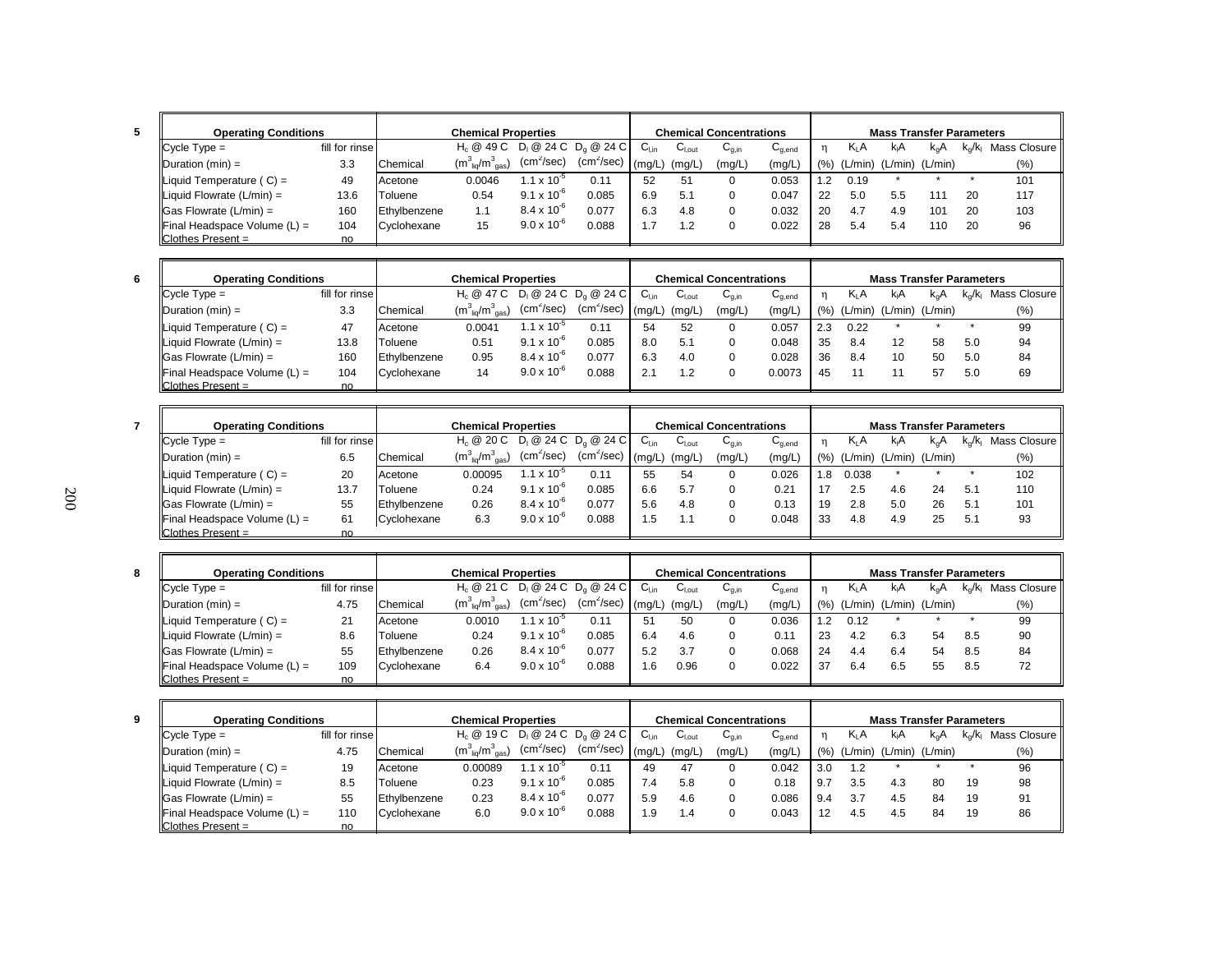**STUDY:** Howard and Corsi **Study year:** 1997 **Solution Method:** Method 4 for toluene, ethylbenzene, and cyclohexane Method 5 for acetone and ethyl acetate **Assumptions:** None **Comments:**

**\* = unable to be determined with available data**

| <b>Operating Conditions</b>                 |       |                      | <b>Chemical Properties</b>            |                        |              |         |                            | <b>Chemical Concentrations</b>        |             |       |                  | <b>Mass Transfer Parameters</b> |               |                         |                |
|---------------------------------------------|-------|----------------------|---------------------------------------|------------------------|--------------|---------|----------------------------|---------------------------------------|-------------|-------|------------------|---------------------------------|---------------|-------------------------|----------------|
| $C$ vcle Type =                             | Rinse |                      | $H_c @ 24 C D_1 @ 24 C D_0 @ 24 C$    |                        |              | ∪ւտ     | $\mathtt{C_{\text{Lout}}}$ | $\mathsf{u}_{\mathsf{g},\mathsf{in}}$ | $C_{q,end}$ |       | K <sub>I</sub> A | kıA                             | $k_{\alpha}A$ | $k_{\alpha}/k_{\alpha}$ | Mass Closure I |
| $\Delta$ Duration (min) =                   | 10    | Chemical             | $(m_{\text{liq}}^3/m_{\text{gas}}^3)$ | (cm <sup>2</sup> /sec) | $(cm^2/sec)$ | (mq/L)  | (mg/L,                     | (mg/L)                                | (mg/L)      | (9/6) | (L/min)          | (L/min) (L/min)                 |               |                         | (% )           |
| Liquid Temperature (C) =                    | 24    | Acetone              | 0.0012                                | $.1 \times 10^{-5}$    | 0.11         | 36      | 34                         | 0.013                                 | 0.026       |       | 0.069            | 40                              | 57            | 1.4                     | 98             |
| Liquid Volume $(L)$ =                       | 47    | <b>Ethyl Acetate</b> | 0.0048                                | $9.5 \times 10^{-6}$   | 0.092        | 23      | 22                         | 0.01                                  | 0.047       | 12    | 0.15             | 23                              | 32            | 1.4                     | 106            |
| $\textsf{G}$ as Flowrate (L/min) =          | 53    | Toluene              | 0.26                                  | $9.1 \times 10^{-6}$   | 0.085        | 5.1     | $\mathcal{A}$              | 0.0033                                | 0.091       | 72    | 9.4              | 34                              | 49            | 1.4                     | 70             |
| $\blacksquare$ Final Headspace Volume (L) = | 103   | Ethylbenzene         | 0.31                                  | $8.4 \times 10^{-6}$   | 0.077        | 4.1     | 0.96                       | 0.0024                                | 0.056       | 76    | 10               | 34                              | 49            | 1.4                     | 75             |
| $\mu$ Agitation Speed =                     | slow  | Cyclohexane          | 7.1                                   | $9.0 \times 10^{-6}$   | 0.088        | $\cdot$ | 0.012                      | 0.0019                                | 0.0038      | 99    | 24               | 26                              | 37            | 1.4                     | 28             |
| $IC$ othes Present =                        | no    |                      |                                       |                        |              |         |                            |                                       |             |       |                  |                                 |               |                         |                |

| 11 | <b>Operating Conditions</b>                     |       |                      | <b>Chemical Properties</b>                |                      |                              |           |                   | <b>Chemical Concentrations</b>        |                                        |     |                  | <b>Mass Transfer Parameters</b> |     |                         |                |
|----|-------------------------------------------------|-------|----------------------|-------------------------------------------|----------------------|------------------------------|-----------|-------------------|---------------------------------------|----------------------------------------|-----|------------------|---------------------------------|-----|-------------------------|----------------|
|    | $C$ vcle Type =                                 | Rinse |                      | $H_c \otimes 22 C$                        |                      | $D_1 @ 24 C D_0 @ 24 C$      | $C_{Lin}$ | $C_{\text{Lout}}$ | $\mathsf{u}_{\mathsf{g},\mathsf{in}}$ | $\mathsf{u}_{\mathsf{q},\mathsf{end}}$ | n   | K <sub>I</sub> A | kıA                             | k.A | $k_{\alpha}/k_{\alpha}$ | Mass Closure I |
|    | $\mathsf{IDuration}\left(\mathsf{min}\right) =$ | 10    | Chemical             | $(m^{3}_{\text{liq}}/m^{3}_{\text{gas}})$ | $(cm^2/sec)$         | $(cm^2/sec)$ (mg/L) $\prime$ |           | (mg/L)            | (mg/L)                                | (mg/L)                                 | (%) | (L/min)          | $(L/min)$ $(L/min)$             |     |                         | (% )           |
|    | Liquid Temperature ( $C$ ) =                    | 22    | Acetone              | 0.0011                                    | $1.1 \times 10^{-7}$ | 0.11                         | 44        | 37                | 0.013                                 | 0.025                                  | -15 | 0.024            | 30                              | 22  | 0.74                    | 95             |
|    | Liquid Volume (L) =                             | 49    | <b>Ethyl Acetate</b> | 0.0044                                    | $9.5 \times 10^{-6}$ | 0.092                        | 27        | 25                | 0.013                                 | 0.057                                  | 8.1 | 0.073            | 23                              |     | 0.74                    | 103            |
|    | $ Gas Flowrate (L/min) =$                       | 53    | Toluene              | 0.25                                      | $9.1 \times 10^{-6}$ | 0.085                        |           | 2.5               | 0.0042                                | 0.19                                   | 65  |                  | 46                              | 34  | 0.74                    | 63             |
|    | $\parallel$ Final Headspace Volume (L) =        | 101   | Ethylbenzene         | 0.28                                      | $8.4 \times 10^{-6}$ | 0.077                        | 7.1       | 2.2               | 0.0033                                | 0.13                                   | 69  | 8.1              | 47                              | 35  | 0.74                    | 53             |
|    | $\blacksquare$ Agitation Speed =                | slow  | Cyclohexane          | 6.7                                       | $9.0 \times 10^{-6}$ | 0.088                        | 3.6       | 0.028             | 0.013                                 | 0.019                                  | 99  | 23               | 27                              | 20  | 0.74                    | 42             |
|    | $IC$ lothes Present =                           | no    |                      |                                           |                      |                              |           |                   |                                       |                                        |     |                  |                                 |     |                         |                |

| 12 | <b>Operating Conditions</b>              |       |                      | <b>Chemical Properties</b>          |                        |                                              |           |                    | <b>Chemical Concentrations</b> |                                        |              |                  | <b>Mass Transfer Parameters</b> |     |                         |                |
|----|------------------------------------------|-------|----------------------|-------------------------------------|------------------------|----------------------------------------------|-----------|--------------------|--------------------------------|----------------------------------------|--------------|------------------|---------------------------------|-----|-------------------------|----------------|
|    | $C$ vcle Type =                          | Rinse |                      | H <sub>c</sub> @ 49 C               |                        | $D_1 @ 24 C D_0 @ 24 C$                      | $C_{Lin}$ | $C_{\text{l.out}}$ | $G_{q,in}$                     | $\mathsf{u}_{\mathsf{q},\mathsf{end}}$ | $\mathsf{n}$ | K <sub>I</sub> A | kıA                             | k.A | $k_{\alpha}/k_{\alpha}$ | Mass Closure I |
|    | Duration $(min) =$                       | 10    | Chemical             | $(m3_{\text{liq}}/m3_{\text{gas}})$ | (cm <sup>2</sup> /sec) | $\text{(cm}^2/\text{sec})$ $\text{(mg/L)}$ ' |           | (mg/L)             | (mg/L)                         | (mg/L)                                 | (% )         | (L/min)          | $(L/min)$ $(L/min)$             |     |                         | (% )           |
|    | Liquid Temperature (C) =                 | 49    | Acetone              | 0.0046                              | $1.1 \times 10^{-7}$   | 0.11                                         | 48        | 31                 | 0.024                          | 0.029                                  | 36           | 0.30             | 62                              | 67  | 1.1                     | 104            |
|    | <b>IL</b> iauid Volume (L) =             | 48    | <b>Ethyl Acetate</b> | 0.014                               | $9.5 \times 10^{-6}$   | 0.092                                        | 28        | 15                 | 0.014                          | 0.032                                  | 48           | 0.61             | 41                              | 45  | 1.1                     | 114            |
|    | $ Gas Flowrate (L/min) =$                | 200   | Toluene              | 0.53                                | $9.1 \times 10^{-6}$   | 0.085                                        | 8.0       | 0.38               | 0.0035                         | 0.0061                                 | 95           | 15               | 41                              | 44  |                         | 112            |
|    | $\parallel$ Final Headspace Volume (L) = | 102   | Ethylbenzene         | 1.0                                 | $8.4 \times 10^{-6}$   | 0.077                                        |           | 0.24               | 0.0024                         | 0.0033                                 | 97           | 17               | 33                              | 36  | 1.1                     | 97             |
|    | $\blacksquare$ Agitation Speed =         | slow  | Cyclohexane          | 15                                  | $9.0 \times 10^{-6}$   | 0.088                                        | 2.3       | 0.003              | 0.0010                         | $.9 \times 10^{-4}$                    | 100          | 46               | 49                              | 53  | 1.1                     | 72             |
|    | $ $ Clothes Present =                    | no    |                      |                                     |                        |                                              |           |                    |                                |                                        |              |                  |                                 |     |                         |                |

| 13 | <b>Operating Conditions</b>  |      |              | <b>Chemical Properties</b>                               |                        |                                                            |                |                    | <b>Chemical Concentrations</b>        |             |      |                  | <b>Mass Transfer Parameters</b> |          |                  |                |
|----|------------------------------|------|--------------|----------------------------------------------------------|------------------------|------------------------------------------------------------|----------------|--------------------|---------------------------------------|-------------|------|------------------|---------------------------------|----------|------------------|----------------|
|    | $C$ ycle Type =              | Wash |              | $H_c$ @ 23 C D <sub>1</sub> @ 24 C D <sub>0</sub> @ 24 C |                        |                                                            | $C_{Lin}$      | $C_{\text{l.out}}$ | $\mathsf{u}_{\mathsf{q},\mathsf{in}}$ | $C_{q,end}$ |      | Κ <sub>L</sub> Α | kıA                             | $k_{0}A$ | $k_{\alpha}/k_1$ | Mass Closure I |
|    | Duration $(min) =$           | 9.75 | Chemical     | $(m_{\text{lio}}^3/m_{\text{gas}}^3)$                    | (cm <sup>2</sup> /sec) | $(\text{cm}^2/\text{sec})$ $(\text{mg/L})$ $(\text{mg/L})$ |                |                    | (mg/L)                                | (mg/L)      | (% ) |                  | (L/min) (L/min) (L/min)         |          |                  | (%)            |
|    | Liquid Temperature (C) =     | 23   | Acetone      | 0.0011                                                   | $1.1 \times 10^{-7}$   | 0.11                                                       | 3 <sup>1</sup> | 29                 | 0.0093                                | 0.0073      |      | 0.011            | 13                              | 10       | 0.74             | 95             |
|    | Liquid Volume $(L)$ =        | 49   | Toluene      | 0.26                                                     | $9.1 \times 10^{-6}$   | 0.085                                                      | 5.6            | 3.7                | 0.0089                                | 0.032       | 33   | 5.،              | 9.6                             |          | 0.74             | 93             |
|    | Gas Flowrate (L/min) =       | 53   | Ethylbenzene | 0.29                                                     | $8.4 \times 10^{-6}$   | 0.077                                                      | 4.9            | 3.0                | 0.0062                                | 0.023       | 36   | 2.2              | 12                              | 9.2      | 0.74             | 91             |
|    | Final Headspace Volume (L) = | 101  | Cyclohexane  | 6.7                                                      | $9.0 \times 10^{-6}$   | 0.088                                                      | 2.0            | 0.36               | 0.0061                                | 0.025       | -82  | 9.4              |                                 | 8.4      | 0.74             | 61             |
|    | Agitation Speed =            | slow |              |                                                          |                        |                                                            |                |                    |                                       |             |      |                  |                                 |          |                  |                |
|    | Clothes Present =            | no   |              |                                                          |                        |                                                            |                |                    |                                       |             |      |                  |                                 |          |                  |                |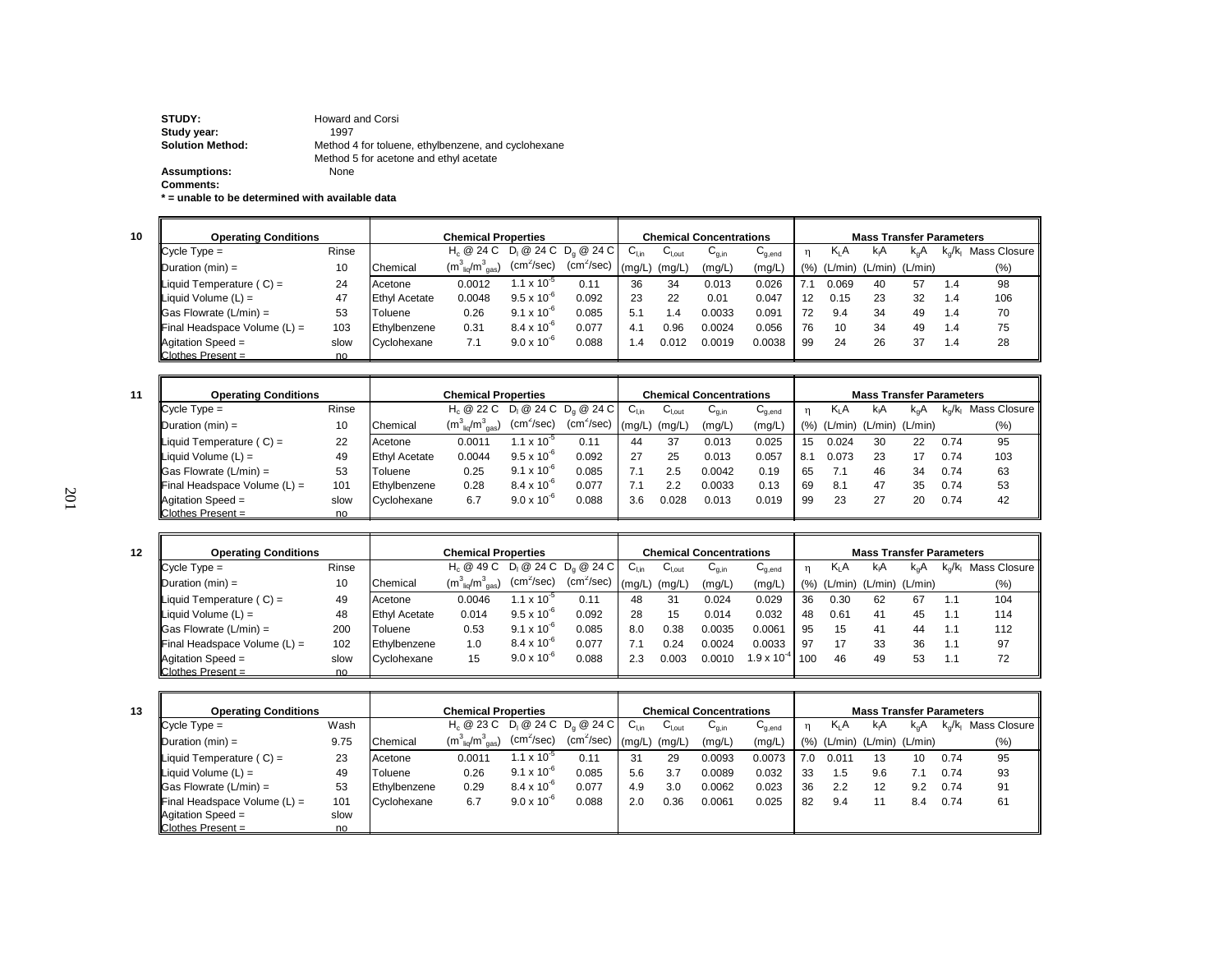| ٠ |  |
|---|--|

| <b>Operating Conditions</b>                 |      | <b>Chemical Properties</b> |                                       |                        |                                                                   |                  | <b>Chemical Concentrations</b>    |                      |                                        |     | <b>Mass Transfer Parameters</b> |                               |     |      |                                             |  |  |
|---------------------------------------------|------|----------------------------|---------------------------------------|------------------------|-------------------------------------------------------------------|------------------|-----------------------------------|----------------------|----------------------------------------|-----|---------------------------------|-------------------------------|-----|------|---------------------------------------------|--|--|
| $\mathsf{IC}$ vcle $\mathsf{Type} =$        | Wash |                            |                                       |                        | H <sub>c</sub> @ 22 C D <sub>i</sub> @ 24 C D <sub>a</sub> @ 24 C | $C_{\text{Lin}}$ | $\mathtt{C_{\text{\tiny{Lout}}}}$ | $G_{q,in}$           | $\mathsf{C}_{\mathsf{q},\mathsf{end}}$ |     | K <sub>i</sub> A                | kA                            | k.A |      | k <sub>o</sub> /k <sub>i</sub> Mass Closure |  |  |
| $ $ Duration (min) =                        | 10   | Chemical                   | $(m_{\text{liq}}^3/m_{\text{gas}}^3)$ | (cm <sup>2</sup> /sec) | (cm <sup>2</sup> /sec)                                            | (mg/L)           | (mg/L,                            | (mg/L)               | (mg/L)                                 | (%) |                                 | $(L/min)$ $(L/min)$ $(L/min)$ |     |      | $(\%)$                                      |  |  |
| $\parallel$ Liquid Temperature (C) =        | 22   | Acetone                    | 0.001                                 | 1.1 x 10 <sup>-5</sup> | 0.11                                                              | 35               | 33                                | 0.0023               | 0.0042                                 | 5.1 | 0.0084                          | 9.3                           | 7.5 | 0.81 | 99                                          |  |  |
| $\parallel$ Liquid Volume (L) =             | 47   | Toluene                    | 0.24                                  | $9.1 \times 10^{-6}$   | 0.085                                                             | 5.7              | 3.7                               | 0.0019               | 0.016                                  | 34  | 2.5                             | 15                            | 12  | 0.81 | 79                                          |  |  |
| $\vert$ Gas Flowrate (L/min) =              | 53   | Ethylbenzene               | 0.27                                  | $8.4 \times 10^{-6}$   | 0.077                                                             | 4.8              | 3.1                               | 0.0012               | 0.011                                  | 37  | 2.6                             | 15                            | 12  | 0.81 | 77                                          |  |  |
| $\blacksquare$ Final Headspace Volume (L) = | 103  | <b>C</b> vclohexane        | 6.5                                   | $9.0 \times 10^{-6}$   | 0.088                                                             | 3.3              | 0.78                              | $9.4 \times 10^{-4}$ | 0.0094                                 | 76  | 9.2                             |                               | 8.8 | 0.81 | 30                                          |  |  |
| Agitation Speed =                           | slow |                            |                                       |                        |                                                                   |                  |                                   |                      |                                        |     |                                 |                               |     |      |                                             |  |  |
| $IClothes Present =$                        | no   |                            |                                       |                        |                                                                   |                  |                                   |                      |                                        |     |                                 |                               |     |      |                                             |  |  |

|  | ۰. |
|--|----|

| <b>Operating Conditions</b>              |      |              | <b>Chemical Properties</b>            |                        |                                                                   |      |                   | <b>Chemical Concentrations</b> |              |      |         | <b>Mass Transfer Parameters</b> |               |                         |              |
|------------------------------------------|------|--------------|---------------------------------------|------------------------|-------------------------------------------------------------------|------|-------------------|--------------------------------|--------------|------|---------|---------------------------------|---------------|-------------------------|--------------|
| $ C$ ycle Type =                         | Wash |              |                                       |                        | H <sub>c</sub> @ 51 C D <sub>i</sub> @ 24 C D <sub>a</sub> @ 24 C | ∪∟in | $G_{\text{Lout}}$ | $C_{q,in}$                     | $C_{q, end}$ |      | $K_L A$ | kA                              | $k_{\alpha}A$ | $k_{\alpha}/k_{\alpha}$ | Mass Closure |
| $\Delta$ Duration (min) =                | 10   | Chemical     | $(m_{\text{liq}}^3/m_{\text{gas}}^3)$ | (cm <sup>2</sup> /sec) | $\rm (cm^2/sec)$ $\,$ $\rm (mg/L)$ $\,$                           |      | (mg/L)            | (mg/L)                         | (mg/L)       | (% ) | (L/min) | (L/min) (L/min)                 |               |                         | (% )         |
| $\parallel$ Liquid Temperature (C) =     | 51   | Acetone      | 0.0050                                | $1.1 \times 10^{-3}$   | 0.11                                                              | 45   | 31                | 0.012                          | 0.0028       | 30   | 0.022   | 32                              | 4.3           | 0.13                    | 99           |
| $\parallel$ Liquid Volume (L) =          | 49   | Toluene      | 0.57                                  | $9.1 \times 10^{-6}$   | 0.085                                                             | 8.0  | 2.7               | 0.0022                         | 0.0096       | 67   | 3.5     | 49                              | 6.6           | 0.13                    | 73           |
| $\parallel$ Gas Flowrate (L/min) =       | 200  | Ethylbenzene | 1.2                                   | $8.4 \times 10^{-6}$   | 0.077                                                             | 7.3  | 2.1               | 0.0014                         | 0.0067       | 72   | 4.3     | -31                             | 4.2           | 0.13                    | 75           |
| $\parallel$ Final Headspace Volume (L) = | 101  | Cyclohexane  | 16                                    | $9.0 \times 10^{-6}$   | 0.088                                                             | 2.8  | 0.045             | $6.7 \times 10^{-4}$           | 0.0026       | 98   | 24      | 34                              | 4.6           | 0.13                    | 47           |
| Agitation Speed =                        | slow |              |                                       |                        |                                                                   |      |                   |                                |              |      |         |                                 |               |                         |              |
| Clothes Present =                        | no   |              |                                       |                        |                                                                   |      |                   |                                |              |      |         |                                 |               |                         |              |

| <b>Operating Conditions</b>              |            | <b>Chemical Properties</b> |                                       |                        |                                    |                       |                   | <b>Chemical Concentrations</b> |             |     |        | <b>Mass Transfer Parameters</b> |               |           |              |
|------------------------------------------|------------|----------------------------|---------------------------------------|------------------------|------------------------------------|-----------------------|-------------------|--------------------------------|-------------|-----|--------|---------------------------------|---------------|-----------|--------------|
| $Cycle Type =$                           | Rinse      |                            |                                       |                        | $H_c @ 21 C D_1 @ 24 C D_0 @ 24 C$ | $C_{\text{Lin}}$      | $C_{\text{Lout}}$ | $C_{q,in}$                     | $G_{q,end}$ | n   | $K_1A$ | kA                              | $k_{\alpha}A$ | $k_o/k_1$ | Mass Closure |
| $\Delta$ Duration (min) =                | 10         | Chemical                   | $(m_{\text{liq}}^3/m_{\text{gas}}^3)$ | (cm <sup>2</sup> /sec) | (cm <sup>2</sup> /sec)             | $\mathsf{Im}\alpha/L$ | (mg/L)            | (mg/L)                         | (mg/L)      | (%) |        | $(L/min)$ $(L/min)$ $(L/min)$   |               |           | $(\% )$      |
| Liquid Temperature (C) =                 | 21         | Acetone                    | 0.0010                                | $1.1 \times 10^{-5}$   | 0.11                               | 41                    | 33                | 0.011                          | 0.021       | 19  | 0.024  | 2.9                             | 24            | 8.6       | 101          |
| Liquid Volume $(L)$ =                    | 50         | Toluene                    | 0.24                                  | $9.1 \times 10^{-6}$   | 0.085                              | 6.6                   | 3.7               | 0.0089                         | 0.036       | 45  | 0.84   | 1.3                             | 11.0          | 8.6       | 92           |
| $\vert$ Gas Flowrate (L/min) =           | 53         | Ethylbenzene               | 0.26                                  | $8.4 \times 10^{-6}$   | 0.077                              | 6.1                   | 2.6               | 0.0042                         | 0.018       | 57  | 1.1    | 1.6                             | 13            | 8.6       | 88           |
| $\parallel$ Final Headspace Volume (L) = | 88         | Cyclohexane                | 6.3                                   | $9.0 \times 10^{-6}$   | 0.088                              | 2.5                   | 0.52              | 0.0056                         | 0.012       | 79  | 2.9    | 3.0                             | 25            | 8.6       | 74           |
| $\vert$ Agitation Speed =                | slow       |                            |                                       |                        |                                    |                       |                   |                                |             |     |        |                                 |               |           |              |
| $ C $ othes Present =                    | <b>yes</b> |                            |                                       |                        |                                    |                       |                   |                                |             |     |        |                                 |               |           |              |

| 17 | <b>Operating Conditions</b>              |       |              | <b>Chemical Properties</b>                                        |                        |                       |                  |            | <b>Chemical Concentrations</b> |                                        |      |                  | <b>Mass Transfer Parameters</b> |                  |     |                                             |
|----|------------------------------------------|-------|--------------|-------------------------------------------------------------------|------------------------|-----------------------|------------------|------------|--------------------------------|----------------------------------------|------|------------------|---------------------------------|------------------|-----|---------------------------------------------|
|    | $\mathsf{IC}$ vcle Type =                | Rinse |              | H <sub>c</sub> @ 50 C D <sub>i</sub> @ 24 C D <sub>a</sub> @ 24 C |                        |                       | $C_{\text{Lin}}$ | $C_{Lout}$ | $C_{q,in}$                     | $\mathsf{u}_{\mathsf{q},\mathsf{end}}$ |      | K <sub>I</sub> A | kA                              | k <sub>o</sub> A |     | k <sub>o</sub> /k <sub>i</sub> Mass Closure |
|    | Duration (min) =                         | 10    | Chemical     | $(m_{\text{liq}}^3/m_{\text{gas}}^3)$                             | (cm <sup>2</sup> /sec) | $(cm^2/sec)$ (mg/L) ' |                  | (mg/L)     | (mg/L)                         | (mg/L)                                 | (% ) |                  | (L/min) (L/min) (L/min)         |                  |     | $(\% )$                                     |
|    | Liquid Temperature $(C) =$               | 50    | Acetone      | 0.0048                                                            | $.1 \times 10^{-7}$    | 0.11                  | 32               | 28         | 0.015                          | 0.017                                  | 9.4  | 0.099            | 7.7                             | 21               | 2.8 | 99                                          |
|    | Liquid Volume $(L)$ =                    | 47    | Toluene      | 0.56                                                              | $9.1 \times 10^{-6}$   | 0.085                 | 5.9              | 2.6        | 0.0037                         | 0.078                                  | 56   | 3.9              | 6.5                             | 18               | 2.8 | 135                                         |
|    | $\textsf{Gas}$ Flowrate (L/min) =        | 200   | Ethylbenzene | 1.1                                                               | $8.4 \times 10^{-6}$   | 0.077                 | 5.3              | 1.9        | 0.0035                         | 0.051                                  | 65   | 4.0              | 5.4                             | 15               | 2.8 | 132                                         |
|    | $\parallel$ Final Headspace Volume (L) = | 92    | Cyclohexane  | 16                                                                | $9.0 \times 10^{-6}$   | 0.088                 | 2.2              | 0.35       | 0.0058                         | 0.0028                                 | 84   | 6.8              | 6.9                             | 19               | 2.8 | 137                                         |
|    | $\Delta$ qitation Speed =                | slow  |              |                                                                   |                        |                       |                  |            |                                |                                        |      |                  |                                 |                  |     |                                             |
|    | <b>IClothes Present</b> =                | ves   |              |                                                                   |                        |                       |                  |            |                                |                                        |      |                  |                                 |                  |     |                                             |

| 18 | <b>Operating Conditions</b>              |      |                  | <b>Chemical Properties</b>            |                        |                      |           |                              | <b>Chemical Concentrations</b> |             |      |        | <b>Mass Transfer Parameters</b> |               |                         |                 |  |  |  |
|----|------------------------------------------|------|------------------|---------------------------------------|------------------------|----------------------|-----------|------------------------------|--------------------------------|-------------|------|--------|---------------------------------|---------------|-------------------------|-----------------|--|--|--|
|    | $\mathsf{IC}$ vcle Type =                | Wash |                  | $H_c @ 18 C D_1 @ 24 C D_2 @ 24 C$    |                        |                      | $C_{Lin}$ | $\mathsf{C}_{\mathsf{Lout}}$ | $G_{q,in}$                     | $G_{q,end}$ |      | $K_iA$ | kıA                             | $k_{\alpha}A$ | $k_{\alpha}/k_{\alpha}$ | Mass Closure II |  |  |  |
|    | $IDuration (min) =$                      | 10.5 | Chemical         | $(m_{\text{liq}}^3/m_{\text{gas}}^3)$ | (cm <sup>2</sup> /sec) | $(cm2/sec)$ $(mq/L)$ |           | (mg/L)                       | (mg/L)                         | (mg/L)      | (% ) |        | (L/min) (L/min) (L/min)         |               |                         | $(\% )$         |  |  |  |
|    | $\parallel$ Liquid Temperature (C) =     | 18   | <b>I</b> Acetone | 0.00085                               | $1.1 \times 10^{-5}$   | 0.11                 | 45        | 36                           | 0.0038                         | 0.0051      | 20   | 0.0075 | 5.6                             | 9.0           | 1.6                     | 104             |  |  |  |
|    | Liquid Volume (L) =                      | 49   | Toluene          | 0.22                                  | $9.1 \times 10^{-6}$   | 0.085                | 7.0       | 4.1                          | 0.0056                         | 0.021       | 42   | 0.58   | 2.2                             | 3.6           | 1.6                     | 103             |  |  |  |
|    | $\vert$ Gas Flowrate (L/min) =           | 53   | Ethylbenzene     | 0.22                                  | $8.4 \times 10^{-6}$   | 0.077                | 5.8       | 2.6                          | 0.0024                         | 0.011       | -54  | 0.93   | 3.6                             | 5.7           | 1.6                     | 95              |  |  |  |
|    | $\parallel$ Final Headspace Volume (L) = | 90   | Cyclohexane      | 5.8                                   | $9.0 \times 10^{-6}$   | 0.088                | 2.1       | 0.45                         | 0.0019                         | 0.0099      | 79   | 3.6    | 4.0                             | 6.4           | 1.6                     | 78              |  |  |  |
|    | Agitation Speed =                        | slow |                  |                                       |                        |                      |           |                              |                                |             |      |        |                                 |               |                         |                 |  |  |  |
|    | $ $ Clothes Present =                    | ves  |                  |                                       |                        |                      |           |                              |                                |             |      |        |                                 |               |                         |                 |  |  |  |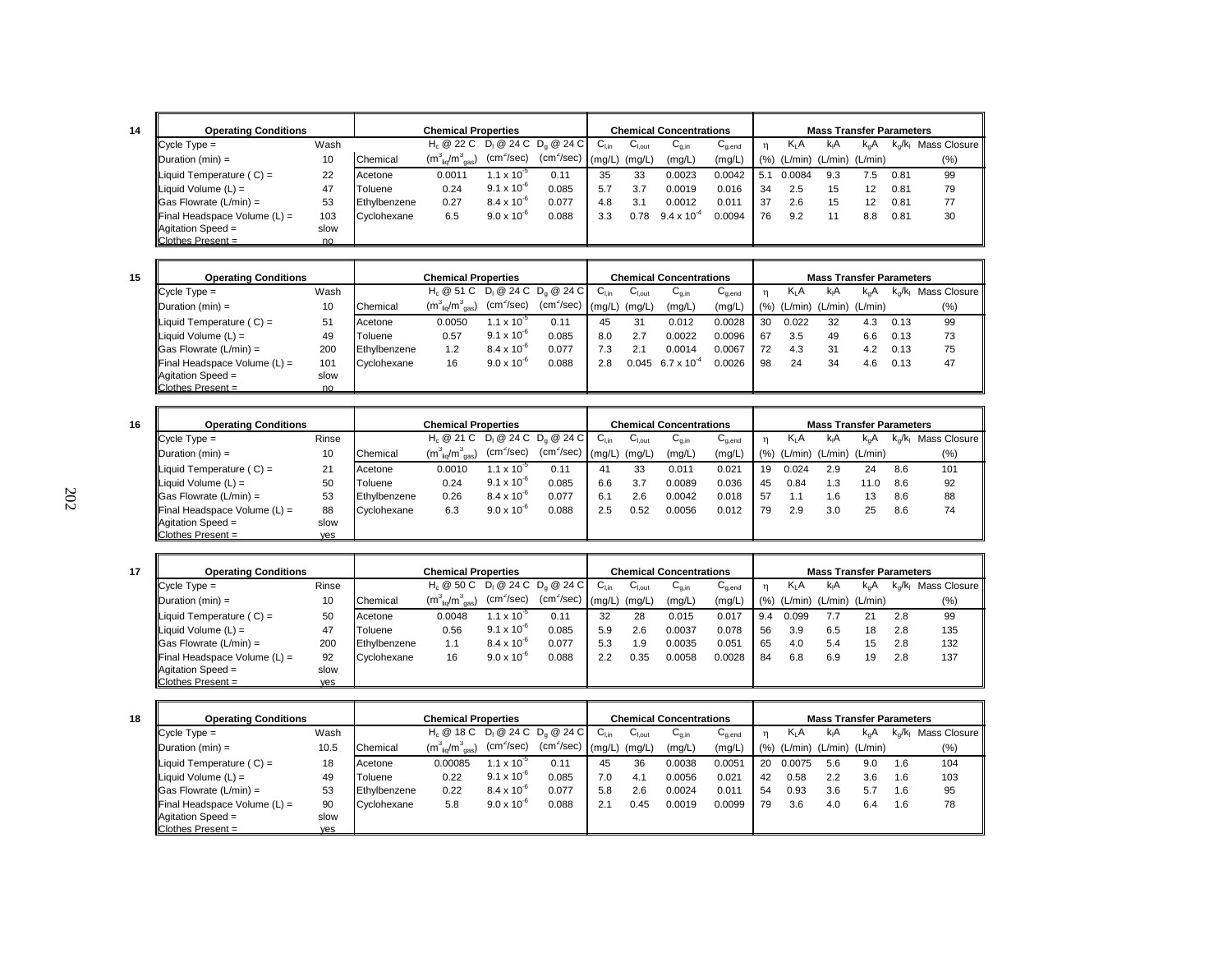| ٦ |  |
|---|--|

| IJ |                  |
|----|------------------|
|    | сy               |
|    | Du               |
|    | Lic<br>Lic<br>Ga |
|    |                  |
|    |                  |
|    |                  |

| <b>Operating Conditions</b>  |      | <b>Chemical Properties</b> |                                                                   |                        |                        |                  | <b>Chemical Concentrations</b> |        |             |     | <b>Mass Transfer Parameters</b> |                               |               |           |              |  |  |
|------------------------------|------|----------------------------|-------------------------------------------------------------------|------------------------|------------------------|------------------|--------------------------------|--------|-------------|-----|---------------------------------|-------------------------------|---------------|-----------|--------------|--|--|
| $C$ ycle $Type =$            | Wash |                            | H <sub>c</sub> @ 49 C D <sub>i</sub> @ 24 C D <sub>c</sub> @ 24 C |                        |                        | $C_{\text{Lin}}$ | $C_{\text{l,out}}$             | ان ب   | $G_{q,end}$ |     | Κ <sub>Ι</sub> Α                | kA                            | $k_{\alpha}A$ | $k_o/k_i$ | Mass Closure |  |  |
| Duration (min) =             | 10.5 | Chemical                   | $(m_{\text{liq}}^3/m_{\text{gas}}^3)$                             | (cm <sup>2</sup> /sec) | (cm <sup>2</sup> /sec) | (ma/L)           | (mg/L)                         | (mg/L) | (mg/L)      | (%) |                                 | $(L/min)$ $(L/min)$ $(L/min)$ |               |           | (%)          |  |  |
| Liquid Temperature ( $C$ ) = | 49   | Acetone                    | 0.0046                                                            | $1.1 \times 10^{-5}$   | 0.11                   | 47               | 37                             | 0.020  | 0.012       | 22  | 0.082                           | 5.9                           | 18            | 3.1       | 99           |  |  |
| Liquid Volume (L) =          | 49   | Toluene                    | 0.54                                                              | $9.1 \times 10^{-6}$   | 0.085                  | 6.7              | 2.6                            | 0.0078 | 0.023       | 62  | 2.1                             | 3.4                           |               | 3.1       | 100          |  |  |
| Gas Flowrate (L/min) =       | 200  | Ethylbenzene               | 1.1                                                               | $8.4 \times 10^{-6}$   | 0.077                  | 5.5              |                                | 0.0043 | 0.015       | 69  | 2.2                             | 2.9                           | 8.9           | 3.1       | 96           |  |  |
| Final Headspace Volume (L) = | 90   | Cyclohexane                | 15                                                                | $9.0 \times 10^{-6}$   | 0.088                  | .8               | 0.12                           | 0.0020 | 0.0094      | 94  | 6.0                             | 6.2                           | 19            | 3.1       | 131          |  |  |
| Agitation Speed =            | slow |                            |                                                                   |                        |                        |                  |                                |        |             |     |                                 |                               |               |           |              |  |  |
| Clothes Present =            | ves  |                            |                                                                   |                        |                        |                  |                                |        |             |     |                                 |                               |               |           |              |  |  |

| ٦ |          |
|---|----------|
| c | I        |
|   | M.<br>۰, |

| <b>Operating Conditions</b>              |       | <b>Chemical Properties</b> |                                       |                               |                         |           | <b>Chemical Concentrations</b> |                                       |                                        |     | <b>Mass Transfer Parameters</b> |                               |      |                         |              |
|------------------------------------------|-------|----------------------------|---------------------------------------|-------------------------------|-------------------------|-----------|--------------------------------|---------------------------------------|----------------------------------------|-----|---------------------------------|-------------------------------|------|-------------------------|--------------|
| $Cycle Type =$                           | Rinse |                            | $H_c \otimes 21$ C                    |                               | $D_1 @ 24 C D_2 @ 24 C$ | $C_{lin}$ | ان ب                           | $\mathsf{U}_{\mathsf{q},\mathsf{in}}$ | $\mathsf{C}_{\mathsf{q},\mathsf{end}}$ | 'n  | Κ <sub>L</sub> Α                | kA                            | k, A | $k_{\alpha}/k_{\alpha}$ | Mass Closure |
| $\Delta$ Duration (min) =                | 9.75  | Chemical                   | $(m_{\text{liq}}^3/m_{\text{gas}}^3)$ | (cm <sup>2</sup> /sec)        | (cm <sup>2</sup> /sec)  | (mg/L)    | (mg/L,                         | (mg/L)                                | (mg/L)                                 | (%) |                                 | $(L/min)$ $(L/min)$ $(L/min)$ |      |                         | (%)          |
| Liquid Temperature $(C) =$               | 21    | Acetone                    | 0.0010                                | 1.1 $\times$ 10 <sup>-3</sup> | 0.11                    | 19        | 18                             | 0.0087                                | 0.0063                                 | 3.4 | 0.024                           | 6.4                           | 24   | 3.7                     | 100          |
| Liquid Volume $(L)$ =                    | 82    | <b>Ethyl Acetate</b>       | 0.0042                                | $9.5 \times 10^{-6}$          | 0.092                   | 13        | 13                             | 0.0056                                | 0.010                                  | 5.2 | 0.053                           | 3.4                           | 12   | 3.7                     | 102          |
| $\textsf{G}$ as Flowrate (L/min) =       | 53    | Toluene                    | 0.24                                  | $9.1 \times 10^{-6}$          | 0.085                   | 3.2       | 2.4                            | 0.0022                                | 0.014                                  | 26  | 2.7                             | 5.6                           | 21   | 3.7                     | 88           |
| $\parallel$ Final Headspace Volume (L) = | 58    | Ethylbenzene               | 0.3                                   | $8.4 \times 10^{-6}$          | 0.077                   | 3.0       | 2.1                            | 0.0016                                | 0.0091                                 | 28  | 3.0                             | 6.1                           | 23   | 3.7                     | 85           |
| Agitation Speed =                        | slow  | Cyclohexane                | 6.5                                   | $9.0 \times 10^{-6}$          | 0.088                   | .5        | $\Omega$                       | $6.6 \times 10^{-4}$                  | 0.0053                                 | 36  | 3.4                             | 3.6                           | 13   | 3.7                     | 81           |
| $\mathsf{C}$ Iothes Present =            | no    |                            |                                       |                               |                         |           |                                |                                       |                                        |     |                                 |                               |      |                         |              |

| 21 | <b>Operating Conditions</b>              |       | <b>Chemical Properties</b> |                                                                   |                        |                        |                  |                    | <b>Chemical Concentrations</b> |              |      |                         | <b>Mass Transfer Parameters</b> |                   |           |              |
|----|------------------------------------------|-------|----------------------------|-------------------------------------------------------------------|------------------------|------------------------|------------------|--------------------|--------------------------------|--------------|------|-------------------------|---------------------------------|-------------------|-----------|--------------|
|    | $ C$ vcle Type =                         | Rinse |                            | H <sub>c</sub> @ 21 C D <sub>i</sub> @ 24 C D <sub>o</sub> @ 24 C |                        |                        | $C_{\text{Lin}}$ | $C_{\text{l,out}}$ | $C_{q,in}$                     | $C_{q, end}$ |      | $K_L A$                 | kıA                             | k.A               | $k_0/k_1$ | Mass Closure |
|    | Duration $(min) =$                       | 10    | Chemical                   | $(m_{\text{liq}}^3/m_{\text{gas}}^3)$                             | (cm <sup>2</sup> /sec) | (cm <sup>2</sup> /sec) | (mg/L)           | (mg/L)             | (mg/L)                         | (mg/L)       | (% ) | (L/min) (L/min) (L/min) |                                 |                   |           | (%)          |
|    | Liquid Temperature $(C) =$               | 21    | Acetone                    | 0.0010                                                            | 1.1 x $10^{-5}$        | 0.11                   | 38               | 36                 | 0.010                          | 0.010        | 4.8  | 0.020                   | 9.7                             | 20                | 2.1       | 98           |
|    | Liquid Volume $(L)$ =                    | 95    | <b>Ethyl Acetate</b>       | 0.0042                                                            | $9.5 \times 10^{-6}$   | 0.092                  | 27               | 25                 | 0.0072                         | 0.016        | 5.2  | 0.039                   | 4.6                             | 9.5               | 2.1       | 100          |
|    | $\vert$ Gas Flowrate (L/min) =           | 53    | Toluene                    | 0.24                                                              | $9.1 \times 10^{-6}$   | 0.085                  | 6.5              | 4.8                | 0.0031                         | 0.027        | -28  | 2.9                     | 8.8                             | 18                | 2.1       | 82           |
|    | $\parallel$ Final Headspace Volume (L) = | 55    | Ethylbenzene               | 0.3                                                               | $8.4 \times 10^{-6}$   | 0.077                  | 6.2              | 4.8                | 0.0022                         | 0.019        | 31   | 3.2                     | 9.1                             | 19                | 2.1       | 83           |
|    | $\vert$ Agitation Speed =                | slow  | Cyclohexane                | 6.4                                                               | $9.0 \times 10^{-6}$   | 0.088                  | 2.6              | . .4               | 0.0014                         | 0.0096       | 44   | 5.2                     | 5.6                             | $12 \overline{ }$ | 2.1       | 73           |
|    | $ $ Clothes Present =                    | no    |                            |                                                                   |                        |                        |                  |                    |                                |              |      |                         |                                 |                   |           |              |

| 22 | <b>Operating Conditions</b>    |       |                      | <b>Chemical Properties</b>                                        |                        |                        |                  |                    | <b>Chemical Concentrations</b> |              |     |                               | <b>Mass Transfer Parameters</b> |     |                         |              |
|----|--------------------------------|-------|----------------------|-------------------------------------------------------------------|------------------------|------------------------|------------------|--------------------|--------------------------------|--------------|-----|-------------------------------|---------------------------------|-----|-------------------------|--------------|
|    | $\blacksquare$ Cycle Type =    | Rinse |                      | H <sub>c</sub> @ 51 C D <sub>i</sub> @ 24 C D <sub>c</sub> @ 24 C |                        |                        | ∪ <sub>Lin</sub> | $C_{\text{l,out}}$ | $C_{q,in}$                     | $C_{q, end}$ | n   | $K_i A$                       | kA                              | k.A | $k_{\alpha}/k_{\alpha}$ | Mass Closure |
|    |                                |       |                      |                                                                   | (cm <sup>2</sup> /sec) | (cm <sup>2</sup> /sec) |                  |                    |                                |              |     |                               |                                 |     |                         |              |
|    | $\Delta$ Duration (min) =      | 10    | Chemical             | $(m_{\text{lio}}^3/m_{\text{gas}}^3)$                             |                        |                        | (mg/L)           | (mg/L              | (mg/L)                         | (mg/L)       | (%) | $(L/min)$ $(L/min)$ $(L/min)$ |                                 |     |                         | (%)          |
|    | Liquid Temperature $(C) =$     | 51    | Acetone              | 0.0050                                                            | $1.1 \times 10^{-5}$   | 0.11                   | 39               | 37                 | 0.021                          | 0.020        | 3.1 | 0.15                          | 6.0                             | 30  | 5.1                     | 99           |
|    | Liquid Volume $(L)$ =          | 96    | <b>Ethyl Acetate</b> | 0.015                                                             | $9.5 \times 10^{-6}$   | 0.092                  | 19               | 18                 | 0.014                          | 0.018        | 5.  | 0.25                          | 3.5                             | 18  | 5.1                     | 101          |
|    | $\vert$ Gas Flowrate (L/min) = | 200   | Toluene              | 0.56                                                              | $9.1 \times 10^{-6}$   | 0.085                  | 6.5              | 4.8                | 0.0039                         | 0.0068       | 33  | 3.3                           | 4.4                             | 23  | 5.1                     | 86           |
|    | Final Headspace Volume $(L)$ = | 54    | Ethylbenzene         | 1.1                                                               | $8.4 \times 10^{-6}$   | 0.077                  | 5.7              | 4.0                | 0.0027                         | 0.0053       | 32  | 2.9                           | 3.4                             |     | 5.1                     | 87           |
|    | $\vert$ Agitation Speed =      | slow  | Cyclohexane          | 16                                                                | $9.0 \times 10^{-6}$   | 0.088                  | 2.0              |                    | $8.6 \times 10^{-4}$           | 0.0026       | 44  | 4.5                           | 4.5                             | 23  | 5.1                     | 79           |
|    | $Clothers$ Present =           | no.   |                      |                                                                   |                        |                        |                  |                    |                                |              |     |                               |                                 |     |                         |              |

| 23 | <b>Operating Conditions</b>              |       |                      | <b>Chemical Properties</b>                                        |                        |                        |                   |             | Chemical Concentrations |                                        |     |                  | <b>Mass Transfer Parameters</b> |     |                         |              |
|----|------------------------------------------|-------|----------------------|-------------------------------------------------------------------|------------------------|------------------------|-------------------|-------------|-------------------------|----------------------------------------|-----|------------------|---------------------------------|-----|-------------------------|--------------|
|    | $\mathsf{C}$ vcle Type =                 | Rinse |                      | H <sub>c</sub> @ 48 C D <sub>i</sub> @ 24 C D <sub>a</sub> @ 24 C |                        |                        | $C_{\text{Lin}}$  | $C_{I,out}$ | $G_{q,in}$              | $\mathsf{U}_{\mathsf{q},\mathsf{end}}$ | n   | K <sub>I</sub> A | k <sub>i</sub> A                | k.A | $k_{\alpha}/k_{\alpha}$ | Mass Closure |
|    | $\Delta$ Duration (min) =                | 10    | Chemical             | $(m_{\text{lio}}^3/m_{\text{gas}}^3)$                             | (cm <sup>2</sup> /sec) | (cm <sup>2</sup> /sec) | $(mg/L)$ $(mg/L)$ |             | (mg/L)                  | (mg/L)                                 | (%) | (L/min)          | $(L/min)$ $(L/min)$             |     |                         | (%)          |
|    | Liquid Temperature $(C) =$               | 20    | Acetone              | 0.00095                                                           | $1.1 \times 10^{-5}$   | 0.1                    | 39                | 33          | 0.014                   | 0.018                                  | 16  | 0.048            | 99                              | 49  | 0.50                    | 101          |
|    | Liquid Volume $(L)$ =                    | 48    | <b>Ethyl Acetate</b> | 0.0040                                                            | $9.5 \times 10^{-6}$   | 0.092                  | 27                | 23          | 0.011                   | 0.033                                  | 16  | 0.091            | 45                              | 22  | 0.50                    | 98           |
|    | $\textsf{G}$ as Flowrate (L/min) =       | 53    | Toluene              | 0.24                                                              | $9.1 \times 10^{-6}$   | 0.085                  | 6.7               | 2.0         | 0.0034                  | 0.079                                  | 70  | 11               | 103                             | 51  | 0.50                    | 66           |
|    | $\parallel$ Final Headspace Volume (L) = | 102   | Ethylbenzene         | 0.3                                                               | $8.4 \times 10^{-6}$   | 0.077                  | 5.9               | 5.،         | 0.0033                  | 0.052                                  | 74  | 12               | 110                             | 55  | 0.50                    | 62           |
|    | Agitation Speed =                        | fast  | Cyclohexane          | 6.3                                                               | $9.0 \times 10^{-6}$   | 0.088                  | 2.0               | 0.0         | 0.0055                  | 0.0029                                 | 100 | 52               | 68                              | 34  | 0.50                    | 58           |
|    | $IC$ lothes Present =                    | no    |                      |                                                                   |                        |                        |                   |             |                         |                                        |     |                  |                                 |     |                         |              |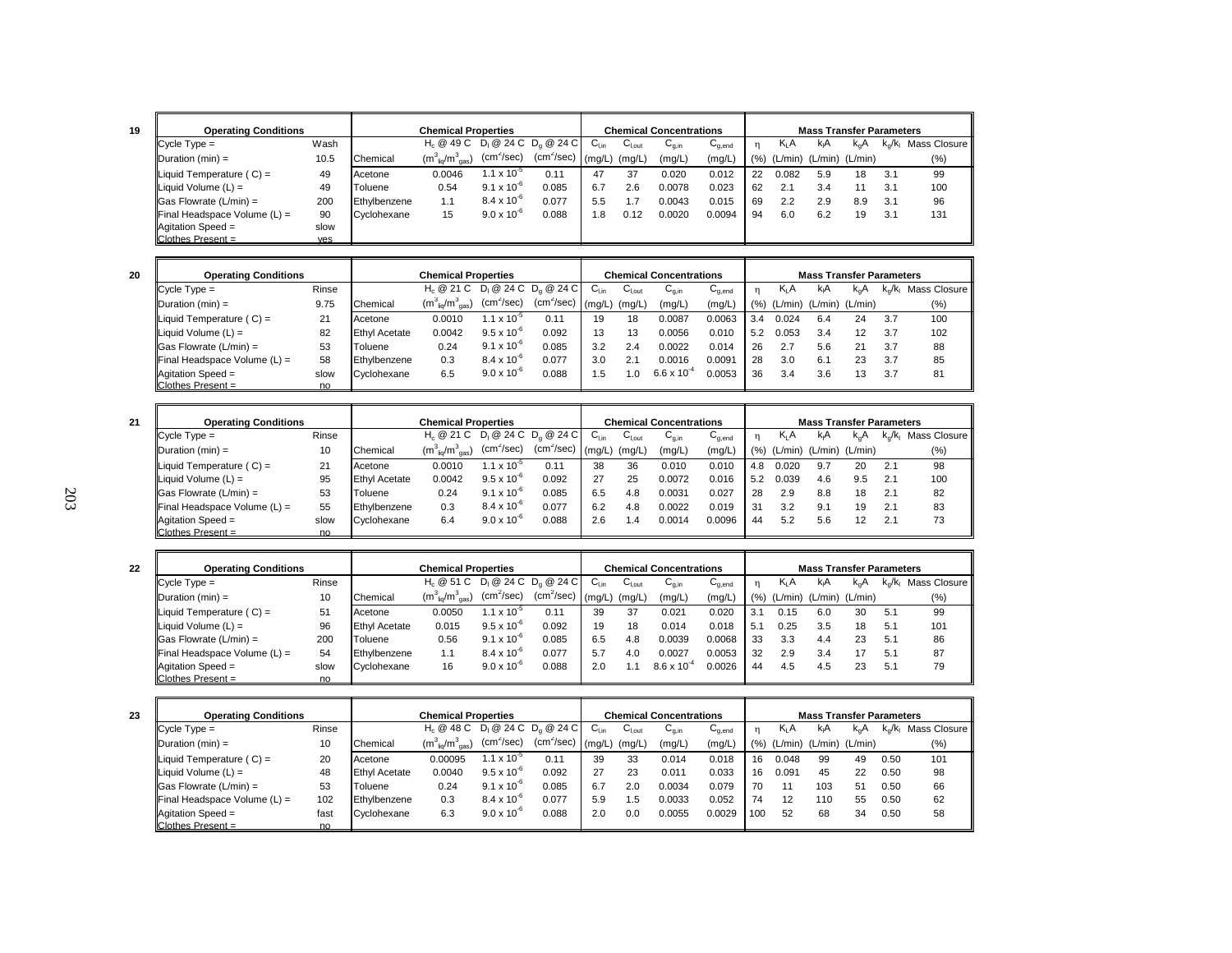| <b>Operating Conditions</b>              |       |                      | <b>Chemical Properties</b>            |                        |                         |                  |                    | <b>Chemical Concentrations</b>        |                                        |                 |                  | <b>Mass Transfer Parameters</b> |          |                         |              |
|------------------------------------------|-------|----------------------|---------------------------------------|------------------------|-------------------------|------------------|--------------------|---------------------------------------|----------------------------------------|-----------------|------------------|---------------------------------|----------|-------------------------|--------------|
| $\mathsf{IC}$ vcle $\mathsf{Type} =$     | Rinse |                      | H <sub>c</sub> @ 49 C                 |                        | $D_1 @ 24 C D_2 @ 24 C$ | $C_{\text{Lin}}$ | $C_{\text{l,out}}$ | $\mathsf{u}_{\mathsf{g},\mathsf{in}}$ | $\mathsf{U}_{\mathsf{q},\mathsf{end}}$ |                 | K <sub>I</sub> A | kıA                             | $k_{0}A$ | $k_{\alpha}/k_{\alpha}$ | Mass Closure |
| $\Delta$ Duration (min) =                | 10.25 | Chemical             | $(m_{\text{liq}}^3/m_{\text{gas}}^3)$ | (cm <sup>2</sup> /sec) | $(cm^2/sec)$            | (mg/L)           | (mg/L)             | (mg/L)                                | (mg/L)                                 | (% )            |                  | $(L/min)$ $(L/min)$ $(L/min)$   |          |                         | $(\% )$      |
| Liquid Temperature $(C) =$               | 49    | Acetone              | 0.0046                                | 1.1 x 10 <sup>-5</sup> | 0.11                    | 42               | 29                 | 0.014                                 | 0.030                                  | 31              | 0.31             | 120                             | 69       | 0.58                    | 97           |
| $\parallel$ Liquid Volume (L) =          | 49    | <b>Ethyl Acetate</b> | 0.014                                 | $9.5 \times 10^{-6}$   | 0.092                   | 18               | 12                 | 0.0081                                | 0.032                                  | 34              | 0.82             | 103                             | 59       | 0.58                    | 112          |
| $\textsf{  Gas}$ Flowrate (L/min) =      | 200   | Toluene              | 0.53                                  | $9.1 \times 10^{-6}$   | 0.085                   | 7.4              | 0.070              | 0.0017                                | 0.0018                                 | 99              | 38               | 161                             | 92       | 0.58                    | 68           |
| $\parallel$ Final Headspace Volume (L) = | 101   | Ethylbenzene         | 1.0                                   | $8.4 \times 10^{-6}$   | 0.077                   | 6.8              | 0.054              | 0.0013                                | 0.0010                                 | 99              | 38               | 101                             | 58       | 0.58                    | 57           |
| $\parallel$ Agitation Speed =            | fast  | Cyclohexane          | 15                                    | $9.0 \times 10^{-6}$   | 0.088                   | 2.7              |                    | $0.0038$ 7.6 x 10 <sup>-4</sup>       | $1.8 \times 10^{-7}$                   | 10 <sup>c</sup> | 94               | 105                             | 61       | 0.58                    | 92           |
| Clothes Present =                        | no    |                      |                                       |                        |                         |                  |                    |                                       |                                        |                 |                  |                                 |          |                         |              |

| <b>Operating Conditions</b>              |       |                      | <b>Chemical Properties</b>            |                      |                        |           |                   | <b>Chemical Concentrations</b>        |                                        |      |                  | <b>Mass Transfer Parameters</b> |     |                         |              |
|------------------------------------------|-------|----------------------|---------------------------------------|----------------------|------------------------|-----------|-------------------|---------------------------------------|----------------------------------------|------|------------------|---------------------------------|-----|-------------------------|--------------|
| $ C$ ycle Type =                         | Rinse |                      | $H_c @ 18 C D_1 @ 24 C D_2 @ 24 C$    |                      |                        | $C_{Lin}$ | $U_{\text{Lout}}$ | $\mathsf{u}_{\mathsf{q},\mathsf{in}}$ | $\mathsf{u}_{\mathsf{q},\mathsf{end}}$ |      | K <sub>I</sub> A | kA                              | k.A | $k_{\alpha}/k_{\alpha}$ | Mass Closure |
| $\Delta$ Duration (min) =                | 10    | Chemical             | $(m_{\text{liq}}^3/m_{\text{gas}}^3)$ | $(cm^2/sec)$         | (cm <sup>2</sup> /sec) | (ma/L)    | (mg/L)            | (mg/L)                                | (mg/L)                                 | (% ) | (L/min)          | (L/min) (L/min)                 |     |                         | (%)          |
| $\parallel$ Liquid Temperature (C) =     | 18    | Acetone              | 0.00085                               | $1.1 \times 10^{-5}$ | 0.11                   | 42        | 37                | 0.0036                                | 0.011                                  | 10   | 0.023            | 3.9                             |     | 2.8                     | 99           |
| Liquid Volume (L) =                      | 95    | <b>Ethyl Acetate</b> | 0.0037                                | $9.5 \times 10^{-6}$ | 0.092                  | 26        | 24                | 0.0044                                | 0.019                                  | 7.8  | 0.055            | 3.2                             | 8.9 | 2.8                     | 103          |
| $\vert$ Gas Flowrate (L/min) =           | 53    | Toluene              | 0.22                                  | $9.1 \times 10^{-6}$ | 0.085                  | 6.1       | 4.7               | 0.0057                                | 0.047                                  | 24   | 1.5              | 3.8                             |     | 2.8                     | 93           |
| $\parallel$ Final Headspace Volume (L) = | 55    | Ethylbenzene         | 0.2                                   | $8.4 \times 10^{-6}$ | 0.077                  | 5.0       | 3.8               | 0.0039                                | 0.0230                                 | 24   | 1.5              | 4.0                             |     | 2.8                     | 92           |
| $\vert$ Agitation Speed =                | fast  | Cyclohexane          | 5.8                                   | $9.0 \times 10^{-6}$ | 0.088                  | 1.9       | $\cdot$ 2         | 0.0032                                | 0.018                                  | 48   | 2.9              | 3.1                             | 8.7 | 2.8                     | 85           |
| $IClothes Present =$                     | no    |                      |                                       |                      |                        |           |                   |                                       |                                        |      |                  |                                 |     |                         |              |

| 26 | <b>Operating Conditions</b>         |       |                      | <b>Chemical Properties</b>                                        |                      |                        |                     |             | <b>Chemical Concentrations</b> |             |              |                  | <b>Mass Transfer Parameters</b> |          |               |              |
|----|-------------------------------------|-------|----------------------|-------------------------------------------------------------------|----------------------|------------------------|---------------------|-------------|--------------------------------|-------------|--------------|------------------|---------------------------------|----------|---------------|--------------|
|    | $\textsf{IC}$ vcle Type =           | Rinse |                      | H <sub>c</sub> @ 50 C D <sub>i</sub> @ 24 C D <sub>a</sub> @ 24 C |                      |                        | $C_{\text{Lin}}$    | $C_{I,out}$ | $U_{q,in}$                     | $U_{q,end}$ | $\mathsf{n}$ | Κ <sub>L</sub> Α | kıA                             | $k_{n}A$ | $k_{0}/k_{1}$ | Mass Closure |
|    | Duration $(min) =$                  | 10    | Chemical             | $(m3_{\text{liq}}/m3_{\text{gas}})$                               | $(cm^2/sec)$         | (cm <sup>2</sup> /sec) | $\mathsf{I}$ (mg/L) | (mg/L)      | (mg/L)                         | (mg/L)      | (%)          |                  | $(L/min)$ $(L/min)$ $(L/min)$   |          |               | $(\% )$      |
|    | Liquid Temperature $(C) =$          | 50    | <b>I</b> Acetone     | 0.0048                                                            | $4.1 \times 10^{-3}$ | 0.11                   | 45                  | 39          | 0.015                          | 0.013       | 15           | 0.086            | 9.0                             | 9.0      | 1.0           | 102          |
|    | Liquid Volume $(L)$ =               | 94    | <b>Ethyl Acetate</b> | 0.015                                                             | $9.5 \times 10^{-6}$ | 0.092                  | 23                  | 18          | 0.011                          | 0.010       | 22           | 0.13             | 3.8                             | 3.8      | 1.0           | 98           |
|    | $\textsf{  Gas}$ Flowrate (L/min) = | 200   | Toluene              | 0.56                                                              | $9.1 \times 10^{-6}$ | 0.085                  | 6.4                 | 4.3         | 0.0026                         | 0.0042      | 33           | 5.،              | 4.3                             | 4.3      | 1.0           | 105          |
|    | Final Headspace Volume (L) =        | 56    | Ethylbenzene         | 1.1                                                               | $8.4 \times 10^{-6}$ | 0.077                  | 5.1                 | 3.3         | 0.0017                         | 0.0028      | 34           |                  | 3.2                             | 3.2      | 1.0           | 101          |
|    | Agitation Speed =                   | fast  | Cyclohexane          | 16                                                                | $9.0 \times 10^{-6}$ | 0.088                  |                     | በ 64        | $5.4 \times 10^{-4}$           | 0.0021      | 62           | 5.9              | 6.3                             | 6.3      | 1.0           | 90           |
|    | Clothes Present =                   | no.   |                      |                                                                   |                      |                        |                     |             |                                |             |              |                  |                                 |          |               |              |

| STUDY:                                          | Shepherd, Kemp, and Corsi                                                                                                                  |
|-------------------------------------------------|--------------------------------------------------------------------------------------------------------------------------------------------|
| Study year:                                     | 1996                                                                                                                                       |
| Reference:                                      | Journal of the Air & Waste Management Association, Vol. 46, No. 7, 1996, pp.631-642.                                                       |
| <b>Solution Method:</b>                         | Method 8. Stripping efficiencies based on predicted $C_{1 \text{ end}}$ values using $K_1 A$ values.                                       |
| <b>Assumptions:</b>                             | $C_{\text{min}} = C_{\text{0}} = 0.$                                                                                                       |
| Comments:                                       | $K_i$ A values are equal to the total liquid volume multiplied by the $K_i$ a values reported in the paper, where a equals AV <sub>I</sub> |
| * = unable to be determined with available data |                                                                                                                                            |

| <b>Operating Conditions</b>              |       |            | <b>Chemical Properties</b>                                                     |                        |                           |                  |                   | <b>Chemical Concentrations</b>        |             |      |                  | <b>Mass Transfer Parameters</b> |          |                                             |
|------------------------------------------|-------|------------|--------------------------------------------------------------------------------|------------------------|---------------------------|------------------|-------------------|---------------------------------------|-------------|------|------------------|---------------------------------|----------|---------------------------------------------|
| $\vert$ Cycle Type =                     | rinse |            | $H_c \otimes 31 C$ D <sub>1</sub> $\otimes$ 24 C D <sub>0</sub> $\otimes$ 24 C |                        |                           | $C_{\text{Lin}}$ | $C_{\text{Lout}}$ | $\mathsf{u}_{\mathsf{q},\mathsf{in}}$ | $C_{q,end}$ |      | K <sub>I</sub> A | kA                              | $k_{n}A$ | k <sub>o</sub> /k <sub>i</sub> Mass Closure |
| $\Delta$ Duration (min) =                | 10    | Chemical   | $(m^{3}_{\text{lio}}/m^{3}_{\text{gas}})$                                      | (cm <sup>2</sup> /sec) | $(cm2/sec)$ (mg/L) (mg/L) |                  |                   | (mg/L)                                | (mg/L)      | (% ) |                  | $(L/min)$ $(L/min)$ $(L/min)$   |          | $(\% )$                                     |
| Liquid Temperature $(C) =$               | 31    | Chloroform | 0.24                                                                           | $9.7 \times 10^{-6}$   | 0.10                      | 1.0              | 0.50              |                                       |             | 50   | 5.2              |                                 |          |                                             |
| Liquid Volume $(L)$ =                    | 74    |            |                                                                                |                        |                           |                  |                   |                                       |             |      |                  |                                 |          |                                             |
| $\vert$ Gas Flowrate (L/min) =           | 180   |            |                                                                                |                        |                           |                  |                   |                                       |             |      |                  |                                 |          |                                             |
| $\parallel$ Final Headspace Volume (L) = | 55    |            |                                                                                |                        |                           |                  |                   |                                       |             |      |                  |                                 |          |                                             |
| Mass of Clothes Present $(ka) =$         |       |            |                                                                                |                        |                           |                  |                   |                                       |             |      |                  |                                 |          |                                             |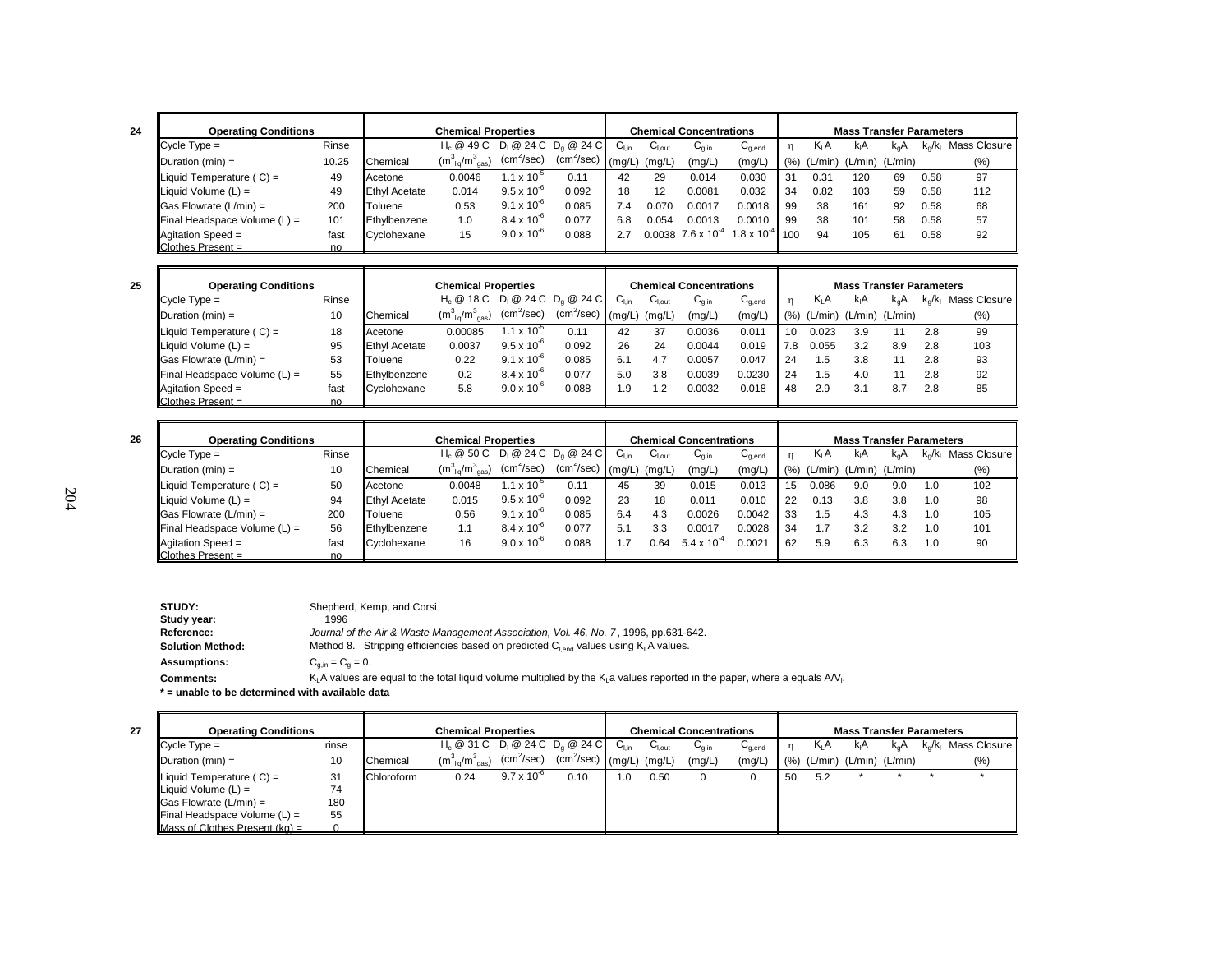Cycle Type = rinse Fig. @ 31 C D<sub>l</sub> @ 24 C D<sub>g</sub> @ 24 C C<sub>l,in</sub> C<sub>l,out</sub> C<sub>g,in</sub> C<sub>g,end</sub> n K<sub>L</sub>A k<sub>g</sub>A k<sub>g</sub>/k<sub>l</sub> Mass Closure Duration (min) = 10 | Chemical  $(m^3_{liq}/m^3_{gas})$  (cm<sup>2</sup>/sec) (cm<sup>2</sup>/sec) | (mg/L) (mg/L) (mg/L) | (%) (L/min) (L/min) (L/min) (%) Liquid Temperature ( C) = 31 Chloroform 0.24 9.7 x 10<sup>-6</sup> 0.10 1.0 0.82 0 0 18 1.5 \* \* \* \* \* Liquid Volume  $(L) = 74$ <br>Gas Flowrate  $(L/min) = 180$ Gas Flowrate  $(L/min) =$  180<br>Final Headspace Volume  $(L) =$  55 Final Headspace Volume (L) = 55 Mass of Clothes Present  $(kg) =$  4.5 **Operating Conditions Chemical Properties Chemical Concentrations Mass Transfer Parameters** 

| <b>Operating Conditions</b>                                                          |                 |            | <b>Chemical Properties</b>            |                      |                                                                   |                  |                    | <b>Chemical Concentrations</b> |                                        |     |         | <b>Mass Transfer Parameters</b> |               |                                     |
|--------------------------------------------------------------------------------------|-----------------|------------|---------------------------------------|----------------------|-------------------------------------------------------------------|------------------|--------------------|--------------------------------|----------------------------------------|-----|---------|---------------------------------|---------------|-------------------------------------|
| $Cycle Type =$                                                                       | wash            |            |                                       |                      | H <sub>c</sub> @ 32 C D <sub>i</sub> @ 24 C D <sub>c</sub> @ 24 C | $C_{\text{Lin}}$ | $C_{\text{l,out}}$ | $C_{q,in}$                     | $\mathtt{C}_{\mathtt{q},\mathtt{end}}$ |     | $K_L A$ | kA                              | $k_{\alpha}A$ | $k_{\alpha}/k_{\beta}$ Mass Closure |
| Duration $(min) =$                                                                   | 10              | Chemical   | $(m_{\text{lio}}^3/m_{\text{gas}}^3)$ | $\rm (cm^2/sec)$     | $(cm^2/sec)$ $(mg/L)$                                             |                  | (mg/L)             | (mg/L)                         | (mg/L)                                 | (%) |         | $(L/min)$ $(L/min)$ $(L/min)$   |               | $(\%)$                              |
| Liquid Temperature $(C) =$<br>Liquid Volume $(L)$ =<br>$\Box$ Gas Flowrate (L/min) = | 32<br>74<br>180 | Chloroform | 0.25                                  | $9.7 \times 10^{-6}$ | 0.10                                                              | 1.0              | 0.76               |                                |                                        | 24  | 2.1     |                                 |               |                                     |
| <b>Final Headspace Volume (L) =</b><br>Mass of Clothes Present ( $ka$ ) =            | 55              |            |                                       |                      |                                                                   |                  |                    |                                |                                        |     |         |                                 |               |                                     |

| 30 | <b>Operating Conditions</b>                 |      |            | <b>Chemical Properties</b>            |                            |                                 |                  |                    | <b>Chemical Concentrations</b>        |             |    |                                | <b>Mass Transfer Parameters</b> |               |                        |
|----|---------------------------------------------|------|------------|---------------------------------------|----------------------------|---------------------------------|------------------|--------------------|---------------------------------------|-------------|----|--------------------------------|---------------------------------|---------------|------------------------|
|    | $C$ vcle Type =                             | wash |            | $H_c @ 33 C D_1 @ 24 C D_0 @ 24 C$    |                            |                                 | $C_{\text{Lin}}$ | C <sub>1.out</sub> | $\mathsf{C}_{\mathsf{q},\mathsf{in}}$ | $C_{q,end}$ |    | $K_1A$                         | kıA                             | $k_{\alpha}A$ | $k_o/k_l$ Mass Closure |
|    | Duration $(min) =$                          | 10   | Chemical   | $(m_{\text{lio}}^3/m_{\text{gas}}^3)$ | $\text{(cm}^2\text{/sec)}$ | , $(cm2/sec)$ $(mg/L)$ $(mg/L)$ |                  |                    | (mg/L)                                | (mg/L)      |    | $(\%)$ (L/min) (L/min) (L/min) |                                 |               | (% )                   |
|    | Liquid Temperature $(C) =$                  | 33   | Chloroform | 0.26                                  | $9.7 \times 10^{-6}$       | 0.10                            | 1.0              | 0.88               | 0                                     |             | 12 | 2.1                            |                                 |               |                        |
|    | Liquid Volume $(L) =$                       | 74   |            |                                       |                            |                                 |                  |                    |                                       |             |    |                                |                                 |               |                        |
|    | $\vert$ Gas Flowrate (L/min) =              | 180  |            |                                       |                            |                                 |                  |                    |                                       |             |    |                                |                                 |               |                        |
|    | $\blacksquare$ Final Headspace Volume (L) = | 55   |            |                                       |                            |                                 |                  |                    |                                       |             |    |                                |                                 |               |                        |
|    | Mass of Clothes Present (kg) =              |      |            |                                       |                            |                                 |                  |                    |                                       |             |    |                                |                                 |               |                        |

| 31 | <b>Operating Conditions</b>        |      |            | <b>Chemical Properties</b>                   |                            |      |                  |             | <b>Chemical Concentrations</b>        |             |     |         | <b>Mass Transfer Parameters</b> |               |                        |
|----|------------------------------------|------|------------|----------------------------------------------|----------------------------|------|------------------|-------------|---------------------------------------|-------------|-----|---------|---------------------------------|---------------|------------------------|
|    | $C$ ycle Type =                    | wash |            | $H_c \ @ 31 C \ D_1 \ @ 24 C \ D_2 \ @ 24 C$ |                            |      | $C_{\text{Lin}}$ | $C_{I.out}$ | $\mathsf{u}_{\mathsf{g},\mathsf{in}}$ | $C_{q,end}$ |     | $K_L A$ | kıA                             | $k_{\alpha}A$ | $k_o/k_i$ Mass Closure |
|    | $\blacksquare$ Duration (min) =    | 10   | Chemical   | $(m_{\text{liq}}^3/m_{\text{gas}}^3)$        | $\text{(cm}^2\text{/sec)}$ |      |                  |             | (mg/L)                                | (mg/L)      | (%) |         | (L/min) (L/min) (L/min)         |               | (% )                   |
|    | Liquid Temperature (C) =           | 31   | Chloroform | 0.24                                         | $9.7 \times 10^{-6}$       | 0.10 | $^{\circ}$ .0    | 0.90        |                                       |             | 9.5 | 0.96    |                                 |               |                        |
|    | Liquid Volume $(L)$ =              | 74   |            |                                              |                            |      |                  |             |                                       |             |     |         |                                 |               |                        |
|    | $\Box$ Gas Flowrate (L/min) =      | 180  |            |                                              |                            |      |                  |             |                                       |             |     |         |                                 |               |                        |
|    | Final Headspace Volume (L) =       | 55   |            |                                              |                            |      |                  |             |                                       |             |     |         |                                 |               |                        |
|    | Mass of Clothes Present ( $kq$ ) = | 2.3  |            |                                              |                            |      |                  |             |                                       |             |     |         |                                 |               |                        |

| 32 | <b>Operating Conditions</b>                 |      |            | <b>Chemical Properties</b>                   |                        |                                                 |                  |                    | <b>Chemical Concentrations</b> |             |      |                               | <b>Mass Transfer Parameters</b> |     |                                             |
|----|---------------------------------------------|------|------------|----------------------------------------------|------------------------|-------------------------------------------------|------------------|--------------------|--------------------------------|-------------|------|-------------------------------|---------------------------------|-----|---------------------------------------------|
|    | $C$ vcle Type =                             | wash |            | $H_c \ @ 31 C \ D_1 \ @ 24 C \ D_0 \ @ 24 C$ |                        |                                                 | $C_{\text{Lin}}$ | $C_{1,\text{out}}$ | $C_{q,in}$                     | $C_{q,end}$ |      | K <sub>L</sub> A              | kıA                             | k.A | k <sub>o</sub> /k <sub>i</sub> Mass Closure |
|    | Duration $(min) =$                          | 10   | Chemical   | $(m_{\text{liq}}^3/m_{\text{gas}}^3)$        | (cm <sup>2</sup> /sec) | $\sqrt{2}$ (cm <sup>2</sup> /sec) (mg/L) (mg/L) |                  |                    | (mg/L)                         | (mg/L)      | (% ) | $(L/min)$ $(L/min)$ $(L/min)$ |                                 |     | (%)                                         |
|    | Liquid Temperature $(C) =$                  | 31   | Chloroform | 0.24                                         | $9.7 \times 10^{-7}$   | 0.10                                            | 1.0              | 0.75               | 0                              | 0           | 25   | 1.5                           |                                 |     |                                             |
|    | Liquid Volume $(L)$ =                       | 74   |            |                                              |                        |                                                 |                  |                    |                                |             |      |                               |                                 |     |                                             |
|    | $\vert$ Gas Flowrate (L/min) =              | 180  |            |                                              |                        |                                                 |                  |                    |                                |             |      |                               |                                 |     |                                             |
|    | $\blacksquare$ Final Headspace Volume (L) = | 55   |            |                                              |                        |                                                 |                  |                    |                                |             |      |                               |                                 |     |                                             |
|    | Mass of Clothes Present $(ka) =$            | 2.3  |            |                                              |                        |                                                 |                  |                    |                                |             |      |                               |                                 |     |                                             |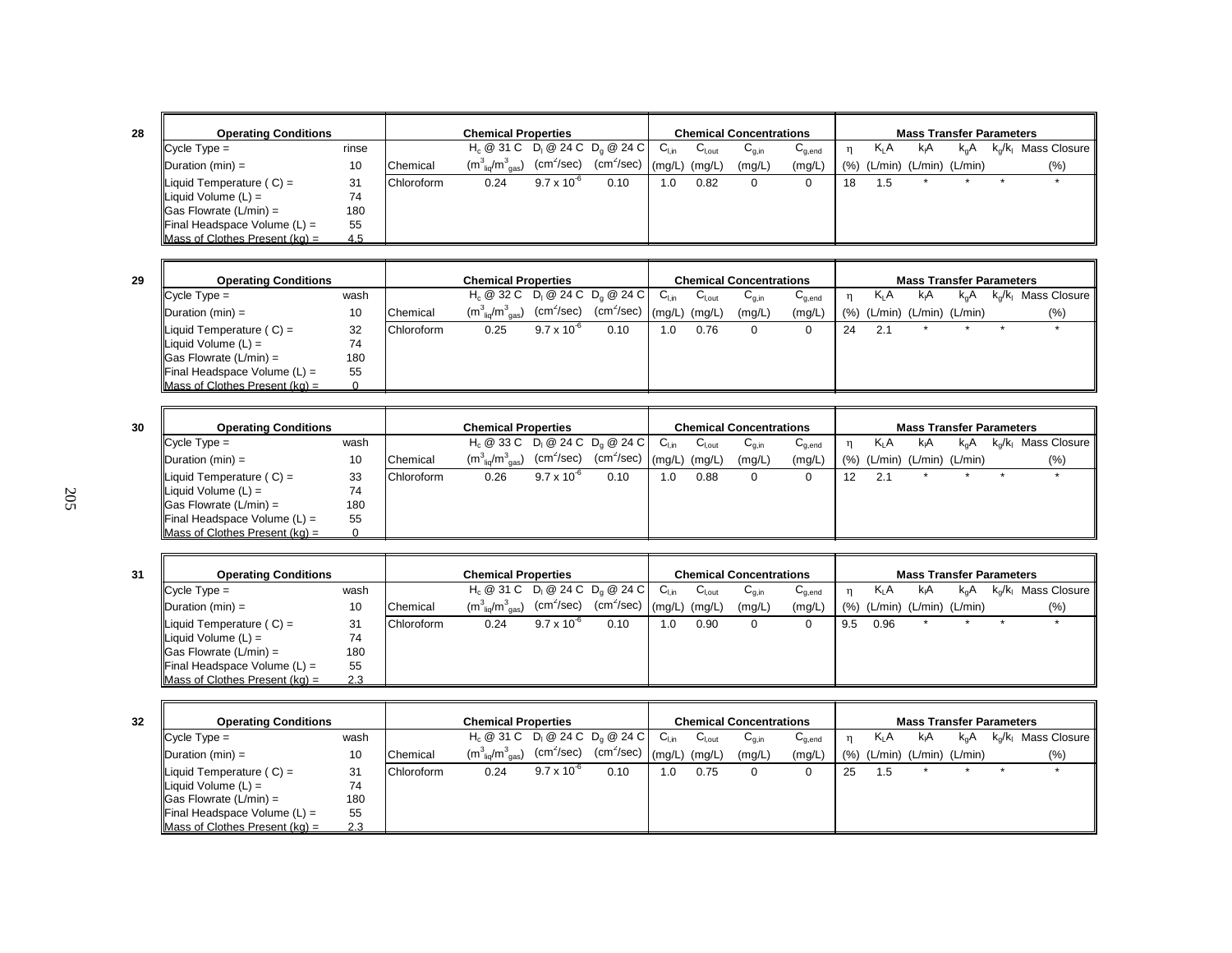| I |
|---|
|   |

| <b>Operating Conditions</b>         |      |            | <b>Chemical Properties</b>            |                            |                                      |           |             | <b>Chemical Concentrations</b> |             |         |          | <b>Mass Transfer Parameters</b> |               |                        |
|-------------------------------------|------|------------|---------------------------------------|----------------------------|--------------------------------------|-----------|-------------|--------------------------------|-------------|---------|----------|---------------------------------|---------------|------------------------|
| $Cycle Type =$                      | wash |            |                                       |                            | $H_c @ 29 C D_1 @ 24 C D_2 @ 24 C$   | $C_{Lin}$ | $C_{I.out}$ | $G_{a,in}$                     | $C_{q,end}$ | n       | $K_{L}A$ | kıA                             | $k_{\alpha}A$ | $k_0/k_1$ Mass Closure |
| Duration $(min) =$                  | 10   | Chemical   | $(m_{\text{liq}}^3/m_{\text{gas}}^3)$ | $\text{(cm}^2\text{/sec)}$ | (cm <sup>2</sup> /sec) (mg/L) (mg/L) |           |             | (mg/L)                         | (mg/L)      | $(\% )$ |          | (L/min) (L/min) (L/min)         |               | (%)                    |
| Liquid Temperature $(C) =$          | 29   | Chloroform | 0.21                                  | $9.7 \times 10^{-6}$       | 0.10                                 | .0        | 0.82        |                                |             | 18      | 0.74     |                                 |               |                        |
| $\parallel$ Liquid Volume (L) =     | 74   |            |                                       |                            |                                      |           |             |                                |             |         |          |                                 |               |                        |
| $\vert$ Gas Flowrate (L/min) =      | 180  |            |                                       |                            |                                      |           |             |                                |             |         |          |                                 |               |                        |
| <b>Final Headspace Volume (L) =</b> | 55   |            |                                       |                            |                                      |           |             |                                |             |         |          |                                 |               |                        |
| Mass of Clothes Present $(ka) =$    | 4.5  |            |                                       |                            |                                      |           |             |                                |             |         |          |                                 |               |                        |

| <b>Operating Conditions</b>        |      |            | <b>Chemical Properties</b>            |                        |                                              |                  |                     | <b>Chemical Concentrations</b> |                                    |      |                  | <b>Mass Transfer Parameters</b> |               |                        |
|------------------------------------|------|------------|---------------------------------------|------------------------|----------------------------------------------|------------------|---------------------|--------------------------------|------------------------------------|------|------------------|---------------------------------|---------------|------------------------|
| $C$ vcle Type =                    | wash |            |                                       |                        | $H_c \ @ 30 C \ D_1 \ @ 24 C \ D_2 \ @ 24 C$ | $C_{\text{Lin}}$ | $C_{1, \text{out}}$ | $U_{q,in}$                     | $\mathtt{C}_{\text{\text{q},end}}$ |      | K <sub>L</sub> A | kıA                             | $k_{\alpha}A$ | $k_o/k_i$ Mass Closure |
| Duration $(min) =$                 | 10   | Chemical   | $(m_{\text{liq}}^3/m_{\text{gas}}^3)$ | (cm <sup>2</sup> /sec) | $(cm2/sec)$ (mg/L) (mg/L)                    |                  |                     | (mg/L)                         | (mg/L)                             | (% ) |                  | (L/min) (L/min) (L/min)         |               | (% )                   |
| Liquid Temperature $(C) =$         | 30   | Chloroform | 0.22                                  | $9.7 \times 10^{-6}$   | 0.10                                         | 1.0              | 0.83                | 0                              | 0                                  |      | 1.4              |                                 |               |                        |
| $\parallel$ Liquid Volume (L) =    | 74   |            |                                       |                        |                                              |                  |                     |                                |                                    |      |                  |                                 |               |                        |
| $\Box$ Gas Flowrate (L/min) =      | 180  |            |                                       |                        |                                              |                  |                     |                                |                                    |      |                  |                                 |               |                        |
| Final Headspace Volume (L) =       | 55   |            |                                       |                        |                                              |                  |                     |                                |                                    |      |                  |                                 |               |                        |
| Mass of Clothes Present ( $ka$ ) = | 4.5  |            |                                       |                        |                                              |                  |                     |                                |                                    |      |                  |                                 |               |                        |

| STUDY:                                          | Wooley and Nazaroff                                                                                                     |
|-------------------------------------------------|-------------------------------------------------------------------------------------------------------------------------|
| Study year:                                     | 1990                                                                                                                    |
| Reference:                                      | Journal of the Air and Waste Management Association, Vol. 40, 1990, pp.1114-1120                                        |
| <b>Solution Method:</b>                         | Not enough information given to solve K <sub>i</sub> A.                                                                 |
|                                                 | Stripping efficiency values based on mass of ethanol added to wash water and mass of ethanol remaining after operation. |
| <b>Assumptions:</b>                             | $C_{\text{min}} = 0.$                                                                                                   |
| <b>Comments:</b>                                | Mass closure values from paper.                                                                                         |
| * = unable to be determined with available data |                                                                                                                         |

| 35 | <b>Operating Conditions</b>        |      |          | <b>Chemical Properties</b>                   |                        |                        |                     | <b>Chemical Concentrations</b> |     |                               | <b>Mass Transfer Parameters</b> |               |                        |
|----|------------------------------------|------|----------|----------------------------------------------|------------------------|------------------------|---------------------|--------------------------------|-----|-------------------------------|---------------------------------|---------------|------------------------|
|    | $C$ vcle Type =                    | wash |          | $H_c \ @ 35 C \ D_1 \ @ 24 C \ D_2 \ @ 24 C$ |                        |                        | <b>Initial Mass</b> | <b>Final Mass</b>              |     | K <sub>L</sub> A              | kıA                             | $k_{\alpha}A$ | $k_o/k_i$ Mass Closure |
|    | $I$ Duration (min) =               |      | Chemical | $(m_{\text{liq}}^3/m_{\text{gas}}^3)$        | (cm <sup>2</sup> /sec) | (cm <sup>2</sup> /sec) | (q)                 | (q)                            |     | $(%)$ (L/min) (L/min) (L/min) |                                 |               | (%)                    |
|    | Liquid Temperature $(C) =$         | 35   | Ethanol  | $7.3 \times 10^{-4}$                         | $1.3 \times 10^{-5}$   | 0.12                   | 9.7                 | 8.7                            | 10  |                               |                                 |               | 90                     |
|    | Liquid Volume $(L)$ =              |      | Ethanol  | $7.3 \times 10^{-4}$                         | $1.3 \times 10^{-5}$   | 0.12                   | 9.6                 | 8.6                            | 10  |                               |                                 |               | 90                     |
|    | $\Box$ Gas Flowrate (L/min) =      |      | Ethanol  | $7.3 \times 10^{-4}$                         | $1.3 \times 10^{-5}$   | 0.12                   | 9.7                 | 9.1                            | 6.2 |                               |                                 |               | 93                     |
|    | Final Headspace Volume (L) =       |      |          |                                              |                        |                        |                     |                                |     |                               |                                 |               |                        |
|    | Mass of Clothes Present ( $ka$ ) = | 3.1  |          |                                              |                        |                        |                     |                                |     |                               |                                 |               |                        |

| 36 | <b>Operating Conditions</b>        |      |          | <b>Chemical Properties</b>                   |                                          |                        |                     | <b>Chemical Concentrations</b> |           |                               | <b>Mass Transfer Parameters</b> |               |                        |
|----|------------------------------------|------|----------|----------------------------------------------|------------------------------------------|------------------------|---------------------|--------------------------------|-----------|-------------------------------|---------------------------------|---------------|------------------------|
|    | $Cycle Type =$                     | wash |          | $H_c \ @ 55 C \ D_1 \ @ 24 C \ D_2 \ @ 24 C$ |                                          |                        | <b>Initial Mass</b> | <b>Final Mass</b>              |           | $K_1A$                        | kıA                             | $k_{\alpha}A$ | $k_o/k_l$ Mass Closure |
|    | Duration $(min) =$                 |      | Chemical | $(m_{\text{liq}}^3/m_{\text{gas}}^3)$        | (cm <sup>2</sup> /sec)                   | (cm <sup>2</sup> /sec) | (g)                 | (q)                            |           | $(%)$ (L/min) (L/min) (L/min) |                                 |               | (%)                    |
|    | Liquid Temperature $(C) =$         | 55   | Ethanol  |                                              | $1.3 \times 10^{-3}$                     | 0.12                   | 10                  | 8.7                            | 10<br>כ ו |                               |                                 |               | 89                     |
|    | Liquid Volume $(L)$ =              |      | Ethanol  |                                              | 1.3 x 10 <sup><math>\degree</math></sup> | 0.12                   | 9.8                 | 9.4                            | 4.1       |                               |                                 |               | 97                     |
|    | $\textsf{IGas}$ Flowrate (L/min) = |      | Ethanol  |                                              | 1.3 x 10 <sup><math>\degree</math></sup> | 0.12                   | 9.7                 | 9.1                            | 6.2       |                               |                                 |               | 95                     |
|    | Final Headspace Volume (L) =       |      |          |                                              |                                          |                        |                     |                                |           |                               |                                 |               |                        |
|    | Mass of Clothes Present $(kq) =$   | 3.1  |          |                                              |                                          |                        |                     |                                |           |                               |                                 |               |                        |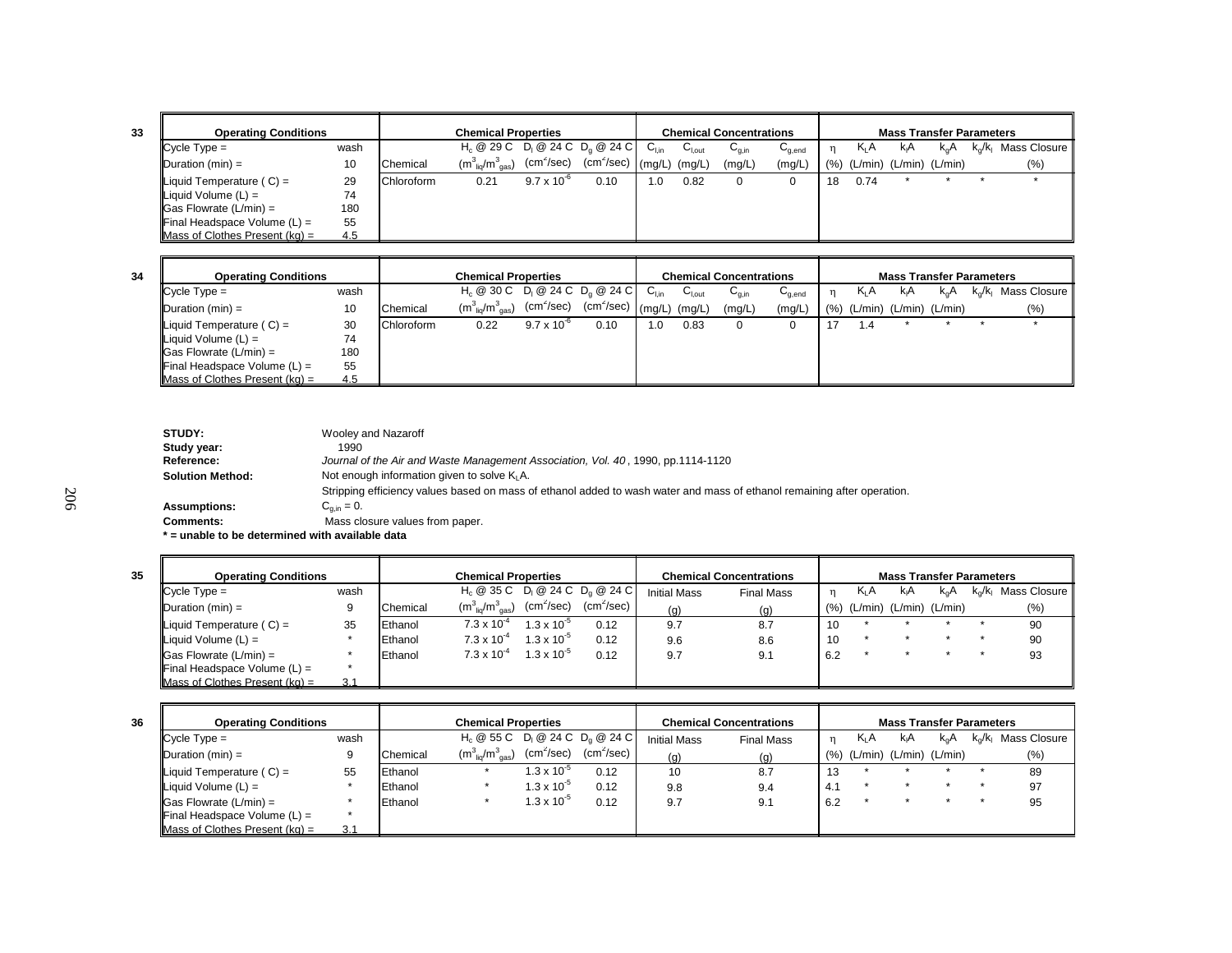**DISHWASHER DATABASE**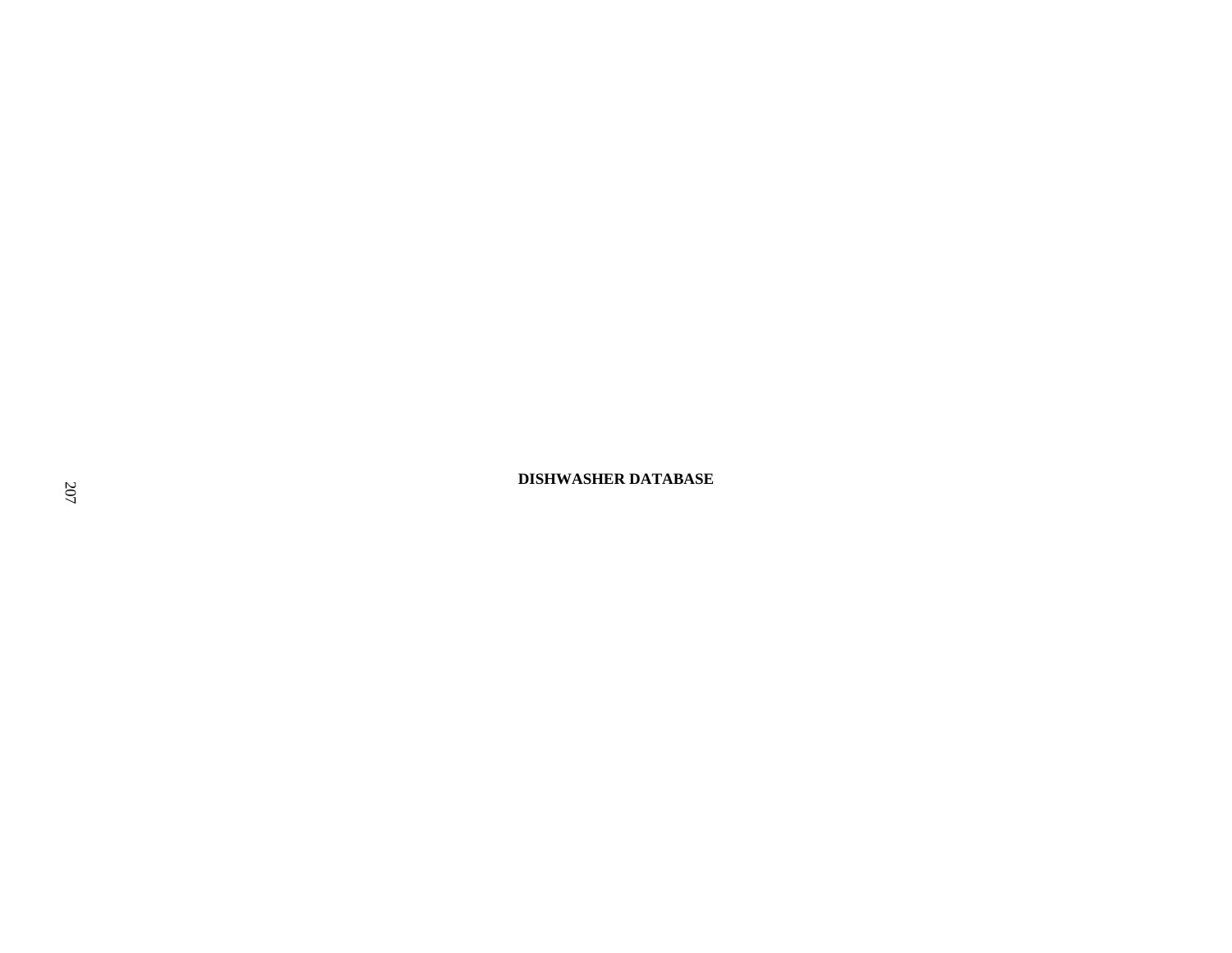| STUDY:                                          | Howard and Corsi                                                                                                                                      |
|-------------------------------------------------|-------------------------------------------------------------------------------------------------------------------------------------------------------|
| Study year:                                     | 1997                                                                                                                                                  |
| <b>Solution Method:</b>                         | Method 4                                                                                                                                              |
| <b>Assumptions:</b>                             | $C_{\text{min}} = 0$ , unless otherwise given                                                                                                         |
| <b>Comments:</b>                                | $\dot{=}$ initial liquid-phase concentration based on average of duplicate samples with a relative difference greater than 20%, but no more than 36%. |
|                                                 | Mass closure is average over four time periods within experiment.                                                                                     |
| * = unable to be determined with available data |                                                                                                                                                       |

**Entry # 1**

| # I                                |       |              |                                       |                      |                         |                  |                   |                                |             |              |         |                                 |               |           |              |
|------------------------------------|-------|--------------|---------------------------------------|----------------------|-------------------------|------------------|-------------------|--------------------------------|-------------|--------------|---------|---------------------------------|---------------|-----------|--------------|
| <b>Operating Conditions</b>        |       |              | <b>Chemical Properties</b>            |                      |                         |                  |                   | <b>Chemical Concentrations</b> |             |              |         | <b>Mass Transfer Parameters</b> |               |           |              |
| $C$ vcle Type =                    | Rinse |              | $H_c \otimes 43C$                     |                      | $D_1 @ 24 C D_2 @ 24 C$ | $C_{\text{Lin}}$ | $C_{I.out}$       | $C_{q,in}$                     | $C_{q,end}$ |              | $K_L A$ | k <sub>i</sub> A                | $k_{\alpha}A$ | $k_0/k_1$ | Mass Closure |
| Duration $(min) =$                 | 10    | Chemical     | $(m_{\text{liq}}^3/m_{\text{gas}}^3)$ | $(cm^2/sec)$         | $(cm^2/sec)$            | (mq/L)           | $(mg/L)$ $(mg/L)$ |                                | (mg/L)      | (% )         | (L/min) | $(L/min)$ $(L/min)$             |               |           | $(\% )$      |
| Liquid Temperature ( $C$ ) =       | 43    | Acetone      | 0.0034                                | 1.1 x $10^{-5}$      | 0.11                    | 89               | 45                |                                | 0.25        | 50           | 7.0     |                                 |               |           | 95           |
| Liquid Volume $(L) =$              | 7.4   | Toluene      | 0.46                                  | $9.1 \times 10^{-6}$ | 0.085                   | 16               | 0.55              |                                | 0.26        | $97^{\circ}$ | 33      | $\star$                         |               |           | 90           |
| Headspace Volume (L) =             | 181   | Ethylbenzene | 0.80                                  | $8.4 \times 10^{-6}$ | 0.077                   | 11               | 0.36              |                                | 0.18        | $97^{n}$     | 31      | $\star$                         |               |           | 84           |
| <b>IVentilation Rate (L/min)</b> = | 5.7   | Cyclohexane  | 13                                    | $9.0 \times 10^{-6}$ | 0.088                   | 5.5              | 0.016             |                                | 0.075       | 100          | 45      | 48                              |               |           | 95           |
| <b>IDishes Present</b> =           | No    |              |                                       |                      |                         |                  |                   |                                |             |              |         |                                 |               |           |              |
|                                    |       |              |                                       |                      |                         |                  |                   |                                |             |              |         |                                 |               |           |              |

| <b>Operating Conditions</b> |              |                | <b>Chemical Properties</b>            |                        |                         |                   | <b>Chemical Concentrations</b> |            |                   |      |                  | <b>Mass Transfer Parameters</b> |               |                         |              |
|-----------------------------|--------------|----------------|---------------------------------------|------------------------|-------------------------|-------------------|--------------------------------|------------|-------------------|------|------------------|---------------------------------|---------------|-------------------------|--------------|
| $C$ vcle Type =             | <b>Rinse</b> |                | H <sub>c</sub> @ 42 C                 |                        | $D_1 @ 24 C D_0 @ 24 C$ | $C_{Lin}$         | $C_{I.out}$                    | $C_{q,in}$ | $C_{q,end}$       |      | K <sub>L</sub> A | kıA                             | $k_{\alpha}A$ | $k_{\alpha}/k_{\alpha}$ | Mass Closure |
| Duration $(min) =$          | 10           | Chemical       | $(m_{\text{liq}}^3/m_{\text{gas}}^3)$ | (cm <sup>2</sup> /sec) | (cm <sup>2</sup> /sec)  | $(mg/L)$ $(mg/L)$ |                                |            | $(mg/L)$ $(mg/L)$ | (% ) |                  | $(L/min)$ $(L/min)$ $(L/min)$   |               |                         | $(\% )$      |
| Liquid Temperature (C) =    | 42           | Acetone        | 0.0032                                | $1.1 \times 10^{-5}$   | 0.11                    | 74                | 49                             |            | 0.22              | 34   | 4.2              | $\ddot{}$                       |               |                         | 94           |
| Liquid Volume $(L) =$       | 7.4          | <b>Toluene</b> | 0.44                                  | $9.1 \times 10^{-6}$   | 0.085                   | 14                | 0.63                           |            | 0.27              | 96   | 30               | $\star$                         |               |                         | 91           |
| Headspace Volume $(L)$ =    | 181          | Ethylbenzene   | 0.75                                  | $8.4 \times 10^{-6}$   | 0.077                   | 12                | 0.41                           |            | 0.18              | 97   | 32               | $\star$                         |               |                         | 86           |
| Ventilation Rate (L/min) =  | 5.7          | Cyclohexane    | 12                                    | $9.0 \times 10^{-6}$   | 0.088                   | 41                | 0.018                          |            | 0.070             | 100  | 49               | 49                              |               |                         | 82           |
| <b>IDishes Present =</b>    | Yes          |                |                                       |                        |                         |                   |                                |            |                   |      |                  |                                 |               |                         |              |

| <b>Operating Conditions</b>                     |       |                | <b>Chemical Properties</b>            |                        |                                      |                  |            | <b>Chemical Concentrations</b> |             |      |                               | <b>Mass Transfer Parameters</b> |     |                         |              |
|-------------------------------------------------|-------|----------------|---------------------------------------|------------------------|--------------------------------------|------------------|------------|--------------------------------|-------------|------|-------------------------------|---------------------------------|-----|-------------------------|--------------|
| $C$ vcle Type =                                 | Rinse |                |                                       |                        | $H_0 @ 39 C  D_1 @ 24 C  D_0 @ 24 C$ | $C_{\text{Lin}}$ | $C_{Lout}$ | $C_{q,in}$                     | $C_{q,end}$ | n    | Κ <sub>L</sub> Α              | kıA                             | k.A | $k_{\alpha}/k_{\alpha}$ | Mass Closure |
| $\mathsf{IDuration}\left(\mathsf{min}\right) =$ | 10    | Chemical       | $(m_{\text{liq}}^3/m_{\text{gas}}^3)$ | (cm <sup>2</sup> /sec) | $(cm2/sec)$ $(mg/L)$                 |                  |            | (mg/L) (mg/L)                  | (mg/L)      | (% ) | $(L/min)$ $(L/min)$ $(L/min)$ |                                 |     |                         | $(\% )$      |
| Liquid Temperature (C) =                        | 39    | Acetone        | 0.0028                                | 1.1 x 10 $^{\circ}$    | 0.11                                 | 66               | 36         |                                | 0.20        | 43   | 5.8                           | $\star$                         |     |                         | 93           |
| Liquid Volume $(L)$ =                           | 7.4   | <b>Toluene</b> | 0.42                                  | $9.1 \times 10^{-6}$   | 0.085                                | 8.9              | 0.27       |                                | 0.17        | 97   | 32                            | $\star$                         |     |                         | 91           |
| Headspace Volume $(L)$ =                        | 181   | Ethylbenzene   | 0.68                                  | $8.4 \times 10^{-6}$   | 0.077                                | 8.7              | 0.19       |                                | 0.13        | 98   | 35                            | $\star$                         |     |                         | 87           |
| Ventilation Rate (L/min) =                      | 5.7   | Cyclohexane    | 12                                    | $9.0 \times 10^{-6}$   | 0.088                                | 3.9              | 0.004      |                                | 0.043       | 100  | 58                            | 58                              |     |                         | 83           |
| Dishes Present =                                | Yes   |                |                                       |                        |                                      |                  |            |                                |             |      |                               |                                 |     |                         |              |
|                                                 |       |                |                                       |                        |                                      |                  |            |                                |             |      |                               |                                 |     |                         |              |

| $C$ vcle Type =                   |     |                             |                                                                           |                        |                            | $C_{Lin}$ | $C_{I.out}$                          | $C_{q,in}$ | $C_{q,end}$ |                                                                    | $K_1A$ | kıA     | $k_{\alpha}A$ |                               | $k_o/k_l$ Mass Closure          |
|-----------------------------------|-----|-----------------------------|---------------------------------------------------------------------------|------------------------|----------------------------|-----------|--------------------------------------|------------|-------------|--------------------------------------------------------------------|--------|---------|---------------|-------------------------------|---------------------------------|
| Duration $(min) =$                | 10  |                             | $(m_{\text{liq}}^3/m_{\text{gas}}^3)$                                     | (cm <sup>2</sup> /sec) |                            |           |                                      |            |             | (% )                                                               |        |         |               |                               | $(\% )$                         |
| Liquid Temperature $(C) =$        | 43  |                             | 0.0034                                                                    | $1.1 \times 10^{-5}$   | 0.11                       | 53        | 33                                   | 0          | 0.30        | 37                                                                 | 5.1    |         |               |                               | 92                              |
| Liquid Volume $(L)$ =             |     |                             | 0.46                                                                      | $9.1 \times 10^{-6}$   | 0.085                      | 10        | 0.46                                 | $\Omega$   | 0.33        | 96                                                                 | 30     | $\star$ |               |                               | 99                              |
| $H$ eadspace Volume (L) =         | 181 |                             | 0.81                                                                      | $8.4 \times 10^{-6}$   | 0.077                      | 10        | 0.81                                 | $\Omega$   | 0.27        | 97                                                                 | 33     | $\star$ |               |                               | 93                              |
| <b>Nentilation Rate (L/min)</b> = | 5.7 |                             | 13                                                                        | $9.0 \times 10^{-6}$   | 0.088                      | 5.1       | 13                                   |            | 0.11        | $100^{#}$                                                          | 51     | 51      |               |                               | 87                              |
| <b>IDishes Present =</b>          | No  |                             |                                                                           |                        |                            |           |                                      |            |             |                                                                    |        |         |               |                               |                                 |
|                                   |     | <b>Operating Conditions</b> | Wash<br>Chemical<br>Acetone<br>7.4 Toluene<br>Ethylbenzene<br>Cyclohexane |                        | <b>Chemical Properties</b> |           | $H_0 @ 43 C  D_1 @ 24 C  D_0 @ 24 C$ |            |             | <b>Chemical Concentrations</b><br>$(cm2/sec)$ (mg/L) (mg/L) (mg/L) | (mg/L) |         |               | $(L/min)$ $(L/min)$ $(L/min)$ | <b>Mass Transfer Parameters</b> |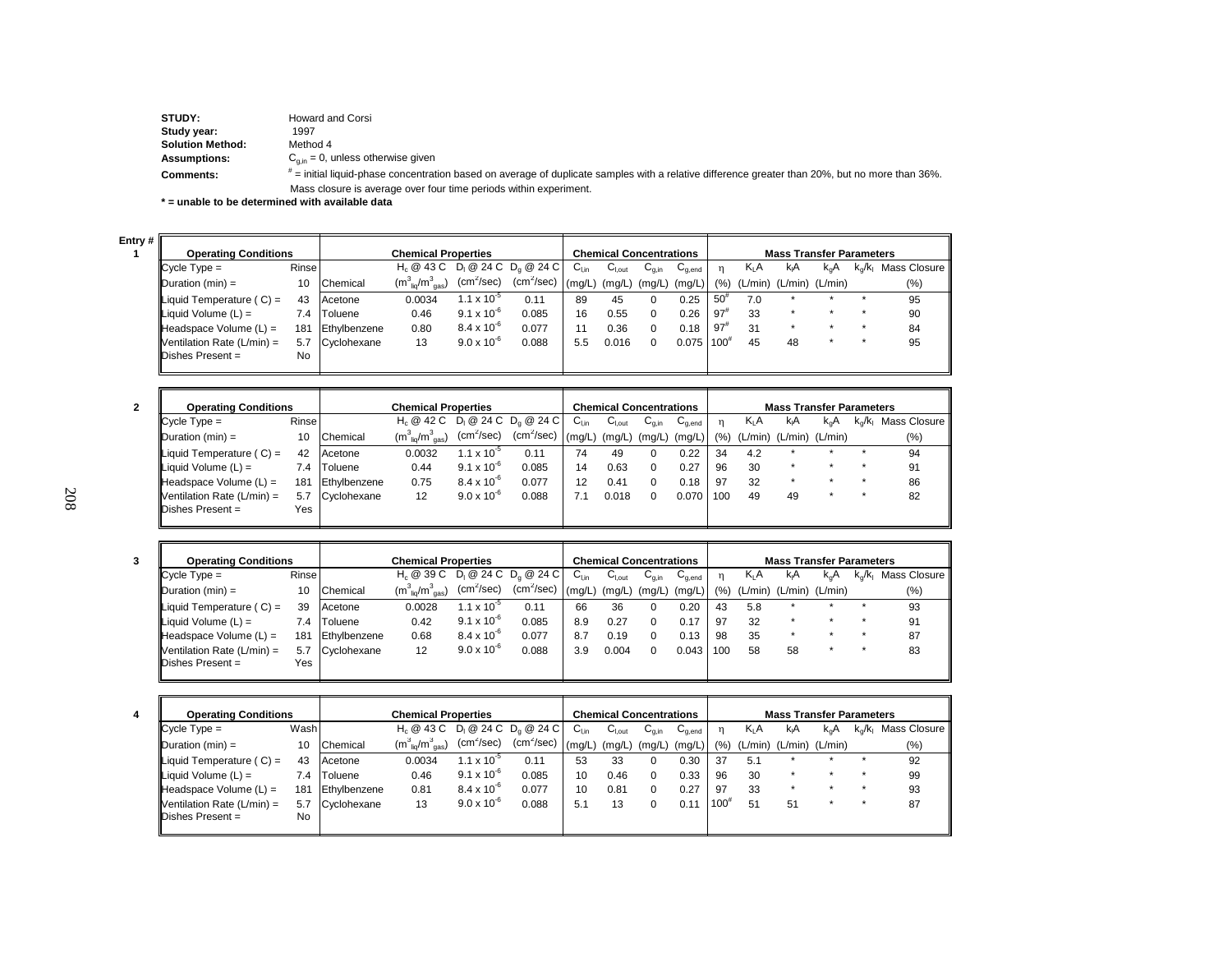| <b>Operating Conditions</b>       |      |              | <b>Chemical Properties</b>            |                        |                                                                   |                  | <b>Chemical Concentrations</b> |            |             |      |         | <b>Mass Transfer Parameters</b> |               |                         |              |
|-----------------------------------|------|--------------|---------------------------------------|------------------------|-------------------------------------------------------------------|------------------|--------------------------------|------------|-------------|------|---------|---------------------------------|---------------|-------------------------|--------------|
| $C$ vcle Type =                   | Wash |              |                                       |                        | H <sub>c</sub> @ 45 C D <sub>i</sub> @ 24 C D <sub>c</sub> @ 24 C | $C_{\text{Lin}}$ | $C_{\text{Lout}}$              | $G_{a,in}$ | $C_{q,end}$ |      | $K_L A$ | kA                              | $k_{\alpha}A$ | $k_{\alpha}/k_{\alpha}$ | Mass Closure |
| $\blacksquare$ Duration (min) =   | 10   | Chemical     | $(m_{\text{liq}}^3/m_{\text{gas}}^3)$ | (cm <sup>2</sup> /sec) | (cm <sup>2</sup> /sec)                                            | (mq/L)           | (mg/L)                         | (mg/L)     | (mg/L)      | (% ) | (L/min) | $(L/min)$ $(L/min)$             |               |                         | (%)          |
| Liquid Temperature $(C) =$        | 45   | Acetone      | 0.0037                                | $1.1 \times 10^{-5}$   | 0.11                                                              | 61               | 32                             | 0.014      | 0.34        | 47   | 6.8     |                                 |               |                         | 93           |
| Liquid Volume $(L)$ =             | 7.4  | Toluene      | 0.49                                  | $9.1 \times 10^{-6}$   | 0.085                                                             | 12               | 0.41                           | 0.005      | 0.31        | 98   | 33      | $\star$                         |               |                         | 95           |
| $H$ eadspace Volume (L) =         | 181  | Ethylbenzene | 0.90                                  | $8.4 \times 10^{-6}$   | 0.077                                                             | 12               | 0.29                           | 0.004      | 0.23        | 98   | 35      | $\star$                         |               |                         | 90           |
| <b>Nentilation Rate (L/min)</b> = | 5.7  | Cyclohexane  | 14                                    | $9.0 \times 10^{-6}$   | 0.088                                                             | 6.4              | 0.016                          | 0.002      | 0.10        | 100  | 50      | 50                              |               |                         | 88           |
| $IDishes Present =$               | Yes  |              |                                       |                        |                                                                   |                  |                                |            |             |      |         |                                 |               |                         |              |
|                                   |      |              |                                       |                        |                                                                   |                  |                                |            |             |      |         |                                 |               |                         |              |

┓

| <b>Operating Conditions</b>       |      |              | <b>Chemical Properties</b>                                        |                        |                        |                  |                   | <b>Chemical Concentrations</b> |             | <b>Mass Transfer Parameters</b> |                         |         |               |                         |              |  |  |
|-----------------------------------|------|--------------|-------------------------------------------------------------------|------------------------|------------------------|------------------|-------------------|--------------------------------|-------------|---------------------------------|-------------------------|---------|---------------|-------------------------|--------------|--|--|
| $C$ vcle Type =                   | Wash |              | H <sub>c</sub> @ 38 C D <sub>i</sub> @ 24 C D <sub>a</sub> @ 24 C |                        |                        | $C_{\text{Lin}}$ | $C_{\text{Lout}}$ | $C_{a,in}$                     | $C_{q,end}$ |                                 | K <sub>I</sub> A        | kıA     | $k_{\alpha}A$ | $k_{\alpha}/k_{\alpha}$ | Mass Closure |  |  |
| $I$ Duration (min) =              | 10   | Chemical     | $(m_{\text{lio}}^3/m_{\text{gas}}^3)$                             | (cm <sup>2</sup> /sec) | (cm <sup>2</sup> /sec) | (mg/L)           |                   | $(mg/L)$ $(mg/L)$ $(mg/L)$     |             | (% )                            | (L/min) (L/min) (L/min) |         |               |                         | (%)          |  |  |
| Liquid Temperature ( $C$ ) =      | 38   | Acetone      | 0.0026                                                            | 1.1 x $10^{-5}$        | 0.11                   | 61               | 36                |                                | 0.23        | 42                              | 9.4                     | $\star$ |               |                         | 94           |  |  |
| Liquid Volume $(L) =$             | 7.4  | Toluene      | 0.40                                                              | $9.1 \times 10^{-6}$   | 0.085                  | 14               | 0.58              |                                | 0.29        | 96                              | 34                      | $\star$ |               |                         | 92           |  |  |
| Headspace Volume (L) =            | 181  | Ethylbenzene | 0.64                                                              | $8.4 \times 10^{-6}$   | 0.077                  | 14               | 0.41              |                                | 0.21        | 97                              | 36                      | $\star$ |               |                         | 87           |  |  |
| <b>Nentilation Rate (L/min)</b> = | 5.7  | Cyclohexane  | 11                                                                | $9.0 \times 10^{-6}$   | 0.088                  | 9.2              | 0.022             |                                | 0.088       | $1100^{\circ}$                  | 62                      | 62      |               |                         | 83           |  |  |
| <b>IDishes Present =</b>          | Yes  |              |                                                                   |                        |                        |                  |                   |                                |             |                                 |                         |         |               |                         |              |  |  |
|                                   |      |              |                                                                   |                        |                        |                  |                   |                                |             |                                 |                         |         |               |                         |              |  |  |

|                            | <b>Operating Conditions</b><br><b>Chemical Properties</b> |                |                                                                   |                        | <b>Chemical Concentrations</b> |                                   |                   |            |             |                 | <b>Mass Transfer Parameters</b> |         |          |                         |              |  |  |  |
|----------------------------|-----------------------------------------------------------|----------------|-------------------------------------------------------------------|------------------------|--------------------------------|-----------------------------------|-------------------|------------|-------------|-----------------|---------------------------------|---------|----------|-------------------------|--------------|--|--|--|
| $C$ ycle Type =            | <b>Rinse</b>                                              |                | H <sub>c</sub> @ 55 C D <sub>i</sub> @ 24 C D <sub>c</sub> @ 24 C |                        |                                | $C_{\text{Lin}}$                  | $C_{\text{Lout}}$ | $C_{a,in}$ | $C_{q,end}$ |                 | $K_L A$                         | kA      | $k_{n}A$ | $k_{\alpha}/k_{\alpha}$ | Mass Closure |  |  |  |
| $\Delta$ Duration (min) =  |                                                           | Chemical       | $(m_{\text{lio}}^3/m_{\text{gas}}^3)$                             | (cm <sup>2</sup> /sec) | (cm <sup>2</sup> /sec)         | $(mg/L)$ (mg/L) (mg/L) (mg/L) (%) |                   |            |             |                 | $(L/min)$ $(L/min)$ $(L/min)$   |         |          |                         | (%)          |  |  |  |
| Liquid Temperature $(C) =$ | 55                                                        | Acetone        | 0.0061                                                            | $1.1 \times 10^{-3}$   | 0.11                           | 97                                | 44                |            | 0.47        | 55 <sup>n</sup> | 8.2                             |         |          |                         | 90           |  |  |  |
| Liquid Volume $(L) =$      | 7.4                                                       | <b>Toluene</b> | 0.62                                                              | $9.1 \times 10^{-6}$   | 0.085                          | 16                                | 0.36              | 0          | 0.33        | 98              | 39                              | $\star$ |          |                         | 92           |  |  |  |
| Headspace Volume (L) =     | 181                                                       | Ethylbenzene   | 1.3                                                               | $8.4 \times 10^{-6}$   | 0.077                          | 15                                | 0.24              |            | 0.24        | 98              | 42                              | $\star$ |          |                         | 87           |  |  |  |
| Ventilation Rate (L/min) = | 5.7                                                       | Cyclohexane    | 18                                                                | $9.0 \times 10^{-6}$   | 0.088                          | 7.0                               | 0.011             |            | 0.094       | 100             | 57                              | 56      |          |                         | 86           |  |  |  |
| Dishes Present =           | No                                                        |                |                                                                   |                        |                                |                                   |                   |            |             |                 |                                 |         |          |                         |              |  |  |  |
|                            |                                                           |                |                                                                   |                        |                                |                                   |                   |            |             |                 |                                 |         |          |                         |              |  |  |  |

| <b>Operating Conditions</b>  |              |               | <b>Chemical Properties</b>                                        |                        |                        | <b>Chemical Concentrations</b> |                   |                   |             |      | <b>Mass Transfer Parameters</b> |         |        |           |              |  |  |  |
|------------------------------|--------------|---------------|-------------------------------------------------------------------|------------------------|------------------------|--------------------------------|-------------------|-------------------|-------------|------|---------------------------------|---------|--------|-----------|--------------|--|--|--|
| $C$ ycle Type =              | <b>Rinse</b> |               | H <sub>c</sub> @ 55 C D <sub>i</sub> @ 24 C D <sub>o</sub> @ 24 C |                        |                        | $\mathsf{C}_\mathsf{Lin}$      | $C_{\text{Lout}}$ | $C_{q,in}$        | $C_{q,end}$ | n    | KLA                             | kıA     | $k_0A$ | $k_0/k_1$ | Mass Closure |  |  |  |
| Duration $(min) =$           |              | 6.75 Chemical | $(m_{\text{lio}}^3/m_{\text{gas}}^3)$                             | (cm <sup>2</sup> /sec) | (cm <sup>2</sup> /sec) | (mq/L)                         | (mg/L)            | $(mg/L)$ $(mg/L)$ |             | (%)  | $(L/min)$ $(L/min)$ $(L/min)$   |         |        |           | $(\% )$      |  |  |  |
| Liquid Temperature ( $C$ ) = | 55           | Acetone       | 0.0061                                                            | $1.1 \times 10^{-3}$   | 0.11                   | 58                             | 48                |                   | 0.33        | 18   | 1.7                             |         |        |           | 100          |  |  |  |
| Liquid Volume (L) =          | 7.4          | Toluene       | 0.62                                                              | $9.1 \times 10^{-6}$   | 0.085                  | 13                             | 0.46              |                   | 0.24        | 96   | 33                              | $\star$ |        |           | 91           |  |  |  |
| Headspace Volume (L) =       | 181          | Ethylbenzene  | 1.4                                                               | $8.4 \times 10^{-6}$   | 0.077                  | 15                             | 0.37              |                   | 0.18        | 97   | 36                              | $\star$ |        |           | 83           |  |  |  |
| Ventilation Rate $(L/min) =$ | 5.7          | Cyclohexane   | 18                                                                | $9.0 \times 10^{-6}$   | 0.088                  | 9.2                            | 0.019             |                   | 0.080       | 100' | 56                              | 50      |        |           | 81           |  |  |  |
| <b>IDishes Present</b> =     | Yes          |               |                                                                   |                        |                        |                                |                   |                   |             |      |                                 |         |        |           |              |  |  |  |
|                              |              |               |                                                                   |                        |                        |                                |                   |                   |             |      |                                 |         |        |           |              |  |  |  |

| 9 | <b>Operating Conditions</b>                                   | <b>Chemical Properties</b> |                |                                       |                        |                         | <b>Chemical Concentrations</b> |                   |                   |             | <b>Mass Transfer Parameters</b> |                  |                               |     |                         |              |  |  |
|---|---------------------------------------------------------------|----------------------------|----------------|---------------------------------------|------------------------|-------------------------|--------------------------------|-------------------|-------------------|-------------|---------------------------------|------------------|-------------------------------|-----|-------------------------|--------------|--|--|
|   | $C$ vcle Type =                                               | Wash                       |                | H <sub>c</sub> $@$ 54 C               |                        | $D_1 @ 24 C D_0 @ 24 C$ | $C_{\text{Lin}}$               | $C_{\text{Lout}}$ | $C_{q,in}$        | $C_{q,end}$ |                                 | K <sub>i</sub> A | kA                            | k,A | $k_{\alpha}/k_{\alpha}$ | Mass Closure |  |  |
|   | Duration $(min) =$                                            |                            | Chemical       | $(m_{\text{liq}}^3/m_{\text{gas}}^3)$ | (cm <sup>2</sup> /sec) | $(cm^2/sec)$            | (mq/L)                         | (mg/L)            | $(mg/L)$ $(mg/L)$ |             | (%)                             |                  | $(L/min)$ $(L/min)$ $(L/min)$ |     |                         | (% )         |  |  |
|   | Liquid Temperature $(C) =$                                    | 54                         | Acetone        | 0.0058                                | $1.1 \times 10^{-5}$   | 0.11                    | 62                             | 30                |                   | 0.44        | -51                             | 7.6              |                               |     |                         | 94           |  |  |
|   | $\parallel$ Liquid Volume (L) =                               | 7.4                        | <b>Toluene</b> | 0.61                                  | $9.1 \times 10^{-6}$   | 0.085                   | 16                             | 0.38              |                   | 0.30        | 98                              | 38               | $\star$                       |     |                         | 97           |  |  |
|   | Headspace Volume $(L)$ =                                      | 181                        | Ethylbenzene   | 1.3                                   | $8.4 \times 10^{-6}$   | 0.077                   |                                | 0.28              |                   | 0.22        | 98                              | 41               | $\star$                       |     |                         | 92           |  |  |
|   | <b>Ventilation Rate (L/min)</b> =<br><b>IDishes Present =</b> | 5.7<br>No                  | Cyclohexane    | 18                                    | $9.0 \times 10^{-6}$   | 0.088                   | 7.9                            | 0.015             |                   | 0.083       | 100                             | 50               | 50                            |     |                         | 92           |  |  |

209

**5**